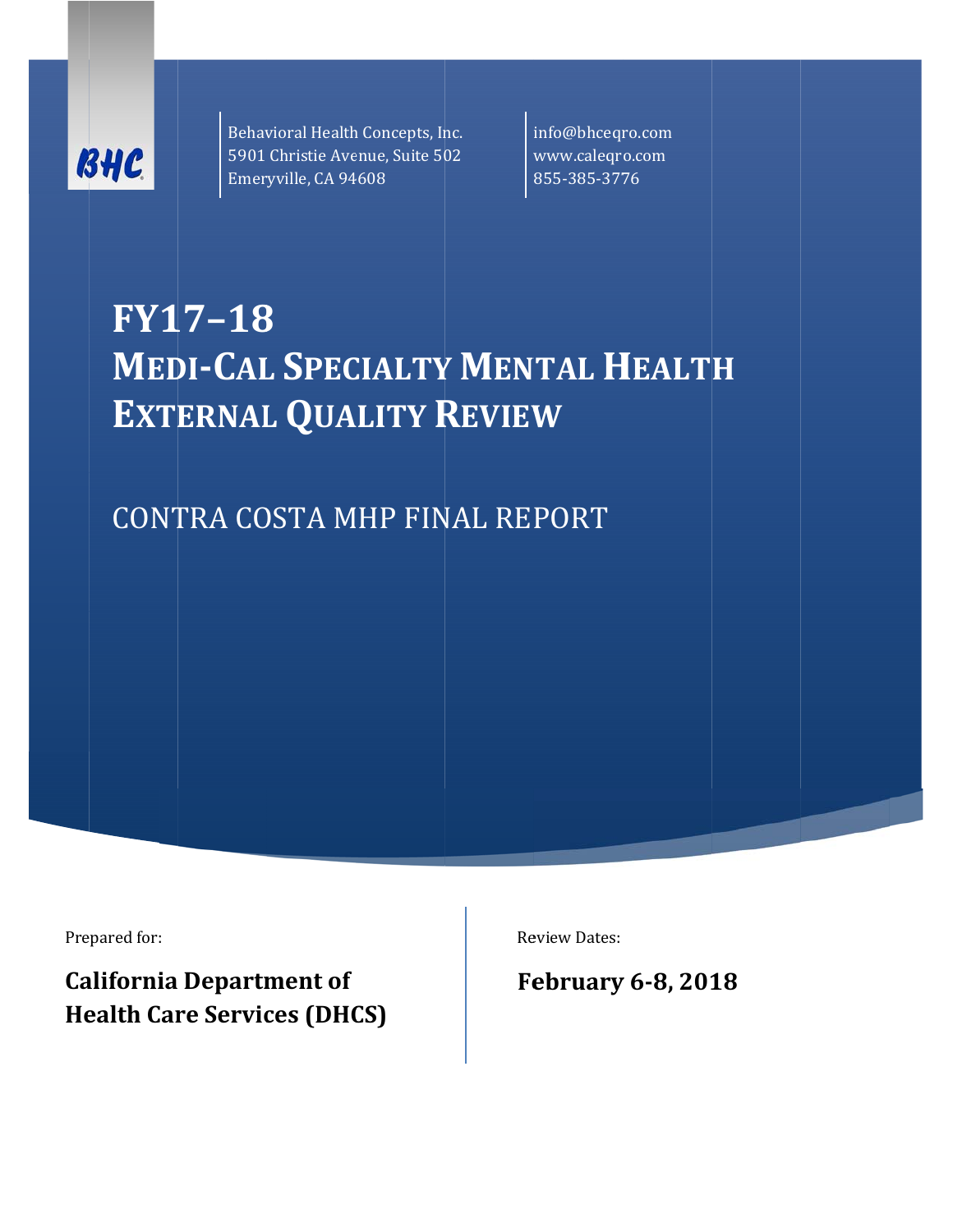# **TABLE OF CONTENTS**

| Review of Recommendations and Assessment of MHP Strengths and Opportunities 9 |  |
|-------------------------------------------------------------------------------|--|
|                                                                               |  |
|                                                                               |  |
| Changes in the MHP Environment and Within the MHP—Impact and Implications  14 |  |
|                                                                               |  |
|                                                                               |  |
|                                                                               |  |
|                                                                               |  |
|                                                                               |  |
|                                                                               |  |
|                                                                               |  |
|                                                                               |  |
|                                                                               |  |
|                                                                               |  |
|                                                                               |  |
|                                                                               |  |
|                                                                               |  |
|                                                                               |  |
|                                                                               |  |
|                                                                               |  |
|                                                                               |  |
|                                                                               |  |
|                                                                               |  |
|                                                                               |  |
|                                                                               |  |
|                                                                               |  |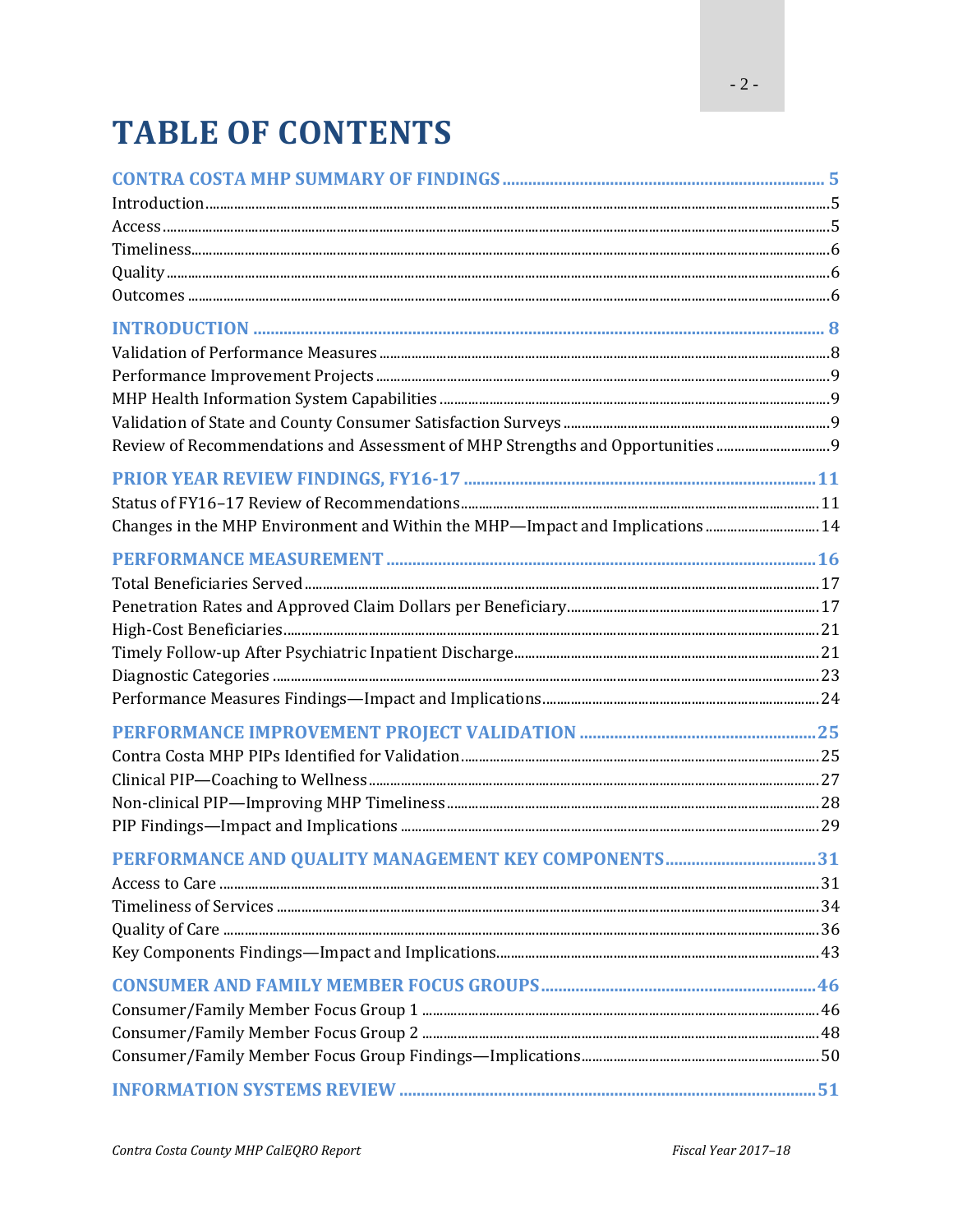| Key Information Systems Capabilities Assessment (ISCA) Information Provided by the MHP  51 |  |
|--------------------------------------------------------------------------------------------|--|
|                                                                                            |  |
|                                                                                            |  |
|                                                                                            |  |
|                                                                                            |  |
|                                                                                            |  |
|                                                                                            |  |
|                                                                                            |  |
|                                                                                            |  |
|                                                                                            |  |
|                                                                                            |  |
|                                                                                            |  |
|                                                                                            |  |
|                                                                                            |  |
|                                                                                            |  |
|                                                                                            |  |
|                                                                                            |  |
|                                                                                            |  |
|                                                                                            |  |
|                                                                                            |  |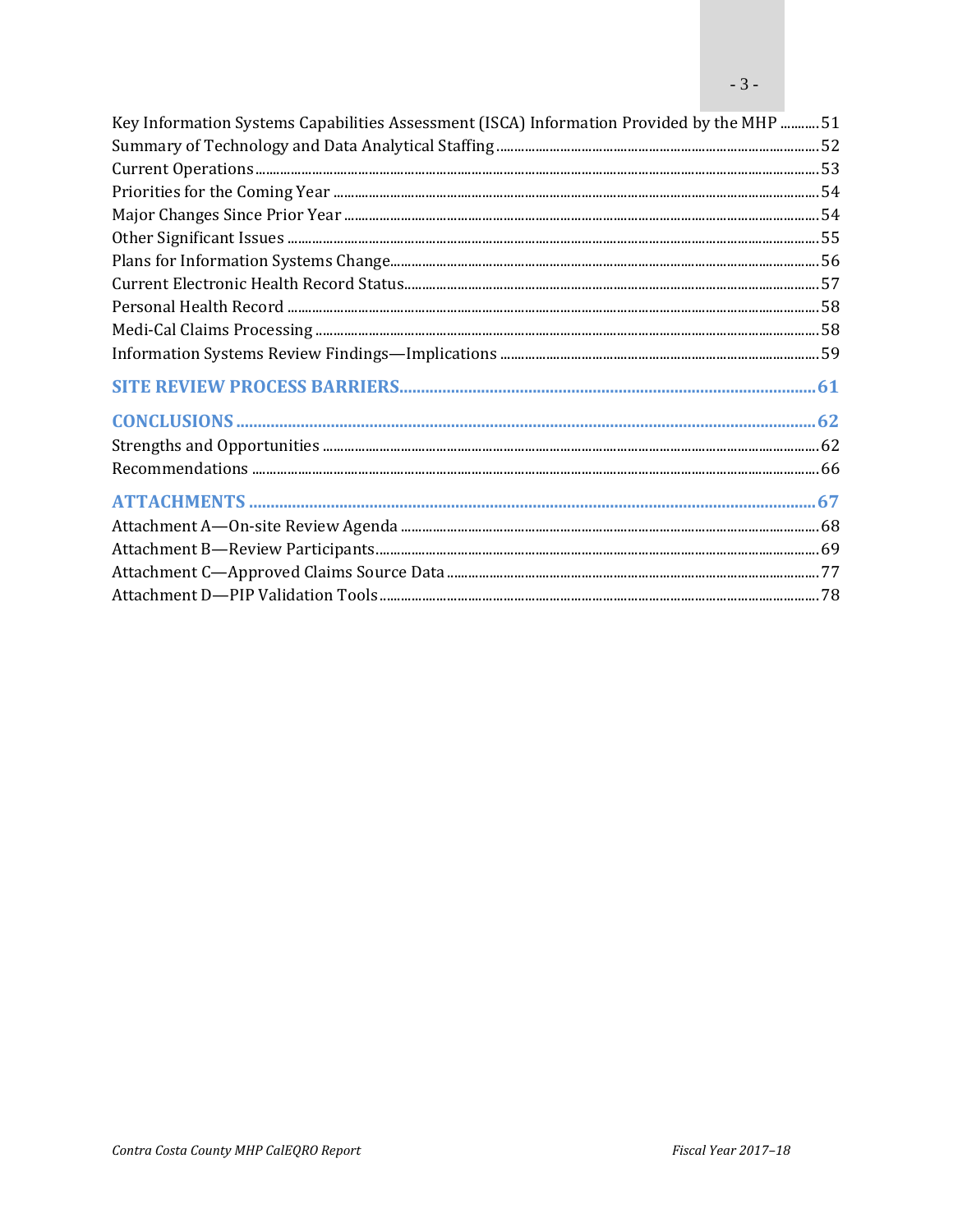## **LIST OF TABLES AND FIGURES**

- Table 1: MHP Medi-Cal Enrollees and Beneficiaries Served in CY16, by Race/Ethnicity
- Table 2: High-Cost Beneficiaries
- Table 3: PIPs Submitted by MHP
- Table 4: PIP Validation Review
- Table 5: PIP Validation Review Summary
- Table 6: Access to Care Components
- Table 7: Timeliness of Services Components
- Table 8: Quality of Care Components
- Table 9: Distribution of Services, by Type of Provider
- Table 10: Summary of Technology Staff Changes
- Table 11: Summary of Data Analytical Staff Changes
- Table 12: Primary EHR Systems/Applications
- Table 13: EHR Functionality
- Table 14: MHP Summary of Short Doyle/Medi-Cal Claims
- Table 15: Summary of Top Three Reasons for Claim Denial
- Figure 1A: Overall Average Approved Claims per Beneficiary, CY14-16
- Figure 1B: Overall Penetration Rates, CY14-16
- Figure 2A: Foster Care Average Approved Claims per Beneficiary
- Figure 2B: Foster Care Penetration Rates, CY14-16
- Figure 3A: Latino/Hispanic Average Approved Claims per Beneficiary, CY14-16
- Figure 3B: Latino/Hispanic Penetration Rates, CY14-16
- Figure 4A: 7-day Outpatient Follow-up and Rehospitalization Rates
- Figure 4B: 30-day Outpatient Follow-up and Rehospitalization Rates
- Figure 5A: Beneficiaries Served, by Diagnostic Categories, CY16
- Figure 5B: Total Approved Claims by Diagnostic Categories, CY16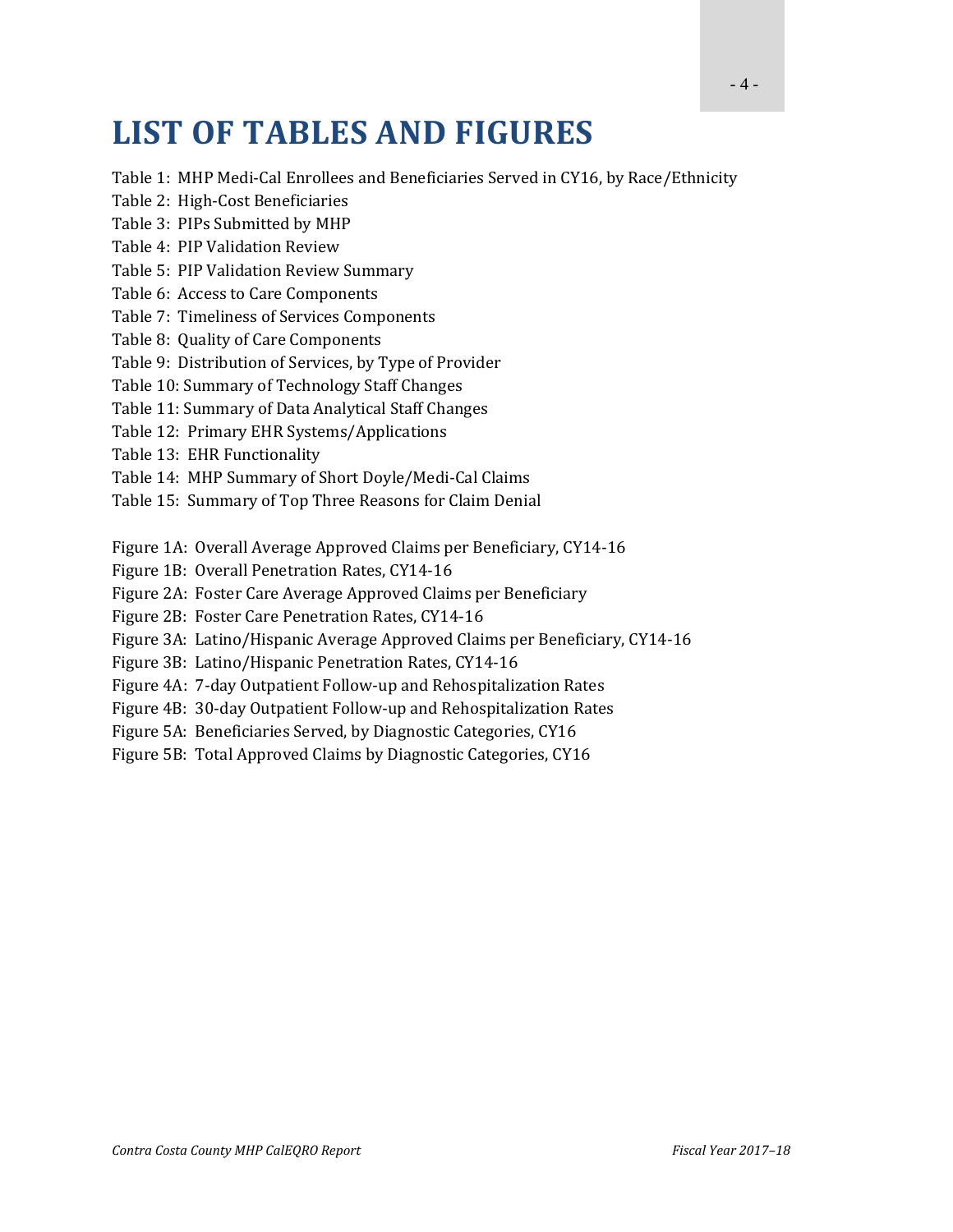- 5 -

## **CONTRA COSTA MHP SUMMARY OF FINDINGS**

Beneficiaries Served in Calendar Year 2016 16,777

MHP Threshold Languages  $-$  Spanish

MHP Size - Large

MHP Region — Bay Area

MHP Location - Martinez

MHP County Seat - Martinez

#### **Introduction**

Contra Costa County Mental Health Plan (MHP) is located in the California East Bay Area. The Contra Costa County Behavioral Health Services (CCBHS) combines what was formerly the mental health and substance use disorder programs into a single system of care. The MHP has adopted a core philosophy of "any door is the right door," and implemented a dual substance and mental health screening through its Access Line as of July 1, 2017. This additional screening process utilizes the SUD American Society of Addiction Medicine (ASAM) screening instrument is part of the Drug Medi-Cal Organized Delivery System (DMC-ODS) Waiver.

The CCBHS approach to DMC-ODS includes planned dual certification of MHP clinics (four site applications so far submitted) as mental health and substance abuse sites. SUD specialists will be stationed at the homeless shelters. All SUD referrals involve authorization by the MHP for specific programs and level of services.

During the fiscal year 2017-2018 (FY17-18) review, California External Quality Review Organization (CalEQRO) reviewers found the following overall significant changes, efforts, and opportunities related to access, timeliness, quality, and outcomes of the MHP and its contract provider services. Further details and findings from EQRO-mandated activities are provided in this report. 

#### **Access**

The MHP directly operates services in the three major Contra Costa County regions; west, central, and east. Each region contains an adult and children and youth clinic, with a central-located older adult program which also provides services countywide. Other specialized services augment these programs, including an adult psychiatric emergency service (PES). However, the MHP lacks some levels of services, such as a distinct crisis stabilization (children/youth must use the adult PES program), and a children/youth inpatient facility.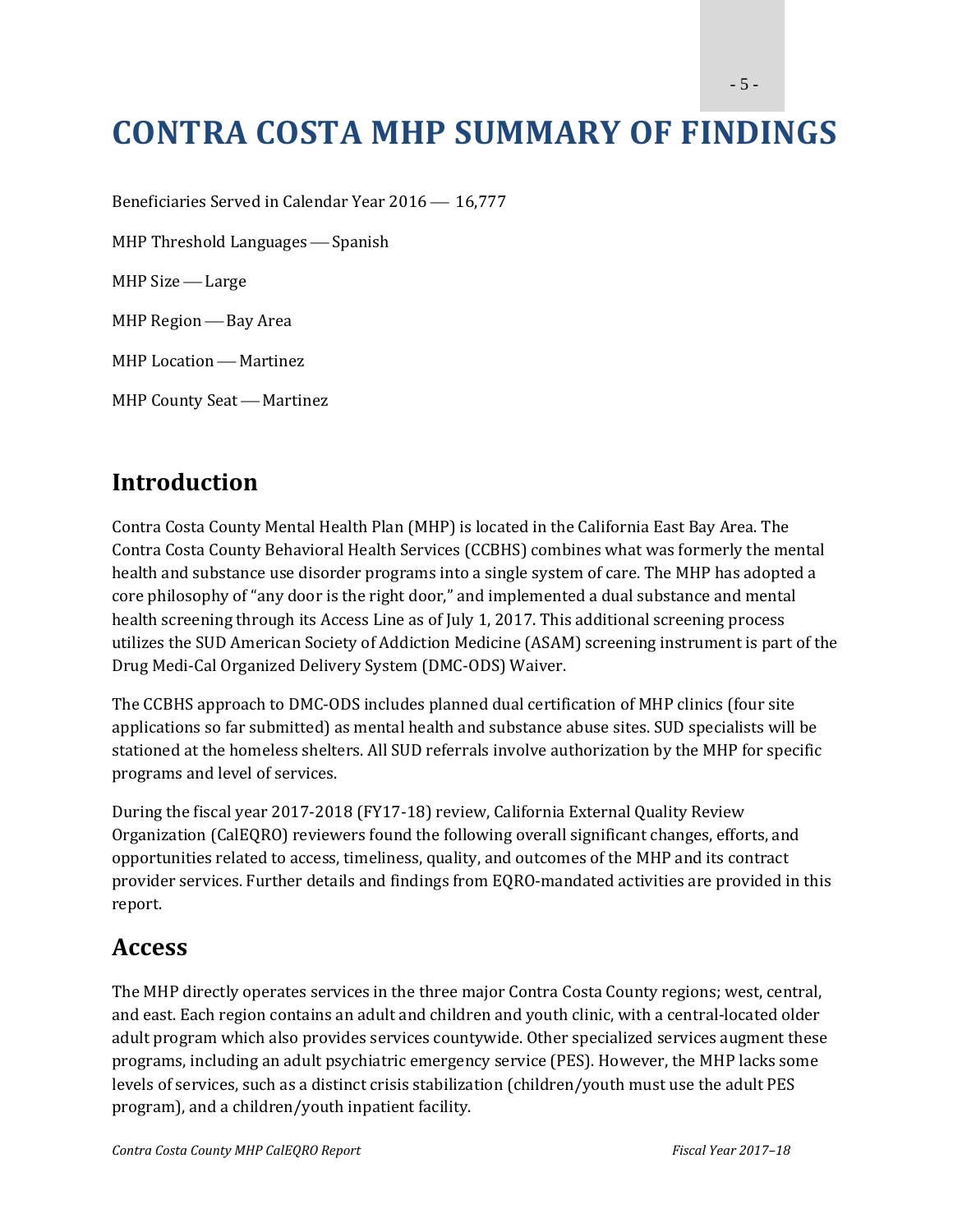Historically, there have been challenges with sustaining adequate staffing in the eastern part of the county, with psychiatry and licensed clinical staff particularly difficult to maintain, largely due to lack of interest in working that region, travel time to work, compounded by salary differentials between the MHP and local competition.

### **Timeliness**

As in the prior review period, the MHP has continued to improve the fidelity and accuracy of timeliness reporting, with fine-tuning of the Tapestry and Cadence software. The initial timeliness reporting appears the same or slightly improved for initial access. Psychiatry timeliness appears to have significantly lengthened for children and youth. The implementation of the Epic ccLink electronic health record (EHR) shows the potential for improving data fidelity, but the enhancements are expected in Phase 2 of implementation.

Challenges with hiring psychiatrists and psychiatric nurse practitioners (PNP) are numerous. A component of this problem is the county health system job categories and pay for PNPs. The consolidation of nurse practitioners into a single county job category prevents PNPs from being offered regionally competitive salaries, which typically offer a differential for the psychiatry subspecialty. Overall, the MHP's psychiatry pay is one of the lowest regional pay scales, reportedly the third lowest, creating recruitment challenges with so many other MHPs nearby and health plans providing ample competition. Telepsychiatry has been used on a limited basis in an attempt to improve redistribution of capacity, but a larger and more comprehensive solution is needed.

### **Quality**

The MHP implemented two evidence-based practices (EBPs) across the entire adult and older adult system of care in 2017. These EBPs are Cognitive Behavioral Social Skill Training (CBSST) and Cognitive Behavioral Therapy for Psychosis (CBTp).

Trauma-informed care has been a system wide focus of the MHP, seeking to improve services through the lens of this practice, and utilize the principles in system operations.

In September of 2017, the MHP implemented the Epic EHR throughout directly operated clinic services. Of significant benefit is the availability to MHP treating practitioners of County Health Department outpatient and hospital clinical information.

### **Outcomes**

The MHP has utilized the Level of Care Utilization System (LOCUS) and Child and Adolescent Level of Care Utilization System (CALOCUS) for many years, tracking level of service needs of its consumers. Efforts are underway to prepare for the implementation of the Child and Adolescent Needs and Strengths (CANS) in the summer of 2018. The MHP has identified four new outcome measures that will be implemented in 2018.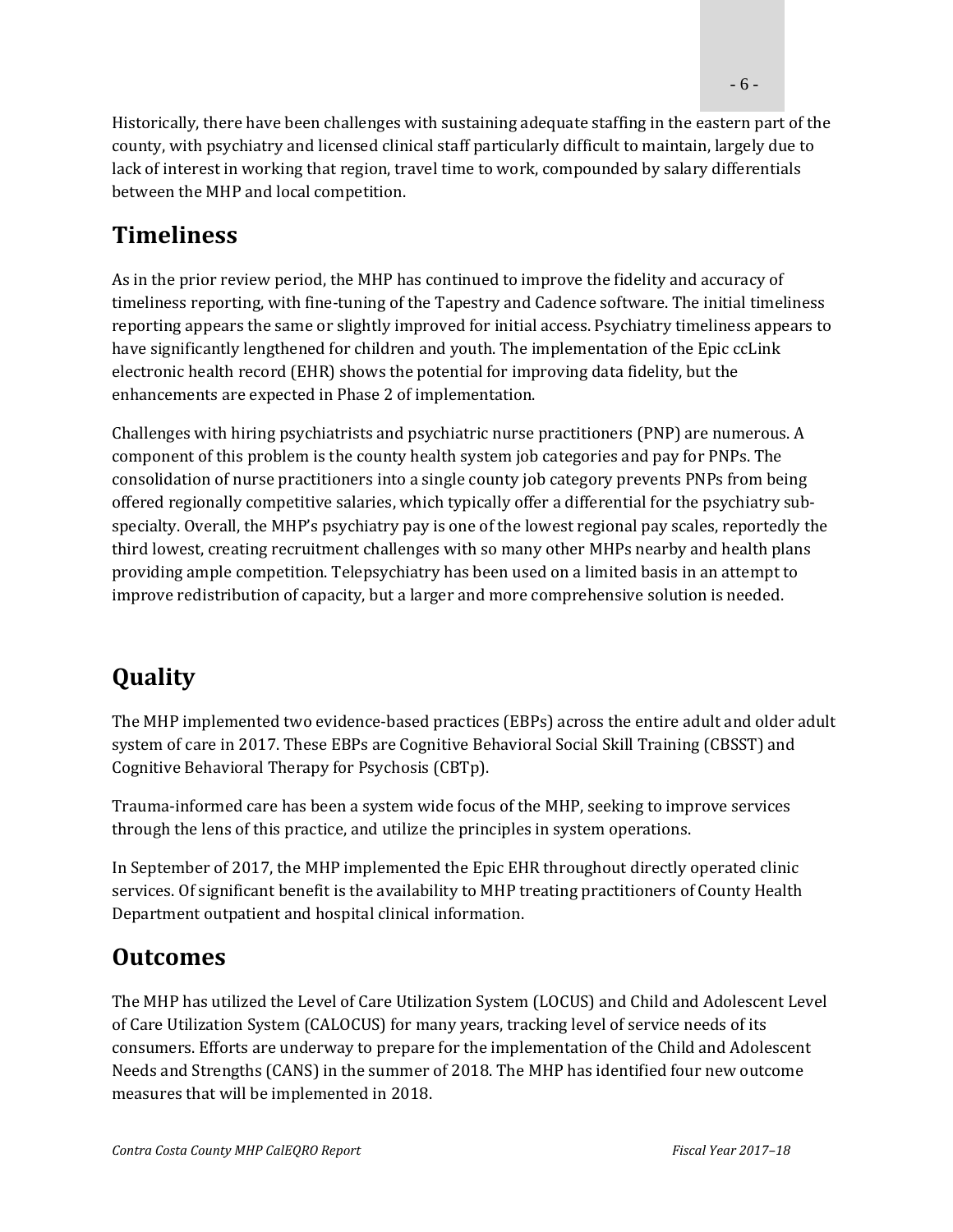Employing individuals who possess lived-experience at the MHP's clinics and wellness centers continues to be a focus of the BHS. RI International continues to provide wellness centers in all three regions.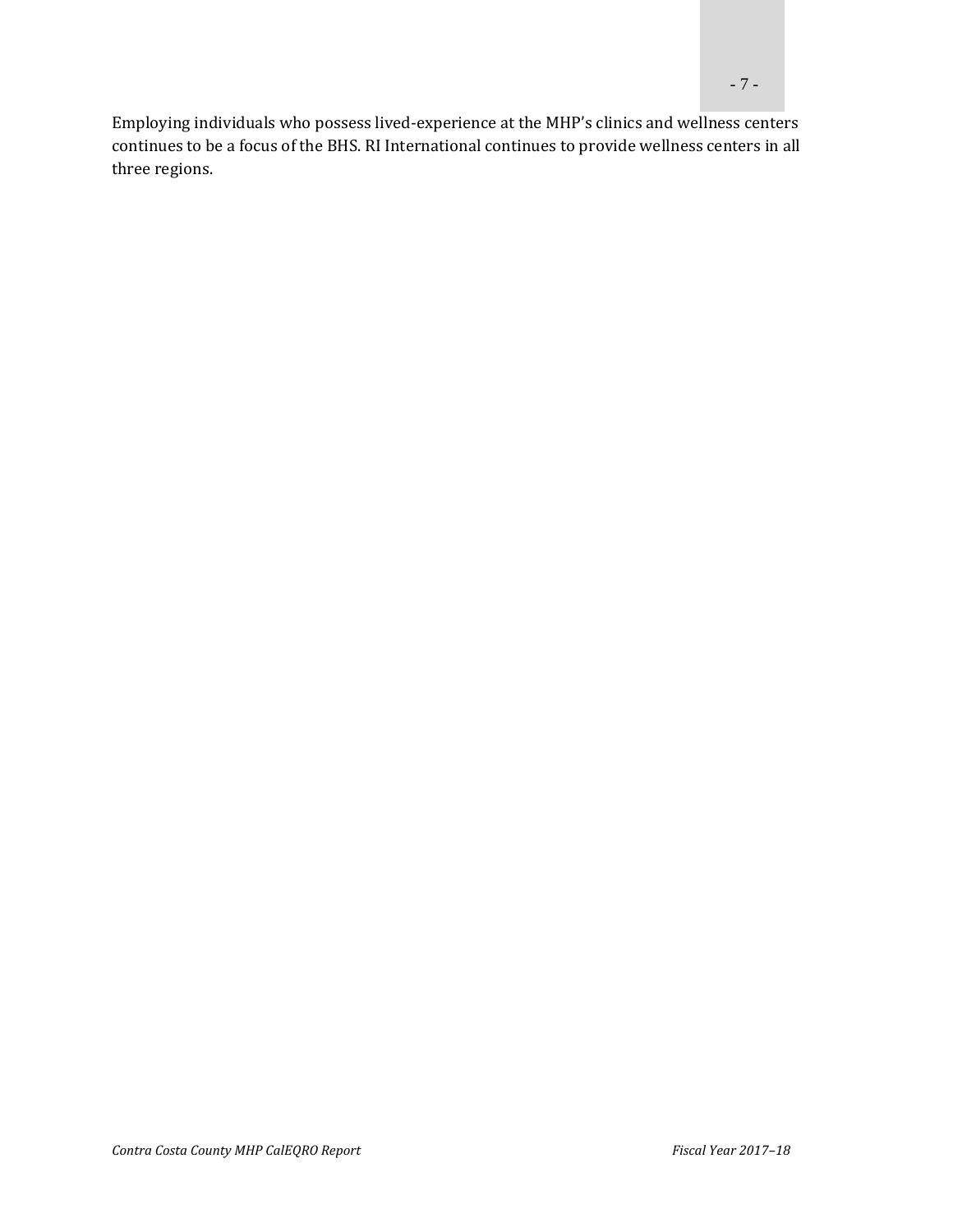## **INTRODUCTION**

The United States Department of Health and Human Services (HHS), Centers for Medicare and Medicaid Services (CMS) requires an annual, independent external evaluation of State Medicaid Managed Care programs by an External Quality Review Organization (EQRO). External Quality Review (EQR) is the analysis and evaluation by an approved EQRO of aggregate information on quality, timeliness, and access to health care services furnished by Prepaid Inpatient Health Plans (PIHPs) and their contractors to recipients of State Medicaid managed care services. The CMS (42) CFR §438; Medicaid Program, External Quality Review of Medicaid Managed Care Organizations) rules specify the requirements for evaluation of Medicaid managed care programs. These rules require an on-site review or a desk review of each Medi-Cal Mental Health Plan.

The State of California Department of Health Care Services (DHCS) contracts with 56 county Medi-Cal MHPs to provide Medi-Cal covered specialty mental health services (SMHS) to Medi-Cal beneficiaries under the provisions of Title XIX of the federal Social Security Act.

This report presents the FY17-18 findings of an EQR of the Contra Costa MHP by the California External Quality Review Organization, Behavioral Health Concepts, Inc. (BHC).

The EQR technical report analyzes and aggregates data from the EQR activities as described below:

#### **Validation of Performance Measures1**

Both a statewide annual report and this MHP-specific report present the results of CalEQRO's validation of eight mandatory performance measures (PMs) as defined by DHCS. The eight PMs include: 

- Total beneficiaries served by each county MHP;
- Total costs per beneficiary served by each county MHP;
- Penetration rates in each county MHP;
- Count of Therapeutic Behavioral Services (TBS) beneficiaries served compared to the 4% *Emily Q.* Benchmark<sup>2</sup>;
- Total psychiatric inpatient hospital episodes, costs, and average length of stay (LOS);
- Psychiatric inpatient hospital 7-day and 30-day rehospitalization rates;

<sup>&</sup>lt;sup>1</sup> Department of Health and Human Services. Centers for Medicare and Medicaid Services (2012). Validation of Performance *Measures Reported by the MCO: A Mandatory Protocol for External Quality Review (EQR), Protocol 2, Version 2.0, September, 2012. Washington, DC: Author.* 

<sup>&</sup>lt;sup>2</sup> The *Emily Q*. lawsuit settlement in 2008 mandated that the MHPs provide TBS to foster care children meeting certain at-risk criteria. These counts are included in the annual statewide report submitted to DHCS, but not in the individual county-level MHP reports.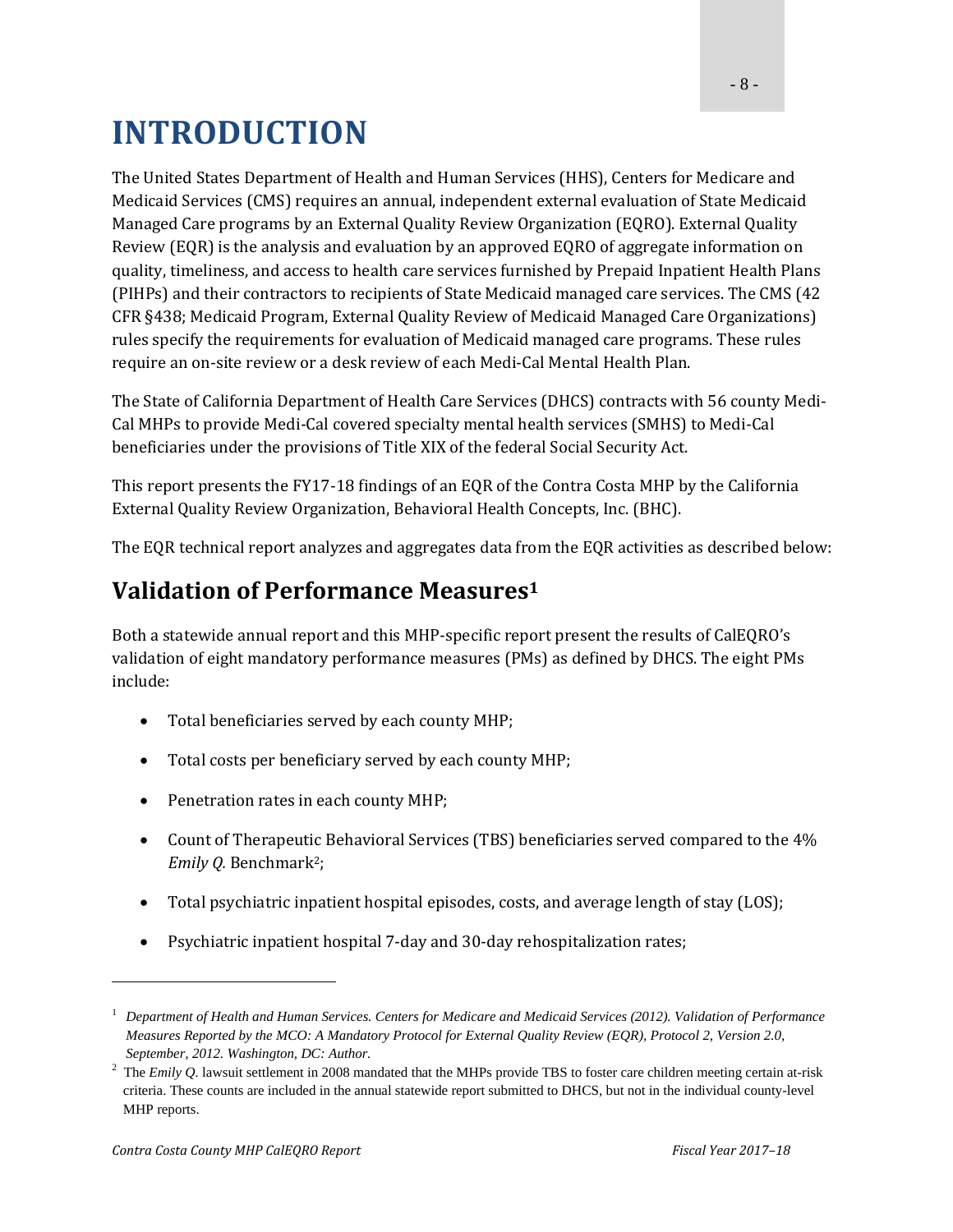- Post-psychiatric inpatient hospital 7-day and 30-day Specialty Mental Health Services (SMHS) follow-up service rates; and
- High-Cost Beneficiaries (HCBs), incurring approved claims of \$30,000 or higher during a calendar year.

### **Performance Improvement Projects3**

Each MHP is required to conduct two Performance Improvement Projects (PIPs)—one clinical and one non-clinical—during the 12 months preceding the review. The PIPs are discussed in detail later in this report.

### **MHP Health Information System Capabilities4**

Using the Information Systems Capabilities Assessment (ISCA) protocol, CalEQRO reviewed and analyzed the extent to which the MHP meets federal data integrity requirement for Health Information Systems (HIS), as identified in 42 CFR §438.242. This evaluation included a review of the MHP's reporting systems and methodologies for calculating PMs.

### **Validation of State and County Consumer Satisfaction Surveys**

CalEQRO examined available consumer satisfaction surveys conducted by DHCS, the MHP, or its subcontractors. 

CalEQRO also conducted 90-minute focus groups with beneficiaries and family members to obtain direct qualitative evidence from beneficiaries.

### **Review of Recommendations and Assessment of MHP Strengths and Opportunities**

The CalEQRO review draws upon prior years' findings, including sustained strengths, opportunities for improvement, and actions in response to recommendations. Other findings in this report include: 

• Changes, progress, or milestones in the MHP's approach to performance management emphasizing utilization of data, specific reports, and activities designed to manage and improve quality.

<sup>&</sup>lt;sup>3</sup> Department of Health and Human Services. Centers for Medicare and Medicaid Services (2012). Validating Performance Improvement Projects: Mandatory Protocol for External Quality Review (EQR), Protocol 3, Version 2.0, September 2012. Washington, DC: Author.

<sup>4</sup> Department of Health and Human Services. Centers for Medicare and Medicaid Services (2012). EQR Protocol 1: Assessment of Compliance with Medicaid Managed Care Regulations: A Mandatory Protocol for External Quality Review (EQR), Protocol 1, Version 2.0, September 1, 2012. Washington, DC: Author.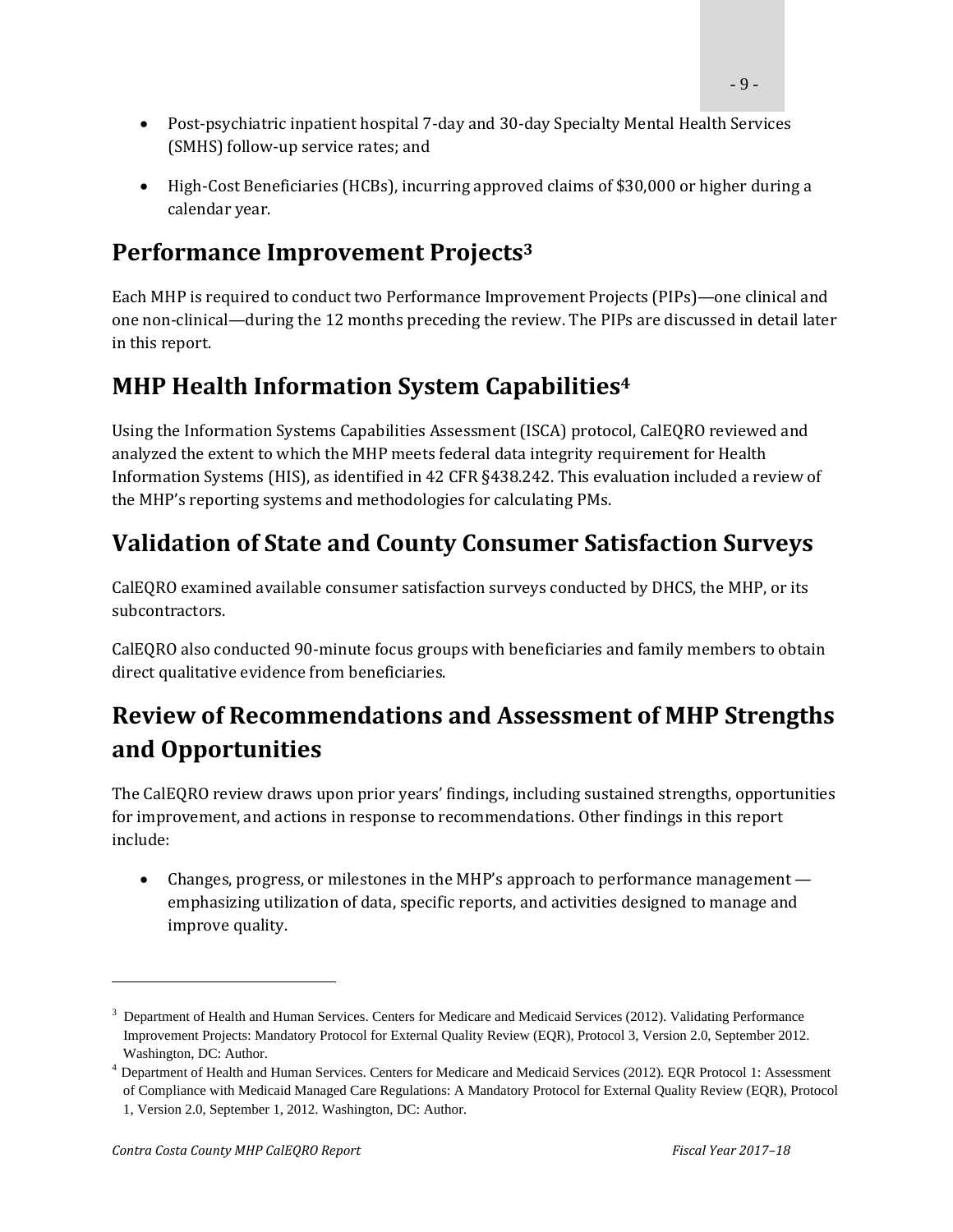• Ratings for key components associated with the following three domains: access, timeliness, and quality. Submitted documentation as well as interviews with a variety of key staff, contracted providers, advisory groups, beneficiaries, and other stakeholders inform the evaluation of the MHP's performance within these domains. Detailed definitions for each of the review criteria can be found on the CalEQRO website, www.caleqro.com.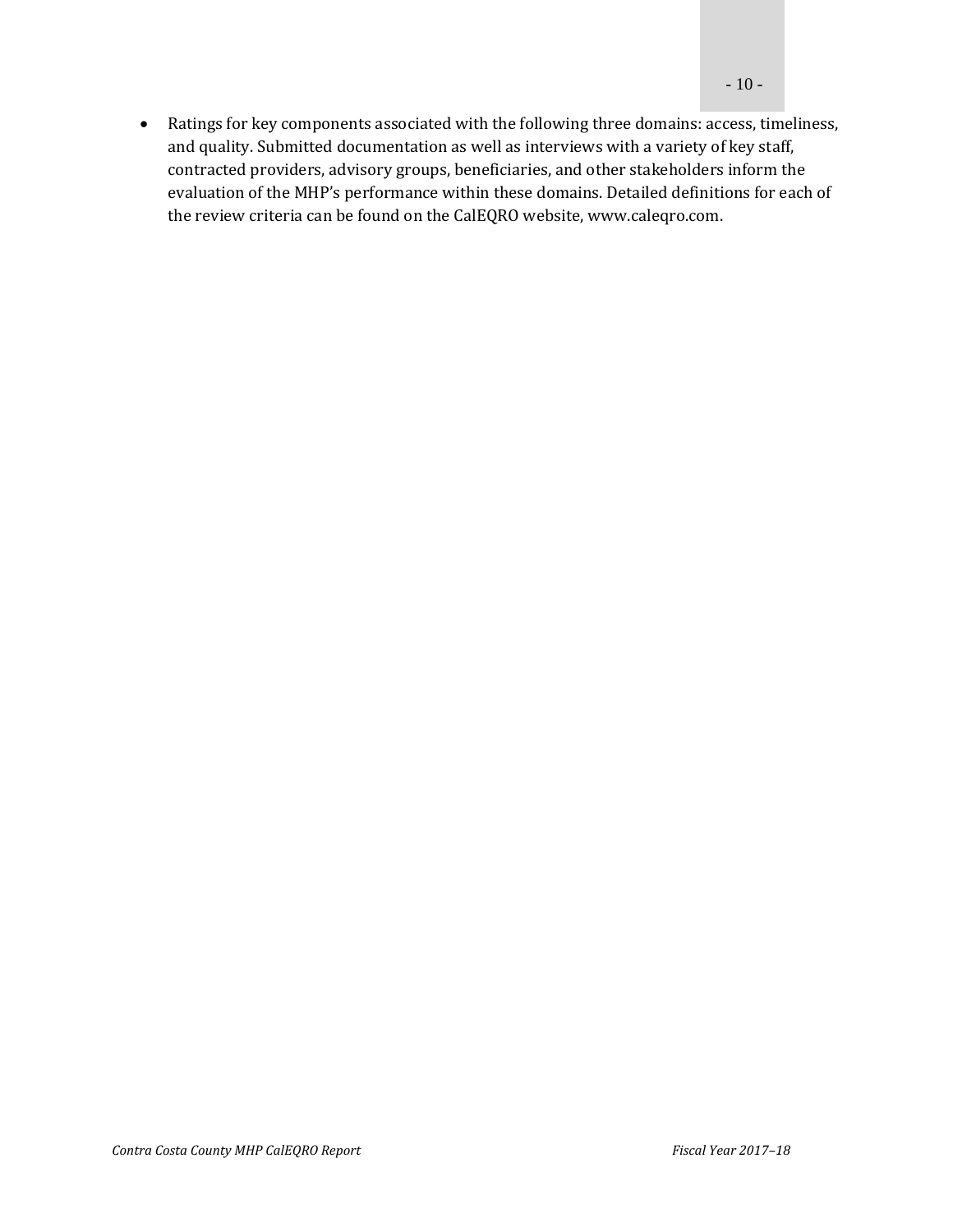## **PRIOR YEAR REVIEW FINDINGS, FY16‐17**

In this section, the status of last year's  $(FY16-17)$  recommendations are presented, as well as changes within the MHP's environment since its last review.

#### **Status of FY16–17 Review of Recommendations**

In the FY16-17 site review report, the CalEORO made a number of recommendations for improvements in the MHP's programmatic and/or operational areas. During the FY17-18 site visit, CalEQRO and MHP staff discussed the status of those FY16-17 recommendations, which are summarized below.

#### **Assignment of Ratings**

**Met** is assigned when the identified issue has been resolved.

**Partially Met** is assigned when the MHP has either:

- Made clear plans and is in the early stages of initiating activities to address the recommendation; or
- Addressed some but not all aspects of the recommendation or related issues.

**Not Met** is assigned when the MHP performed no meaningful activities to address the recommendation or associated issues.

#### **Key Recommendations from FY16‐17**

**Recommendation #1:** Consider standardized processes and cross-regional referrals for access to care and subsequent services to enhance the seamless and consistent delivery of service.

Status: Met

- Changes in the electronic tracking of referrals started in September of 2017 and now includes tracking of internal behavioral health referrals, totaling 51 as of February 2018. The Access Line Customer Relationship Management (CRM) module report for all of calendar year 2017 indicates 1,074 contacts, 404 CRMs, relating to 386 members. This data does not reflect the extensive collection of detailed clinical information which is part of this process and is available to those who subsequently provide treatment services.
- This recommendation targeted the varying standards for referrals and unique processes existent across the MHP regions. These differences can create barriers and confusion for individuals seeking treatment. While the CRM process does retain information and make if broadly available, it does not resolve the various operational differences that exist among the MHP's regional services. The electronic record and efforts to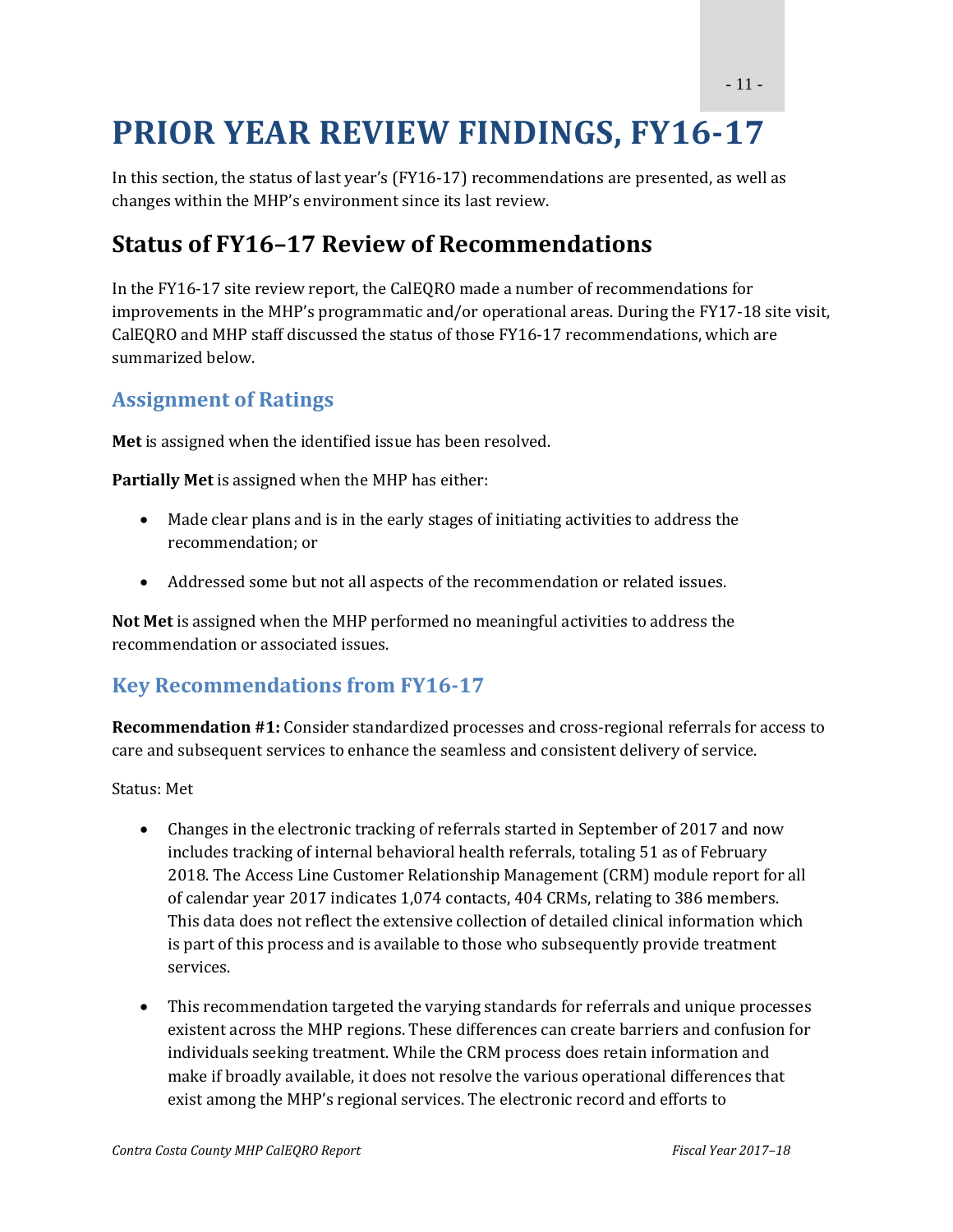standardize performance language within organizational provider contract language will likely improve standardization. However, the MHP's consumers would benefit from direct efforts to resolve and standardize regional operating practices.

**Recommendation** #2: Include timeliness metrics, request quarterly reports, and analyze for adherence to standards as a component of the contract provider performance measures.

Status: Partially Met

- The MHP acknowledges the decentralized approach resulted in contracts lacking consistency in structure and expectations across divisions. The new Chief of Operations may bring about consistency in this process and lead contractor interactions.
- The contracting process will be incorporating the network adequacy requirements, ensuring consistency in standards and data collection process. This will result in all contracts utilizing a 10-day initial access standard.
- As of this review, the MHP has explored some of the issues of this recommendation. However, no specific changes that result in data production for contract providers has yet been implemented. The MHP is still exploring some of the aspects of timeliness standards and reporting.

**Recommendation** #3: Utilize existing equipment to provide tele-psychiatry services in the regions showing the greatest need.

#### Status: Met

- The MHP launched its telepsychiatry pilot serving East County in October of 2017. Considering the current and recurring challenges in provision of adequate psychiatry coverage to this area, the MHP needs to fast-track solutions to the barriers that exist to the regular use of this modality. The MPH should strive to swiftly analyze and resolve issues associated with hardware needs, network speed adequacy, and billing issues for this functionality to become a significant element in provision of psychiatry services for consumers.
- The MHP has pursued redistribution of existing telepsychiatry capacity. Given the acknowledged shortage of psychiatrists, the MHP should aggressively pursue external resources that have an established record of success with other MHPs. Given the operational environment, telepsychiatry would be a great asset to stable provision of quality psychiatric care.
- The importance of this topic is underscored by the reports from various sources that initial psychiatry access in the eastern part of the county is currently nine months out. Hopefully this will soon be remedied by either locum hires, robust telemedicine functionality and external providers, or direct hires of psychiatrists and other prescribers. The shortage is clearly critical at this time.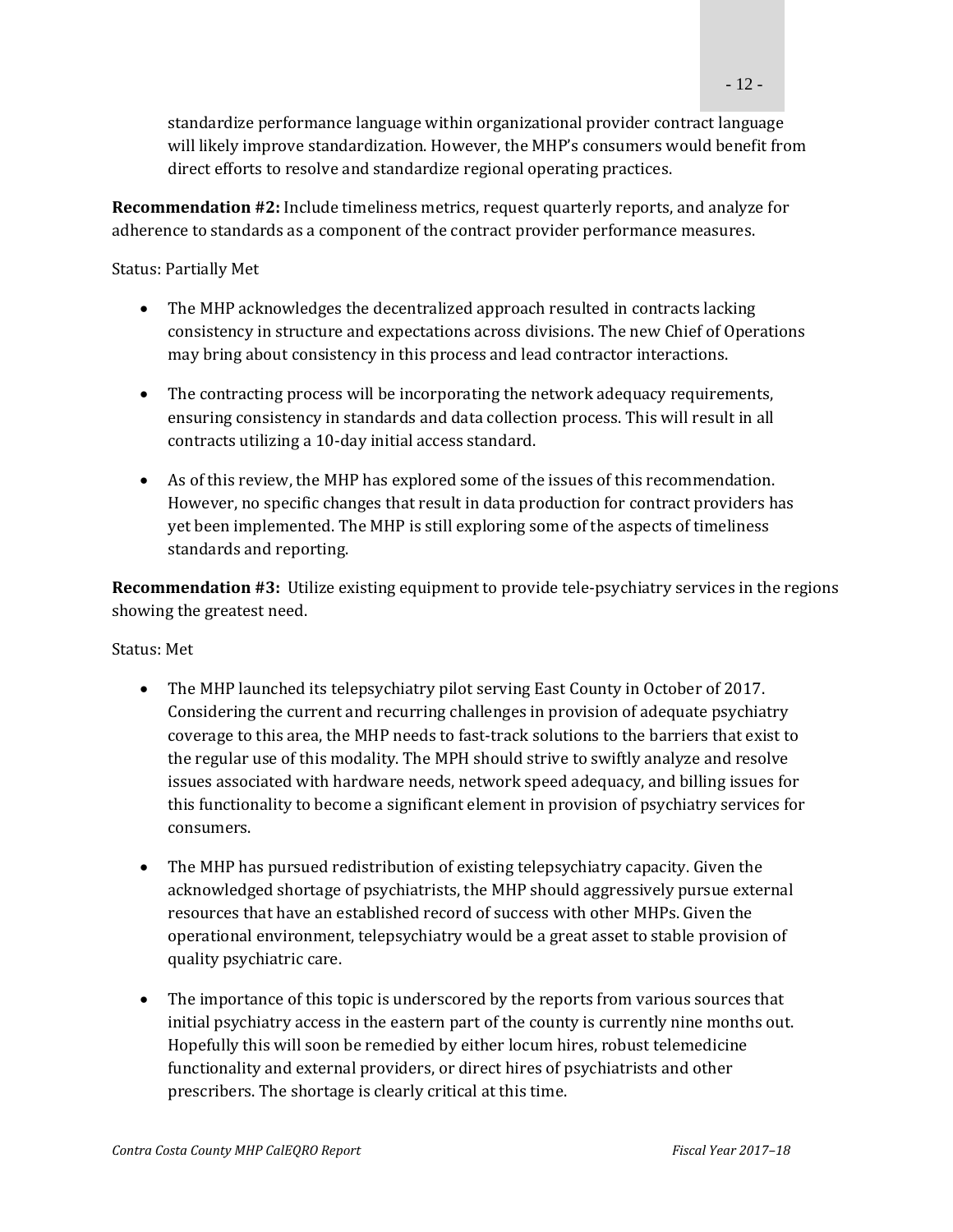**Recommendation #4:** Review services designed for transition age youth (TAY) and increase as warranted for this target population.

Status: Partially Met

- With the assistance of input from the TAY Advisory Council, the MHP determined a need for expanded TAY services, particularly those related to transitioning to adult life. The specific areas of focus include housing, work, relationships and school. The services targeted for expansion include a combination of transitional residential (up to  $18$ ) months), combined with supportive services. Due to complications, a second round of Request for Proposals (RFP) was initiated, which closed in September 2017.
- The MHP provided information about the participants who furnished input, but did not provide information about the specific recommendations made.

**Recommendation #5:** Develop a communication plan that includes contract providers in the planning and implementation of electronic interoperability of EHR data between disparate systems.

Status: Not Met 

- The MHP is planning to include contract providers in the Phase 2 of the Epic EHR. The MHP is developing an integrated contracts unit, which will work with the Chief of Operations to discuss plans for communication between the MHP and contract providers.
- A communications plan has not been developed. The pace of the EHR implementation during the review period likely did not afford the MHP the resources to comply with this recommendation.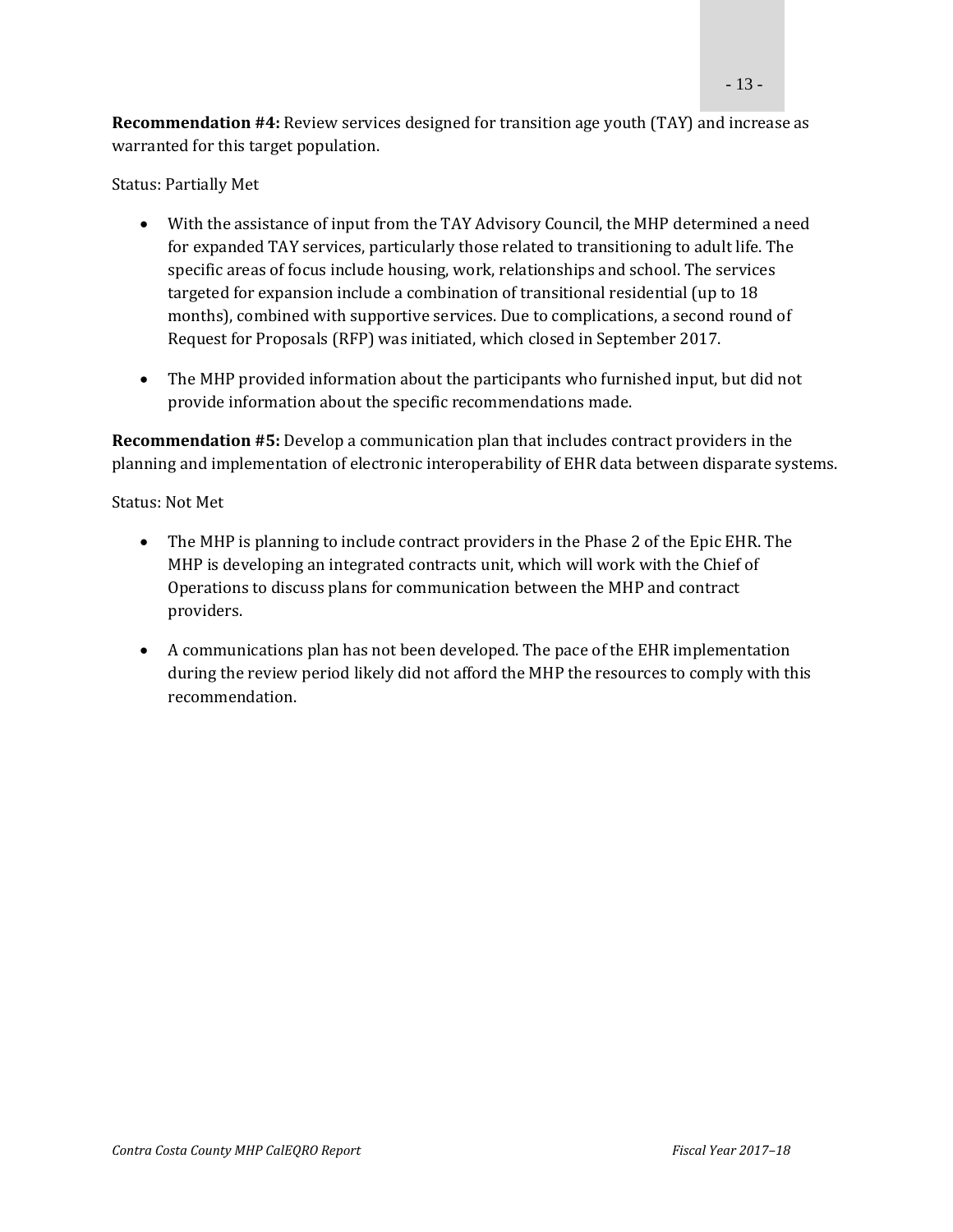### **Changes in the MHP Environment and Within the MHP—Impact and Implications**

Discussed below are any changes since the last CalEQRO review that were identified as having a significant effect on service provision or management of those services. This section emphasizes systemic changes that affect access, timeliness, and quality, including any changes that provide context to areas discussed later in this report.

#### **Access to Care**

- The MHP is seeking to provide integration of SUD and mental health services at its clinics through obtaining dual DHCS certification of those sites and to co-locate substance abuse specialists. Four site applications are in process and awaiting approval.
- Expansion of the Access Line includes American Society of Addiction Medicine (ASAM) screening of SUD callers and authorization of services.
- The Oak Grove TAY residential program and supportive services is focused on assisting those individuals with challenges in functioning in the community outside of a structured environment.
- The adult services Mobile Crisis Response Team (MCRT) is scheduled to go live March 1, 2018. Staffing of this unit includes a therapist, peer provider, and a family nurse practitioner. The intent is to improve crisis response, reduce PES visits and hospitalizations, and improve outcomes.

#### **Timeliness of Services**

- The MHP has been able to track and report timeliness data regularly without reliance upon the prior sampling approach. Contract provider information remains unreported.
- Efforts to improve timeliness are embedded in the current non-clinical PIP, which has a focus on initial access and psychiatric first appointment timeliness.

#### **Quality of Care**

- The MHP went live with the Epic ccLink electronic health record (EHR) in late September 2017. Supported by local super users, the system rollout has been quite successful with more than 40,000 progress notes written. There are many elements that have supported the success of this process, including the functionality for a user to immediately notify system support of system problems and submit suggestions for improvement.
- During 2017, two EBPs were implemented across the adult and older adult services in all regions. These include CBSST and CBTp.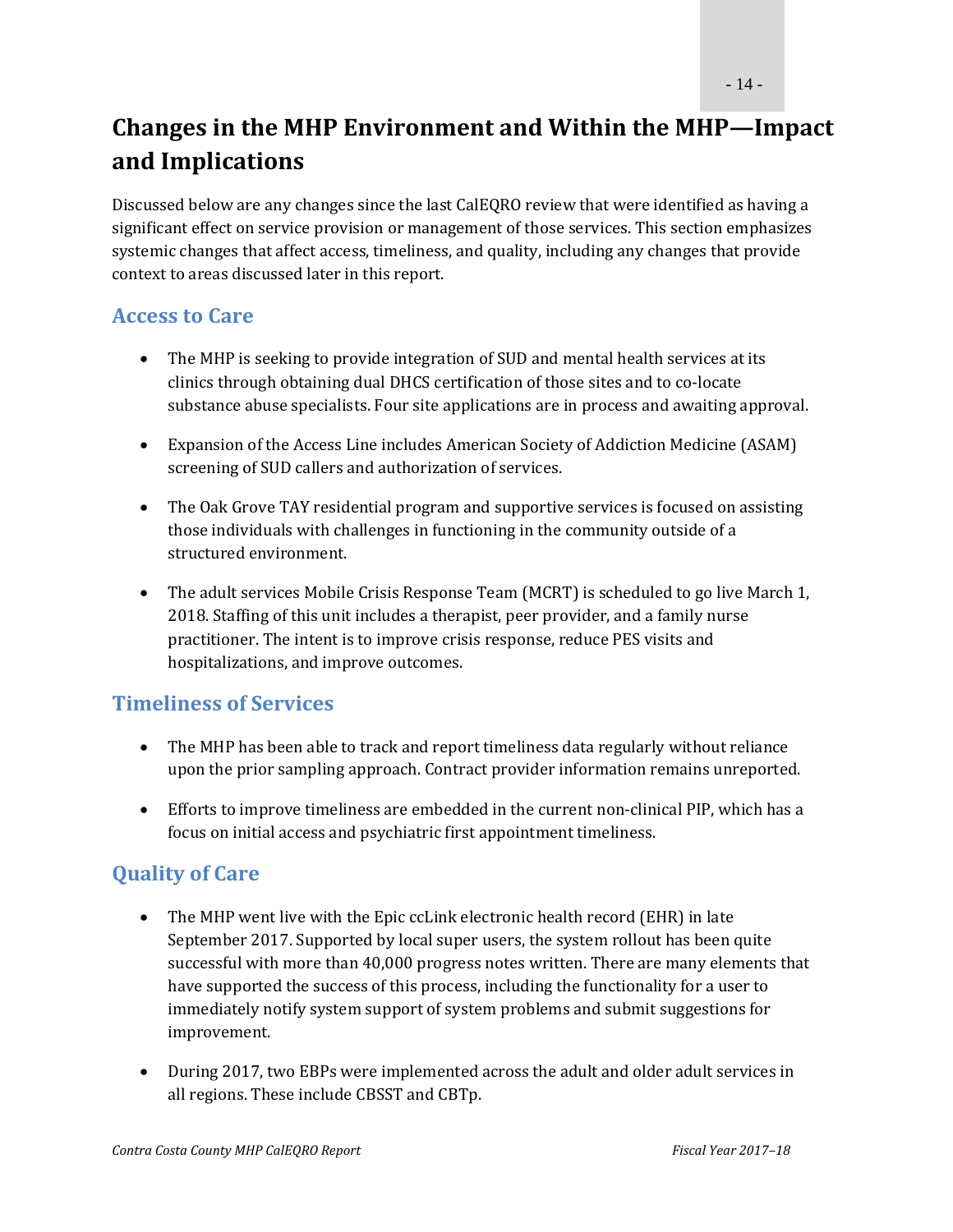- Trauma-informed care has been adopted by the MHP to improve the quality of care, and these principles are included in the development of practices and policies, which are also used to inform clinic operations.
- TAY services are enhancing coordination for those who age out of the children's system of care through a Crossover Meeting and in the adult system of care the support of a TAY lead at each MHP clinic.
- Children and youth are receiving Trauma Focused Cognitive Behavioral Treatment (TF-CBT) and Child-Parent Psychotherapy (CPP) when symptoms of post-traumatic stress disorder are identified. Dialectical Behavior Therapy (DBT) is utilized for adolescents engaging in risk behaviors, and Family-Based Therapy for Eating Disorders is also implemented with relevant consumers.

#### **Consumer Outcomes**

- The MHP's expansion of services provided by those with lived experience is evident. There are adult Family Support Workers in each of the three adult clinics. The function of these individuals is to provide support and services to the caregivers of adults in treatment.
- The Service Provider Individualized Recovery Intensive Training (SPIRIT) program is 10‐week college course designed to prepare individuals with lived experience for employment as a peer in mental health. Two Peer and Family Vocational Specialists have been added to assist with job placement, retention, and career development.
- Outcome instruments planned for implementation during 2018 include: Patient Health Questionnaire‐9 (PHO‐9), Generalized Anxiety Disorder‐7 (GAD‐7), Independent Living Skills (ILSS), and Recovery Assessment Scale (RAS).
- Children's services formed a CANS implementation team, to prepare for the addition of the CANS and the Pediatric Symptoms Checklist – 35 (PSC-35) later in 2018 to the set of outcome instruments. The CANS is already incorporated in the Epic ccLink health system.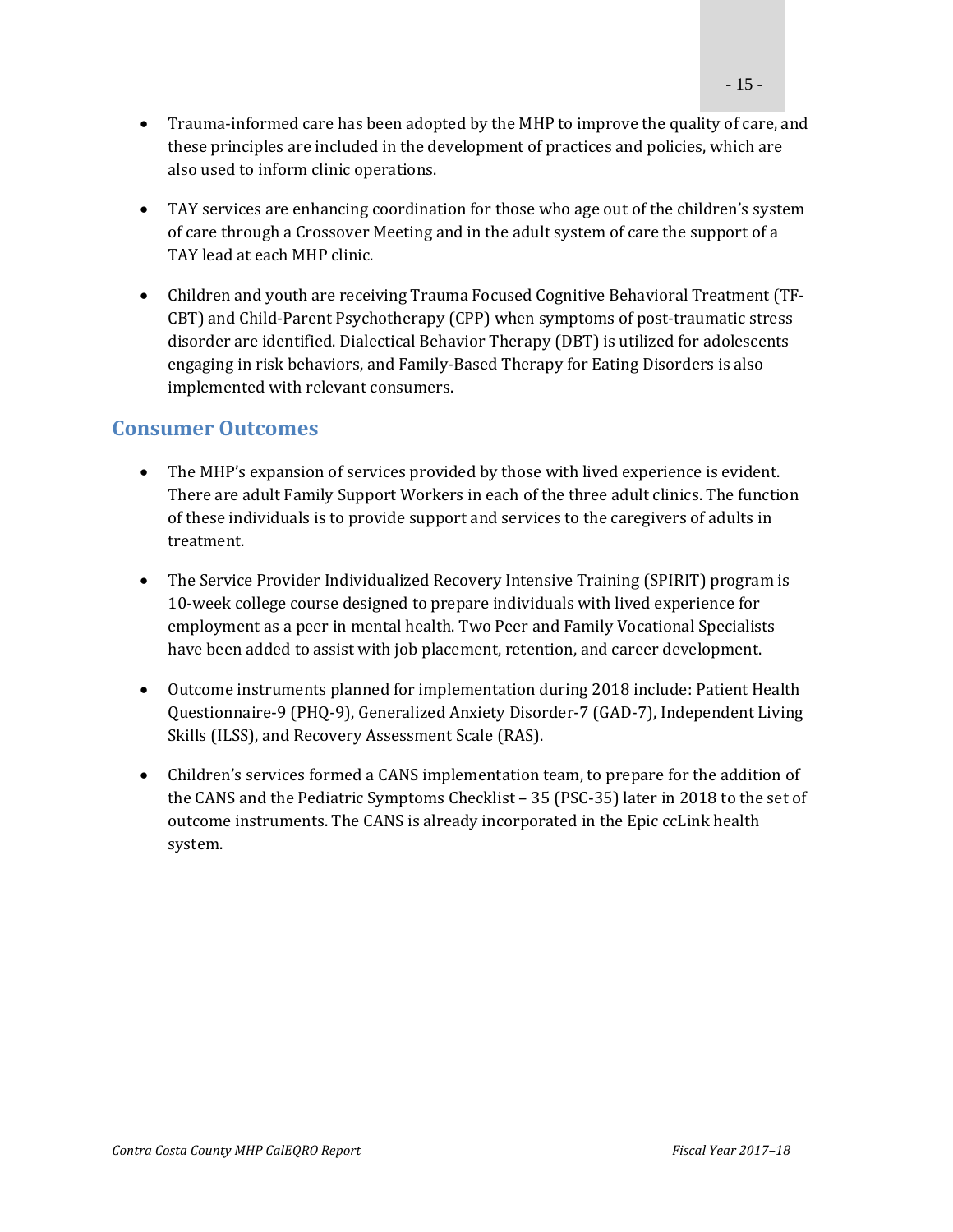## **PERFORMANCE MEASUREMENT**

As noted above, CalEQRO is required to validate the following PMs as defined by DHCS:

- Total beneficiaries served by each county MHP;
- Total costs per beneficiary served by each county MHP;
- Penetration rates in each county MHP;
- Count of TBS Beneficiaries Served Compared to the 4% Emily Q. Benchmark (not included in MHP reports; this information is included in the Annual Statewide Report submitted to DHCS);
- Total psychiatric inpatient hospital episodes, costs, and average LOS;
- Psychiatric inpatient hospital 7-day and 30-day rehospitalization rates;
- Post-psychiatric inpatient hospital 7-day and 30-day SMHS follow-up service rates; and
- HCBs incurring \$30,000 or higher in approved claims during a calendar year.

#### **HIPAA Suppression Disclosure:**

Values are suppressed to protect confidentiality of the individuals summarized in the data sets where beneficiary count is less than or equal to eleven  $(*)$ . Additionally, suppression may be required to prevent calculation of initially suppressed data, corresponding penetration rate percentages  $(n/a)$ ; and cells containing zero, missing data or dollar amounts  $(-)$ .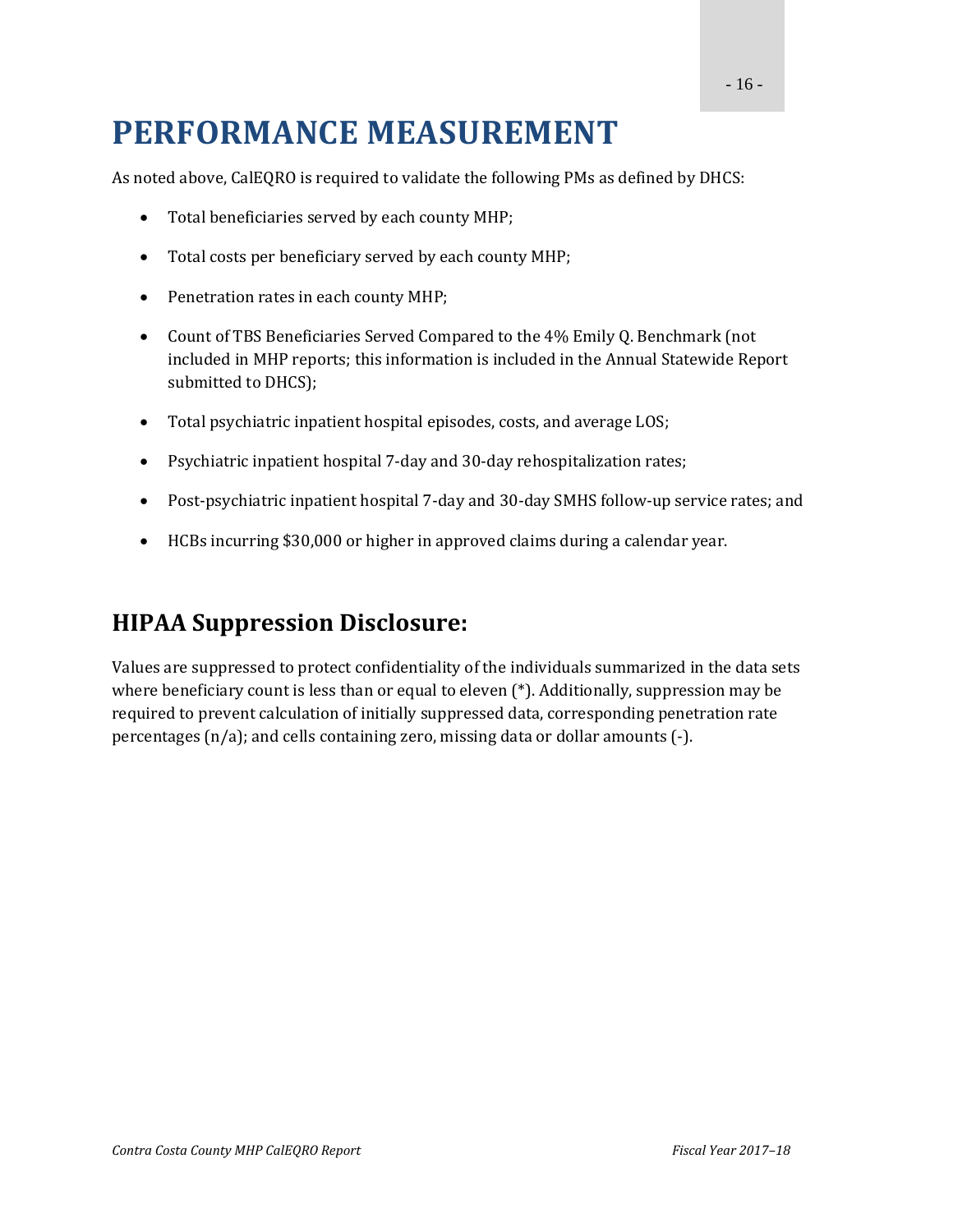### **Total Beneficiaries Served**

| Table 1: Contra Costa MHP Medi-Cal Enrollees and Beneficiaries Served in<br>CY16,<br>by Race/Ethnicity                                                    |                                                                            |             |                                                                                 |          |
|-----------------------------------------------------------------------------------------------------------------------------------------------------------|----------------------------------------------------------------------------|-------------|---------------------------------------------------------------------------------|----------|
| <b>Race/Ethnicity</b>                                                                                                                                     | <b>Average Monthly</b><br><b>Unduplicated</b><br><b>Medi-Cal Enrollees</b> | % Enrollees | <b>Unduplicated</b><br><b>Annual Count</b><br>of Beneficiaries<br><b>Served</b> | % Served |
| White                                                                                                                                                     | 56,775                                                                     | 20.2%       | 4,863                                                                           | 29.0%    |
| Latino/Hispanic                                                                                                                                           | 88,852                                                                     | 31.6%       | 3,737                                                                           | 22.3%    |
| African-American                                                                                                                                          | 42,571                                                                     | 15.1%       | 3,505                                                                           | 20.9%    |
| Asian/Pacific Islander                                                                                                                                    | 45,480                                                                     | 16.2%       | 1,289                                                                           | 7.7%     |
| Native American                                                                                                                                           | 849                                                                        | 0.3%        | 104                                                                             | 0.6%     |
| Other                                                                                                                                                     | 46,505                                                                     | 16.5%       | 3,279                                                                           | 19.5%    |
| Total                                                                                                                                                     | 281,031                                                                    | 100%        | 16,777                                                                          | 100%     |
| The total for Average Monthly Unduplicated Medi-Cal Enrollees is not a direct sum of the averages above it.<br>The averages are calculated independently. |                                                                            |             |                                                                                 |          |

Table 1 provides detail on beneficiaries served by race/ethnicity.

Starting with CY16 performance measures, CalEQRO has incorporated the ACA Expansion data in the total Medi-Cal enrollees and beneficiaries served. See Attachment C, Table C1 for the penetration rate and approved claims per beneficiary for just the CY16 ACA Penetration Rate and Approved Claims per Beneficiary.

### **Penetration Rates and Approved Claim Dollars per Beneficiary**

The penetration rate is calculated by dividing the number of unduplicated beneficiaries served by the monthly average enrollee count. The average approved claims per beneficiary served per year is calculated by dividing the total annual dollar amount of Medi-Cal approved claims by the unduplicated number of Medi-Cal beneficiaries served per year.

Regarding calculation of penetration rates, the Contra Costa MHP uses a different method than that used by CalEQRO.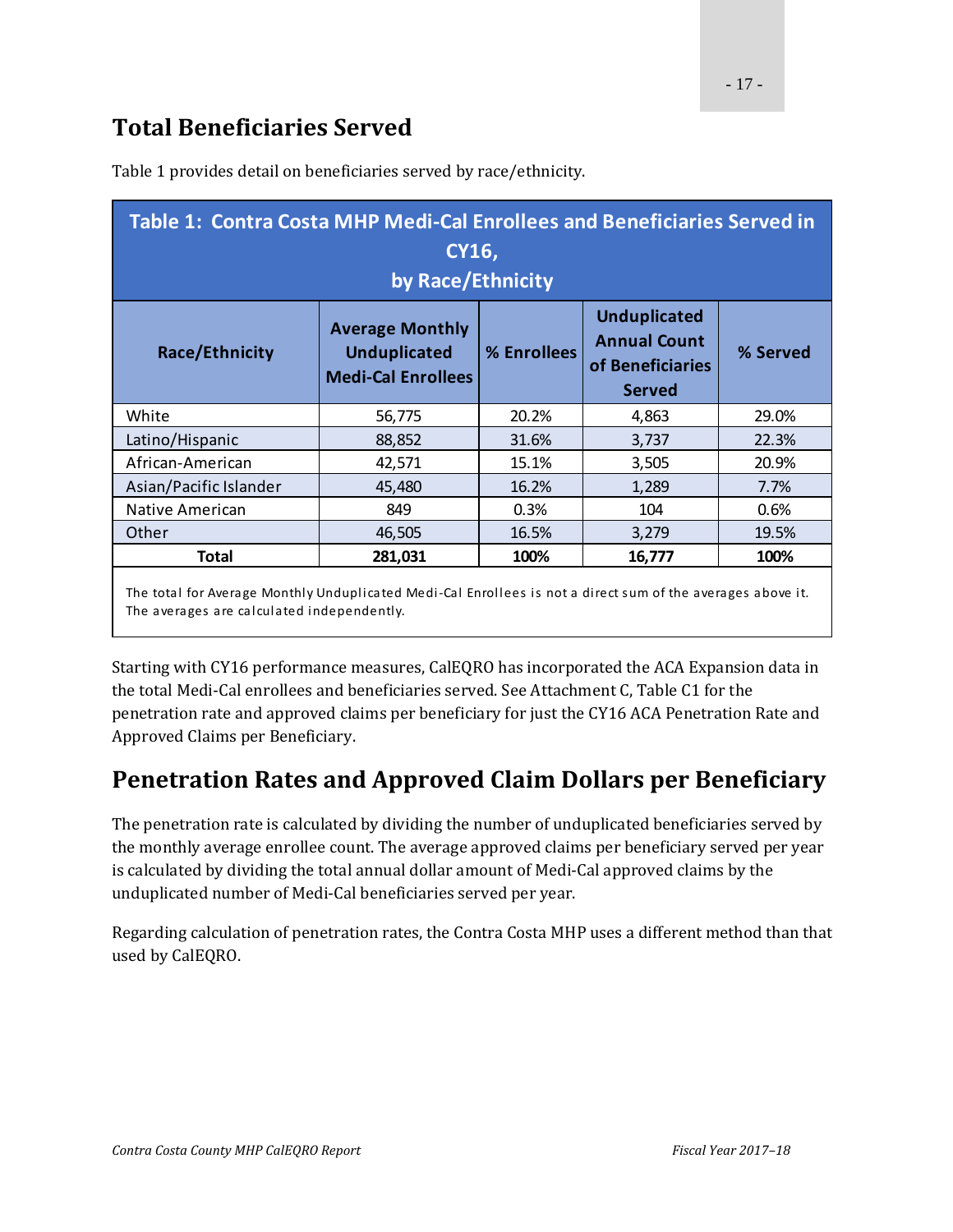Figures 1A and 1B show 3-year (CY14-16) trends of the MHP's overall approved claims per beneficiary and penetration rates, compared to both the statewide average and the average for large MHPs.



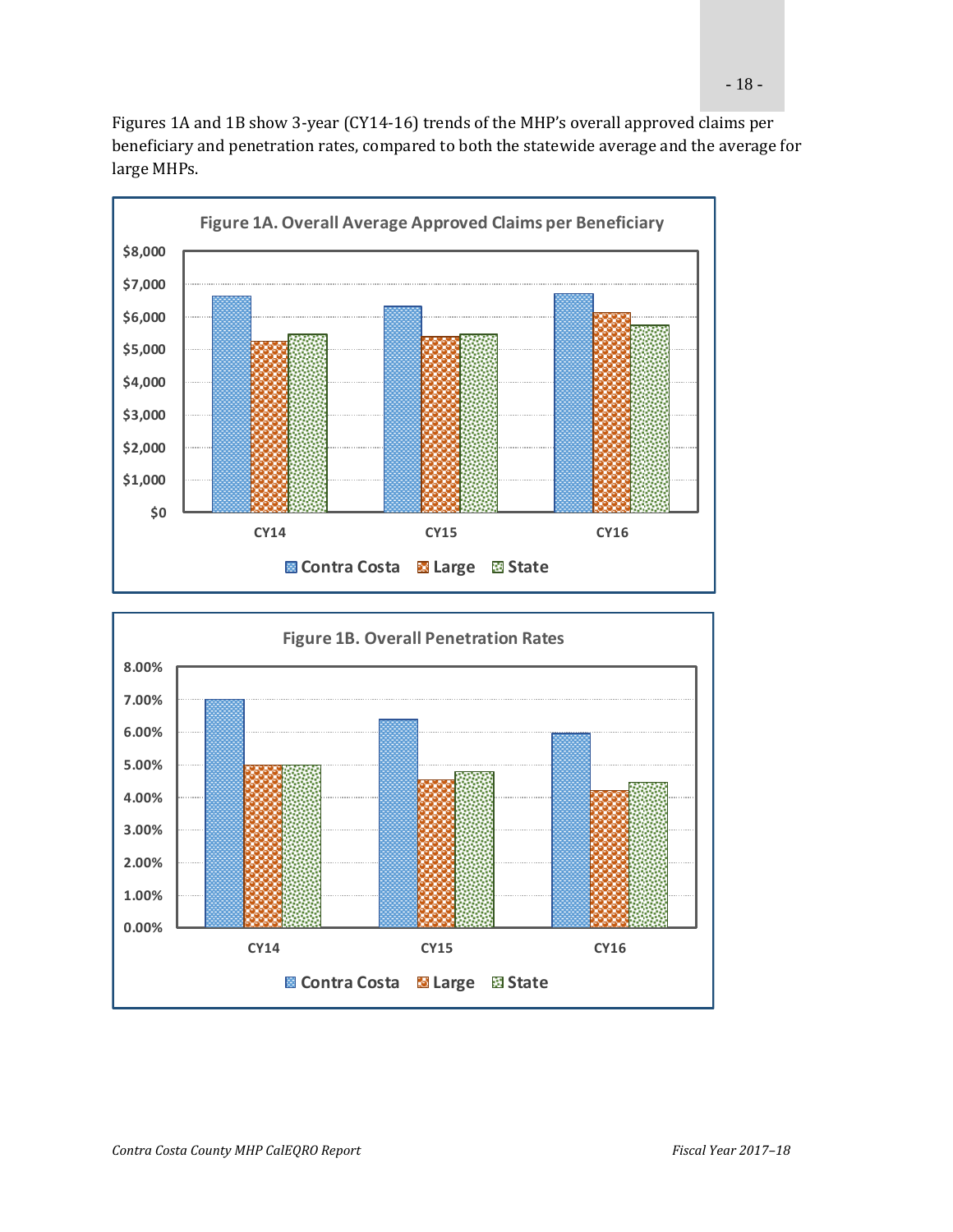- 19 -

Figures 2A and 2B show 3-year (CY14-16) trends of the MHP's foster care (FC) approved claims per beneficiary and penetration rates, compared to both the statewide average and the average for large MHPs.



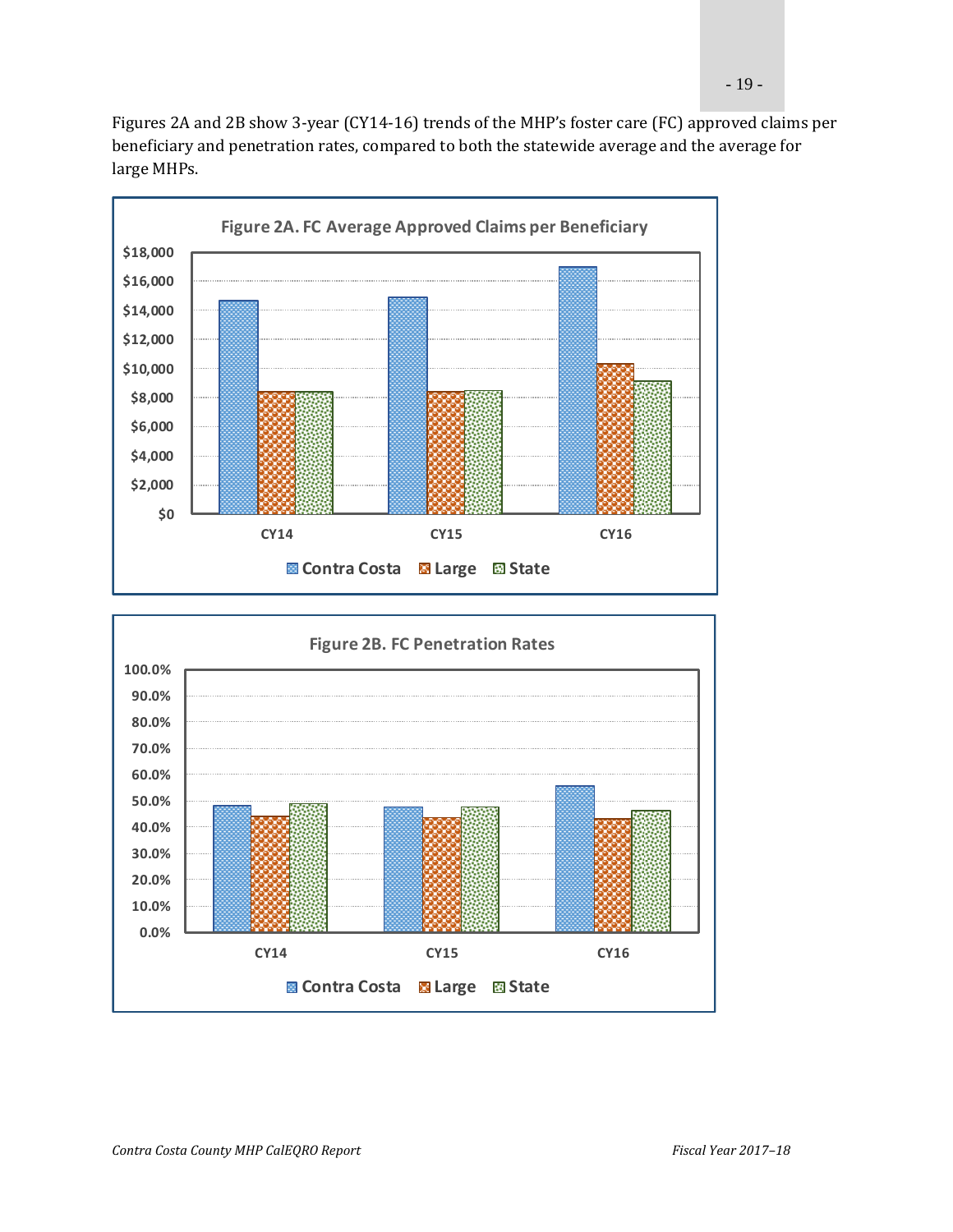



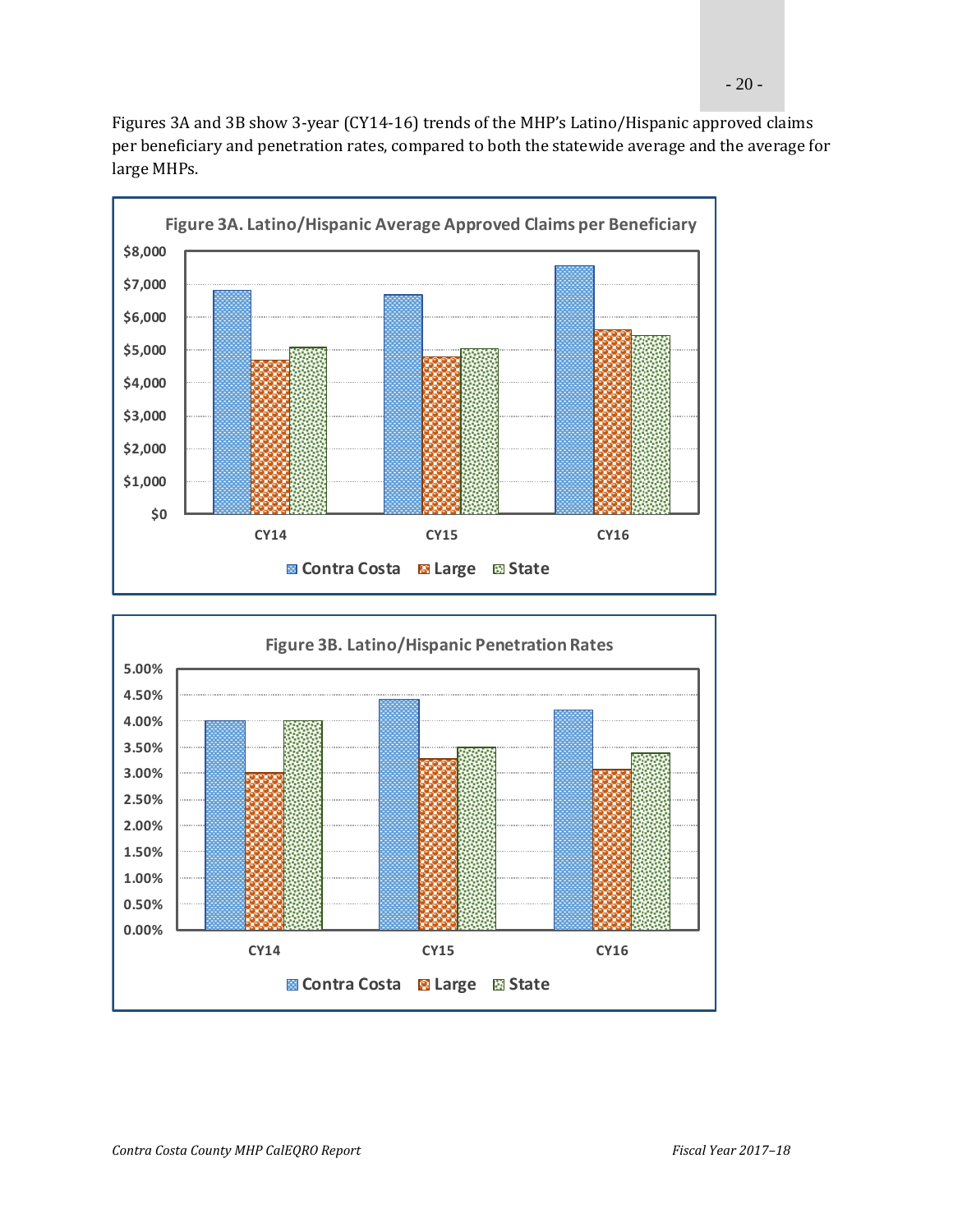### **High‐Cost Beneficiaries**

Table 2 compares the statewide data for High-Cost Beneficiaries for CY16 with the MHP's data for CY16, as well as the prior two years. HCBs in this table are identified as those with approved claims of more than \$30,000 in a year.

| <b>Table 2: Contra Costa MHP High-Cost Beneficiaries</b> |             |                                             |                                 |                                                               |                                   |                                              |        |
|----------------------------------------------------------|-------------|---------------------------------------------|---------------------------------|---------------------------------------------------------------|-----------------------------------|----------------------------------------------|--------|
| <b>HCB</b><br><b>MHP</b><br>Year<br>Count                |             | <b>Total</b><br><b>Beneficiary</b><br>Count | HCB <sub>%</sub><br>by<br>Count | <b>Average</b><br><b>Approved</b><br><b>Claims</b><br>per HCB | <b>HCB</b><br><b>Total Claims</b> | HCB % by<br><b>Approved</b><br><b>Claims</b> |        |
| Statewide                                                | CY16        | 19,019                                      | 609,608                         | 3.12%                                                         | \$53,215                          | \$1,012,099,960                              | 28.90% |
|                                                          | CY16        | 853                                         | 16,777                          | 5.08%                                                         | \$59,951                          | \$51,137,801                                 | 45.40% |
| Contra Costa                                             | CY15        | 808                                         | 17,174                          | 4.70%                                                         | \$58,015                          | \$46,875,859                                 | 43.20% |
|                                                          | <b>CY14</b> | 660                                         | 13,772                          | 4.79%                                                         | \$54,866                          | \$36,211,807                                 | 40.89% |

See Attachment C, Table C2 for the distribution of the MHP beneficiaries served by approved claims per beneficiary (ACB) range for three cost categories: under \$20,000; \$20,000 to \$30,000; and those above \$30,000.

### **Timely Follow‐up After Psychiatric Inpatient Discharge**

Figures 4A and 4B show the statewide and MHP 7-day and 30-day outpatient follow-up and rehospitalization rates for CY15 and CY16.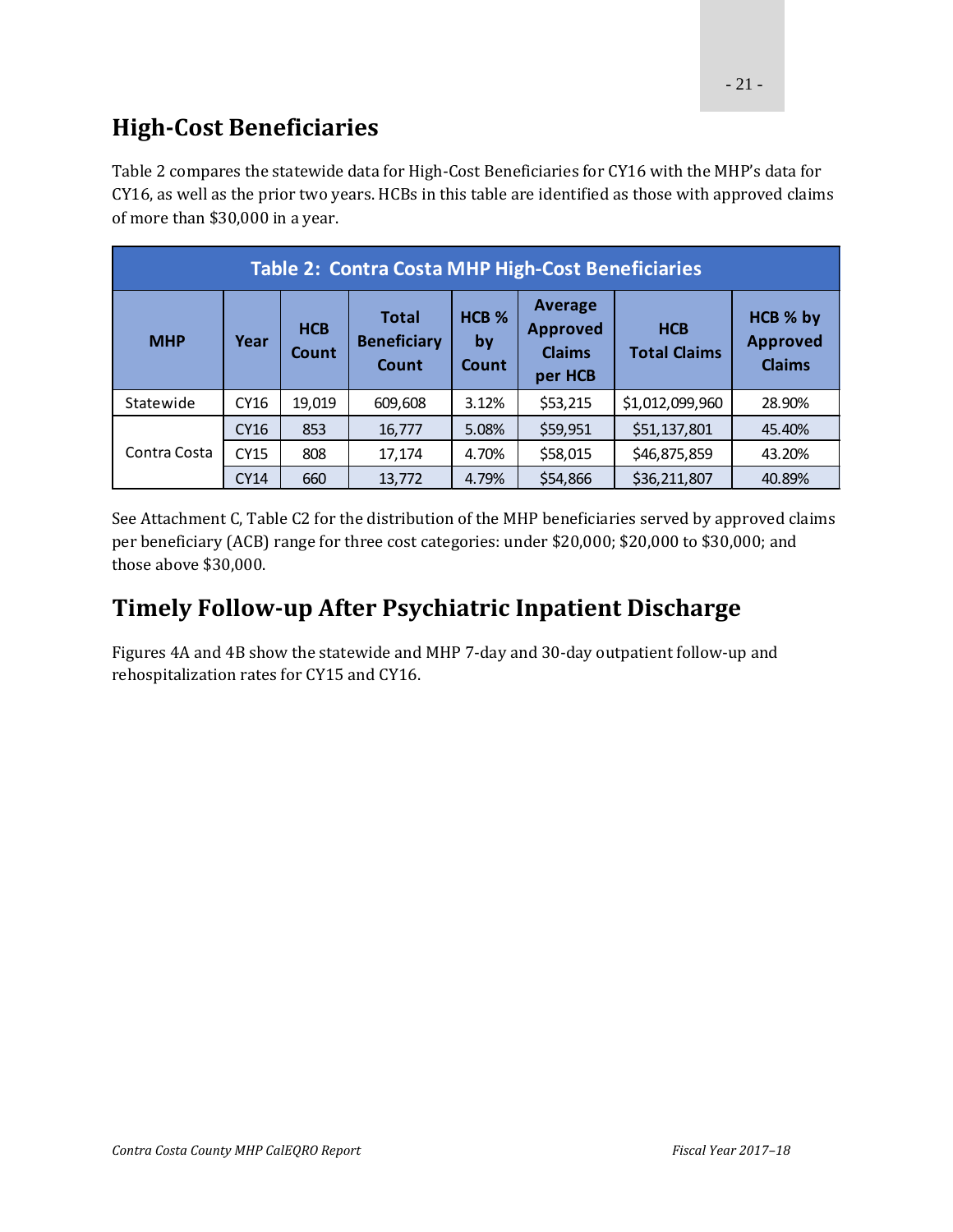

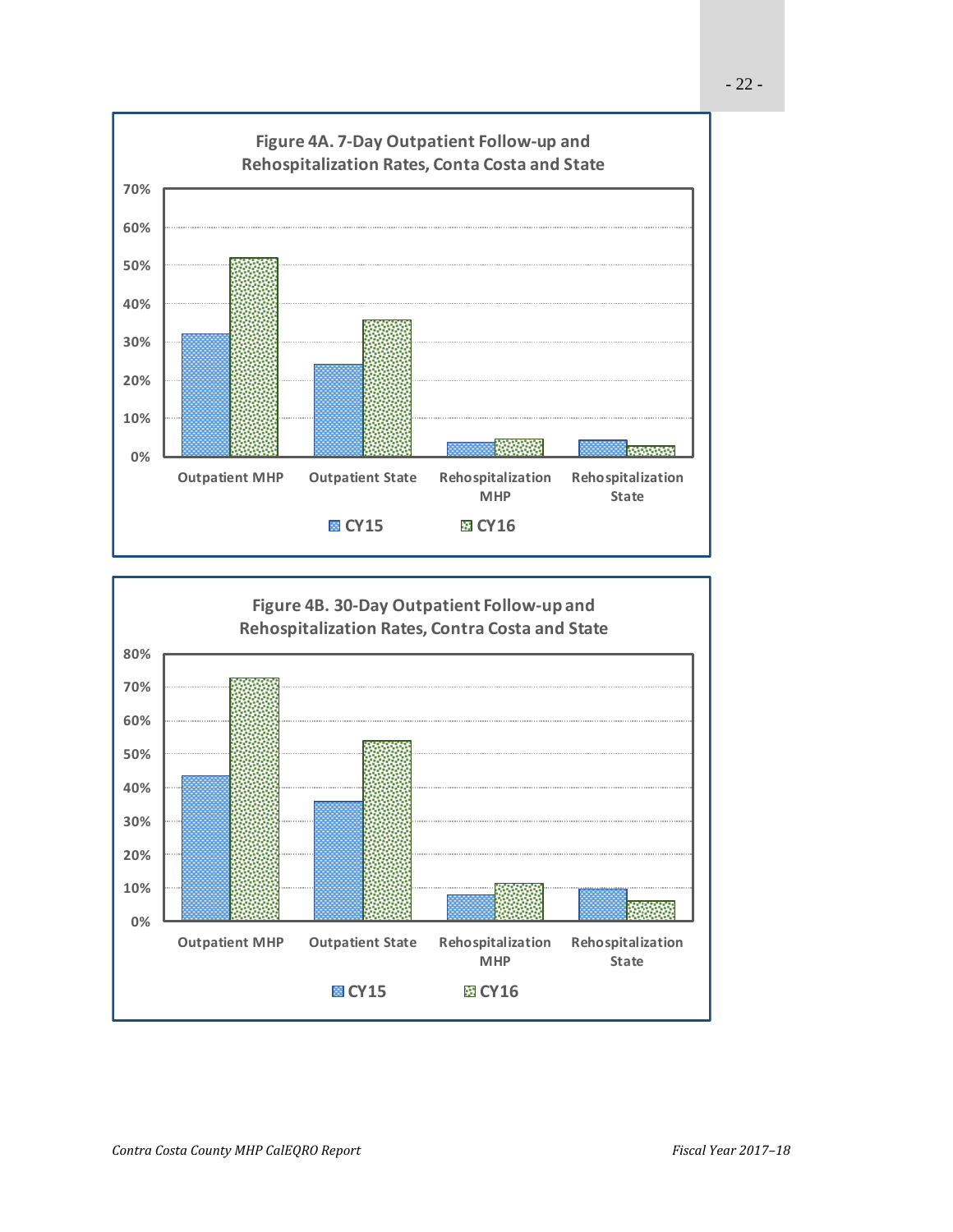### **Diagnostic Categories**

Figures 5A and 5B compare the breakdown by diagnostic category of the statewide and MHP number of beneficiaries served and total approved claims amount, respectively, for CY16.

MHP self-reported percent of consumers served with co-occurring (substance abuse and mental health) diagnoses: 18%.



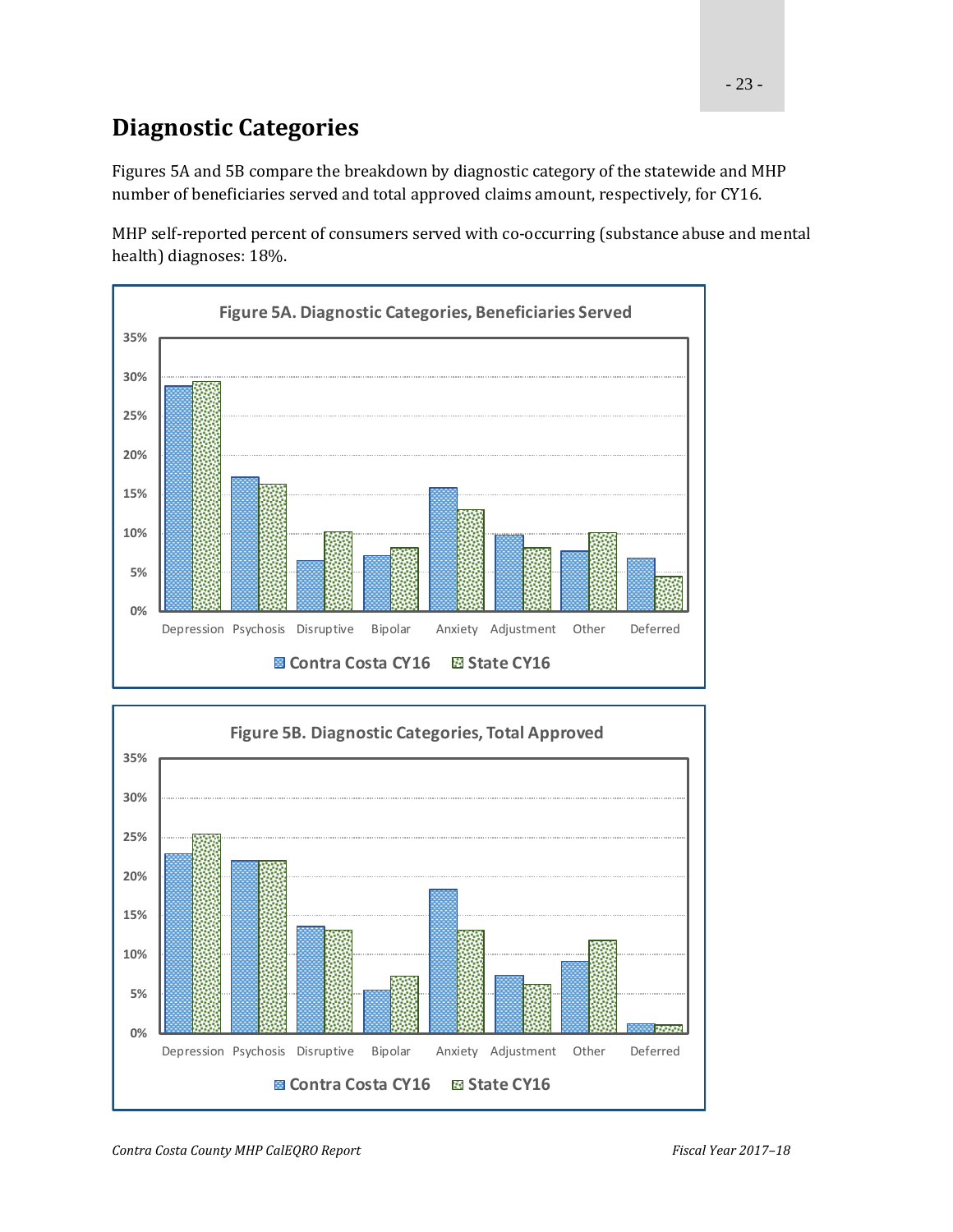#### **Performance Measures Findings—Impact and Implications**

#### **Access to Care**

- While the MHP's number of eligibles increased from CY15 to CY16, beneficiaries served demonstrated a slight downward trend. This correlates to a year over year drop in overall penetration rate of approximately 0.3 percentage points. However, even with this slight decrease, the MHP's CY16 overall penetration rate is approximately  $1.7$ percentage points more than the large MHP average.
- After flat Foster Care penetration rates from CY14-CY15, the MHP's Foster Care penetration rate rose between CY15 and CY16. The MHP's current penetration rate is above both the large MHP average and overall statewide experience. The MHP's Foster Care penetration rate is approximately 9 percentage points more than the statewide average.
- While the MHP's Hispanic penetration has declined very slightly from CY15, it is more than the large average and exceeds the statewide average by approximately 0.8 percentage points.

#### **Timeliness of Services**

• The MHP's CY16 7-day and 30-day outpatient follow-up rates after discharge from a psychiatric inpatient episode increased between CY15 and CY16 and are higher than the statewide average.

#### **Quality of Care**

- The MHP's average overall approved claims per beneficiary has remained relatively stable from CY14 to CY16. It is approximately 10 percentage points more than the large average and about 17 percent more than the statewide average in CY16.
- The MHP's average foster care approved claims per beneficiary increased from CY14 to CY16. It remains well above both the large and statewide averages.
- While the MHP's average approved claims per Hispanic beneficiary increased from CY15 to CY16, it remains less than the large average.
- Consistent with the statewide diagnostic pattern, a primary diagnosis of depressive disorders accounted for the largest percentage of beneficiaries served by the MHP. The MHP had a notably lower rate of disruptive disorders, a higher rate of anxiety disorders and a higher rate of deferred diagnoses when compared to statewide averages.
- The MHP continues to have a rising high cost beneficiary (HCB) percentage of consumers compared to the statewide average and has established a rising trend (see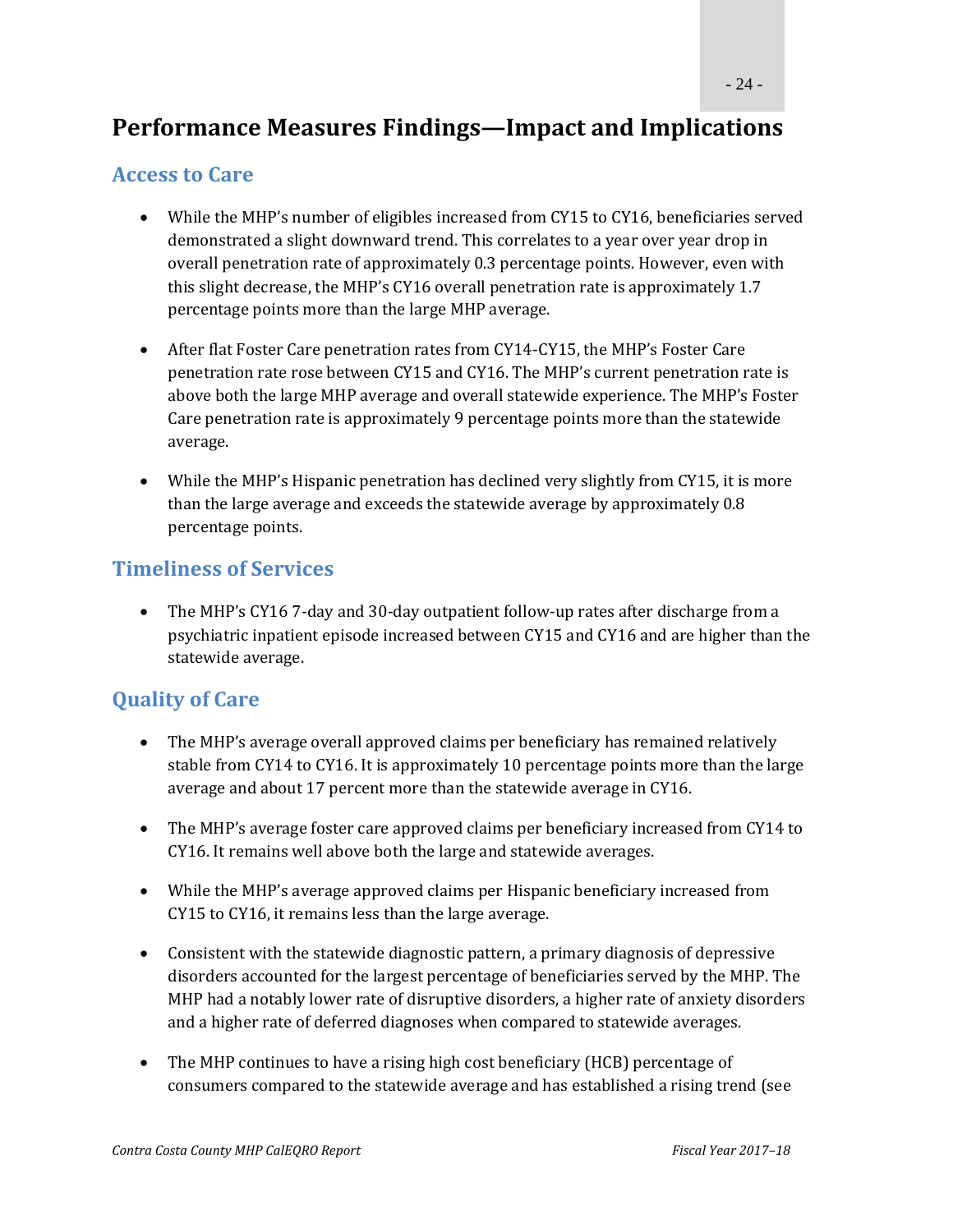- 25 -

Table 2). The HCBs by percentage of total approved claims continues to escalate as well and is now a full 16.50 percentage points above the statewide average.

#### **Consumer Outcomes**

The MHP had relatively unchanged 7-day rehospitalization rates between CY15-CY16. The CY16 30day rehospitalization rate is about four percentage points higher than the statewide average.

# **PERFORMANCE IMPROVEMENT PROJECT VALIDATION**

A Performance Improvement Project (PIP) is defined by CMS as "a project designed to assess and improve processes and outcomes of care that is designed, conducted, and reported in a methodologically sound manner." The Validating Performance Improvement Projects Protocol specifies that the EQRO validate two PIPs at each MHP that have been initiated, are underway, were completed during the reporting year, or some combination of these three stages. DHCS elected to examine projects that were underway during the preceding calendar year.

### **Contra Costa MHP PIPs Identified for Validation**

Each MHP is required to conduct two PIPs during the 12 months preceding the review. CalEQRO reviewed and validated two MHP-submitted PIPs, as shown below.

Table 3 lists the findings for each section of the evaluation of the PIPs, as required by the PIP Protocols: Validation of Performance Improvement Projects.<sup>5</sup>

| <b>Table 3: PIPs Submitted by Contra Costa MHP</b>  |  |                                 |  |
|-----------------------------------------------------|--|---------------------------------|--|
| <b>PIPs for</b><br>$#$ of PIPs<br><b>Validation</b> |  | <b>PIP Titles</b>               |  |
| <b>Clinical PIP</b>                                 |  | <b>Coaching to Wellness</b>     |  |
| <b>Non-clinical PIP</b>                             |  | <b>Improving MHP Timeliness</b> |  |

Table 4, on the following page, provides the overall rating for each PIP, based on the ratings given to the validation items: Met (M), Partially Met (PM), Not Met (NM), Not Applicable (NA), Unable to Determine (UTD), or Not Rated (NR).

*<sup>5</sup> 2012 Department of Health and Human Services, Centers for Medicare and Medicaid Service Protocol 3 Version 2.0, September 2012. EQR Protocol 3: Validating Performance Improvement Projects.*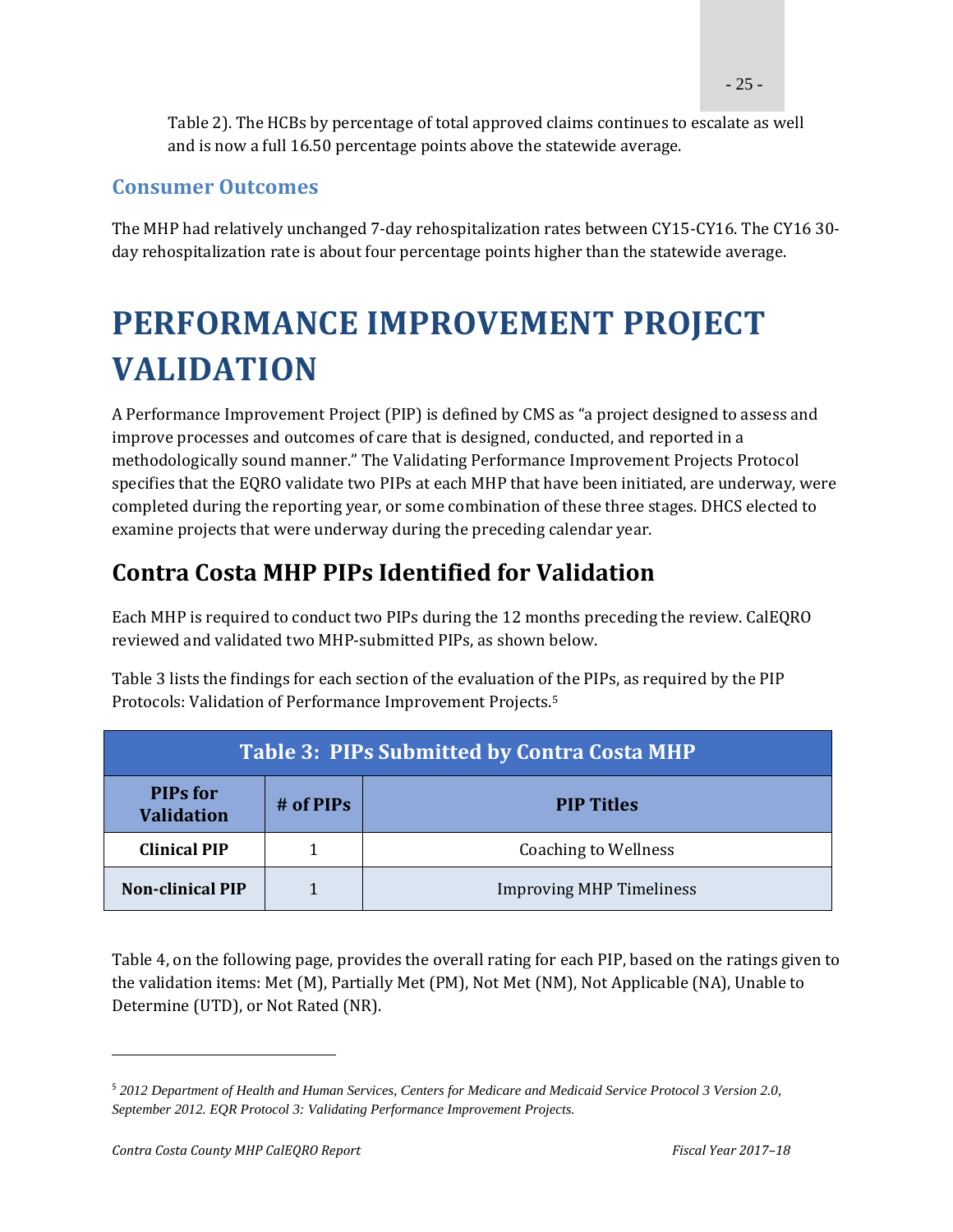| <b>Table 4: PIP Validation Review</b> |                                     |     |                                                                                             |                 |                    |
|---------------------------------------|-------------------------------------|-----|---------------------------------------------------------------------------------------------|-----------------|--------------------|
|                                       |                                     |     |                                                                                             |                 | <b>Item Rating</b> |
| <b>Step</b>                           | <b>PIP Section</b>                  |     | <b>Validation Item</b>                                                                      | <b>Clinical</b> | Non-<br>clinical   |
| $\mathbf{1}$                          | Selected Study<br>Topics            | 1.1 | Stakeholder input/multi-functional team                                                     | M               | M                  |
|                                       |                                     | 1.2 | Analysis of comprehensive aspects of enrollee needs, care, and<br>services                  | M               | M                  |
|                                       |                                     | 1.3 | Broad spectrum of key aspects of enrollee care and services                                 | M               | M                  |
|                                       |                                     | 1.4 | All enrolled populations                                                                    | PM              | M                  |
| $\mathbf{2}$                          | <b>Study Question</b>               | 2.1 | Clearly stated                                                                              | M               | M                  |
| 3                                     | Study                               | 3.1 | Clear definition of study population                                                        | M               | M                  |
|                                       | Population                          | 3.2 | Inclusion of the entire study population                                                    | <b>PM</b>       | M                  |
| 4                                     | Study<br>Indicators                 | 4.1 | Objective, clearly defined, measurable indicators                                           | M               | M                  |
|                                       |                                     | 4.2 | Changes in health status, functional status, enrollee satisfaction,<br>or processes of care | M               | M                  |
| 5                                     | Sampling<br>Methods                 | 5.1 | Sampling technique specified true frequency, confidence<br>interval and margin of error     | <b>NA</b>       | NA                 |
|                                       |                                     | 5.2 | Valid sampling techniques that protected against bias were<br>employed                      | <b>NA</b>       | NA                 |
|                                       |                                     | 5.3 | Sample contained sufficient number of enrollees                                             | <b>NA</b>       | <b>NA</b>          |
| 6                                     | Data Collection                     | 6.1 | Clear specification of data                                                                 | M               | M                  |
|                                       | Procedures                          | 6.2 | Clear specification of sources of data                                                      | M               | M                  |
|                                       |                                     | 6.3 | Systematic collection of reliable and valid data for the study<br>population                | M               | M                  |
|                                       |                                     | 6.4 | Plan for consistent and accurate data collection                                            | M               | <b>NM</b>          |
|                                       |                                     | 6.5 | Prospective data analysis plan including contingencies                                      | M               | <b>NM</b>          |
|                                       |                                     | 6.6 | Qualified data collection personnel                                                         | M               | M                  |
| 7                                     | Assess<br>Improvement<br>Strategies | 7.1 | Reasonable interventions were undertaken to address<br>causes/barriers                      | M               | PM                 |
| 8                                     | <b>Review Data</b><br>Analysis and  | 8.1 | Analysis of findings performed according to data analysis plan                              | M               | <b>NA</b>          |
|                                       | Interpretation<br>of Study Results  | 8.2 | PIP results and findings presented clearly and accurately                                   | M               | <b>NA</b>          |
|                                       |                                     | 8.3 | Threats to comparability, internal and external validity                                    | <b>PM</b>       | NA                 |
|                                       |                                     | 8.4 | Interpretation of results indicating the success of the PIP and<br>follow-up                | <b>PM</b>       | <b>NA</b>          |
| 9                                     | Validity of<br>Improvement          | 9.1 | Consistent methodology throughout the study                                                 | <b>PM</b>       | NA                 |
|                                       |                                     | 9.2 | Documented, quantitative improvement in processes or<br>outcomes of care                    | NM              | NA                 |
|                                       |                                     | 9.3 | Improvement in performance linked to the PIP                                                | <b>NM</b>       | NA                 |
|                                       |                                     | 9.4 | Statistical evidence of true improvement                                                    | NM              | NA                 |
|                                       |                                     | 9.5 | Sustained improvement demonstrated through repeated<br>measures                             | NM              | NA                 |

#### **Table 4: PIP Validation Review**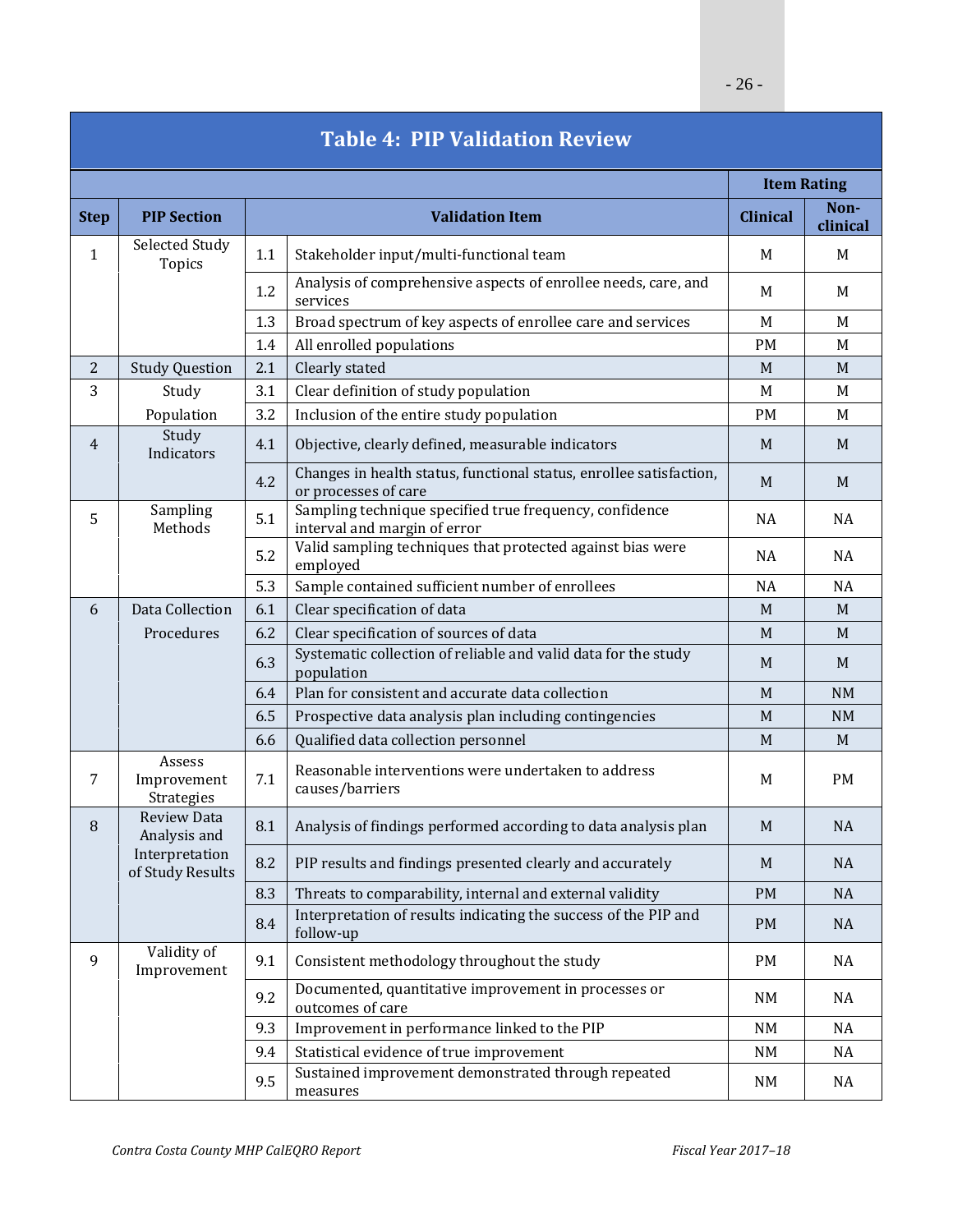Table 5 provides a summary of the PIP validation review.

| <b>Table 5: PIP Validation Review Summary</b>                               |                     |                                   |  |  |
|-----------------------------------------------------------------------------|---------------------|-----------------------------------|--|--|
| <b>Summary Totals for PIP Validation</b>                                    | <b>Clinical PIP</b> | <b>Non-clinical</b><br><b>PIP</b> |  |  |
| Number Met                                                                  | 16                  | 13                                |  |  |
| Number Partially Met                                                        | 5                   |                                   |  |  |
| Number Not Met                                                              | 4                   | 2                                 |  |  |
| Number Applicable (AP)<br>(Maximum = 28 with Sampling; 25 without Sampling) | 25                  | 16                                |  |  |
| <b>Overall PIP Rating</b> ((#Met*2) + (#Partially Met))/(AP*2)              | 74%                 | 84%                               |  |  |

### **Clinical PIP—Coaching to Wellness**

The MHP presented its study question for the clinical PIP as follows:

"Will implementation of a wellness program for consumers with comorbid health and mental health issues improve the recovery of 45% of consumers from pre to post program participation?"

**Date PIP began:** December 2015 (ended December 2017)

#### **Status of PIP:** Active and ongoing

The MHP focused on the needs of adult consumers who are receiving medication-only services. These individuals receive no organized approach to ensure physical health issues like obesity, diabetes, or hypertension are identified and treated. Based on literature, the prevalence of untreated medical conditions in this group is high, and results in significant illness and premature death among these consumers.

The MHP utilized an additional survey to obtain more information about health care status and conditions, which provided confirmation of existent health concerns, as well as negative consumer perception of health status.

The key aspect to this PIP is the involvement of a wellness nurse and a wellness coach. Individual and group attention is provided to the consumers, as are Wellness Recovery Action Plan (WRAP) and Facing Up to Health (FUTH) groups. The PIP did not simply seek to track health metrics such as weight, BP, or blood sugar, but included tracking perception and the involvement in activities that would positively impact the health values.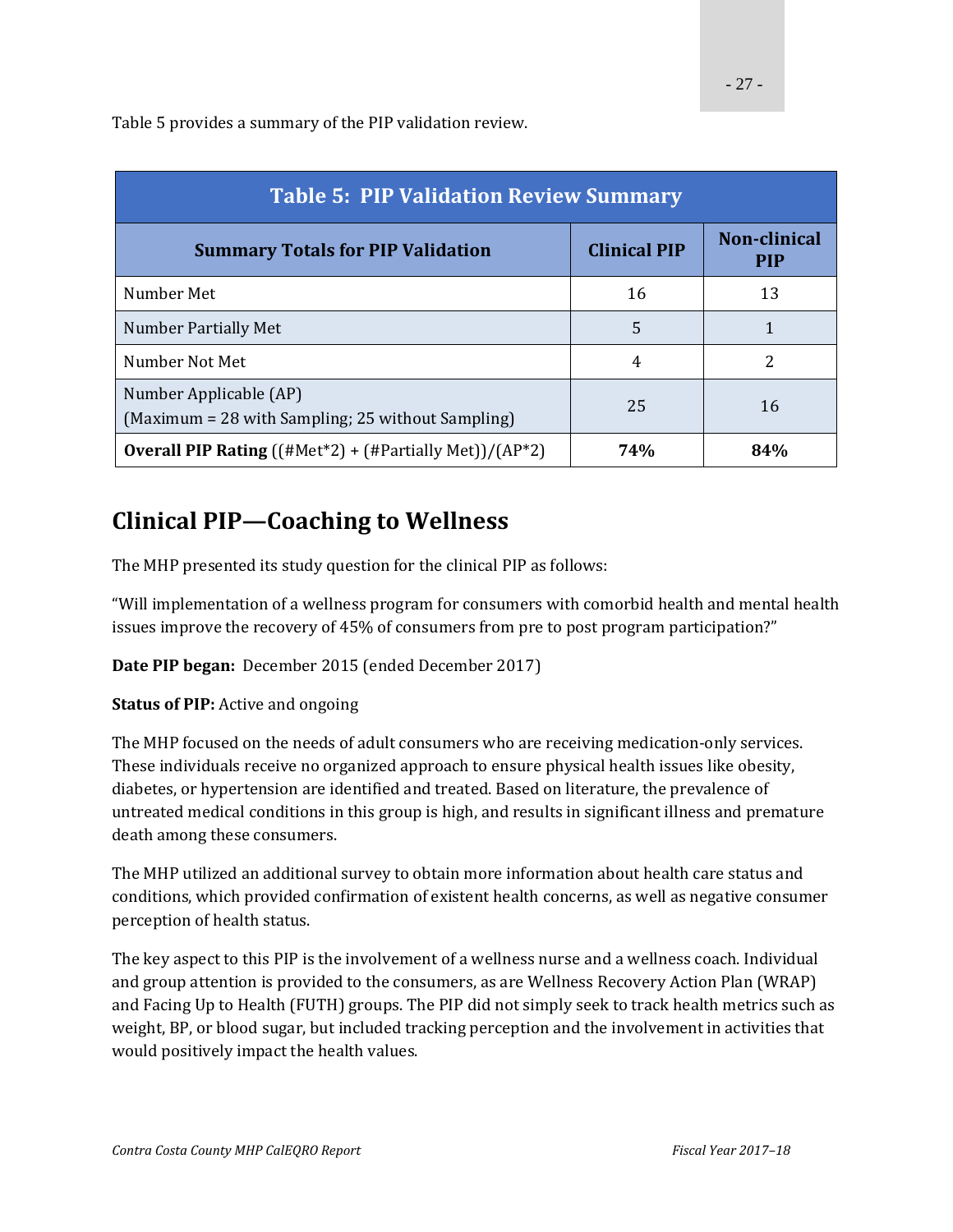A significant issue that was discussed during the onsite review was the low number of involved consumers. As of November 2017, 272 individuals had been referred by psychiatry, 79 of those had enrolled, and 18 graduated. This low enrollment could be related to the requirement that each participant be identified by and referred by the attending psychiatrist, which was mentioned as a barrier to broader participation.

Newly developed for 2018 was the addition of a clinician and capacity to provide individual and group therapy. Beginning in the East County Adult Clinic, the pilot has expanded to the Central and then West County Adult Clinics.

Relevant details of these issues and recommendations are included within the comments found in the PIP validation tool.

The technical assistance provided to the MHP by CalEQRO consisted of telephonic consultation before the review to provide feedback. Considering the duration and limited scope of impact of this PIP, the MHP would be advised to develop a new clinical PIP topic with broader scope of impact on the consumer population. The coaching to wellness presents beneficial addition to MHP services and would be assisted through the engagement of leadership champions who would promote wider interest in referring to this service.

### **Non‐clinical PIP—Improving MHP Timeliness**

The MHP presented its study question for the non-clinical PIP as follows:

"Will implementing direct consumer outreach improve timely access to mental health services so that the rate of consumers who miss their initial outpatient mental health appointment improves from 37% to 25%? Will implementing telepsychiatry as a practice for conducting initial psychiatric appointments improve the rate of psychiatry appointments scheduled within 15 days of referral from 24% to 80%?" 

#### **Date PIP began:** December 2017

#### **Status of PIP:** Active and ongoing

The MHP has examined timeliness data for initial access to care and initial psychiatry services. The data for overall averages understates the circumstances relating to specific sites and those relating to children/youth and adult/older adults.

While the larger goal of this PIP is to improve initial timeliness countywide, the initial focus is on the East County region. The plan includes the utilization of Community Support Workers (CSWs) and Family Support Workers (FSWs) to make early contact with individuals who are scheduled for an intake or psychiatry appointment and assist in navigating any barriers that may arise. For the initial psychiatric assessment, there is the additional intervention of telemedicine, which is more of a capacity increase with related impact on timeliness.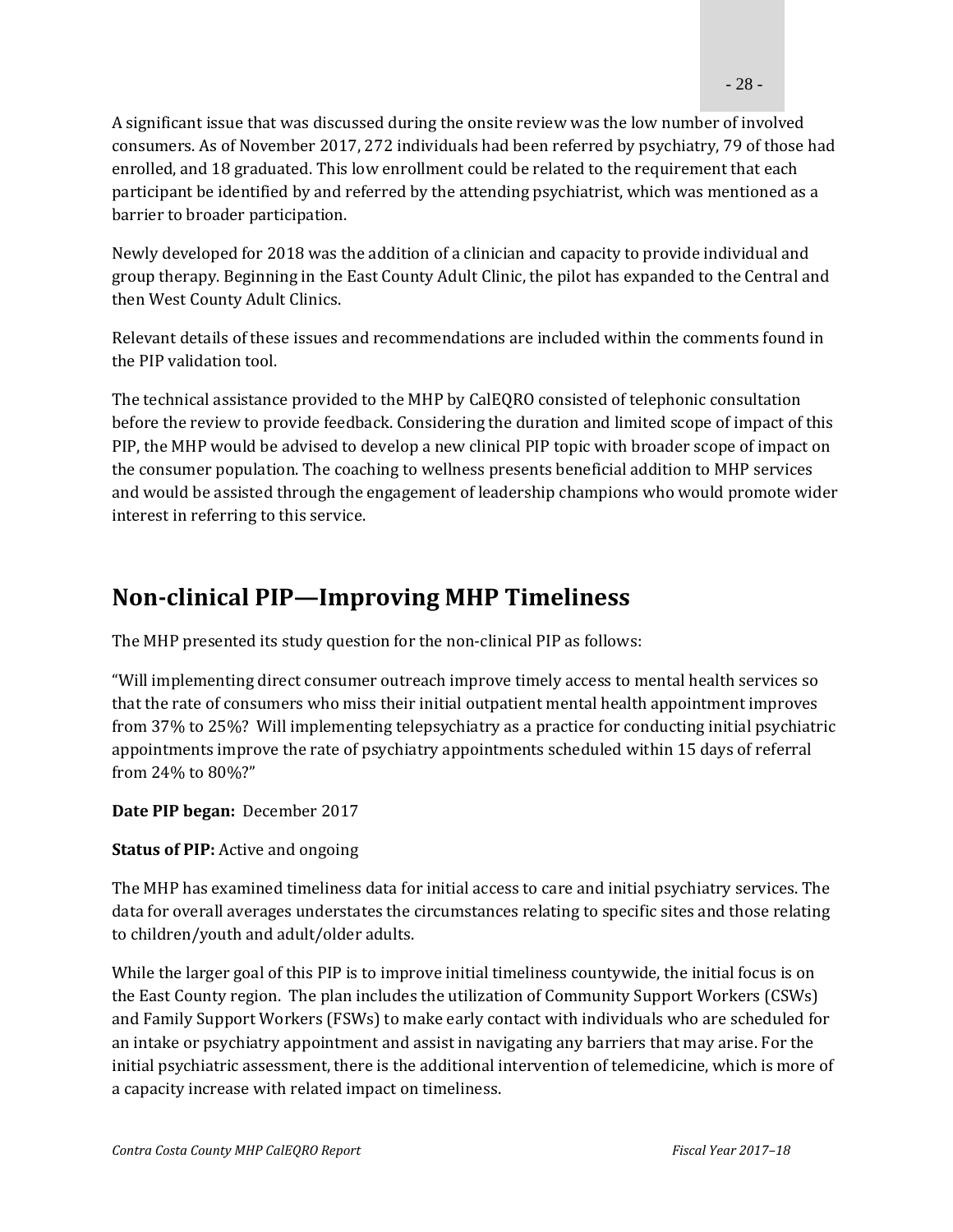This PIP intervention needs to incorporate some of the descriptive elements that are present elsewhere in the narrative as related to intervention #1 direct contact with new consumers. As written, it is not clear who does that specified direct contact and the specifics of intervention activities. The lack of detailed specifics is problematic.

Relevant details of these issues and recommendations are included within the comments found in the PIP validation tool.

The technical assistance provided to the MHP by CalEQRO consisted of pre-review telephone consultation and feedback. This PIP was started two months before the current review, and the first data run has not occurred. The MHP must not only run data reports quarterly, at minimum, but review them and make adjustments if the desired outcomes are not occurring. Lastly, it should be noted that a key issue not directly addressed within this PIP is the underlying difficulty in sustaining capacity particularly of psychiatry practitioners. Capacity must exist before any other issues of timeliness can effectively be addressed. While capacity was identified as an issue in the narrative, no mention of actions to improve that factor were made.

### **PIP Findings—Impact and Implications**

#### **Access to Care**

• The Coaching to Wellness clinical PIP improves access to physical health care and supports life style changes that help to reverse pathological health conditions.

#### **Timeliness of Services**

- Improving MHP timeliness is focused on both initial clinical access and initial psychiatric access.
- The telemedicine intervention linked to the non-clinical timeliness PIP can be used to redistribute existing capacity, or to provide a portal for utilizing external capacity.

#### **Quality of Care**

- The clinical PIP improves the quality of care of SMHS by incorporating services that focus on the improvement of physical health conditions.
- The MHP's non-clinical timeliness PIP needs to include a focus on a key element of prescriber timeliness, which requires an intervention to have an immediate and lasting solution to unresolved capacity issues.

#### **Consumer Outcomes**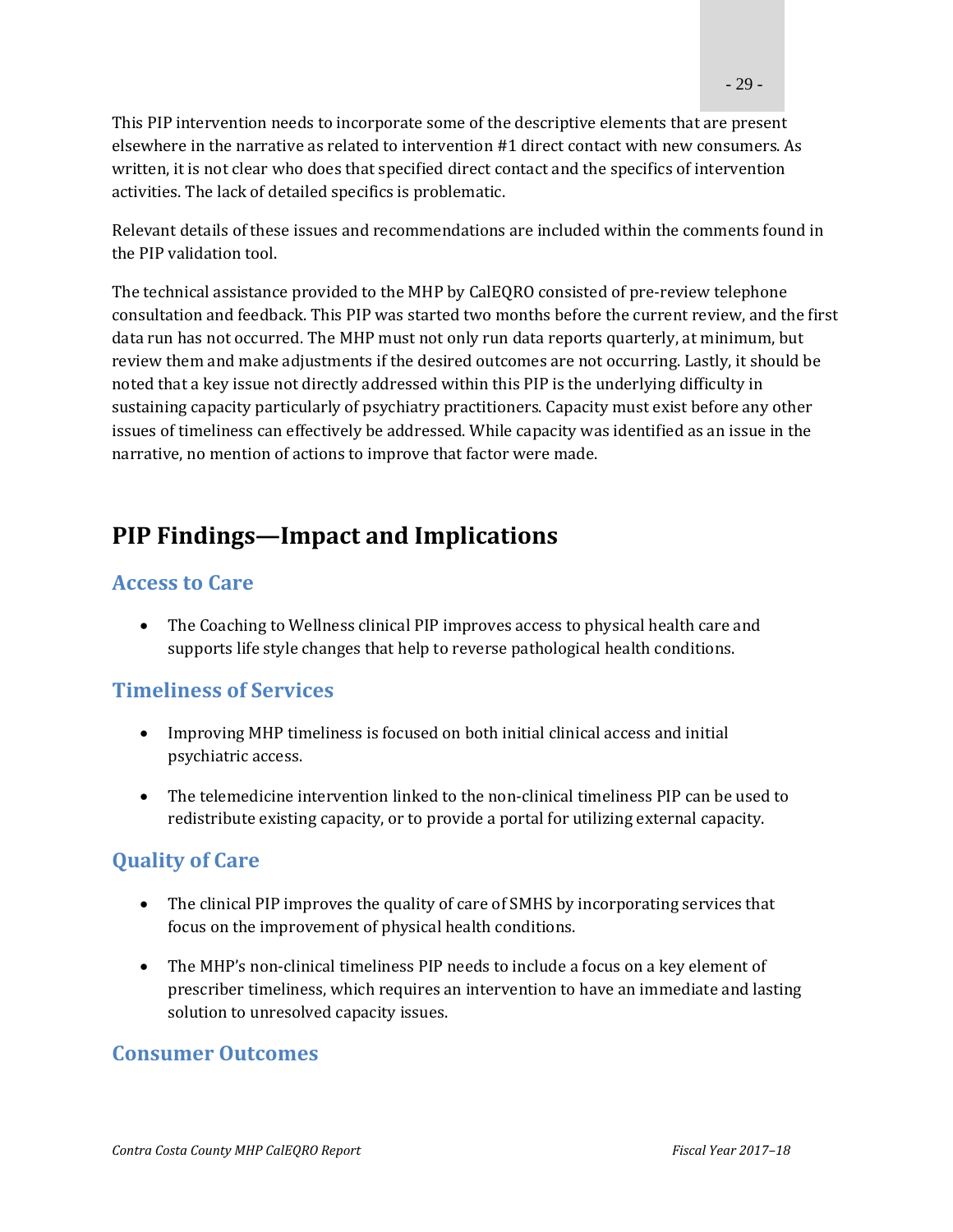• Coaching to Wellness assists consumers in achieving their self-identified outcomes, which include life-style adjustments that improve overall health and linkage to specific treatment resources.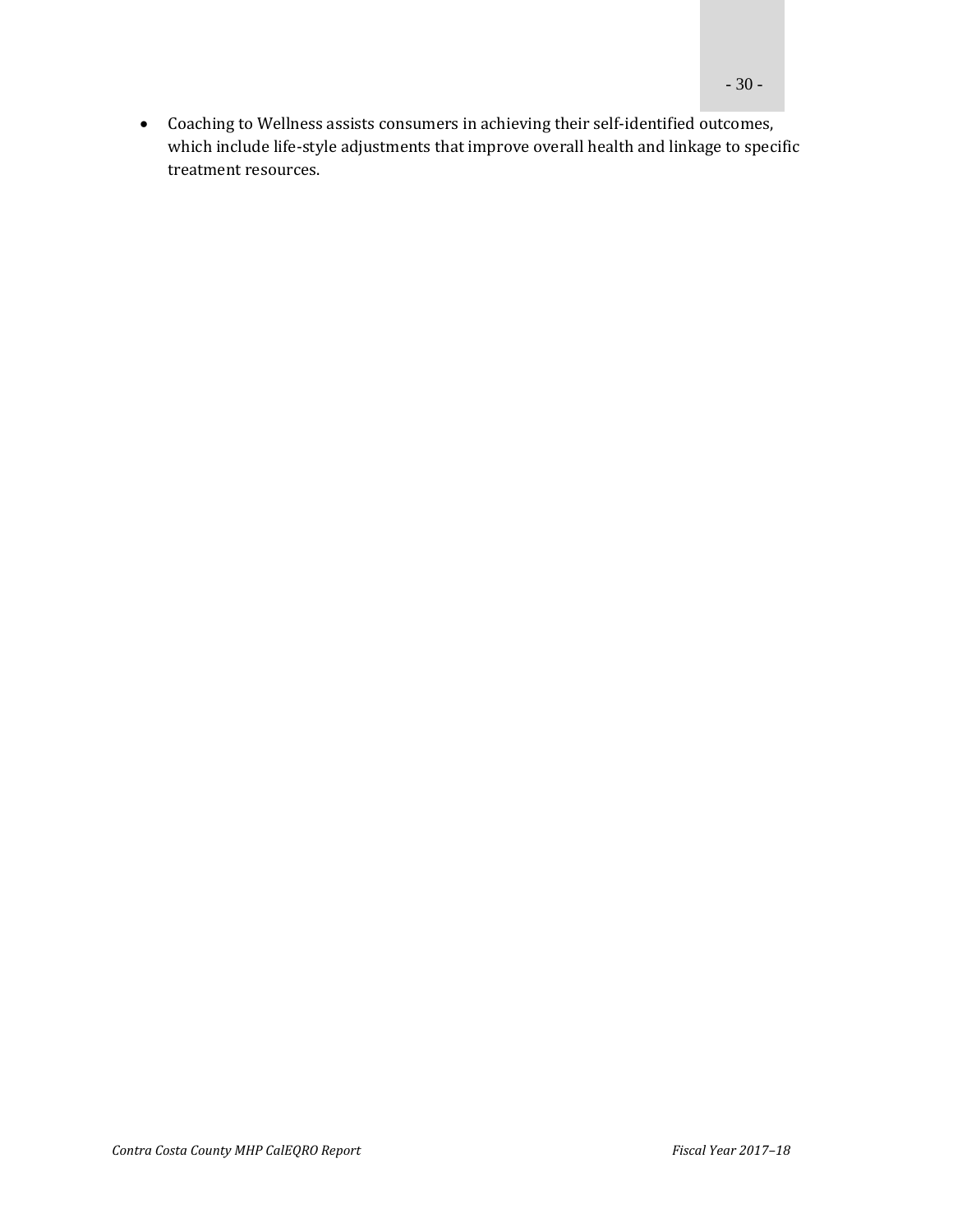# **PERFORMANCE AND QUALITY MANAGEMENT KEY COMPONENTS**

CalEQRO emphasizes the MHP's use of data to promote quality and improve performance. Components widely recognized as critical to successful performance management include an organizational culture with focused leadership and strong stakeholder involvement, effective use of data to drive quality management, a comprehensive service delivery system, and workforce development strategies that support system needs. These are discussed below, along with their quality rating of Met (M), Partially Met (PM), or Not Met (NM).

### **Access to Care**

Table 6 lists the components that CalEQRO considers representative of a broad service delivery system that provides access to consumers and family members. An examination of capacity, penetration rates, cultural competency, integration, and collaboration of services with other providers forms the foundation of access to and delivery of quality services.

|    | <b>Table 6: Access to Care Components</b>                                                                                                                                                                                                                                                                                                                                                                                                                                                                                                                                                                                                                                                                      |                          |  |  |
|----|----------------------------------------------------------------------------------------------------------------------------------------------------------------------------------------------------------------------------------------------------------------------------------------------------------------------------------------------------------------------------------------------------------------------------------------------------------------------------------------------------------------------------------------------------------------------------------------------------------------------------------------------------------------------------------------------------------------|--------------------------|--|--|
|    | Component                                                                                                                                                                                                                                                                                                                                                                                                                                                                                                                                                                                                                                                                                                      | Quality<br><b>Rating</b> |  |  |
| 1A | Service accessibility and availability are reflective of cultural<br>competence principles and practices                                                                                                                                                                                                                                                                                                                                                                                                                                                                                                                                                                                                       | M                        |  |  |
|    | The MHP operates with a Cultural Competence Plan Requirement (CCPR) dated 2017. The CCPR<br>is strongly focused on issues relating to the Mental Health Services Act (MHSA) elements and                                                                                                                                                                                                                                                                                                                                                                                                                                                                                                                       |                          |  |  |
|    | funding categories. The program categories, such as Early Intervention, break out service needs<br>and target recipients by age, preferred/primary language, race/ethnicity, sexual orientation,<br>gender and gender identity, and more.                                                                                                                                                                                                                                                                                                                                                                                                                                                                      |                          |  |  |
|    | Linguistic needs of beneficiaries are met through interpreter services and bilingual staff, with<br>nearly 25 percent of staff receiving bilingual pay. The recently activated electronic health record<br>captures the involvement of an interpreter with services. It does not capture the language in<br>which a service is delivered. While Spanish is the only threshold language, Vietnamese, Farsi,<br>Chinese, and other languages are increasingly in demand and several of these have potential for<br>soon meeting threshold criteria.                                                                                                                                                              |                          |  |  |
|    | The MHP has made progress with Continuum of Care Reform (CCR) and has been working<br>through issues including the AB 1299 presumptive transfer. MHP staff were fluent in the issues<br>that arise, and how it is not always ideal to transfer eligibility to another MHP when it is unclear<br>if the child may be involved in serial rehoming. Also identified was the assumption that transfer<br>of eligibility will occur quickly and automatically, but not all social workers in the child welfare<br>system are aware they must initiate the presumptive transfer process. The process relies upon<br>one or two key staff within social service departments to achieve reassignment of benefits. This |                          |  |  |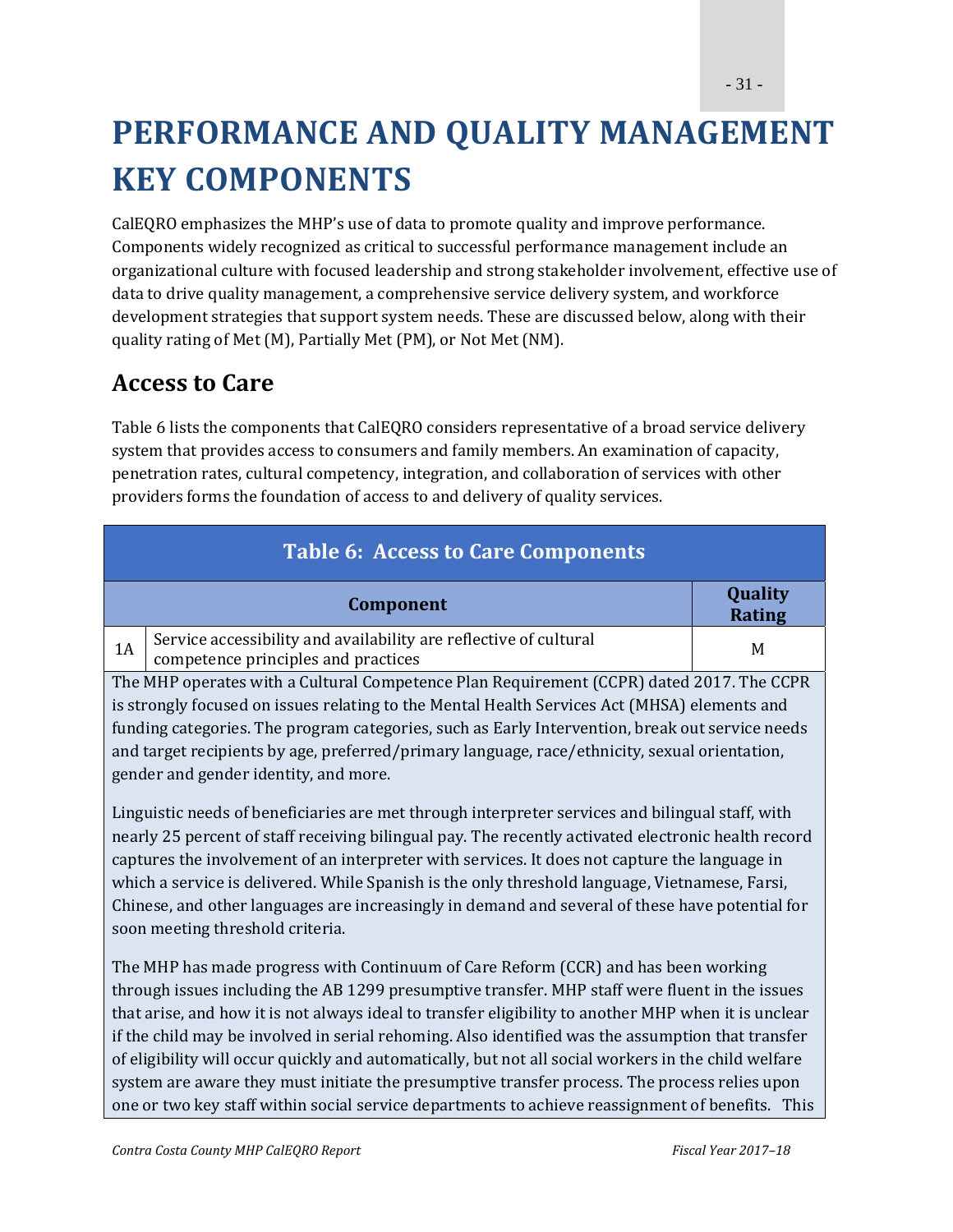does not always occur as quickly or seamlessly as intended. The process seems to require the development of forms which were not developed as part of the AB 1299 process. The MHP has been working with 10 nearby counties, and in partnership with Probation and Child Welfare departments, in the creation of creating their own forms that support notification of sending and the other acknowledgement of receiving presumptive transfer cases.

In many areas, the MHP has enhanced programs that meet the specific needs of eligibles. This includes programs serving the homeless, and whole person care targeting those with health, substance use and mental health conditions.

This year, the MHP has two planned crisis service expansions which include expanded services for children and youth, as well as adult mobile crisis. The services are intended to attempt crisis resolution and are staffed accordingly, with family partners and consumer employees attached, and improving response across all county regions.

The MHP partners with the Public Health Department's Federally Qualified Health Clinics (FQHCs) which include behaviorists to provide clinical staff to augment and improve the capabilities of primary care. At times, there has been a MHP psychiatrist assigned to provide telephone consultation, which expanded the comfort of these general practitioners in the use of psychopharmacologic interventions.

The local Whole Person Care project is health services focused and includes behavioral health and substance abuse treatment involvement. Participants receive a cell phone so that they may receive updates on appointments and improve follow-through. Automated appointment reminders reach this population.

|  | 1B   Manages and adapts its capacity to meet consumer service needs | PM. |
|--|---------------------------------------------------------------------|-----|
|--|---------------------------------------------------------------------|-----|

The MHP displays efforts to adjust capacity with the emergence of changing demands. Efforts to develop TAY residential program coupled with supportive services is one example. Expanded crisis services are another area, while incomplete, these efforts have been undertaken to improve a longstanding problem area. This is particularly in the area of field crisis resolution, intended to avoid taking consumers to the psychiatric emergency service facility.

The MHP has contractually assumed the provider role for mild to moderate consumers, utilizing the existing provider network (12 percent of all services) to furnish the needed capacity.

A recurring issue is evident this review cycle with the recruitment and retention of psychiatrist and mid-level psychiatric nurse practitioners. A long-term problem, this issue has been most extreme in the East County region. This last year, recent retirements, along with turnover of locum hires, has conspired to worsen this situation. Reportedly, the first psychiatric appointment for new East County adult consumers is being scheduled nine months out, in late November 2018. While this could change as soon as additional resources are brought on board, clinical staff are very concerned about the impact on the quality of care for both new and continuing consumers.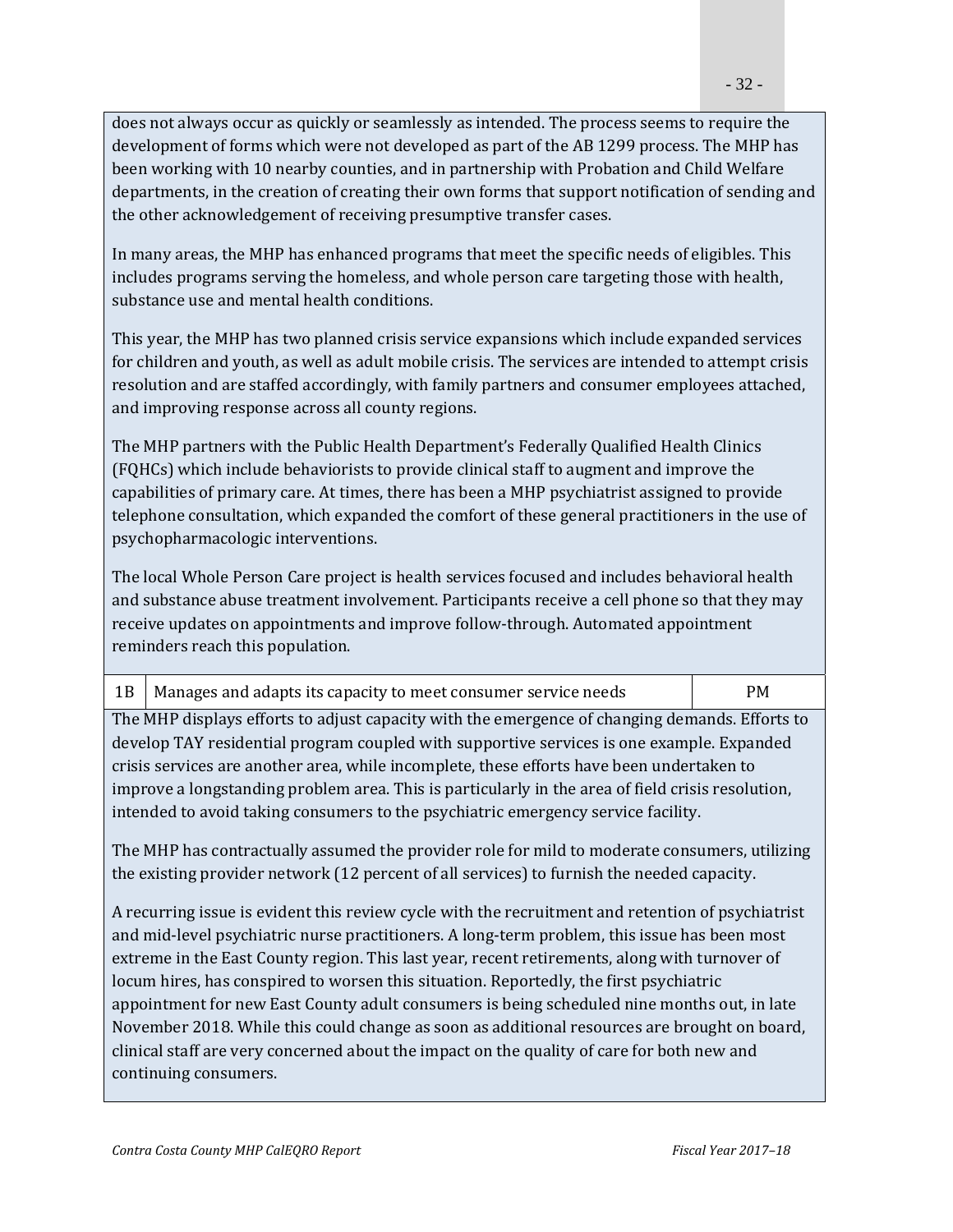The prior EQR identified telemedicine as a recommendation to help with this coverage problem last year. Technical issues have been identified with equipment, such as bandwidth adequacy that result in image pixilation and a telemedicine panel with an insufficient 10-inch diagonal screen. While these hardware related barriers should be easily resolved, it is not clear if internal prescriber excess capacity exists to support telemedicine redistribution to East County.

Challenges exist in timely recruitment for positions, further hampered by the reported compensation differentials between this MHP and its immediate neighbors. Reportedly, this differential directly effects the ability to hire psychiatrists and psychiatric nurse practitioners, and possibly other licensed clinical staff. The Personnel Service Unit of the Human Resources Department provides the MHP with the support in filling vacancies. The MHP does not seem to possess direct access to the database that details all authorized positions and was not able to completely respond to questions about numbers of authorized positions by program and location during the review. Some respondents indicated that this separation of information has resulted, at times, in authorized position vacancies existing of which the MHP was unaware for quite some time.

Program leadership identify using the reporting functionality of the outgoing Echo Group Insyst product to run caseload and other reports to support their program management activities. Clinical history is also available from this reporting functionality. The upcoming Sharecare transition will present a different service paradigm and require some adaptation to provide similar reports to those that managers currently utilize.

The MHP does track productivity of staff. Review input identified the difficulties that exist in developing appropriate and reasonable productivity standards for field-based workers who face the additional challenges of difficult commutes.

It would seem that some of the MHP's recruitment and retention challenges for key categories are the result of Personnel Service Unit's efforts to create a uniform categorization for physicians and nurse practitioners across health and behavioral health systems. While the effort may be logical, in the highly competitive local health care personnel market the MHP may not be able to resolve these issues on a long-term basis without the development of separate compensation structures. Furthermore, actual position costs may be even higher if the MHP is forced to heavily rely upon costly locum companies, and also absorb the hidden costs involved with turnover, orientation time of replacement personnel to the EHR, e-prescribing, and familiarization with the local environment.

At this time, the MHP's success at implementing strategies to resolve these key position vacancies is very limited. It is also likely that the solutions are not completely within the MHP's direct control and may require direction from county leadership.

|                                                                                            | Integration and/or collaboration with community-based services to                        | M |  |  |
|--------------------------------------------------------------------------------------------|------------------------------------------------------------------------------------------|---|--|--|
|                                                                                            | improve access                                                                           |   |  |  |
| Contract organizational providers comprise 61 percent of services. These augment the MHP's |                                                                                          |   |  |  |
|                                                                                            | directly operated programs, which comprise 27 percent of services, and serve as the main |   |  |  |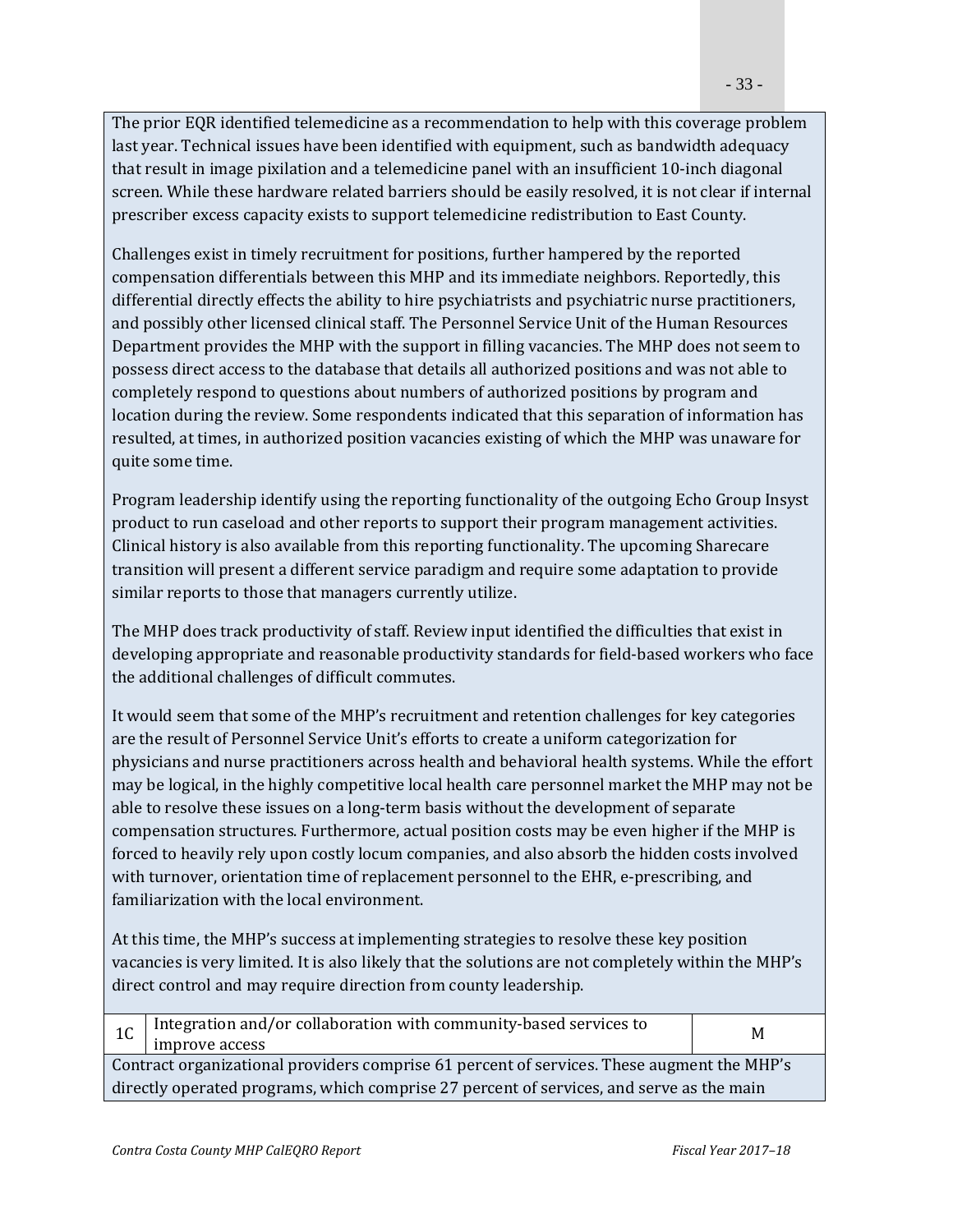children/youth and adult service entry sites.

The MHP has taken steps this last year to improve the consistency of contract language and monitoring, including the hiring of a Chief of Operations, who is charged with bringing together the contracts development and monitoring, among other important activities. This function is intended to reduce the amount of variance in program design and operations.

RI International provides comprehensive wellness centers for adult consumers, with a location in each of the three major geographic areas of the county. This program considers its members citizens and operates with a unique paradigm.

Important issues were identified by caregivers of children and youth. Universally, TBS, and Wraparound services were acclaimed as positive by caregivers. However, many of the other additional supportive services that are available are delivered by separate agencies. This aspect introduces issues of coordination and communication which often involves families having to tell their stories many times over. Furthermore, the clinical approach and perspective of each agency has potential for conflicts. Each service also has its own unique wait time.

Significant integration occurs with the Contra Costa Health Services FOHC outpatient clinics and hospital. 

### **Timeliness of Services**

As shown in Table 7, CalEQRO identifies the following components as necessary to support a full service delivery system that provides timely access to mental health services. This ensures successful engagement with consumers and family members and can improve overall outcomes, while moving beneficiaries throughout the system of care to full recovery.

|                                                                                                    | <b>Table 7: Timeliness of Services Components</b>                                                      |                          |  |  |  |
|----------------------------------------------------------------------------------------------------|--------------------------------------------------------------------------------------------------------|--------------------------|--|--|--|
|                                                                                                    | Component                                                                                              | Quality<br><b>Rating</b> |  |  |  |
| 2A                                                                                                 | Tracks and trends access data from initial contact to first appointment                                | <b>PM</b>                |  |  |  |
|                                                                                                    | The MHP has targeted initial access timeliness with a non-clinical PIP that started in December        |                          |  |  |  |
| of 2017. Results will be tracked by adult, older adult, and children/ youth and by the three       |                                                                                                        |                          |  |  |  |
| service regions. The MHP is aware of the significant variation that occurs in this metric across   |                                                                                                        |                          |  |  |  |
| the service regions, which is reflective of the disparate resources and demand. This PIP will also |                                                                                                        |                          |  |  |  |
|                                                                                                    | include psychiatry timeliness, which is mentioned in 2B, below.                                        |                          |  |  |  |
|                                                                                                    | The data from which the timeliness results are reported includes FY16-17 and CY17 through<br>December. |                          |  |  |  |

The first offered appointment standard is 10 business days. The mean access time for first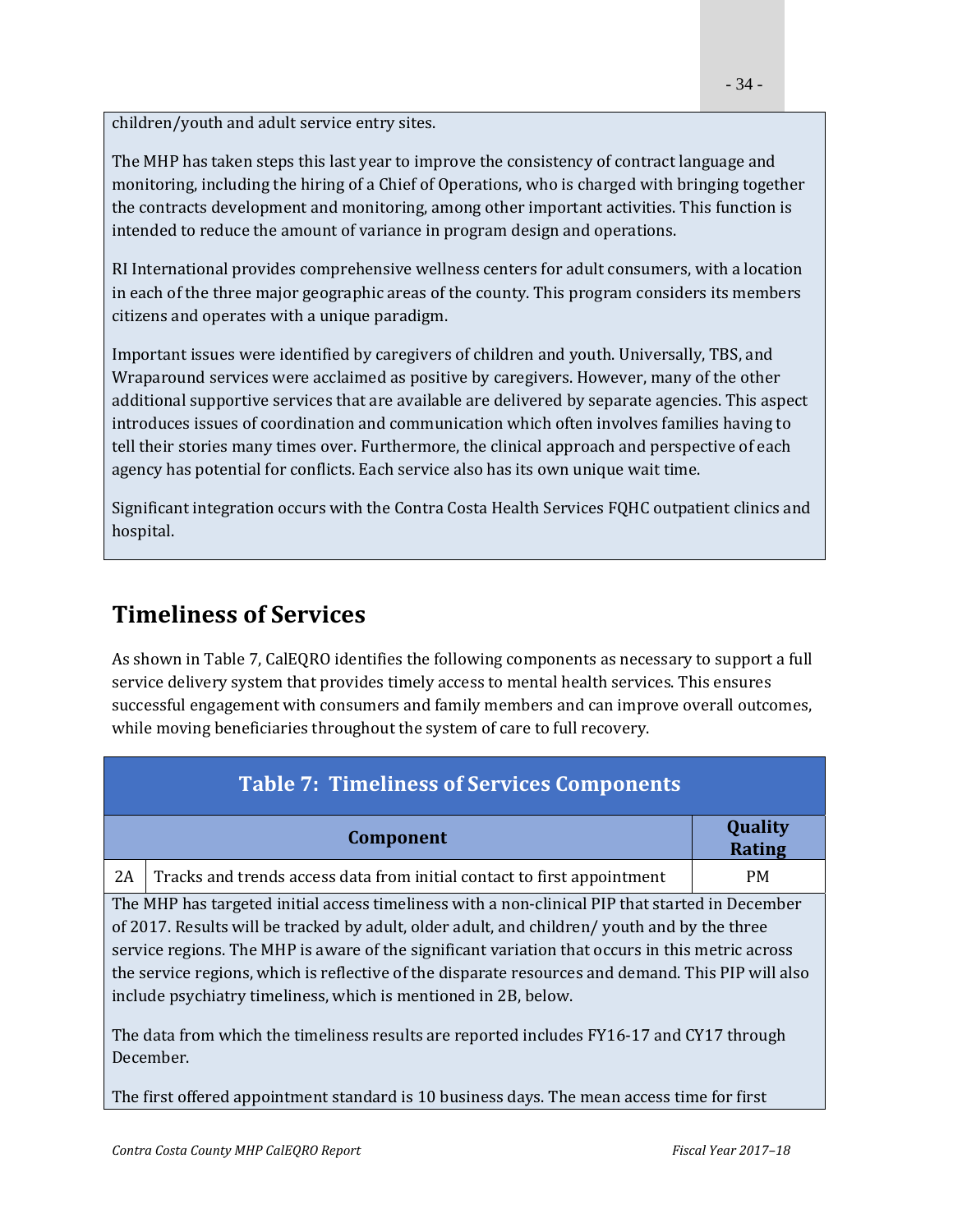offered appointment is 5.4 days for adults and 10.0 days for children, with adults achieving the standard 88 percent of the time, and children at 59 percent. First kept assessment appointment mean is 12.7 days for adults and 19.5 days for children.

Consumer and family member focus groups presented only small number of participants with recent intake experience. Their timeliness experience varied between closely tracking the results reported by the MHP, and others who have much longer experiences. Throughout the review common reference was made to "wait lists."

Clinical staff of all levels reported concerns about the variances in initial access and psychiatric access times that significant impact certain regions.

|     | Tracks and trends access data from initial contact to first psychiatric | <b>NM</b> |
|-----|-------------------------------------------------------------------------|-----------|
| ZD. | appointment                                                             |           |

The MHP utilizes a 15-day standard for first psychiatry appointment. The data referenced by the MHP for this metric is derived from the Cadence system, and spanned January 3 through November 22, 2017. 

The MHP notes that a routine clinical assessment must first be performed before the psychiatry session occurs. This practice produces longer psychiatry wait times than would be reflected were the data based on the date of assessment.

The analysis indicated a 44 day mean for adults and a 67.1 day mean for children. Achievement of standard is reported as 27.9 percent for adults and 0.7 percent for children.

The MHP initiated a timeliness improvement PIP which is targeted on initial access, but also includes psychiatry timeliness as well. In that PIP, the MHP tracks and reports timeliness for both initial and psychiatry access by site. Based on the variances in staff and demand at the three main regions, this approach is an informed decision.

It should be noted that numerous sessions identified the severe psychiatry coverage issue that exists in East County, with separate sources stating the first available psychiatry appointment for new consumers being calendared for nine months hence - November 2018.

Review participants reported that children and youth can experience wait times for psychiatric access up to six months. Referrals to George Miller Center for temporary psychiatry care often occurs, but it not clear what capacity that program has and what wait times are, as well as the accessibility of that location for those being referred.

While recruitment and hiring of psychiatrists and psychiatric nurse practitioners is a long-term system problem, the acuity of this shortage and related issues are severely impacting timeliness.

| 2C                                                                                            | Tracks and trends access data for timely appointments for urgent<br>conditions | <b>PM</b> |
|-----------------------------------------------------------------------------------------------|--------------------------------------------------------------------------------|-----------|
| The MHP reported on the January 3 through November 22, 2017 time frame for urgent services.   |                                                                                |           |
| Noted is the reliance on cross-referencing information from its Tapestry and Cadence systems. |                                                                                |           |
| The MHP notes that 25 percent of urgent referred individuals no-showed for their appointment, |                                                                                |           |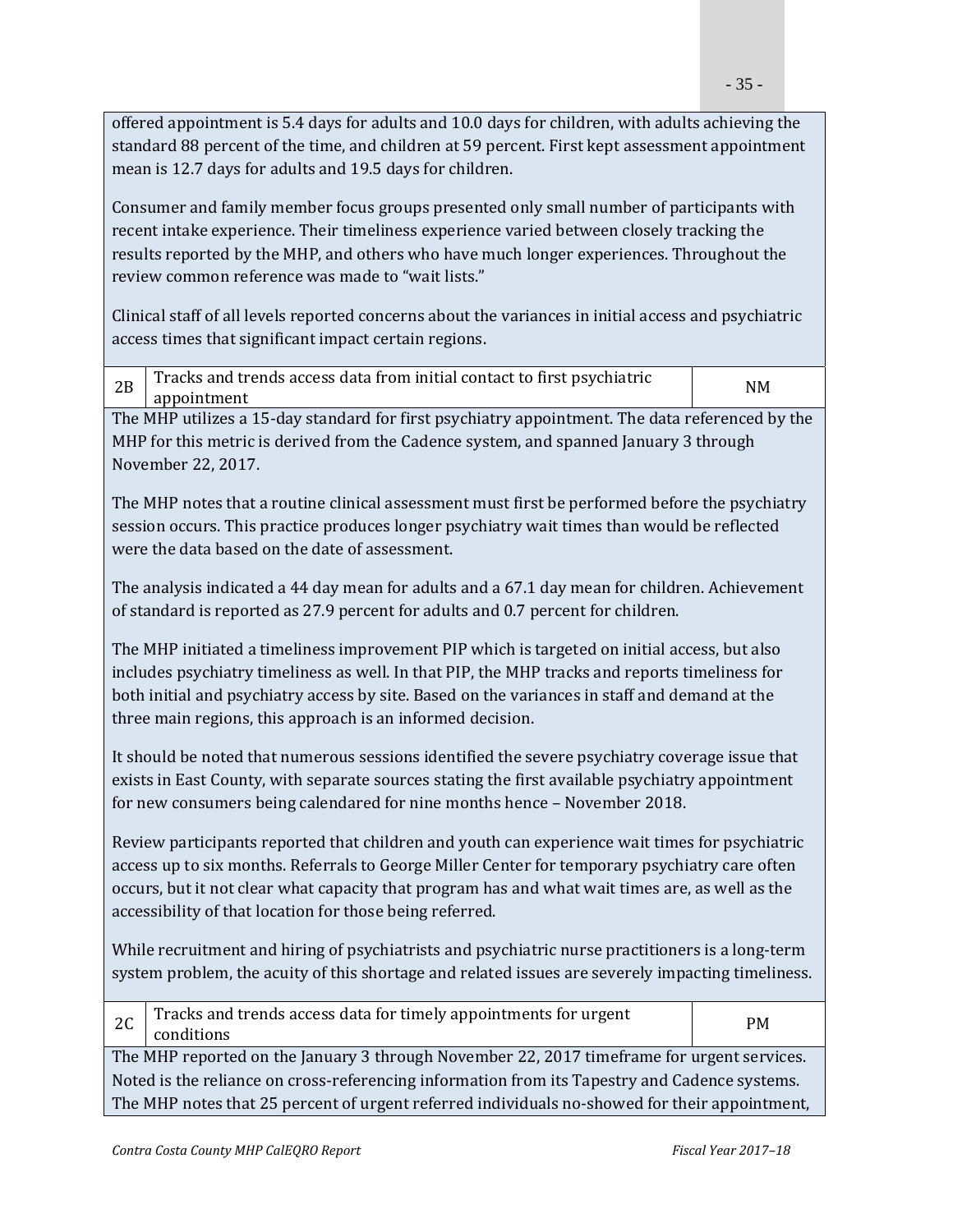inflating data.

The MHP uses a two-business-day standard for urgent care access. The data shows adults with a 7 day mean, and children reflecting no data. Children with urgent needs are referred to the Miller Wellness Center, an FQHC located in Central County, for which data is not currently available. 

| 2D                                                                                               | Tracks and trends timely access to follow-up appointments after<br>hospitalization                | <b>PM</b> |  |
|--------------------------------------------------------------------------------------------------|---------------------------------------------------------------------------------------------------|-----------|--|
| The MHP adheres to the 7-day HEDIS post-hospital discharge follow-up standard. For the period    |                                                                                                   |           |  |
| of January 1 through November 13, 2017, the MHP reports a mean of 17 days for adults and 19      |                                                                                                   |           |  |
| days for children, meeting the standard at 48.6 percent for adults and 80.3 percent for children |                                                                                                   |           |  |
| and youth.                                                                                       |                                                                                                   |           |  |
|                                                                                                  |                                                                                                   |           |  |
| 2E                                                                                               | Tracks and trends data on rehospitalizations                                                      | M         |  |
| The MHP's 30-day rehospitalization rates was reported as 10.5 percent for adult services and     |                                                                                                   |           |  |
| 13.3 percent for children's. This data includes all hospitals and spans almost all days in CY17. |                                                                                                   |           |  |
| The MHP reports this information is reviewed annually.                                           |                                                                                                   |           |  |
| 2F                                                                                               | Tracks and trends no-shows                                                                        | <b>PM</b> |  |
| The MHP tracks and reports no-show rates for county operated services only, which comprises      |                                                                                                   |           |  |
| 27 percent of all events. The MHP provided no-show data for CY17, reporting consumer no-         |                                                                                                   |           |  |
| show categories of consumer cancelled, provider cancelled, and other cancellations. The analysis |                                                                                                   |           |  |
| included percentage of no-show events. This information is reviewed once annually.               |                                                                                                   |           |  |
|                                                                                                  |                                                                                                   |           |  |
|                                                                                                  |                                                                                                   |           |  |
|                                                                                                  | In the EQR Timeliness Self-Assessment, the MHP indicates a 10 percent standard as the no-show     |           |  |
|                                                                                                  | expectation across all services. Psychiatry no-shows are 20 percent for adults and 26 percent for |           |  |

#### rate for children.

### **Quality of Care**

In Table 8, CalEQRO identifies the components of an organization that is dedicated to the overall quality of care. Effective quality improvement activities and data-driven decision making require strong collaboration among staff (including consumer/family member staff), working in information systems, data analysis, clinical care, executive management, and program leadership. Technology infrastructure, effective business processes, and staff skills in extracting and utilizing data for analysis must be present in order to demonstrate that analytic findings are used to ensure overall quality of the service delivery system and organizational operations.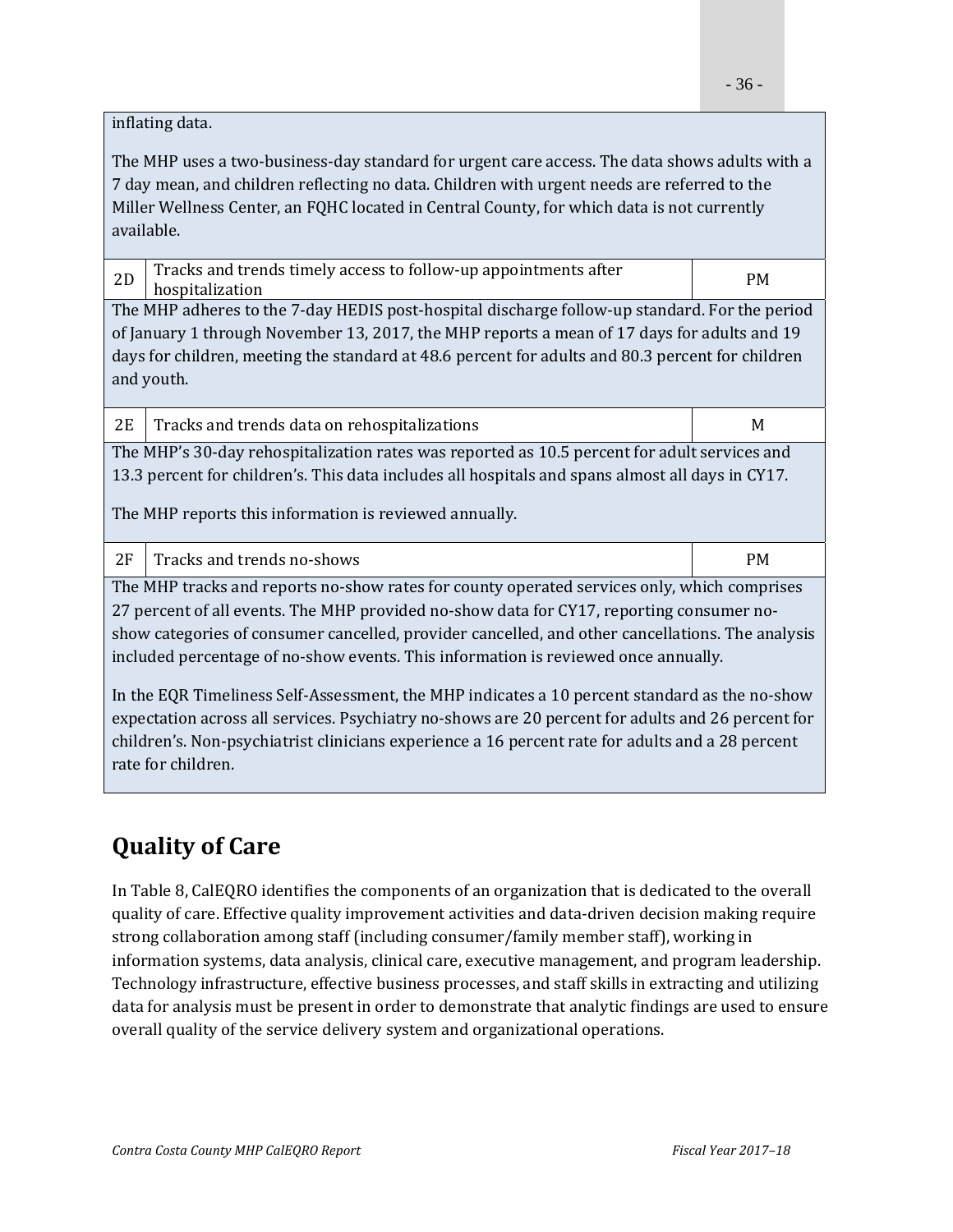| <b>Table 8: Quality of Care Components</b>                                                                                                                                                                                                                                                                                                                                                                                                                  |                          |  |  |
|-------------------------------------------------------------------------------------------------------------------------------------------------------------------------------------------------------------------------------------------------------------------------------------------------------------------------------------------------------------------------------------------------------------------------------------------------------------|--------------------------|--|--|
| Component                                                                                                                                                                                                                                                                                                                                                                                                                                                   | Quality<br><b>Rating</b> |  |  |
| Quality management and performance improvement are organizational<br>3A<br>priorities                                                                                                                                                                                                                                                                                                                                                                       | M                        |  |  |
| The MHP operates with a current FY17-18 Quality Improvement Work Plan (QIWP), which is<br>founded on the evaluation of the FY16-17 QIWP results. The evaluation is a densely packed<br>review of MHP progress improving specific areas of focus and provided clear, understandable<br>insights into the status of the MHP's efforts.                                                                                                                        |                          |  |  |
| The MHP's evaluation of work plan results would benefit from limiting evaluation of results to<br>whether or not a standard was met. In some instances, success was ascribed to establishment of<br>a process and not from the resultant data.                                                                                                                                                                                                              |                          |  |  |
| The MHP is approximately one year into the new five-year Strategic Plan, which is intended to<br>guide the development of services that correspond to identified regional and population needs.<br>This document provides significant analysis and focus on the direction being taken with service<br>expansion efforts.                                                                                                                                    |                          |  |  |
| The MHP has been operating two PIPs, the clinical is focused on coaching to wellness and<br>improving the health care of consumers, and the non-clinical is focused on improving initial<br>timeliness of access with a secondary focus on initial psychiatry services. Contractors report<br>occasional peripheral involvement in PIPs and would likely be able to provide more contribution<br>if offered greater inclusion in PIP teams.                 |                          |  |  |
| The Quality Improvement Committee (QIC) Meeting meets monthly and the minutes reflect a<br>review of numerous quality issues, including a MHP-developed improvement survey. This<br>instrument captured the reasons consumers missed appointments, and the area of least<br>satisfaction with services. Consumers were also asked for feedback regarding plans to include<br>volunteers in waiting rooms.                                                   |                          |  |  |
| The QIC minutes furnish much greater detail on discussed topics and plans for future actions<br>than are often seen. An area that should be improving is the periodic review of timeliness data<br>by the QIC. Most of the elements were reviewed annually in the past, while this year plans have<br>the data being run and reviewed quarterly. Medication monitoring, and access line test call data<br>were among many topics discussed in QIC meetings. |                          |  |  |
| 3B<br>Data are used to inform management and guide decisions                                                                                                                                                                                                                                                                                                                                                                                                | PM                       |  |  |
| The MHP acknowledged that until the recent move to the Epic ccLink EHR much of the routine<br>performance data was not captured without extensive workarounds. That said, Cadence and<br>Tapestry software used by the Access Line have been producing some of the data and basis of<br>recent reporting during the last year. Clinical staff voiced their appreciation for immediate                                                                       |                          |  |  |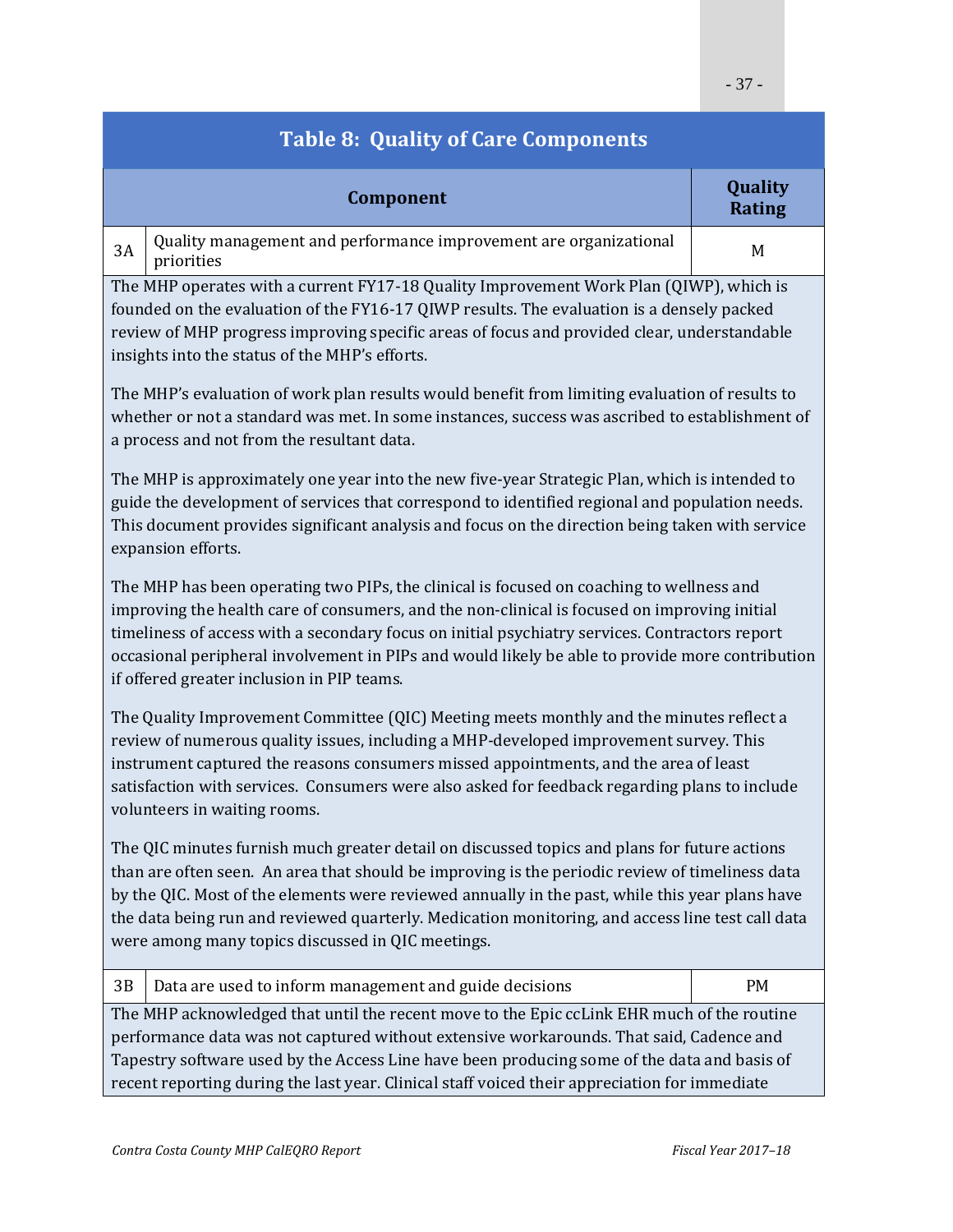|           | Quality            |
|-----------|--------------------|
| Component | D <sub>other</sub> |

# **Rating**

access to any crisis or other contacts with those they directly treat, improving the quality of care.

The discussions and material presented during this EQR onsite gave clear indications of the efforts that the MHP is and will be expanding to develop data streams that support analytic efforts in many different areas.

One example was the ability of the medication monitoring process to mine prescriber data and identify potential medication interactions with physical health medications prescribed by health practitioners. Automated monthly reports integrate labs results for prescribers, demonstrating the benefits of health information exchange and information sharing. The benefits of this sort of integrated health care information and awareness of other treated conditions makes medication reconciliation a hands-off process and alerts providers to conditions and drugs they would otherwise rely upon consumers' ability to recall.

Tracking and reporting of medication monitoring results occurs within the QIC and includes a breakdown of strength and challenge areas.

Within its MHSA Three Year Program and Expenditure Plan, FY17-18 through FY18-20, the MHP reviewed LOCUS/CALOCUS data and compared to benchmarks, concluding that overspending occurs in the highest level of services. Onsite discussion included challenges created by over 60 individuals awaiting beds at a state hospital or IMD level, who would await this bed at the acute hospital level. The same data analysis identified a compensation-related shortage of psychiatric time, related to compensation, as a related issue.

The MHP would benefit from a concurrent approach to tracking, reporting and analysis of impact of important data elements such as in the above cited report.

| Evidence of effective communication from MHP administration, and<br>stakeholder input and involvement on system planning and | <b>PM</b> |
|------------------------------------------------------------------------------------------------------------------------------|-----------|
| implementation                                                                                                               |           |

A significant pillar of the MHP's communication efforts is contained in the "Behavioral Health Connection," an online newsletter that continues links to the programs discussed, and importantly also contains a feedback link. The newsletter has a survey link enabling the reader to provide feedback, comments or questions. Each major section of the newsletter identifies the email of a key person involved in that topic, which enables questions to be sent directly to the section author.

It might be helpful for the MHP to establish a related link that contains all the curated comments or suggestions submitted and, where relevant, identify actions taken in response. Providing responses to feedback tends to encourage viewers to provide more responses when they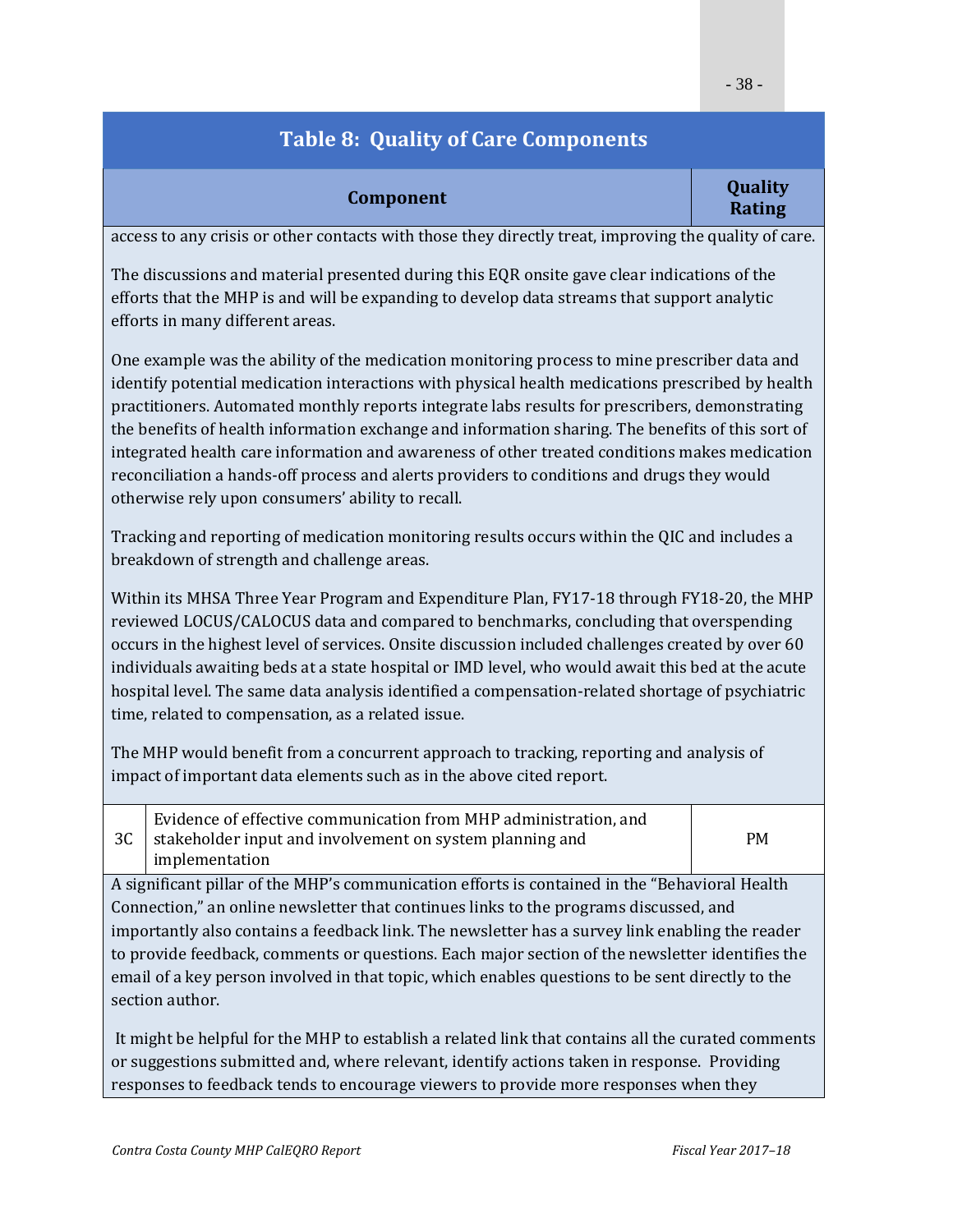#### **Component Component Quality Rating**

perceive their input has a response.

As evident from the previous EQR report, feedback from stakeholders expressed that communication seemed compliance focused and often related to documentation standards. This communication typically comes from Utilization Review and Provider Services units and lacks a collaborative approach and customer focus. This includes slow processes for contractors to achieve approval and addition of new employees the authorized service delivery list, including issuance of a staff identification number. This lag results in new staff being on payroll for months before their services may be claimed.

To the positive, there is ample evidence that points to the MHP's efforts to survey staff, CBOs, consumers and family members regarding initiatives. This has occurred with the Welcome Packet, transportation challenges, as well as satisfaction reported from all levels.

The involvement of organizational providers occurs when specifications for new programs have been established and the MHP is at the request for proposal (RFP) phase. Providers often have been performing similar work and may have creative suggestions for the project itself and would like to see their input solicited earlier in the process and with greater transparency. A related aspect of provider communication, which will hopefully be improved with the new Chief of Operations, has been the multiple points of contact for operations questions.

During this review, some stakeholders felt they had been specifically excluded from the review process. While this could not be definitively established, the MHP clearly engaged in efforts to control the review process and limited session participation.

| 3D   Evidence of a systematic clinical continuum of care | <b>PM</b> |
|----------------------------------------------------------|-----------|

The MHP has developed a number of higher intensity programs to support a variety of populations. These include Coco Lead Plus, an initiative to halt the reoffending and incarceration of those with co-occurring disorders, and bring housing, treatment, and vocational services to this population. The Mobile Crisis Response Team (MCRT) is a  $24/7$ , multi-disciplinary unit, which includes a peer, and has a focus on crisis resolution and averts unnecessary use of the PES and inpatient resources. The MCRT is expanding into East and West County regions. In addition, there is the Mobile Response Team (MRT) expansion that includes a family support partner for responding to children and youth, which historically was focused on Central County and is now expanding to East and West through services delivered by Seneca.

The need for a child and youth crisis stabilization unit (CSU) was consistently expressed in various session by participants. Usually this came out in the context that the County Medical Center emergency department does not present a therapeutic environment for children and youth. Parents/caregivers and staff were aware of the efforts beneficiaries would go to in order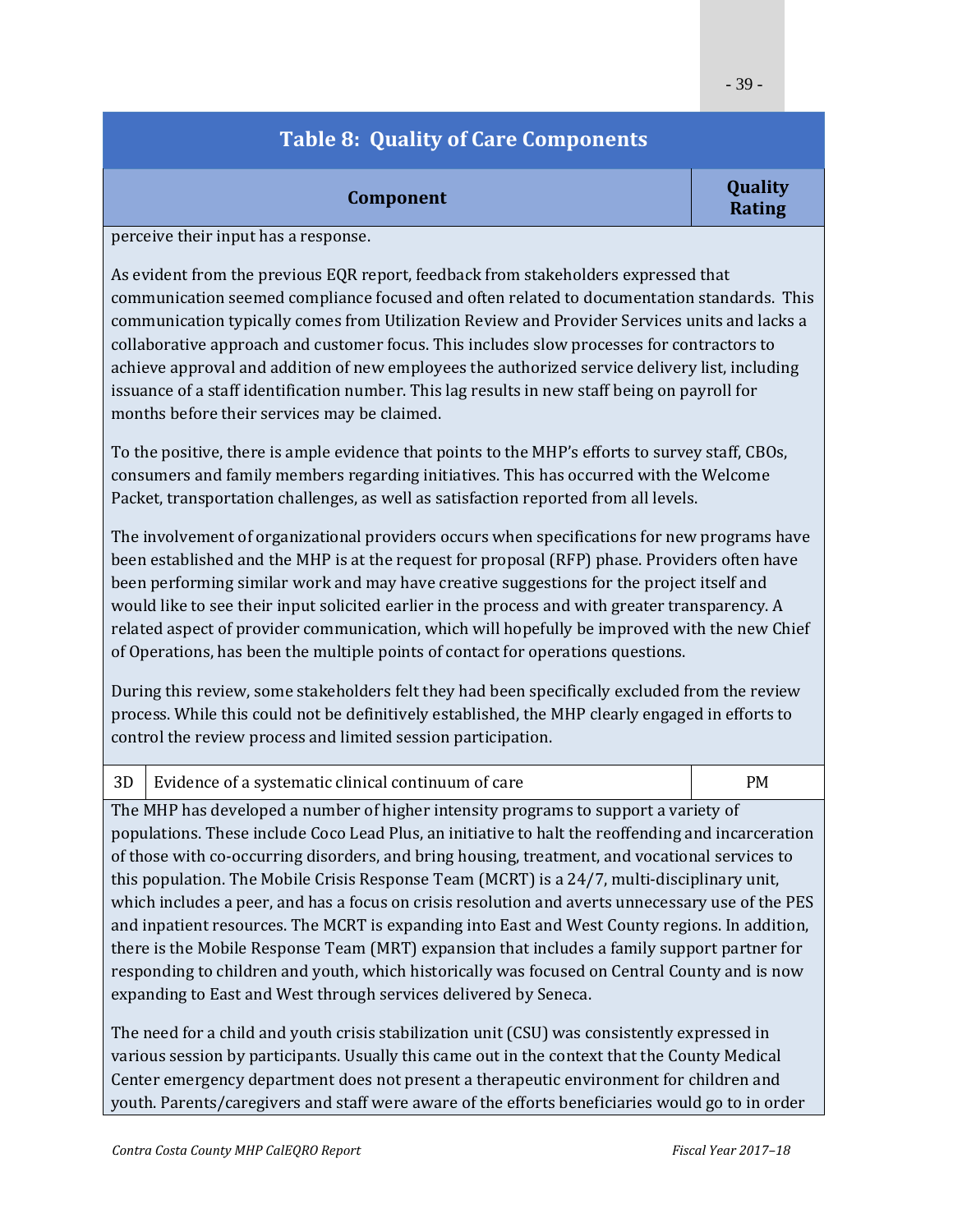| <b>Component</b> |  |
|------------------|--|
|------------------|--|

#### **Component Quality Rating**

to avoid that setting. The Children's PES was closed some time ago and is viewed as an important element that is not likely going to be replaced by the mobile crisis expansion. Considering the size and scale of this MHP, a children and youth focused CSU would be a useful resource. 

The MHP is moving forward with the expanded EBPs which within the children and youth system which include DBT specifically targeting the emotionally unstable consumer; TF-CBT for children and youth experiencing post-traumatic stress disorder (PTSD) symptoms; and Wraparound for families with complex needs. In addition, CPP for young children with trauma exposure and Family Based Therapy for Eating Disorders are being offered.. CBTp and CBSST are targeted for adults.

An interesting and unique approach was taken by the MHP in establishing an Overcoming Transportation Barriers Innovations Project that included that two Commute Navigation Specialists. 

During the review, the MHP shared that 80 percent of adult consumers served by countyoperated clinics were considered medications only, and received no other planned services than those from a prescriber. The use of the provider network is included for those who improve and become mild-to-moderate through the course of treatment, as well as those who are screened by the access line to meet mild-to-moderate at first contact. The MHP has reportedly utilized mechanisms to ensure that provider network practitioners receive rates that are higher than the common Medi-Cal payment and enables them to retain these practitioners.

While the LOCUS and CALOCUS have been utilized for many years as instruments to track service level needs, the sense from participants is that the MHP still lacks a thoughtful, organized comprehensive level of care system. These instruments do not drive service levels, and some concerns were voiced that the instruments may be rated to confirm the existent treatment level. Many believe that external resources are not sufficient to support individuals who are ready to step down service to lower levels, evidenced by the data and the clinical assessment. The psychiatrist who was assigned to offer telephone consultations to primary care providers was an example cited of a system that supported step-downs, but that no longer exists. Reestablishing that type of support and robustly assuring other levels exist is necessary for caseloads to be appropriately reduced. Many of these issues are blocked by what staff identify as compensation hurdles which results in the MHP being unable to compete with neighboring counties and large health care organizations, a factor that all participants seemed aware.

Despite the frequent conversations within leadership about level of care and stepdown in services, therapists do not report much pressure to discharge consumers from their caseloads in order to make room for new consumers. Although there exists an annual review of medical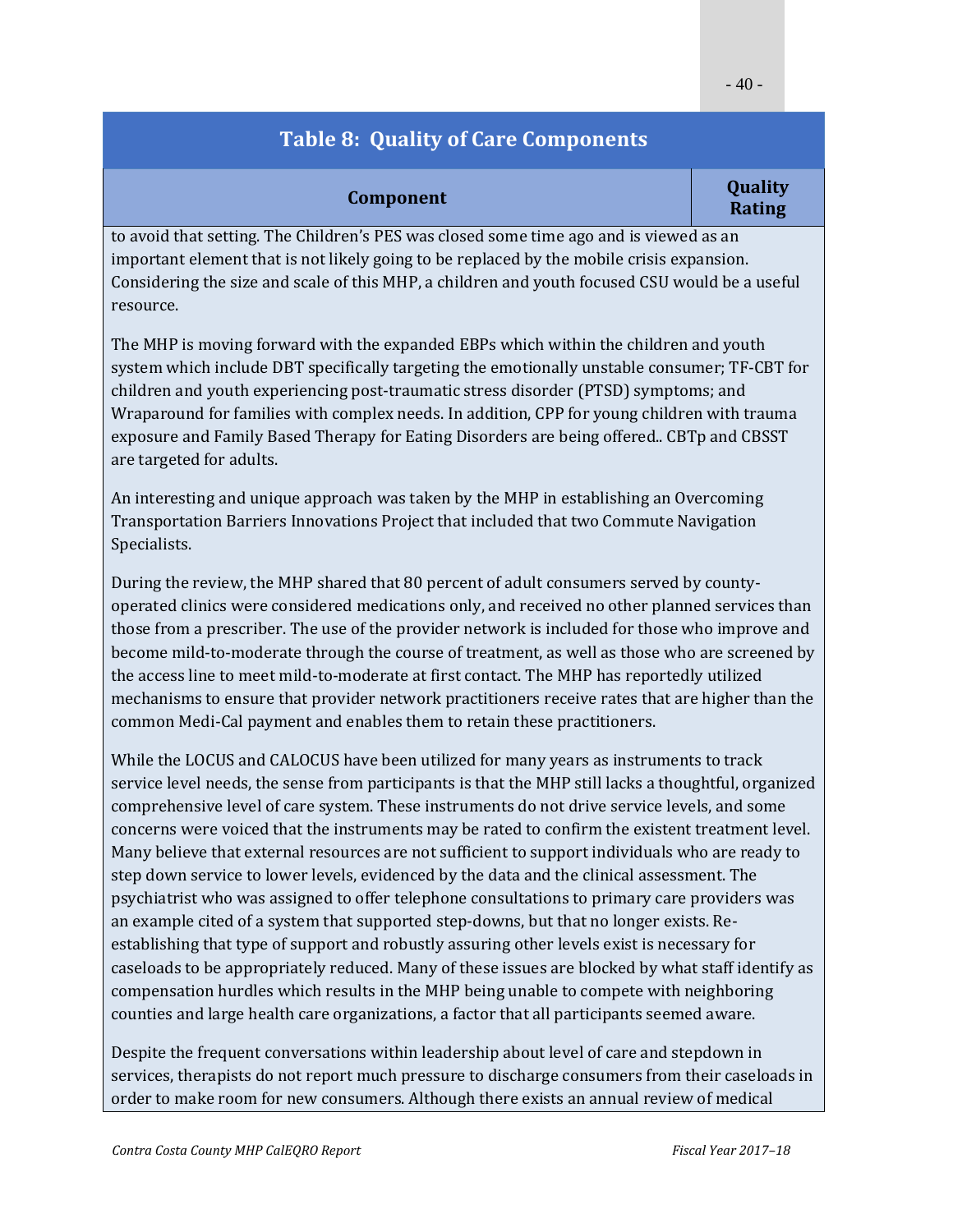| Component                                                                                                                                                                                                                                                                                                                                                                                                                                                                                                                                                                                                                                                                                      | Quality<br><b>Rating</b> |
|------------------------------------------------------------------------------------------------------------------------------------------------------------------------------------------------------------------------------------------------------------------------------------------------------------------------------------------------------------------------------------------------------------------------------------------------------------------------------------------------------------------------------------------------------------------------------------------------------------------------------------------------------------------------------------------------|--------------------------|
| necessity by the utilization management division, there are not clear criteria for stepping down<br>levels of care in children and youth once the utilization review threshold has been met. Related<br>questions were raised regarding the scoring of LOCUS and CALOCUS instruments, and whether<br>the scores are gamed to create the levels that justify continued treatment.                                                                                                                                                                                                                                                                                                               |                          |
| Evidence of consumer and family member employment in key roles<br><b>3E</b><br>throughout the system                                                                                                                                                                                                                                                                                                                                                                                                                                                                                                                                                                                           | M                        |
| The MHP employs individuals with lived-experience in CSW and FSW positions. Beyond these<br>positions, there is not a comprehensive career ladder available.                                                                                                                                                                                                                                                                                                                                                                                                                                                                                                                                   |                          |
| Peer certification is available through a course in the local community college in which the MHP<br>collaborates, which is called the SPIRIT program. This program prepares consumers to<br>participate in either a volunteer or paid capacity.                                                                                                                                                                                                                                                                                                                                                                                                                                                |                          |
| The Office of Consumer Empowerment is closely linked to consumer employment within the<br>MHP. There is consideration of the creation of a more robust career ladder. Feedback indicated<br>that numerous consumers had participated in administrative workgroup sessions intended to<br>gain information related to improving the system for lived experience employment.                                                                                                                                                                                                                                                                                                                     |                          |
| Some of the challenges reported by individuals with lived-experience during this review include:<br>clinical staff must obtain a release of information before involving the lived-experience<br>employee with a given consumer. When that occurs, often a cold-call to that consumer must<br>occur, which is not as effective as an in-office warm-handoff.                                                                                                                                                                                                                                                                                                                                   |                          |
| This group also noted there exists a need for ongoing training which involves licensed clinical<br>staff in re-learning about the recovery culture and the role of individuals with lived-experience.<br>The MHP's positive early addition of individuals with lived-experience to their treatment teams<br>may have in the long term resulted in a decreased awareness and appreciation of the tasks and<br>work that consumer-employees may accomplish. This can result in the silos that separate<br>clinical services from consumer support services. Due to the separation and required release<br>process, lower utilization of the valuable contributions that CSWs and FSWs can occur. |                          |
| Consumer run and/or consumer driven programs exist to enhance<br>3F<br>wellness and recovery                                                                                                                                                                                                                                                                                                                                                                                                                                                                                                                                                                                                   | M                        |
| RI International is a large and robust organization creating what are called "wellness cities,"                                                                                                                                                                                                                                                                                                                                                                                                                                                                                                                                                                                                |                          |

where participants are known as "citizens." In Contra Costa County, there is a location in each of the three regions, 100 percent staffed by consumer/family member employees. Full-time and part-time employment is offered. For this review, a visit and orientation to the Antioch center occurred.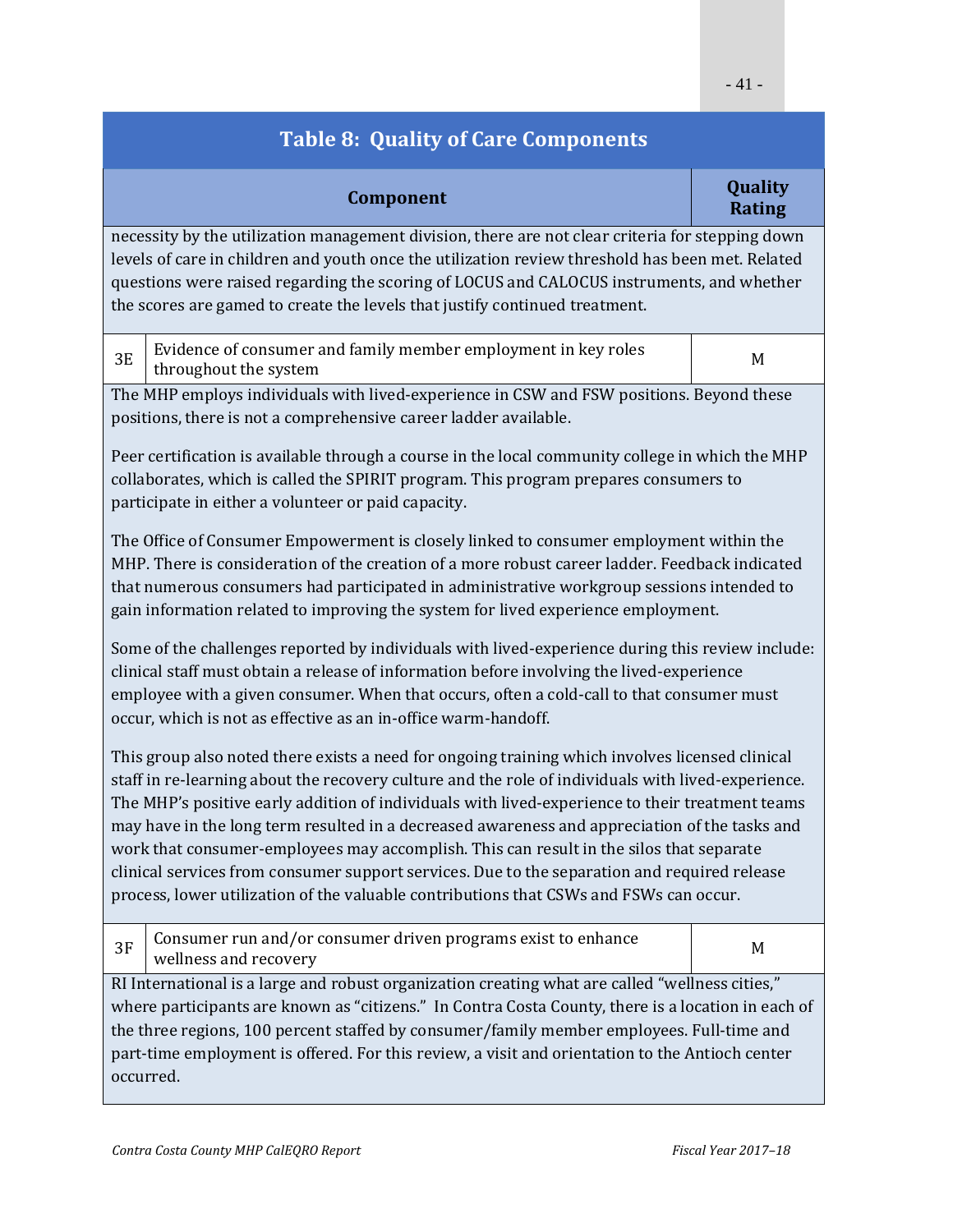|                  | Quality            |
|------------------|--------------------|
| <b>Component</b> | D <sub>ofina</sub> |

# **Rating**

Core elements of the programming focuses on illness management and recovery skills. Safety classes are directed at the prevention of substance abuse and suicide. Family Support nights are scheduled quarterly, with presentations on substance abuse, restorative justice and question and answer elements.

Drawn from the review contacts with participants in this program, recommendations include: Increase the hiring of FSWs who can help navigate resources for parents of adult consumers. Prioritize hiring of FSWs within the Mobile Crisis Response Team. Provide quarterly recovery culture training, particularly involving clinicians working at adult programs, who may lose touch with the recovery culture partly due to the number of lived-experience workers at the MHP clinic sites and the separation of their roles from clinical services.

|  | 3G   Measures clinical and/or functional outcomes of consumers served | <b>PM</b> |
|--|-----------------------------------------------------------------------|-----------|
|--|-----------------------------------------------------------------------|-----------|

The MHP has long utilized the CALOCUS for youth and the LOCUS for adults to assist with the routine utilization and annual re-authorization process. In November 2015, the MHP initiated an EBP and Outcomes Workgroup to provide a thoughtful shift to practices that show the promise of improving consumer outcomes. This workgroup was also tasked with the identification of effective outcome measures to help in the determination of individual progress in treatment.

In 2017, CBSST and CBTp were selected for implementation with adults, and the Recovery Assessment Scale (RAS) and Independent Living Skills Survey Self-Report (ILSS-SR) were identified to track progress. The MHP has identified Patient Health Questionnaire-9 item (PHQ-9) to assess depressive symptoms and the Generalized Anxiety Disorder 7-item (GAD-7) to assess anxiety as potential system wide measures for all consumers, which will be piloted at one adult mental health clinic and a substance use residential treatment facility in 2018.

TF-CBT utilizes the Youth Outcome Questionnaire to track reduction of symptoms and the UCLA Post-Traumatic Stress Disorder Reaction Index to follow progress in the use of TF-CBT.

The MHP is preparing to initiate use of the CANS instrument and the Pediatric Symptom Checklist (PSC-35) in October 2018. These instruments are built into the MHP's EHR.

Systematic use of this information and aggregation for identification of best practices has yet to occur. 

| 3H                                                                                           | Utilizes information from Consumer Satisfaction Surveys                              | M |  |
|----------------------------------------------------------------------------------------------|--------------------------------------------------------------------------------------|---|--|
|                                                                                              | For this EQR cycle the MHP provided November 2016 and May 2017 consumer satisfaction |   |  |
| reporting. The November reporting included 1,283 total surveys, (522 adult and older adult   |                                                                                      |   |  |
| surveys and 761 youth and parent/caregiver responses) Both time periods included the         |                                                                                      |   |  |
| demographic analysis of participants, and the language of completion. The scores reflected a |                                                                                      |   |  |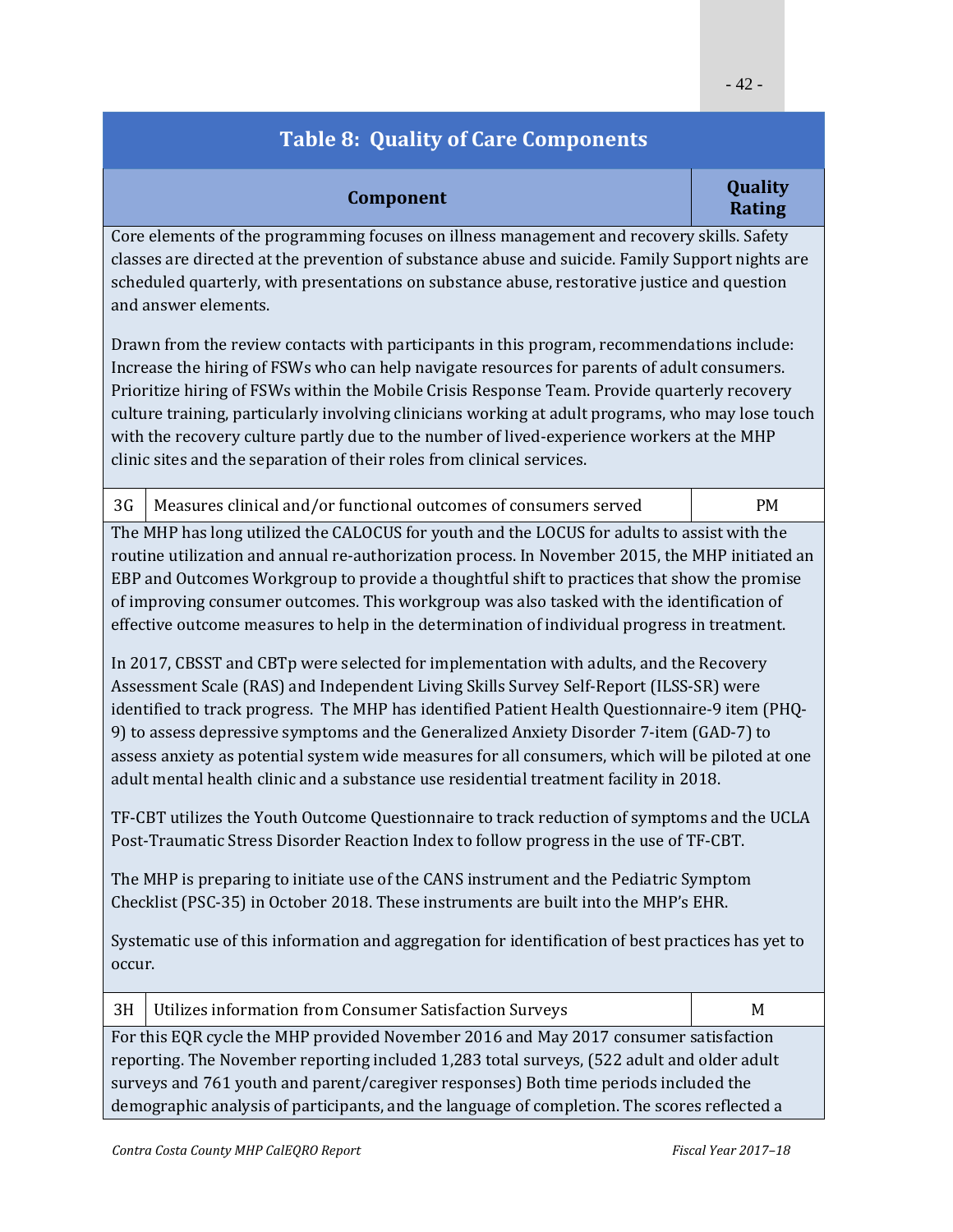#### **Component Component Quality Rating**

continuation of the high levels of consistency across domains, which is common across the state.

Included in reports were recommendations derived from the data. These recommendations covered survey administration methodology, service quality and appropriateness from a cultural perspective. The recommendations section noted that lowest satisfaction scores were with outcomes and functioning. This gives support to the MHP's efforts to identify EBPs and relevant outcome instruments with the expectation that this approach could improve selfratings of progress from treatment. Finally, the MHP described ideas about how to involve consumers and staff in using survey data to inform treatment.

The in-depth approach used by this MHP in analyzing satisfaction survey information is commendable. The depth and breadth of this analysis and incorporation of methodologic factors, results, recommendations and potential use is very comprehensive.

### **Key Components Findings—Impact and Implications**

### **Access to Care**

- Securing adequate prescriber staff of psychiatry and psychiatric nurse practitioners is a system wide challenge. The East County was the most severely impacted and during the review, psychiatry coverage was described in multiple sessions as at crisis level, with reliance on inadequate alternative solutions.
- The MHP established two crisis service expansions: broadening service availability for children and youth across all regions and improving the capacity and crisis resolution focus of crisis services for adults and older adults.
- In support of the CCR Reform, the MHP has developed presumptive transfer documents, so that the necessary information is communicated whether sending or receiving a foster care child or youth. This has involved the collaboration with numerous neighboring MHPs to standardize the process. The development of practical operational guidelines for the use of presumptive transfer is key to serve the foster care individuals effectively. This also requires clear identification of those situations wherein transfer is deferred and alternately a service authorization request (SAR) is provided.
- The MHP has a system for providing the necessary education and training to individuals with lived-experience to be able to utilize that background in provision of services. Each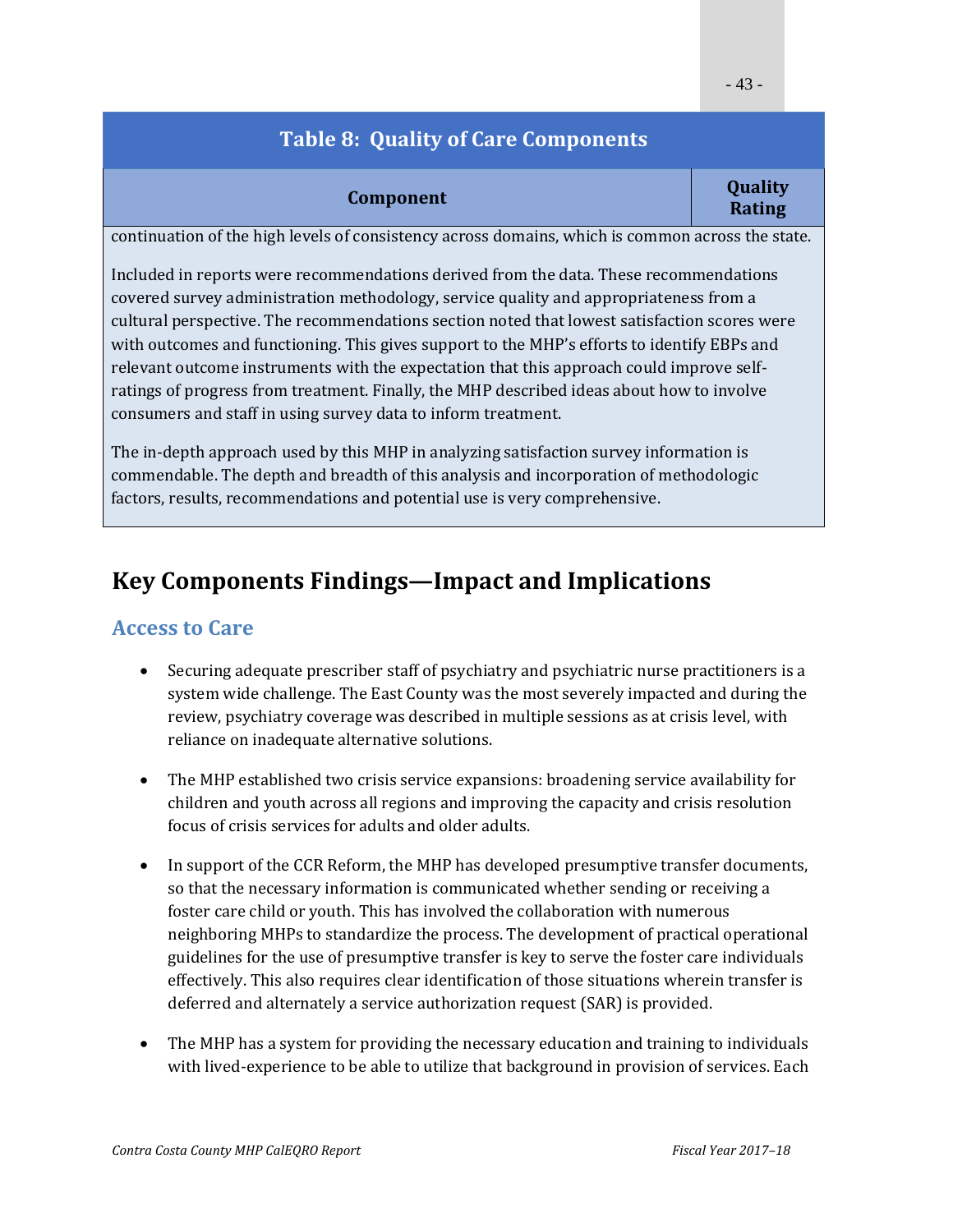site has individuals with lived-experience in roles for supporting individual consumers or family members. System navigation and outcomes are enhanced by this presence.

#### **Timeliness of Services**

- The data presented for initial timeliness reflected relatively quick access that is no longer based on the prior sampling methodology. Participants and consumers both reported significant and frequent variances from that reported data. The data continues to exclude contract providers, which are a significant component of services. The MHP has instituted a PIP that targets initial access, and secondarily psychiatry initial access.
- Initial psychiatry assessment average access times exceed 30 days for adults and more than 60 days for children and youth. The input of staff and consumers confirms that prescriber access is often long and difficult. This area might well serve as the focus of the timeliness PIP.
- Throughout the review, frequent references were made by programs to "wait lists". DHCS has informed MHPs that wait lists are not appropriate and directed MHPs to focus on alternate referrals to meet the timeliness standards. For Contra Costa's East County consumers, the alternatives are, per review participants, not easy to access due to long commutes and the capacity of the facility commonly utilized.
- The urgent care timeliness data produced by the MHP indicates a relatively long timeline for services. Youth timeliness is not captured currently; these needs are met through referral to a specific youth provider. The MHP would be advised to implement tracking of the youth urgent care timeliness through collaboration with its contract provider. The practicality of this single site resource should also be evaluated for the capacity to meet countywide need.
- Timeliness data has historically been reportedly reviewed annually, although the current QI Work Plan and timeliness non-clinical PIP appears focused on more frequent reporting by site and population served.

#### **Quality of Care**

- The MHP operates with a comprehensive QI Work Plan and utilized the results of the prior year to inform the current plan development. Changes in the MHP internal environment, which includes the EHR implementation in late September 2017, is furnishing a level of timely data access that will provide the opportunity to track monthly and review quarterly or semi-annually on many parameters.
- The EHR is offering the opportunity to improve quality through the automation of prescribing and monitoring of concomitant physical health conditions and treatment. Alerts regarding drug interactions between health and mental health providers can be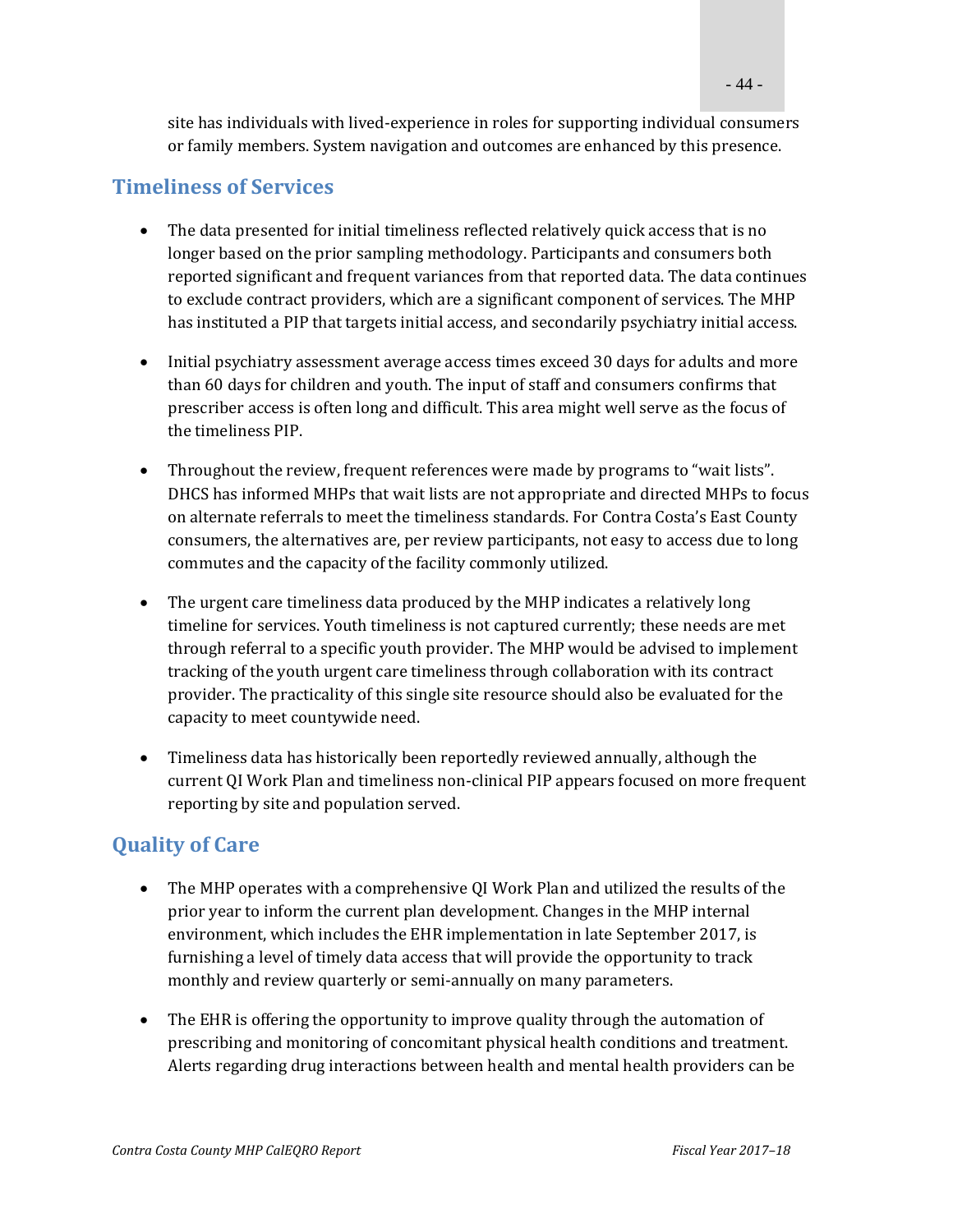automatically provided. Currently, lab reports are provided to psychiatry practitioners monthly. 

#### **Consumer Outcomes**

- The MHP continues to collect LOCUS and CALOCUS scores and anticipates further useful information coming from the results of additional instruments that are slated for incorporation, including this year with CANS implementation.
- The MHP data dashboards posted online include up through the FY14-15 period. For adults the inpatient acute bed utilization is very slightly trending downward over time, and the administrative bed days have made a sudden and significant increase in the FY14-15 fiscal year period, along with expected increases in crisis residential bed days. This corresponds to MHP observations during this review related to the high-cost beneficiary claims increases.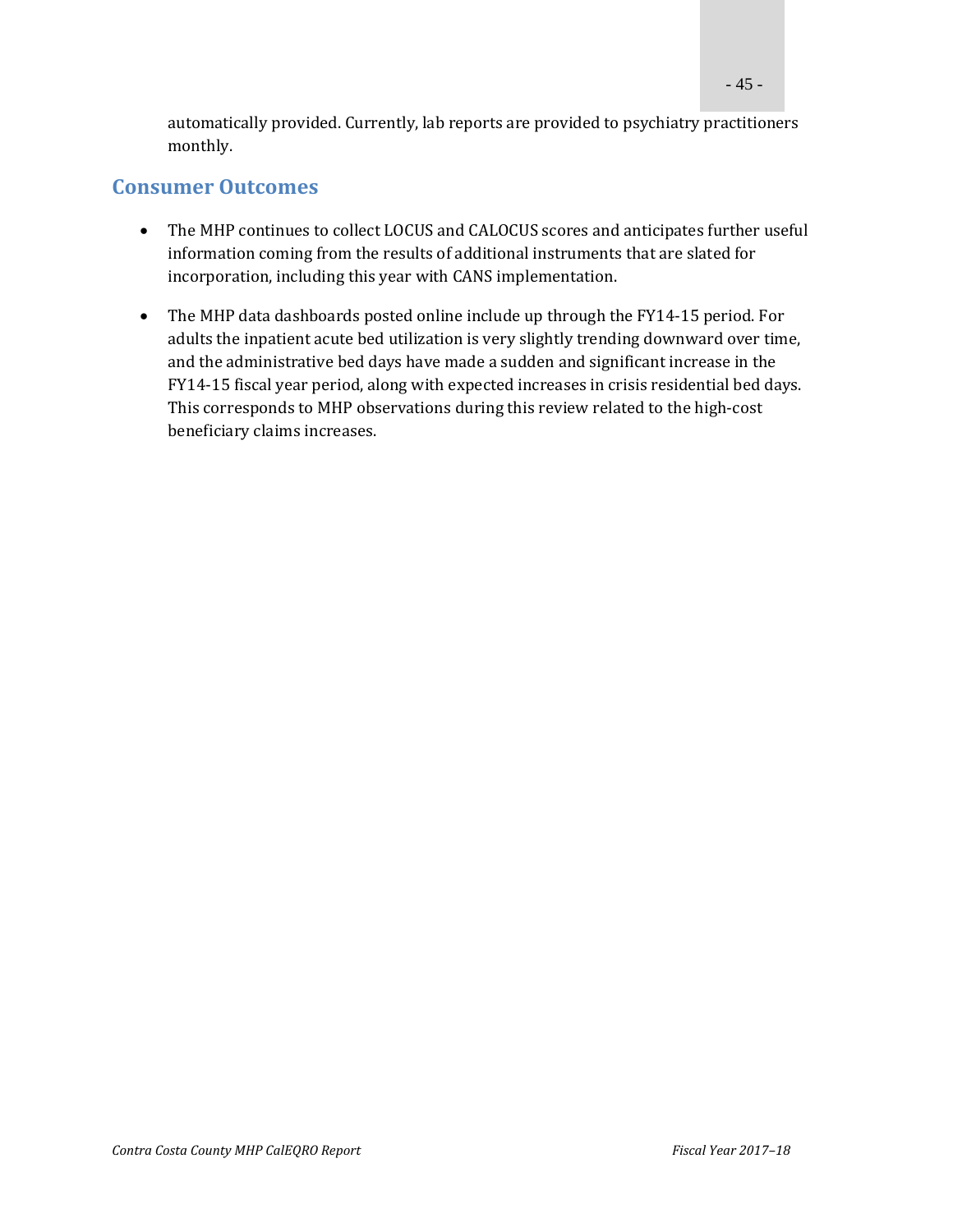# **CONSUMER AND FAMILY MEMBER FOCUS GROUPS**

CalEQRO conducted two 90-minute focus groups with consumers and family members during the site review of the MHP. As part of the pre-site planning process, CalEQRO requested two focus groups with 8 to 10 participants each, the details of which can be found in each section below.

The consumer/family member focus group is an important component of the CalEQRO site review process. Obtaining feedback from those who are receiving services provides significant information regarding quality, access, timeliness, and outcomes. The focus group questions are specific to the MHP being reviewed and emphasize the availability of timely access to care, recovery, peer support, cultural competence, improved outcomes, and consumer and family member involvement. CalEQRO provides gift certificates to thank the consumers and family members for their participation.

## **Consumer/Family Member Focus Group 1**

This focus group consisted of parents and caregivers of children and youth beneficiaries receiving services, of whom the majority initiated services within the prior 6 to 12 months. The participants were all English speakers, except for a very late arrival who was unable to participate and whose preferred language was Spanish. It was conducted at the Antioch Children's Behavioral Health Clinic, 2335 Country Hills Drive, Antioch, CA 94509.

#### **Number of participants:** 6

The participants who entered services within the past year described the experience as the following: 

- Initial access took approximately six weeks.
- Psychiatry services were in place four months following the initial assessment.
- A wraparound team was arranged within one month.
- The first assigned clinician lacked essential trauma treatment training, which the caregiver experienced as four months of time misspent.
- There are too many different clinical participants in care, which results in a slow and cumbersome care delivery system and the caregiver having to interface with four different organizations.

General comments regarding service delivery that were mentioned included the following:

• Several participants' children receive therapy three times each week, the remainder once weekly. Those who receive TBS have clinician contact twice each week.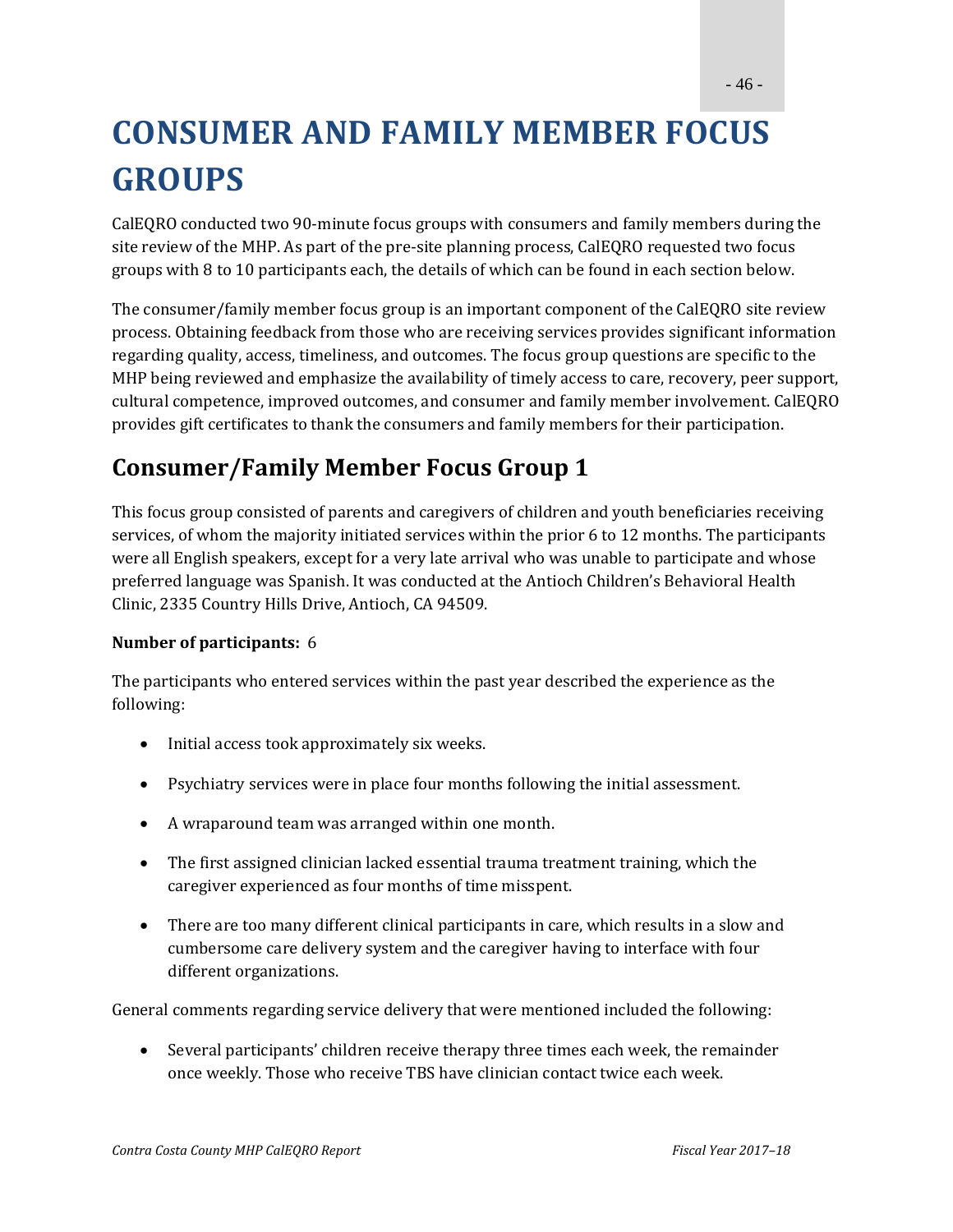- Additional services include a kinship group, and after-hours parent/partner services. There was assistance provided to some participants regarding inpatient hospital admissions.
- Psychiatry services for the children of the caregivers was characterized as frustrating. They have difficulty obtaining appointments, usually described as offering appointment windows, which lack date and time specificity. Often the window disappears and the effort to obtain an appointment starts anew.
- All caregivers were completely unfamiliar with case management support services. However, upon further discussion, it seemed that two received case management with the Wraparound team. Some were not able to receive case management because, they believed, of a current TBS staff assignment. One received case management through a community-based organization (CBO) but not from county staff.
- Frequent changes of clinicians was described as a barrier to care, some having received four clinician changes in two years. The child in treatment cannot count on clinician consistency and has shifted attachment to school-based clinicians where the therapist assignment is stable.
- Additional barriers to care include schools not incorporating parental/caregiver feedback regarding adherence to the plan and needed services. They perceive that clinical staff do not ask caregivers about the children's' needs or preferences. They hear clinicians assert their status and inform the caregivers that they (the clinician) know best what the child or youth needs. Other comments reference staff who do not listen to consumers and a lack of continuity of care while the assigned clinician is on leave. Clinical staff do not seem to appreciate that the youth will deceive at times, and clinical staff will believe the child/youth without efforts to verify with the parent/caregiver.
- After-hours crisis responses include: Police tend to just write 5150s without efforts to de-escalate the event. Those programs (Seneca) that furnish after-hours crisis response have a 9:00 pm cutoff, after which law enforcement is the only available response. There were comments about a provider that sent three staff to the home and could not obtain a resolution after 12 hours. Crisis events in school have required the parent to respond to the school and then take the child to crisis services.
- The TBS program was cited as the only service that connects with the family/support system. TBS had generally positive reactions from these caregivers.
- Stigma related issues include a child's reluctance to board a "yellow bus" because all the other youth knew it was for a mental health special school. Another mentioned bullying occurring at school because of diagnosis.

Recommendations for improving care included the following: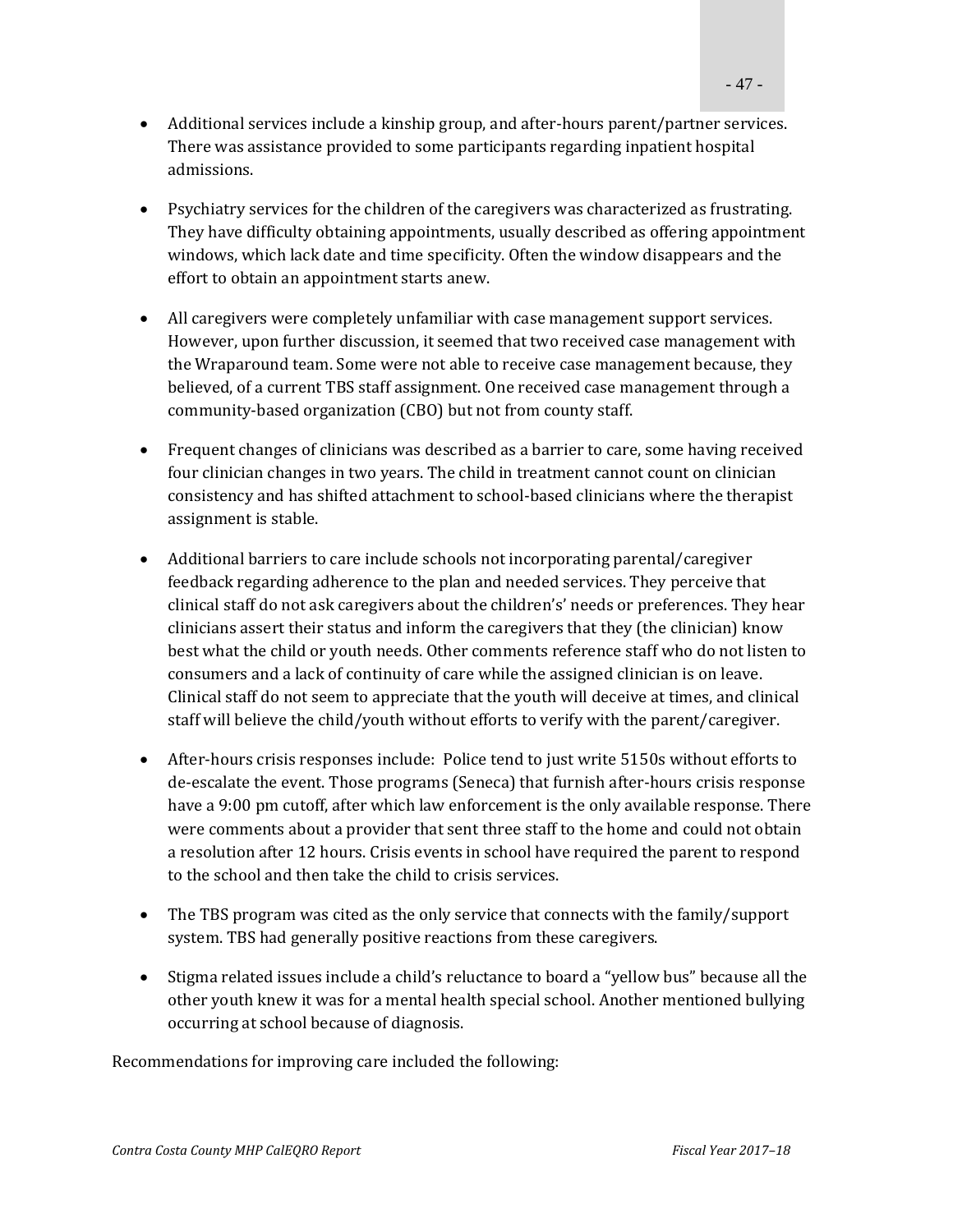- Seek more parental/caregiver input, and routinely validate perceptions with the caregiver.
- Clinical staff needs to coordinate more with the schools, providing them with information about the needs of these children. Otherwise, the school may operate in a way that interferes with efforts to help the child.
- Provide more Wrap/Wraparound services as they are essential for success in working with the children/youth.
- Youth mentors are extremely important and need greater availability.
- The MHP needs to stabilize the psychiatry and clinician staffing through whatever means it takes. The turnover is destructive to the progress of the youth in treatment.
- $\bullet$  Hire more female clinical staff.
- Eliminate the long waits when changes in services or additional services are needed.

Interpreter used for focus group 1: No

### **Consumer/Family Member Focus Group 2**

The second focus group was requested to consist of 8-10 diverse adult beneficiaries, the majority of whom initially accessed services within the prior  $6-12$  months. All participants were Englishpreferred individuals, with an almost even mix of males and females. The location of this session was East County Mental Health, 2311 Loveridge Road, Pittsburg, CA 94565.

#### **Number of participants:** 7

The three participants who entered services within the past year described their experiences as the following: 

- The overall initial access experience for those with recent intake was mixed, from very positive and quick to another extreme of a six month wait. Another experience with system intake was via an acute admission to inpatient care, which occurred rapidly.
- The overall experience was two-thirds positive with one-third very negative.

General comments regarding service delivery that were mentioned included the following:

- For those who have received services for greater than one year, the frequency of psychiatrist contact varies from monthly to once every eight weeks.
- Participants were pleased with the fact that their psychiatrists could see all the medications ordered by physical healthcare through the ccLink tool.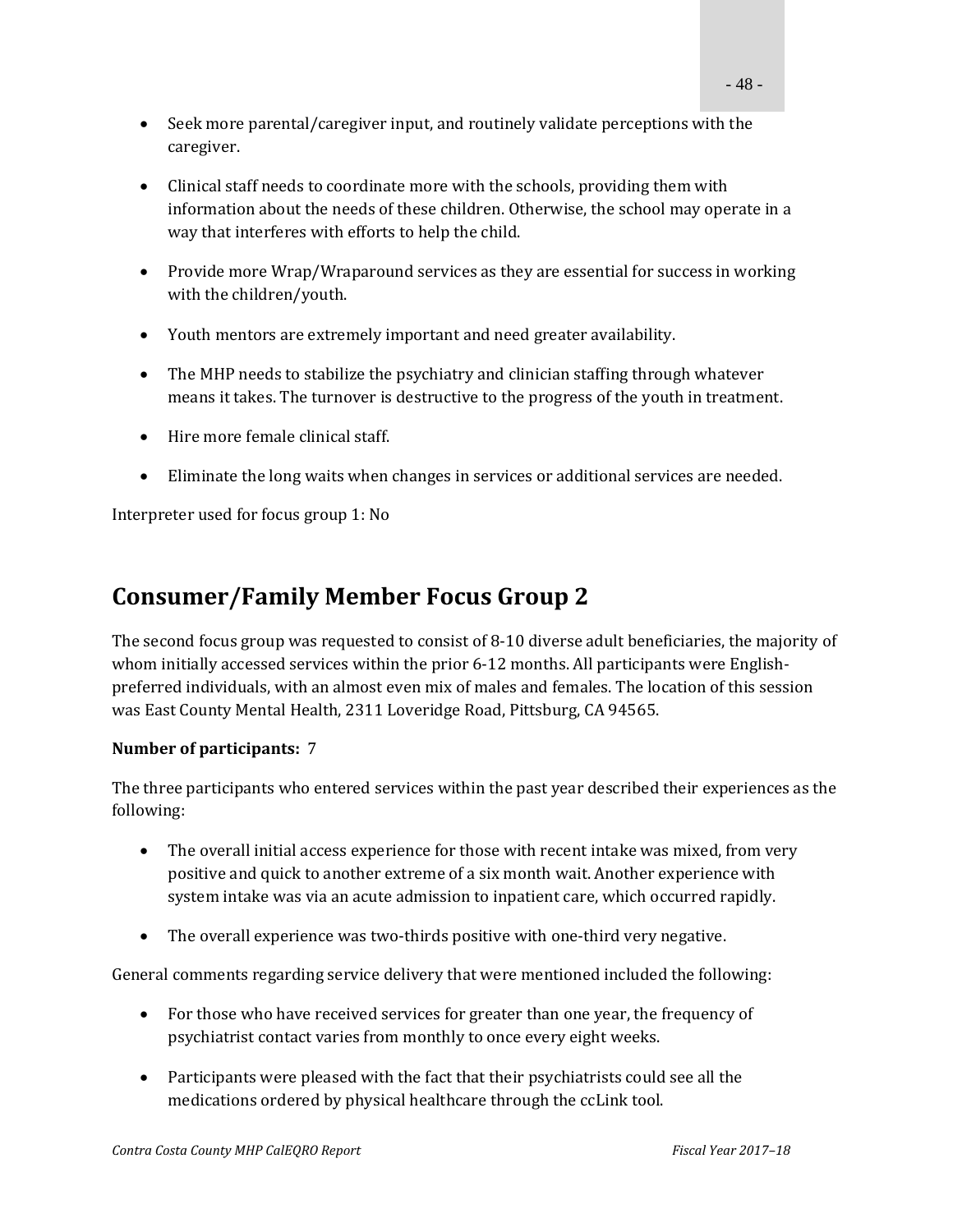- Most participants had received case management services but sometimes this person is not formally designated as a case manager. The frequency of the case management services varied from several times per month to once every week.
- The urgent and crisis services received mixed reviews. Usually a crisis involved going to PES, with no other response available. The psychiatric hospital received poor reviews. While there is a suicide hotline, a warmline is not available for people who are not suicidal. For people who need medications, PES will not fill prescriptions, but John Muir Hospital emergency department will administer injectable emergency medications.
- Other feedback was about the overall helpfulness of department clinical staff. Positives were stated about assistance with housing and with adjusting medications to have the optimal effect. Some participants mentioned setting goals with their staff and working towards wellness. Another comment reflected that the participant felt recovery was progressing well, and others would not know of the illness unless self-identified.
- Participants mention appreciation of RI International wellness centers, and the Putnam Center. Transportation is a challenge for consumers, but once accessed the services and support offered is valuable. There are also medically-focused wellness centers which the participants did not like. The nearly identical names made it easy to confuse the two centers.

Recommendations for improving care included the following:

- Consumers believe the ideal structure would co-locate wellness programs with clinic services, easing the burden of transportation.
- Incorporate Schedule II medications in the e-prescribing module, so that electronic submission to pharmacies can be achieved for all drugs. Currently a separate trip to the clinic is required, and transportation is locally difficult.
- Provide responses to phone messages, particularly those messages left for nursing and psychiatry.

Interpreter used for focus group 2: No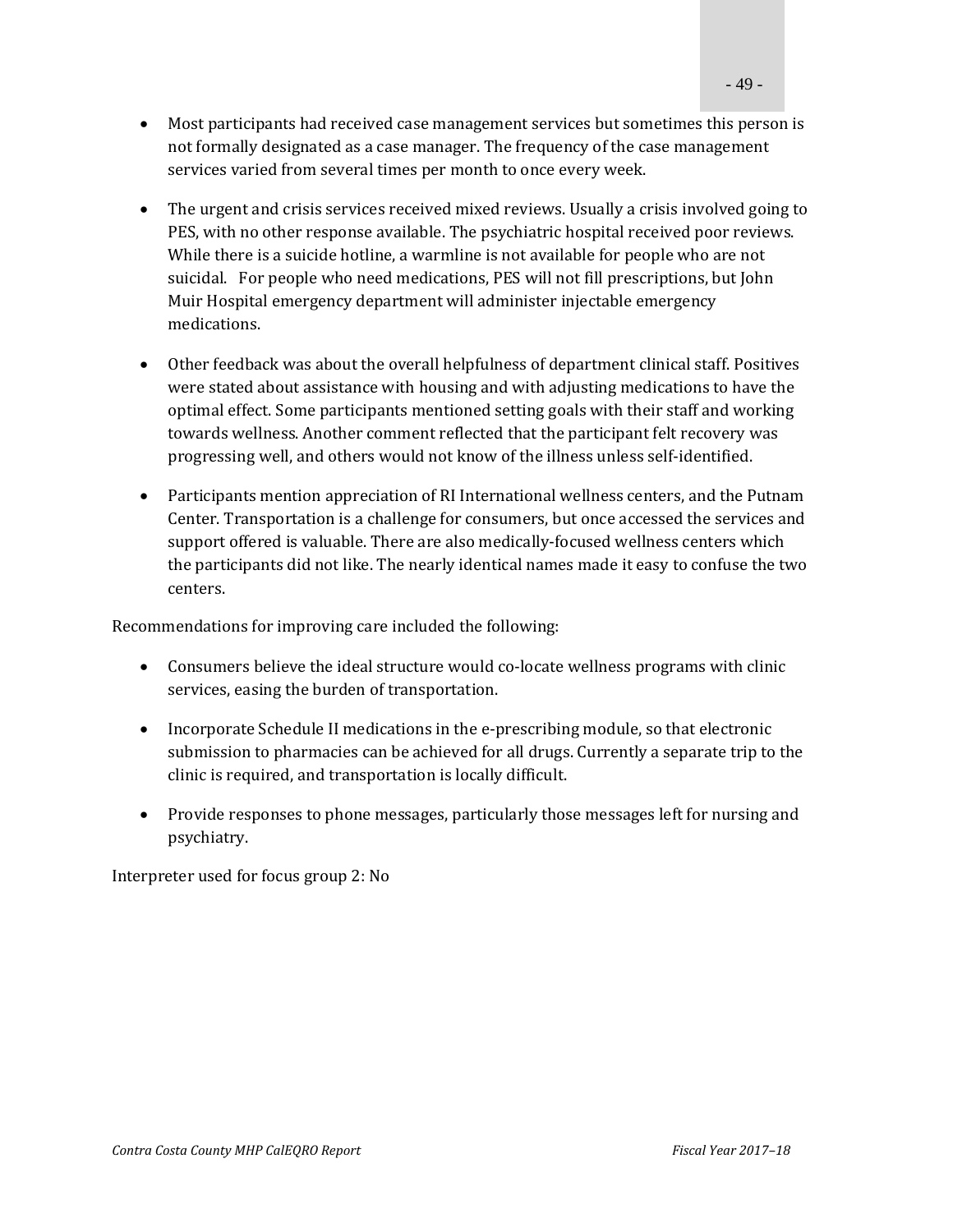## **Consumer/Family Member Focus Group Findings— Implications**

#### **Access to Care**

- Caregivers report the psychiatry turnover creates difficulties in making and keeping appointments for the children and youth in treatment. This also apparently applies as well to the turnover of clinicians, resulting in loss of trust and trauma.
- Wraparound services are highly valued and considered effective by parents and caregivers of youth in treatment. TBS is another highly valued service.
- Increased availability of youth mentors is considered vital by caregivers.
- Caregivers believe there are insufficient numbers of female staff available to work with their children.

### **Timeliness of Services**

• For the participants with initial access experiences in the last year, their experience widely varied and seemed related to the portal of entry. Some experienced long wait times; for others it was quite short. Those entering outpatient services following hospitalization or a crisis event tended to experience short or no wait times. Otherwise no specific trends could be identified.

### **Quality of Care**

- Caregivers identify the negative impact of the involvement of multiple agencies in treatment, each with their own care specialty, collaborating in the treatment process. It creates a large time commitment for caregivers and a disjointed process, compounded by the possibility of contradictory treatment approaches.
- The destructive impact of clinician and psychiatry staffing instability is evident in the feedback of parents and caregivers, who experience this as disruptive to regular appointments and damaging to the trust and willingness of their children to engage in treatment.

### **Consumer Outcomes**

- Adult consumers identified successes and improvements that they relate to treatment.
- No specific positive outcomes were noted by the caregivers of children and youth.

- 50 -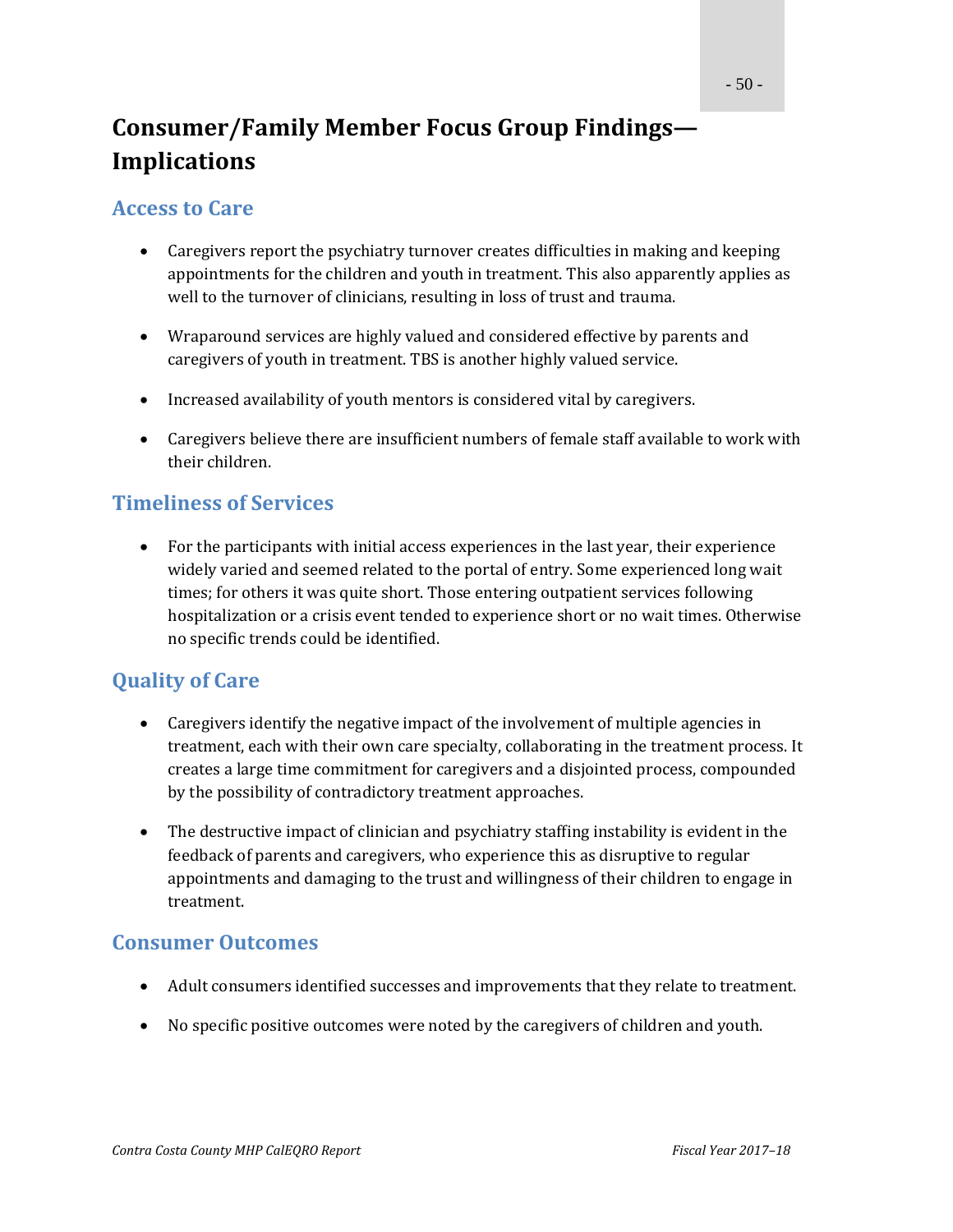# **INFORMATION SYSTEMS REVIEW**

Understanding an MHP's information system's capabilities is essential to evaluating its capacity to manage the health care of its beneficiaries. CalEORO used the written response to standard questions posed in the California-specific ISCA, additional documents submitted by the MHP, and information gathered in interviews to complete the information systems evaluation.

## **Key Information Systems Capabilities Assessment (ISCA) Information Provided by the MHP**

The following information is self-reported by the MHP through the ISCA and/or the site review.

| Table 9: Distribution of Services, by Type of Provider |                     |  |  |
|--------------------------------------------------------|---------------------|--|--|
| <b>Type of Provider</b>                                | <b>Distribution</b> |  |  |
| County-operated/staffed clinics                        | 27\%                |  |  |
| Contract providers                                     | 61%                 |  |  |
| Network providers                                      | 12\%                |  |  |
| Total                                                  | 100%                |  |  |

Table 9 shows the percentage of services provided by type of service provider.

Percentage of total annual MHP budget dedicated to supporting information technology operations (includes hardware, network, software license, IT staff): **1.1%**

- The MHP's IS/IT needs are served by an umbrella agency providing service to the MHP as a service provider. As such, the above listed percentage does not accurately list all MHP allocated costs.
- $\Box$  Under MHP control
- $\boxtimes$  Allocated to or managed by another County department
- $\Box$  Combination of MHP control and another County department or Agency

The budget determination process for information system operations is: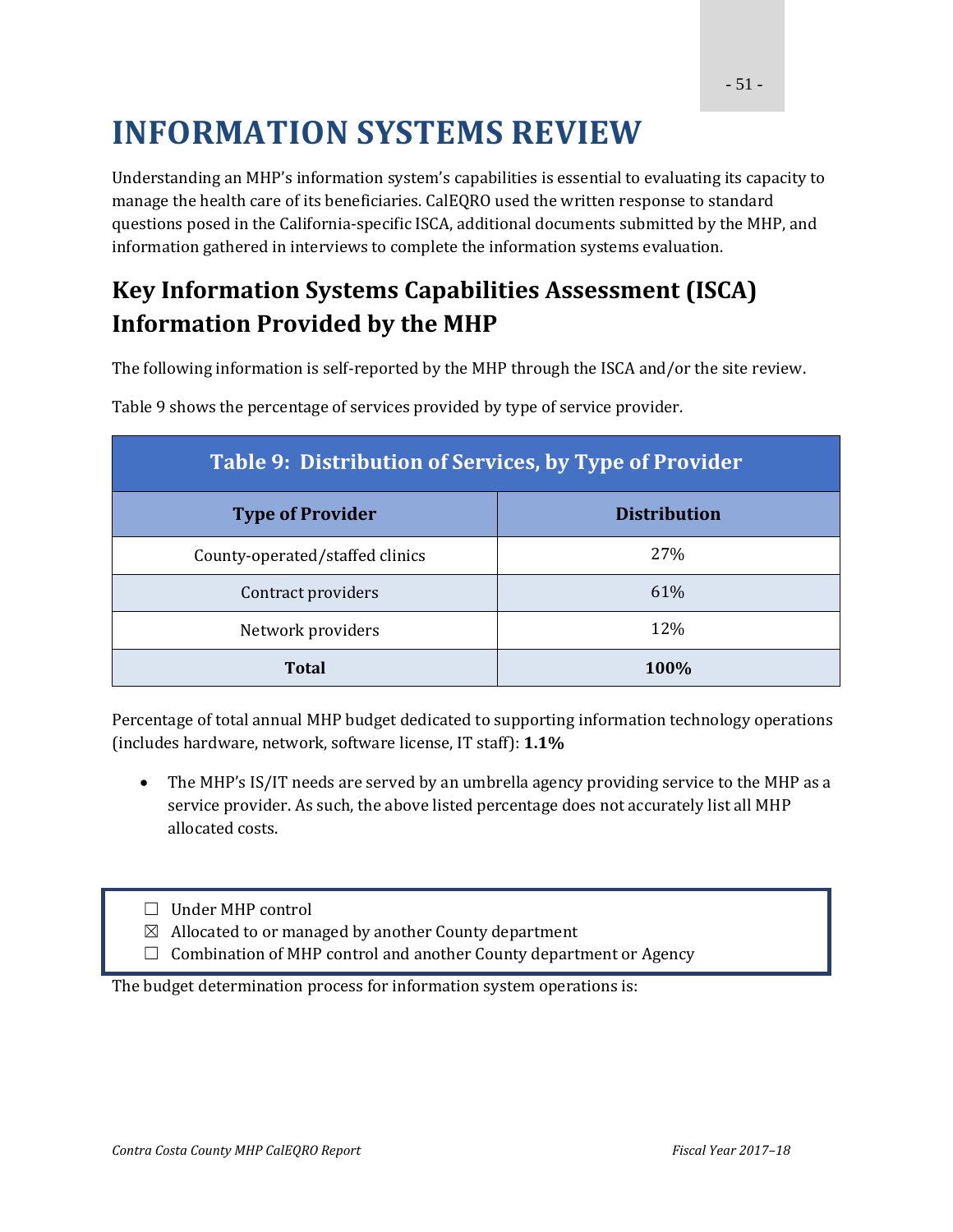MHP currently provides services to consumers using a telepsychiatry application:

 $\boxtimes$  Yes  $\Box$  No  $\Box$  In pilot phase

Number of remote sites currently operational: 2

Identify primary  $reason(s)$  for using telepsychiatry as a service extender (check all that apply):

- $\boxtimes$  Hiring healthcare professional staff locally is difficult
- $\Box$  For linguistic capacity or expansion
- $\Box$  To serve outlying areas within the county
- $\Box$  To serve consumers temporarily residing outside the county
- $\Box$  Reduce travel time for healthcare professional staff
- $\Box$  Reduce travel time for consumers

Telepsychiatry services are available with English speaking practitioners (not including the use of interpreters or language line).

### **Summary of Technology and Data Analytical Staffing**

MHP self-reported technology staff changes (Full-time Equivalent [FTE]) since the previous CalEQRO review are shown in Table 10.

| <b>Table 10: Technology Staff</b>                               |                         |                                                                                |                                               |
|-----------------------------------------------------------------|-------------------------|--------------------------------------------------------------------------------|-----------------------------------------------|
| <b>IS FTES</b><br><b>(Include Employees</b><br>and Contractors) | # of New<br><b>FTEs</b> | # Employees /<br><b>Contractors Retired,</b><br><b>Transferred, Terminated</b> | <b>Current # Unfilled</b><br><b>Positions</b> |
| 23                                                              | 16                      |                                                                                |                                               |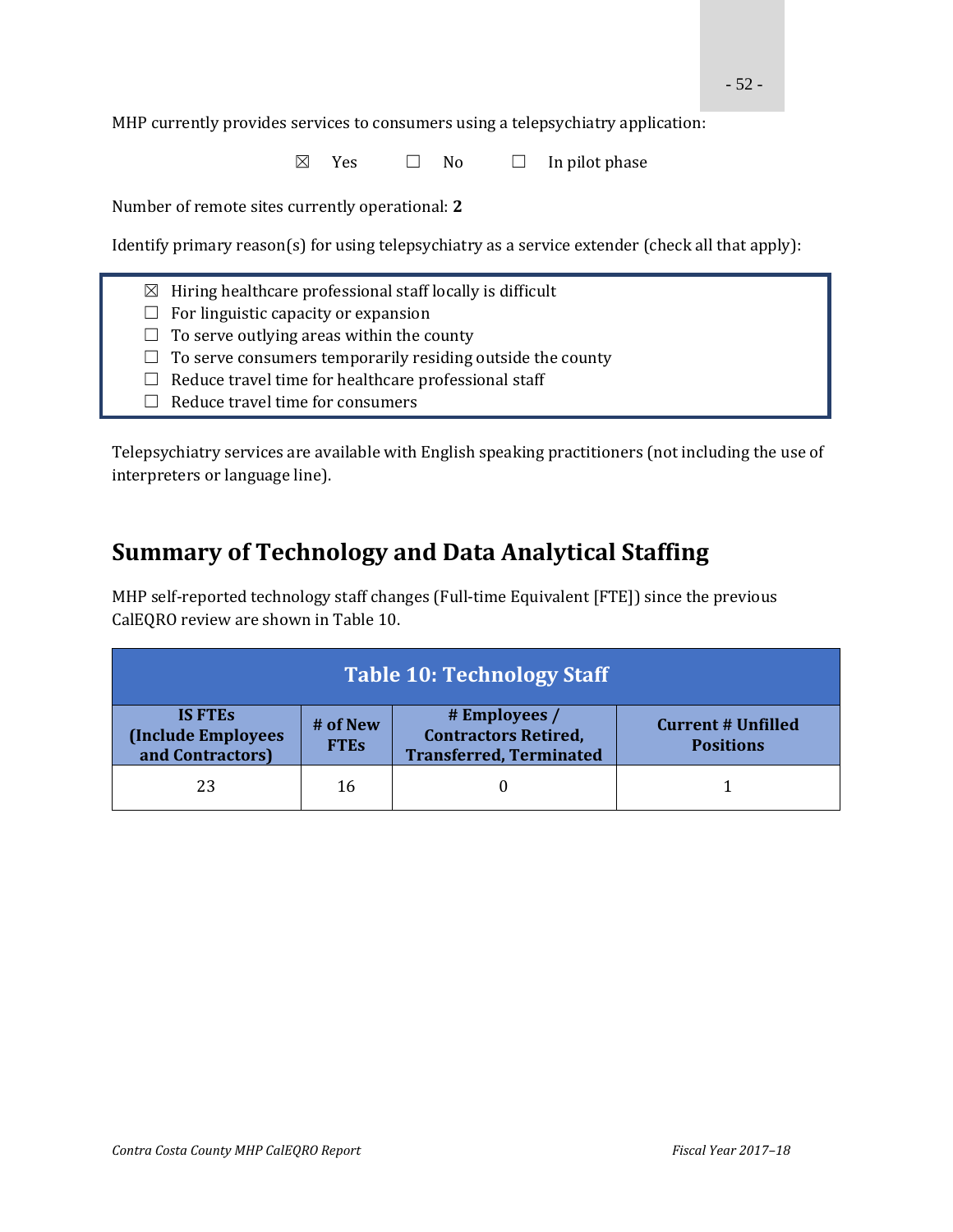MHP self-reported data analytical staff changes (in FTEs) that occurred since the previous CalEQRO review are shown in Table 11.

| <b>Table 11: Data Analytical Staff</b>                           |                         |                                                                                |                                               |
|------------------------------------------------------------------|-------------------------|--------------------------------------------------------------------------------|-----------------------------------------------|
| <b>IS FTES</b><br><b>(Include Employees)</b><br>and Contractors) | # of New<br><b>FTES</b> | # Employees /<br><b>Contractors Retired,</b><br><b>Transferred, Terminated</b> | <b>Current # Unfilled</b><br><b>Positions</b> |
| 11.5                                                             | 4                       |                                                                                | 4.5                                           |

The following should be noted with regard to the above information:

- During the implementation of the Epic EHR, MHP access to technology staff increased dramatically.
- Staff listed in Table 11 are almost exclusively MHP resources and this allocation does not reflect either fiscal subject matter experts or resources available to the MHP via the Health Agency's Business Intelligence unit which is currently engaged in materially expanding the MHP's access to operational data.

### **Current Operations**

- The MHP migrated its EHR operations to the Epic product suite this review period. The MHP is utilizing a "best of breed" approach to supply the wide array of functionality mandated to accommodate State operations mandates. This approach has the added benefit of providing tighter than usual integration with already existent physical health systems deployed across the county.
- Current billing operations continue to use the Insyst system from The Echo Group as their practice management resource. This interface has not been without challenges but is reported to be functional until a successor system becomes operational. The MHP is planning to use the Sharecare system, also from The Echo Group, as that successor system. Current operational tempo is on track to have the Sharecare system in place by May 2018.
- The MHP has chosen to handle the provision of mild to moderate (M2M) service provision utilizing its Network Provider community. The MHP has chosen to provide parity payment for Network Providers equal to SD/MC rates and has created a favorable environment, as noted in Table 9, for this system of care. This has serious potential to benefit county beneficiaries.

Table 12 lists the primary systems and applications the MHP uses to conduct business and manage operations. These systems support data collection and storage, provide electronic health record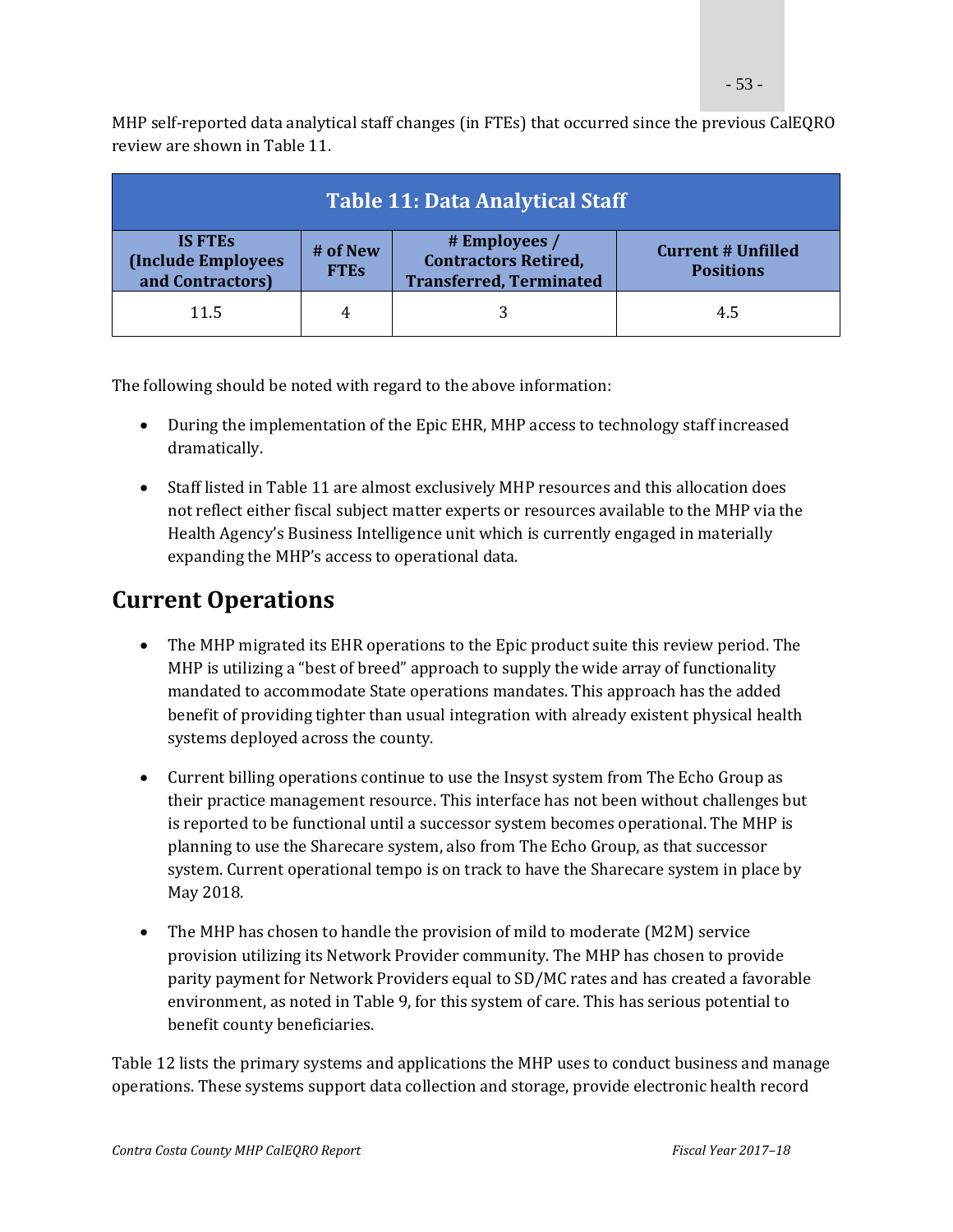$(EHR)$  functionality, produce Short-Doyle/Medi-Cal  $(SD/MC)$  and other third-party claims, track revenue, perform managed care activities, and provide information for analyses and reporting.

| <b>Table 12: Primary EHR Systems/Applications</b> |                               |                        |                             |                    |  |  |
|---------------------------------------------------|-------------------------------|------------------------|-----------------------------|--------------------|--|--|
| System/Application                                | <b>Function</b>               | <b>Vendor/Supplier</b> | <b>Years</b><br><b>Used</b> | <b>Operated By</b> |  |  |
| Insyst/PSP                                        | Practice<br>Management        | Echo Group             | 17                          | County IT          |  |  |
| Tapestry                                          | <b>CRM</b>                    | Epic                   |                             | County IT          |  |  |
| ccLink                                            | CPOE/eRX                      | Epic                   | 5                           | County IT          |  |  |
| ccLink                                            | Clinical<br>Medical<br>Record | Epic                   | 1                           | County IT          |  |  |

### **Priorities for the Coming Year**

- Replace current Echo Insyst/PSP system with the Echo Sharecare billing system for Mental Health and Substance Abuse Disorder systems of care.
- Continue with initiative to migrate paper-based clinical records into existing Epic ccLink EHR system for county-operated programs.
- Plan to implement automated data exchange interface between Epic ccLink EHR and new Sharecare billing system.
- Ensure current SUD billing system is properly set up to bill DMC-ODS waiver requirements.

### **Major Changes Since Prior Year**

- Implementation of Behavioral Health EHR clinical records into the Epic ccLink Tapestry system for Network Providers.
- The IT began implementation of new Echo Sharecare Billing system. Completed first database conversion of Client and Provider data from old system into Sharecare.
- The MHP expanded Provider Exclusion checks to include County and Network Provider. We are currently planning to launch an initiative to build and maintain a Death Master Index.
- The MHP completed implementation of the Epic Cadence appointment scheduling application and integration with our TeleVox appointment reminder Call processing and text messaging system.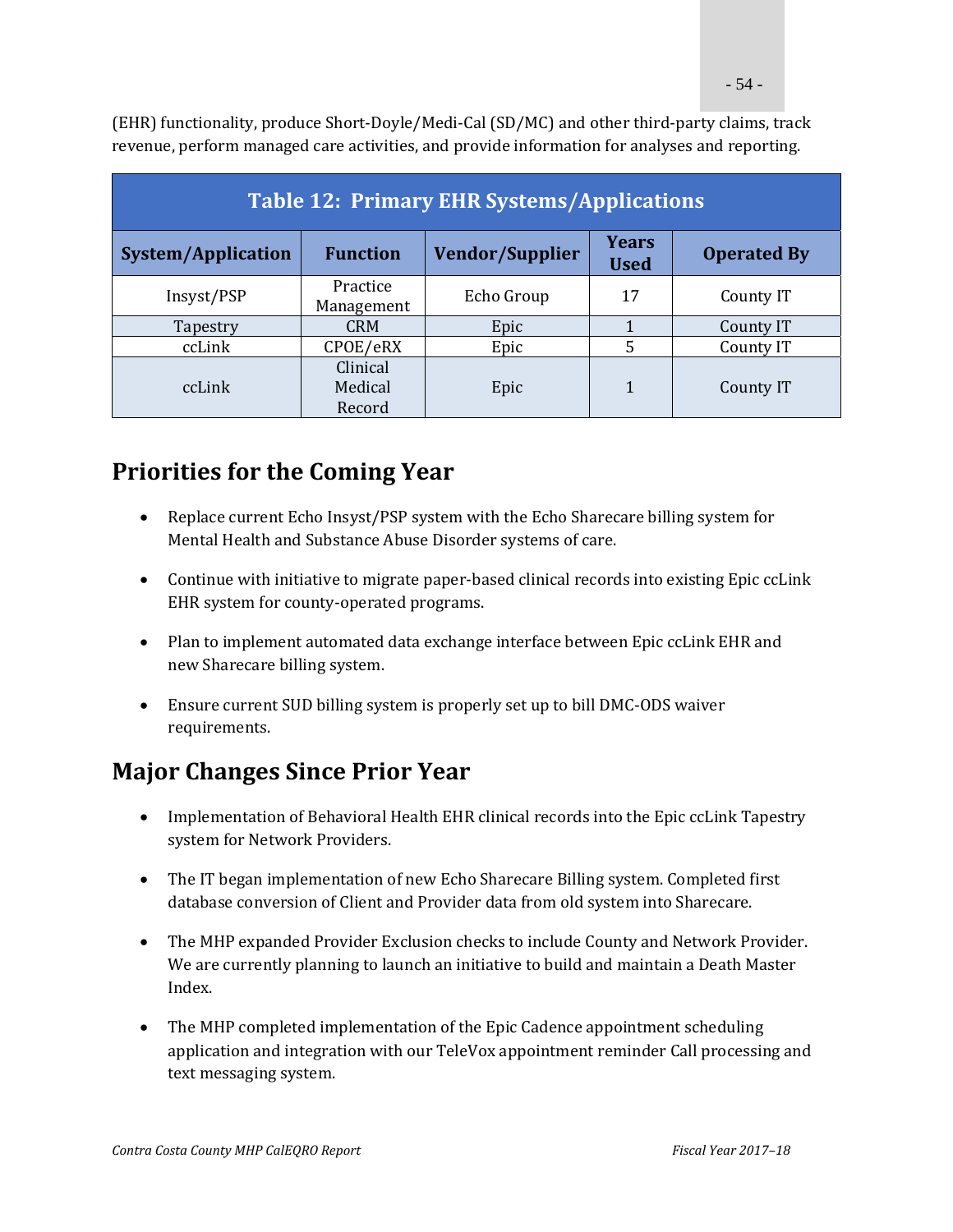- The MHP's CSI data errors continue to remain at or near zero percent over the past year with 100 percent accuracy reported by the California Department of Health Care Services (DHCS) for all CSI data submissions.
- The SUD program (a.k.a. Alcohol and Other Drugs Services [AODS]) began billing under the  $1115$  DMC-ODS Waiver program on July 1, 2017.

### **Other Significant Issues**

- During the onsite review, stakeholders provided examples that highlighted the MHP's lack of understanding of the difference between risk management and risk avoidance. Operationally, it is impossible to mitigate risk entirely. The MHP does not seem to understand the balance that needs to be struck between acceptable risk and the ability to reasonably serve its beneficiary population. For example, the effort to investigate appropriate telepsychiatry hardware appears to have gotten in the way of rational telepsychiatry deployment across the system of care. This deployment would have been a reasonable short-term solution to mitigate lack of psychiatry resources. Simple polling of peer MHPs could have yielded functional intelligence to move forward rapidly. This kind of dysfunction seems to be happening broadly across the system of care simply to avoid risk or comply with a perceived regulatory requirement. There is also a general impression conveyed that the MHP must craft long-term grade solutions for issues that may necessarily be transient in nature.
- The MHP is on the cusp of deployment of multiple outcomes tools within its EHR. This is the first step to sound utilization of these resources. The MHP has yet to fully craft pragmatic utilization protocols that both honor immediate clinical utility and secondary longitudinal analysis. Much practical discussion needs to be had before these issues are functionally balanced. The MHP could potentially use the methodologies available to its business intelligence team to craft 100 percent automated review protocols to improve consumer outcomes.
- The MHP's pharmacy leadership is working with medically competent business intelligence experts to craft suitable medical surveillance protocols using its eRx database. This effort has already allowed the MHP to investigate poly-pharmacy issues across the system of care to increase beneficiaries' safety.
- The MHP has not yet decided on the pragmatic extension of its EHR resources to its organizational provider community. Given that 61 percent of service delivery to consumers is done by these providers, it is concerning that this is not a higher priority. The MHP needs to conduct its due diligence on how this process will proceed in a timely manner. Current timelines verbalized by stakeholders appears to be artificially excessive.
- Broad and varied feedback from stakeholders indicated that the interaction with two divisions, Quality Review (QR) and Personnel Services (PS), creates challenges and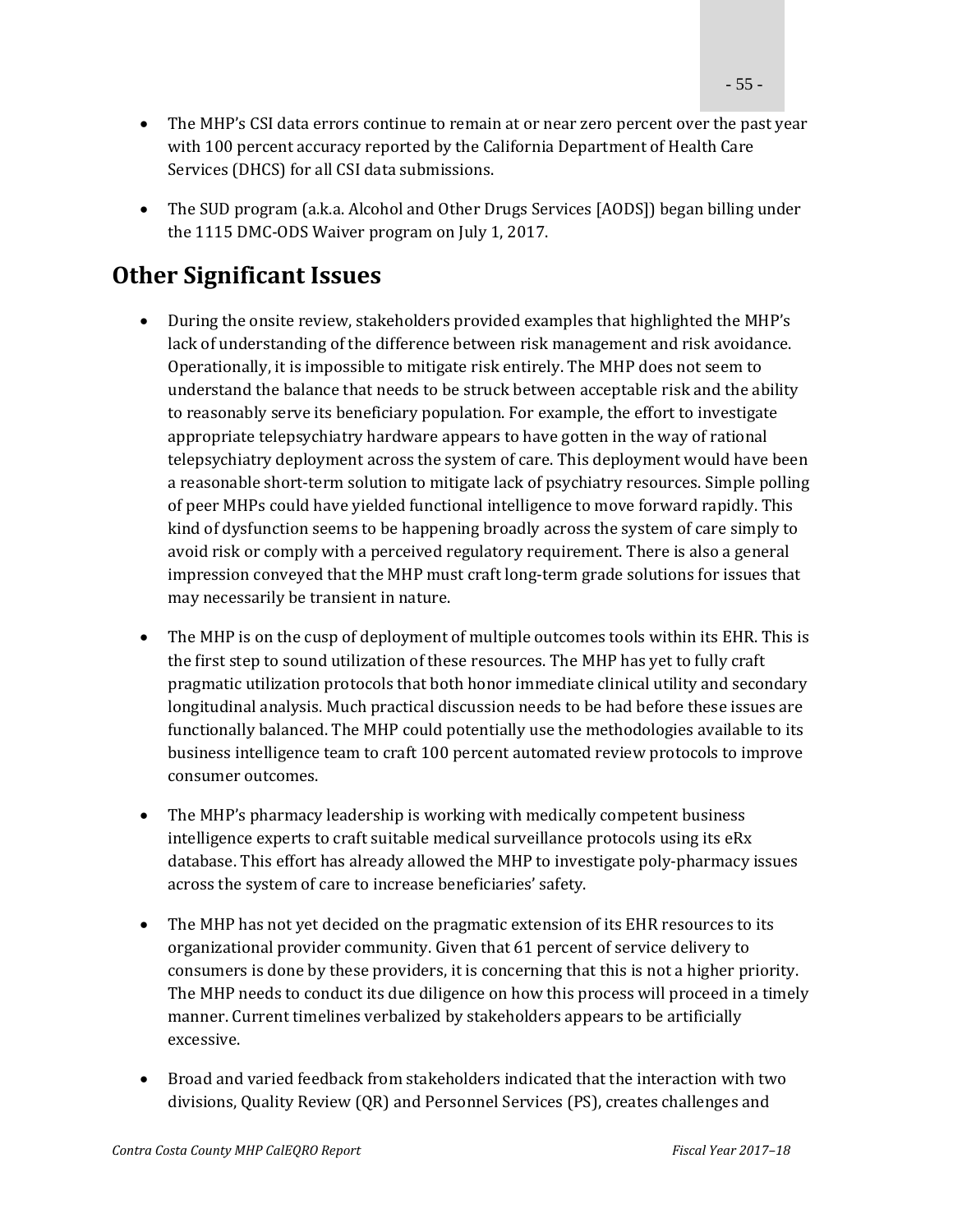barriers to effective operations. QR is not experienced as a partner, providing guidance and input, but is experienced as risk-averse and punitive. Personnel Services is experienced as slow and inadequately responsive to urgent needs to fill positions essential to consumer care.

- Discussions with stakeholders pointed to internal dialog that acknowledges the potential benefits of data analysis. One conversation meriting further discussion was the MHP's internal understanding that they are now in possession of the tools to begin objective discussions around system capacity. There will need to be significant discussions held between QI and clinical management but the potential for creating a more dynamic system of care appears to be on the MHP's radar.
- During discussions with varied stakeholder groups it was noted that while the new EHR can record the use of an interpreter during therapy, it cannot record that a linguistically competent service was provided by a fluent clinician.

### **Plans for Information Systems Change**

- The Epic ccLink clinical medical record (ccLink) went live in late September 2017 for Behavioral Health.
- The initial primary deployment of the EHR to county-operated providers now complete, preparations for Phase 2 of its deployment strategy are being readied, which will refine and expand functionality.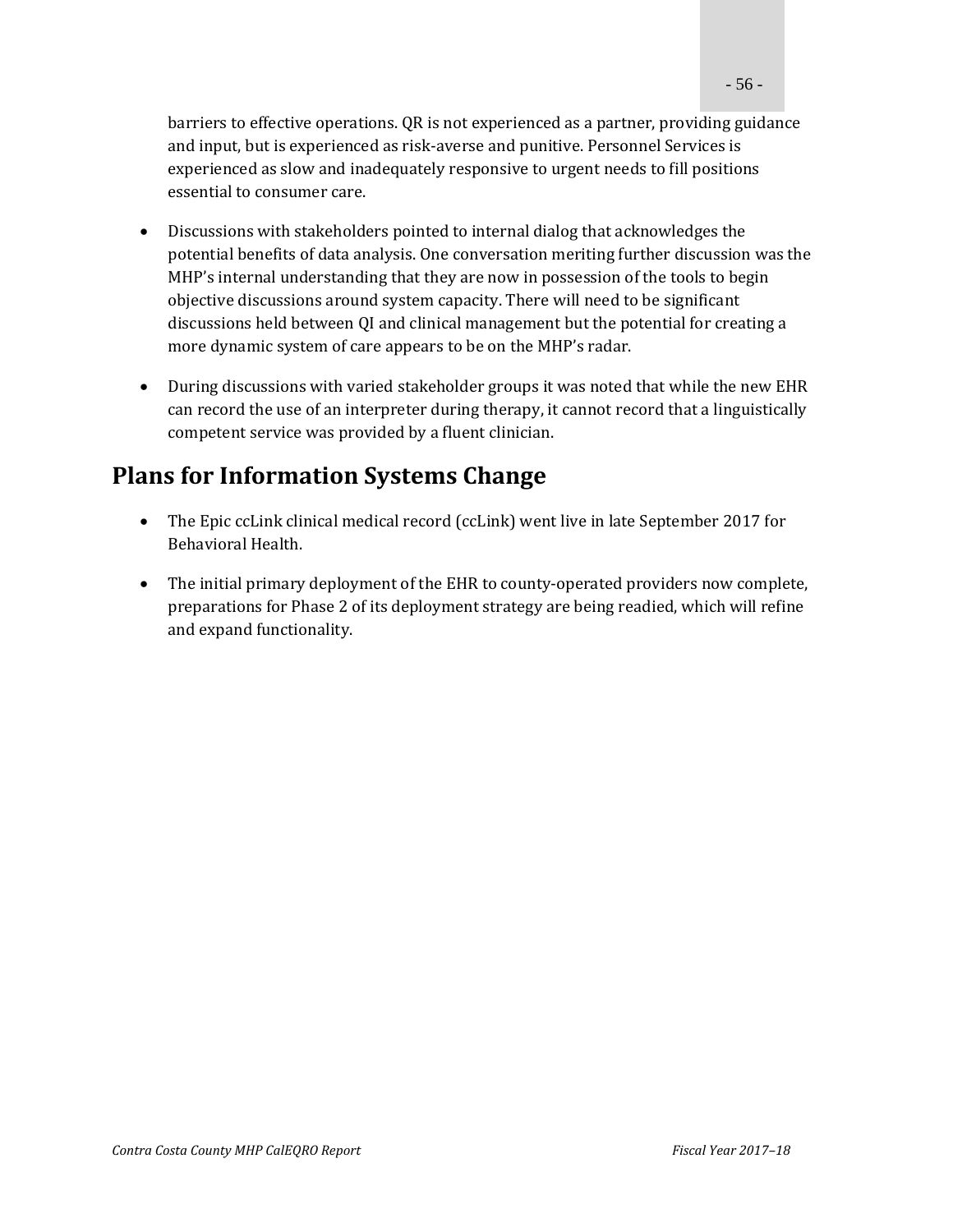### **Current Electronic Health Record Status**

| <b>Table 13: EHR Functionality</b>           |                           |                |                                    |                              |                            |  |
|----------------------------------------------|---------------------------|----------------|------------------------------------|------------------------------|----------------------------|--|
|                                              | <b>Rating</b>             |                |                                    |                              |                            |  |
| <b>Function</b>                              | <b>System/Application</b> | <b>Present</b> | <b>Partially</b><br><b>Present</b> | <b>Not</b><br><b>Present</b> | <b>Not</b><br><b>Rated</b> |  |
| Alerts                                       | Epic                      | X              |                                    |                              |                            |  |
| Assessments                                  | Epic                      | X              |                                    |                              |                            |  |
| <b>Care Coordination</b>                     | Epic                      |                |                                    | X                            |                            |  |
| Document imaging/storage                     | Hyland OnBase             | X              |                                    |                              |                            |  |
| Electronic signature-<br>consumer            |                           |                |                                    | $\mathbf x$                  |                            |  |
| Laboratory results (eLab)                    | Epic/CPOE                 | X              |                                    |                              |                            |  |
| Level of Care/Level of<br>Service            |                           |                |                                    | X                            |                            |  |
| Outcomes                                     | Epic                      |                | X                                  |                              |                            |  |
| Prescriptions (eRx)                          | Epic                      | X              |                                    |                              |                            |  |
| Progress notes                               | Epic                      | X              |                                    |                              |                            |  |
| Referral Management                          | Epic/Tapestry             | X              |                                    |                              |                            |  |
| Treatment plans                              | Epic/TIP                  | X              |                                    |                              |                            |  |
| <b>Summary Totals for EHR Functionality:</b> | 8                         | $\mathbf{1}$   | 3                                  | $\boldsymbol{0}$             |                            |  |

Table 13 summarizes the ratings given to the MHP for EHR functionality.

Progress and issues associated with implementing an electronic health record over the past year are discussed below:

- The MHP is in the process of functionally implementing its outcome measure suite within EHR workflows. This project has been only partly realized due to several factors such as the diversity of measures used, and the establishment of rational measure use to balance direct clinical utility with secondary analysis needs.
- It should be noted that even where feasible tool deployment could be implemented for organizational providers (e.g. read-only access for medical staff of CPOE/eRx tools) this has not been broadly pursued.

Consumer's Chart of Record for county-operated programs (self-reported by MHP):

☐ Paper ☐ Electronic ☒ Combination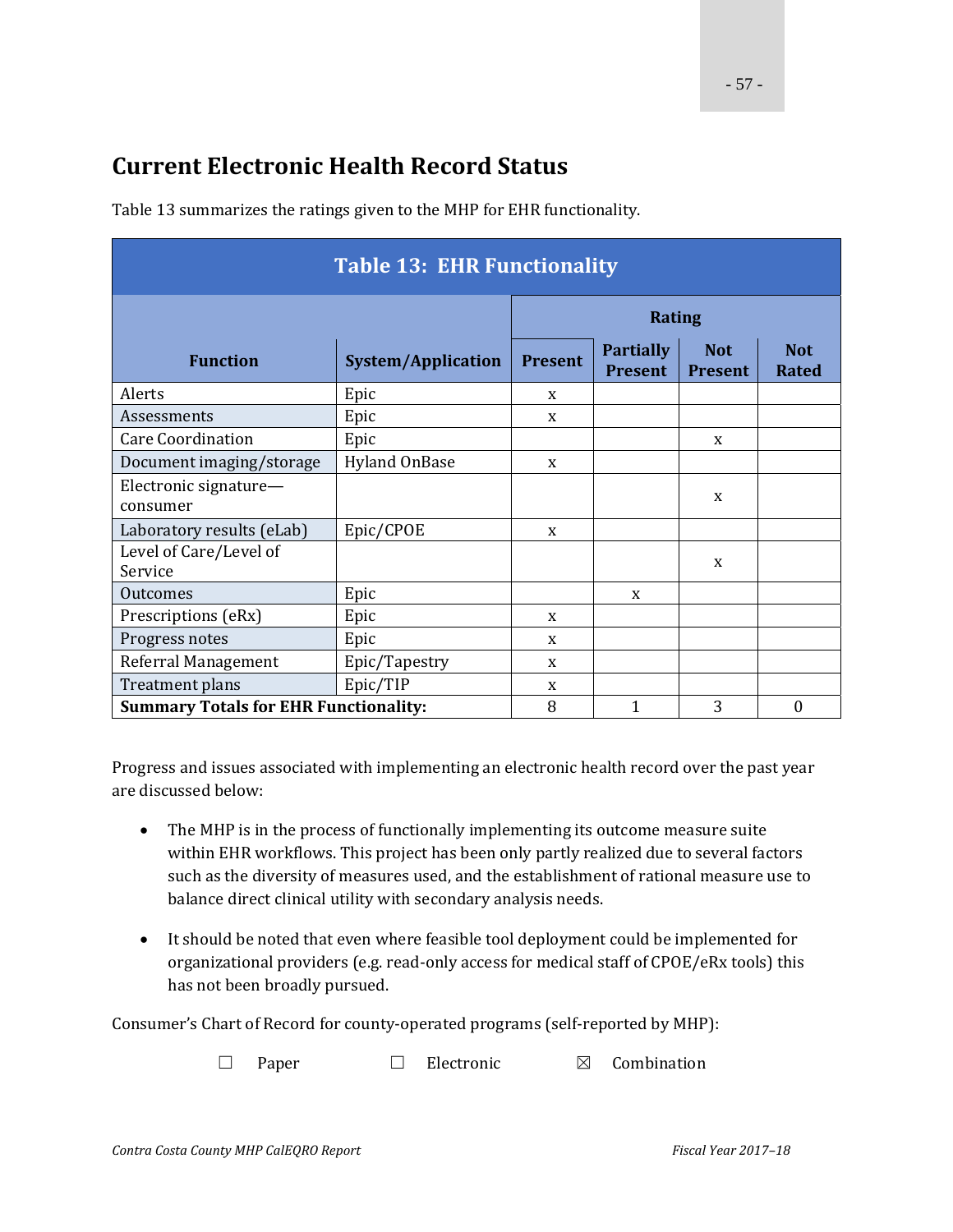### **Personal Health Record**

Do consumers have online access to their health records either through a Personal Health Record (PHR) feature provided within the EHR, consumer portal, or third-party PHR?

| Yes<br>⊠<br>N <sub>o</sub><br>If no, provide the expected implementation timeline.                                                            |                                       |                                                     |                                 |                          |  |                                             |                             |                                         |
|-----------------------------------------------------------------------------------------------------------------------------------------------|---------------------------------------|-----------------------------------------------------|---------------------------------|--------------------------|--|---------------------------------------------|-----------------------------|-----------------------------------------|
|                                                                                                                                               | $\boxtimes$                           | $\Box$ Within 6 months<br>Within the next two years |                                 |                          |  | Within the next year<br>Longer than 2 years |                             |                                         |
| <b>Medi-Cal Claims Processing</b><br>MHP performs end-to-end<br>(837/835) claim transaction<br>reconciliations:<br>Yes<br>⊠<br>N <sub>0</sub> |                                       |                                                     |                                 |                          |  |                                             |                             |                                         |
| If yes, product or application:                                                                                                               |                                       |                                                     |                                 |                          |  |                                             |                             |                                         |
| Behavioral Health Data Error Correction (BHDECOR) Process                                                                                     |                                       |                                                     |                                 |                          |  |                                             |                             |                                         |
| Method used to submit Medicare Part B claims:<br>Electronic<br>Clearinghouse<br>Paper<br>⊠<br>П<br>П                                          |                                       |                                                     |                                 |                          |  |                                             |                             |                                         |
| Table 14 summarizes the MHP's SDMC claims.                                                                                                    |                                       |                                                     |                                 |                          |  |                                             |                             |                                         |
| Table 14: Contra Costa MHP Summary of CY16 Short Doyle/Medi-Cal Claims                                                                        |                                       |                                                     |                                 |                          |  |                                             |                             |                                         |
| <b>Number</b><br><b>Submitted</b>                                                                                                             | <b>Gross Dollars</b><br><b>Billed</b> | <b>Number</b><br><b>Denied</b>                      | <b>Dollars</b><br><b>Denied</b> | Percent<br><b>Denied</b> |  | <b>Gross Dollars</b><br>Adjudicated         | Claim<br><b>Adjustments</b> | <b>Gross Dollars</b><br><b>Approved</b> |

Includes services provided during CY16 with the most recent DHCS processing date of May 19, 2017. The statewide average denial rate for CY2016 was 4.48 percent. Change to the FFP reimbursement percentage for ACA aid codes delayed all claim payments be tween the months of Janua ry‐May 2017.

**453,768** \$124,142,722 **14,707** \$5,309,116 4.28% \$118,833,606 \$16,480,469 \$102,353,137

Table 15 summarizes the most frequently cited reasons for claim denial.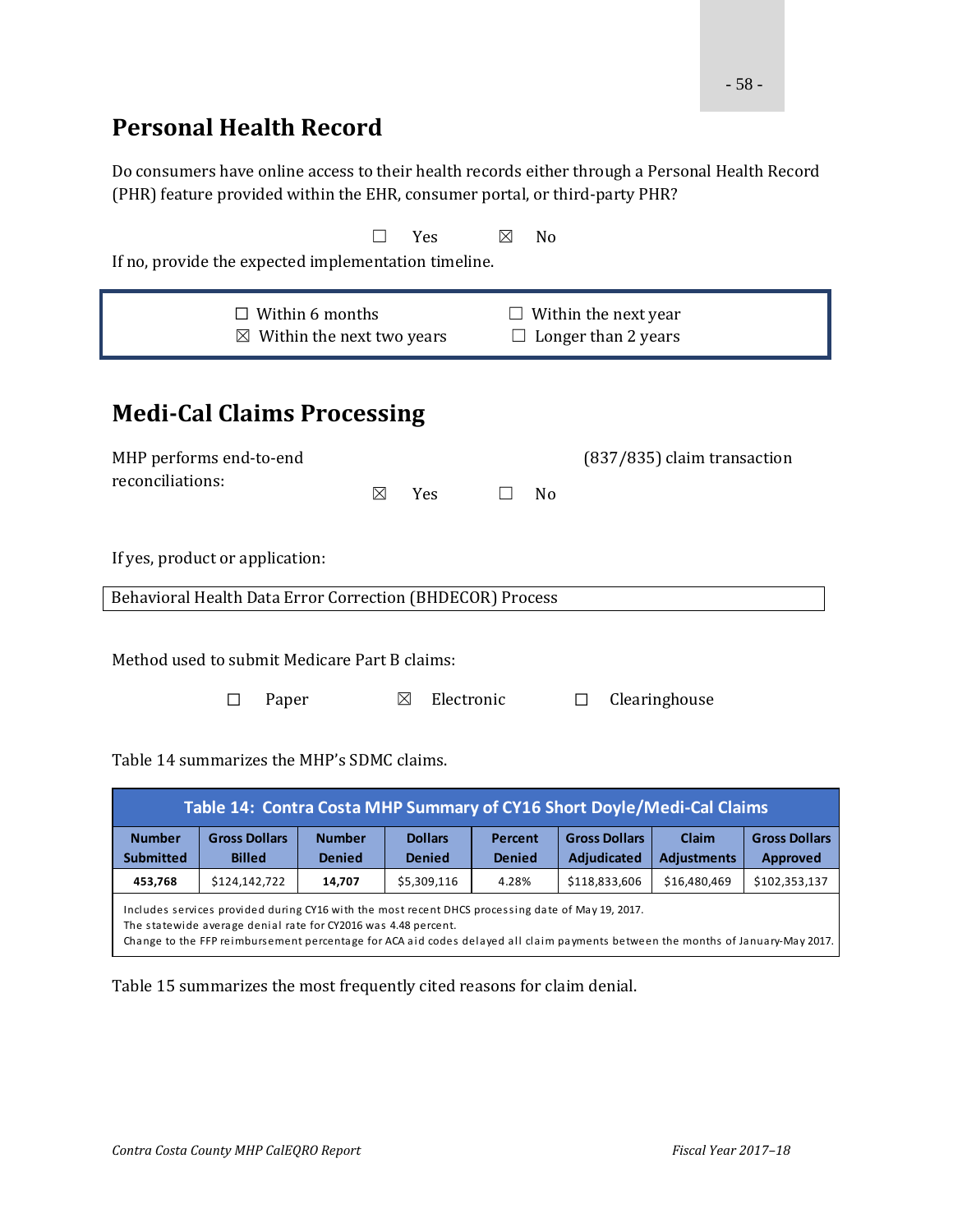| Table 15: Contra Costa MHP Summary of CY16 Top Three Reasons for Claim Denial            |                                |                                 |                                      |  |  |  |
|------------------------------------------------------------------------------------------|--------------------------------|---------------------------------|--------------------------------------|--|--|--|
| <b>Denial Reason Description</b>                                                         | <b>Number</b><br><b>Denied</b> | <b>Dollars</b><br><b>Denied</b> | Percent<br>of Total<br><b>Denied</b> |  |  |  |
| Other coverage must be billed prior to submission of this claim                          | 6.499                          | \$1,877,246                     | 35%                                  |  |  |  |
| Beneficiary not eligible or aid code invalid or restricted service indicator must be "Y" | 5,170                          | \$1,757,089                     | 33%                                  |  |  |  |
| Late claim denial                                                                        | 331                            | \$816,160                       | 15%                                  |  |  |  |
| <b>Total Denied Claims</b>                                                               | 14,707                         | \$5,309,116                     | 100%                                 |  |  |  |

### **Information Systems Review Findings—Implications**

### **Access to Care**

- The MHP's functional deployment of broad internal access to the Epic EHR suite has materially aided improving appropriate access to care for MHP beneficiaries.
- The MHP is conceptually discussing use of data to facilitate quantitative capacity analysis. This discussion is commendable as it holds the potential to create a more resilient system of care that values access and capacity to treat beneficiaries.

### **Timeliness of Services**

- The MHP's access to acceptable levels of psychiatry providers has materially impacted timely provision of this resource.
- Rapid, focused analysis and resolution of telemedicine barriers could significantly have improved the contribution this technology provides to mitigating psychiatry staffing issues.

### **Quality of Care**

- The MHP's use of its Network Provider community to link mild to moderate beneficiaries to care is commendable. Adding EHR resources to this paradigm is a critical component to quality care.
- The MHP has committed significant data analytics resources to its clinical quality improvement efforts but much hard work is pending to turn the mountain of available data into robust and resilient mechanisms for long-term analysis. These efforts have high potential to improve consumer wellbeing.
- The MHP's pharmacy leadership has begun medical surveillance efforts utilizing the EHR's eRx database to improve beneficiaries' safety.
- The MHP has been generally slow to allow organizational provider access to its EHR based data. This is a matter of immediate concern where simple read-only access that could be provided to provider medical staff has not been prioritized.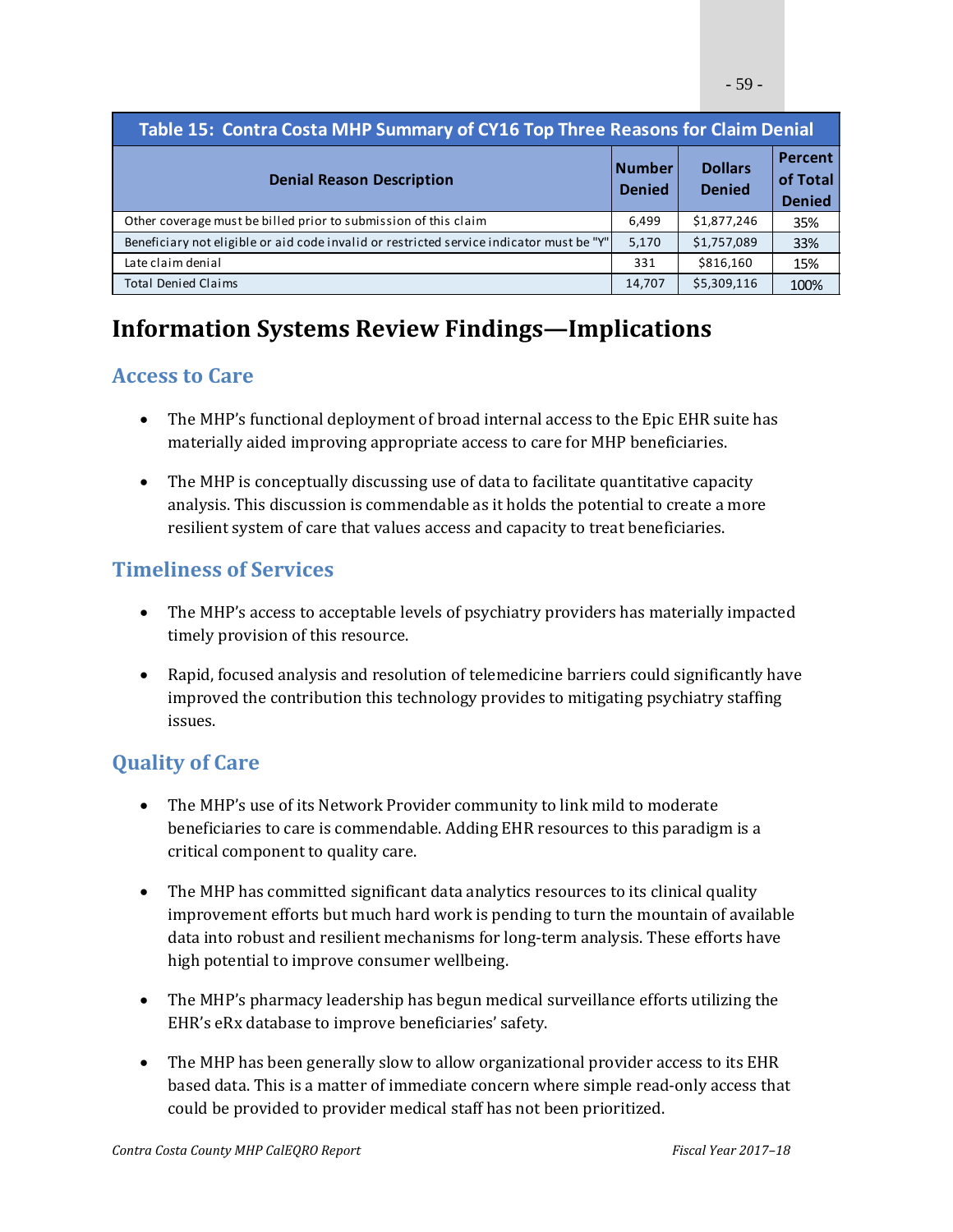• Challenges remain in implementing successful interoperability functionality between the Epic ccLink/Tapestry systems and Sharecare. The needs include provision of statemandated reporting and claims submission requirements, which is potentially a lengthy process during which significant support by knowledgeable subject matter experts will be required.

### **Consumer Outcomes**

- The MHP has begun to make broad implementation of outcomes tools a priority across the system of care to bolster evidence-based practice protocols.
- The MHP has not yet successfully deployed system-wide outcomes measures, such as the CANS, in a practical manner via its new EHR suite. Already deployed tools are not implemented in a manner amenable to 100 percent automated review by business intelligence methodologies.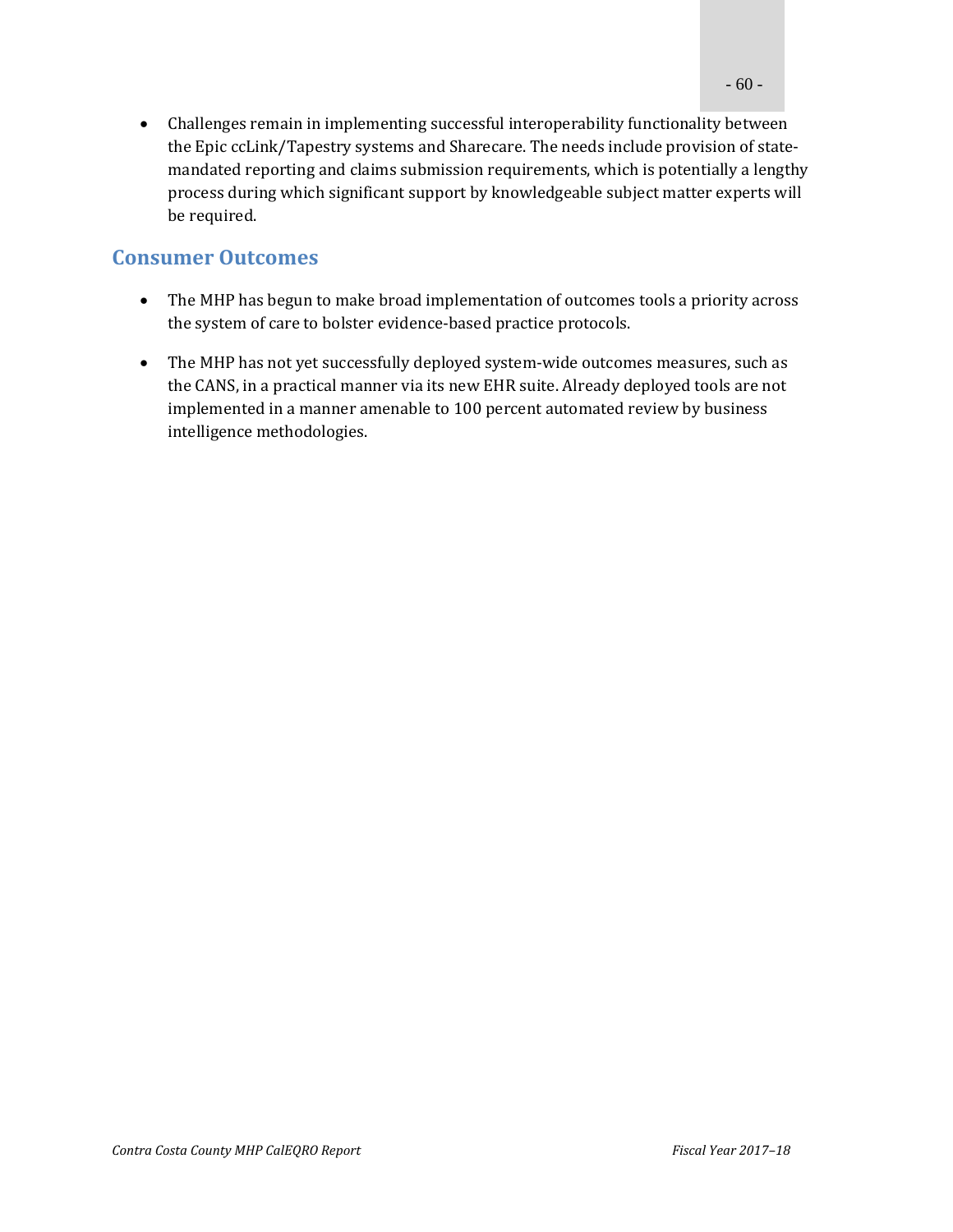# **SITE REVIEW PROCESS BARRIERS**

The following conditions significantly affected CalEQRO's ability to prepare for and/or conduct a comprehensive review:

• No barriers to this review were experienced.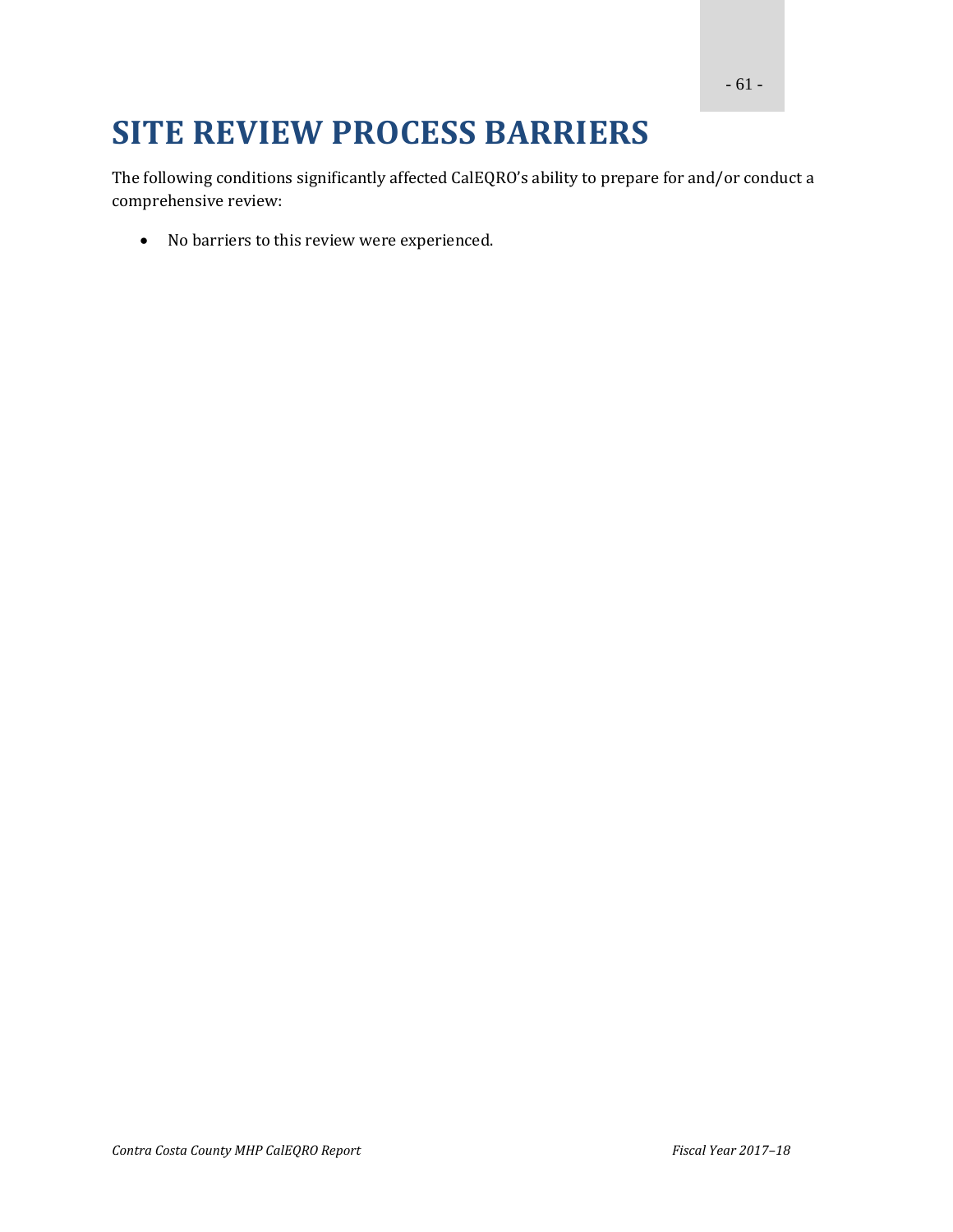# **CONCLUSIONS**

During the FY17-18 annual review, CalEQRO found strengths in the MHP's programs, practices, or information systems that have a significant impact on the overall delivery system and its supporting structure. In those same areas, CalEQRO also noted opportunities for quality improvement. The findings presented below relate to the operation of an effective managed care organization, reflecting the MHP's processes for ensuring access to and timeliness of services and improving the quality of care.

### **Strengths and Opportunities**

### **Access to Care**

#### **Strengths:**

- The co-certification of MHP clinic sites as SUD programs provides the MHP with integrated substance and mental health treatment capacity and improves access for those with co-occurring conditions.
- The MHP's functional deployment of the Epic EHR creates a smoother flow of consumer information and improves coordination of care throughout the system.
- The Tapestry and Cadence software for the Access Unit creates a smoother flow of consumer information, and facilitates referrals, and has materially aided beneficiary access to care.
- Forensic mental health is co-located with criminal justice and focused on low level offenders, providing services that are inclusive of wraparound, and diversion from incarceration.
- Penetration rates continue to be high relative to other large MHPs and the statewide average.
- The MHP and neighboring counties have taken on a lead role in the development of procedures and documents involved with presumptive transfer of foster care youth and children placed out of county.
- Closely integrated with the MHP, the SUD treatment services have implemented medication assisted treatment (MAT), providing 226 individuals with medications other than methadone. There are two methadone clinics, and there have been two trainings to encourage physician to become X-waivered as buprenorphine prescribers.

#### **Opportunities:**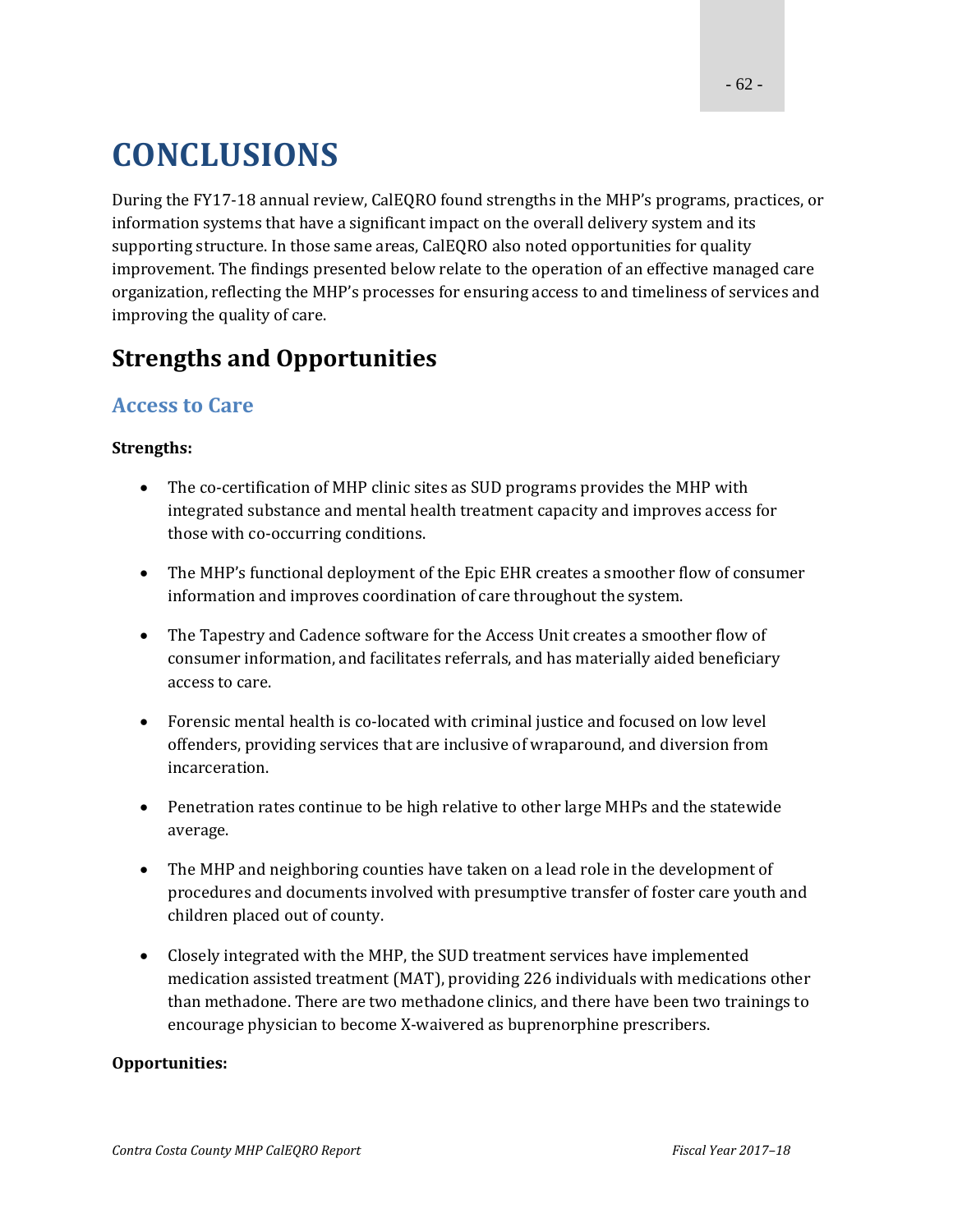- Regional discrepancies in psychiatry and mid-level prescriber staffing creates unacceptable delays in initial access and challenges to appropriate follow-up care.
- The telemedicine pilot in East County has been hampered by hardware difficulties such as, screen size and network speed – and insufficient internal capacity for the redistribution model currently prioritized.
- The EHR and related software systems provide the MHP with the opportunity to utilize quantitative data to conduct objective capacity analysis across the systems of care. This could support the development of capacity standards for each of the MHP's regions.
- The MHP has consistently experienced a higher proportion of consumers that are highcost beneficiaries and percentage of approved claims related to these high cost services. While some analysis has been done to further understand this issue, it would seem important to have a deeper understanding.
- The dedicated psychiatry consultation function for primary care should be reconsidered for restoration when the full staffing of the psychiatry services is restored. The support available to primary physicians by a consultation will improve the ability of that service to provide medications for those with psychiatric conditions and decrease MHP clinic caseload sizes.
- Greater availability of group and individual treatment was cited as a need for those that are on medications-only caseloads.
- The need for a children's psychiatric emergency service was cited throughout the review.

### **Timeliness of Services**

#### **Strengths:**

- The MHP's timeliness data is currently based on actual complete data, as opposed to prior sampling method.
- Initial access timeliness, on an aggregated countywide basis, appears to be within standard for first offered appointment.

#### **Opportunities:**

• Review informants report the existence of long wait times for initial access at specific regions that are not reflected in the overall initial access data of the MHP. This is particularly for children and youth, which may be related to the lack of focus or pressure to step-down caseloads. Caseload sizes are cited at 20-25 per clinician.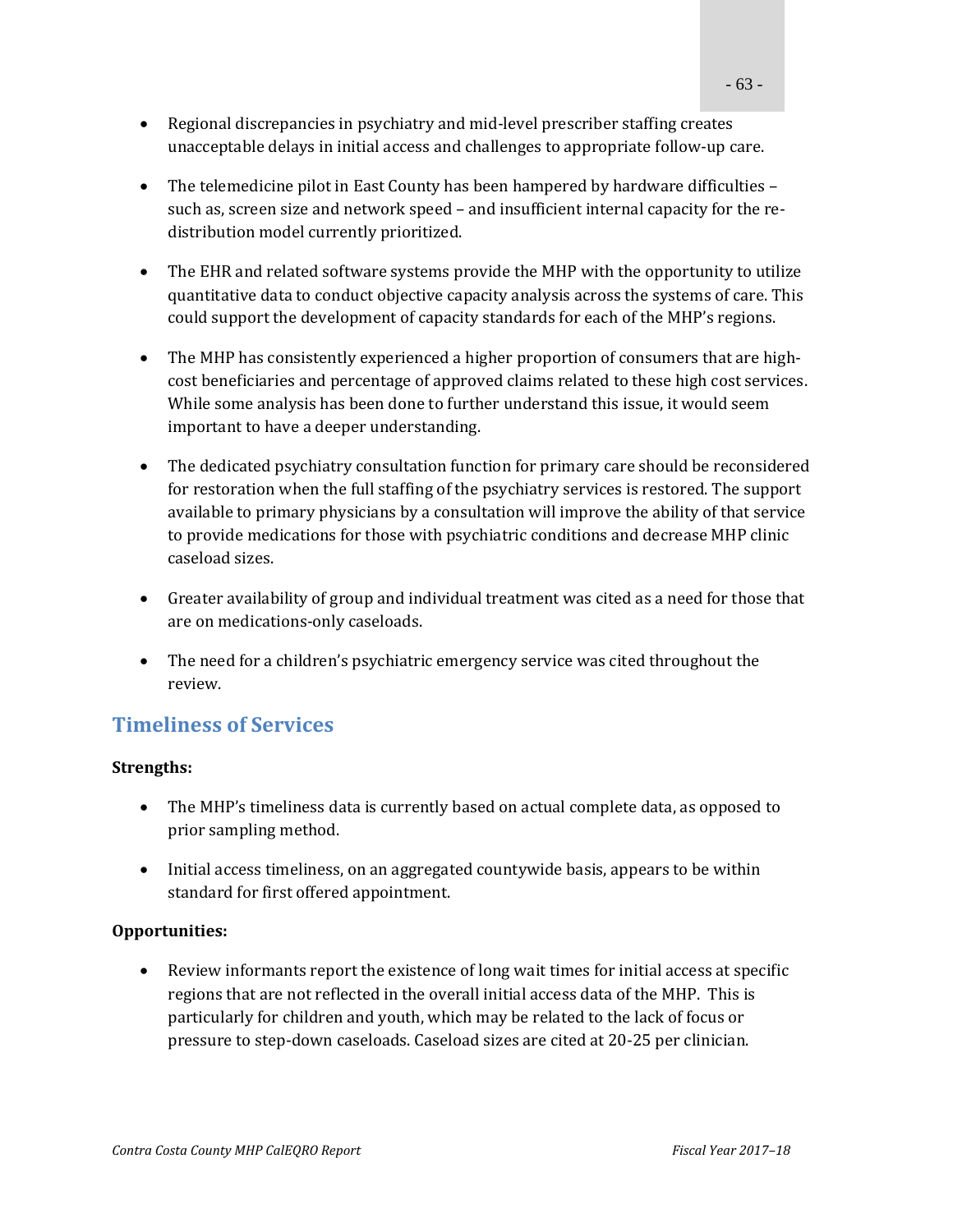- The MHP's access to acceptable levels of psychiatry providers has impacted timely provision of this resource. This would merit a comprehensive analytic approach and development of multiple component solutions.
- Timeliness data continues to exclude data from contract organizational providers and the provider network.

### **Quality of Care**

#### **Strengths:**

- The trauma-informed systems of care model adoption and related training is offering improvements to the quality of care received and will likely have a positive impact on outcomes. This model goes beyond the treatment of consumers to include a focus that targets the work environment and how staff are treated as well.
- The EHR receives positive reviews by clinical staff and is seen as an asset to the treatment process. The roll-out process received many positives, with local super users identified at each location, and mechanisms to resolve problems and submit wish-list recommendations in place.
- The Quality Improvement Work Plan demonstrates a focus on key operational areas and uses a quantifiable approach to goal-setting. Many of the previous annual reporting and review standards have been replaced with a quarterly standard.
- For children and youth, family-based treatment for eating disorders has been implemented.
- The MHP's use of its network provider community to link mild-to-moderate beneficiaries leverages an existing practitioner pool in serving consumers who may move between directly operated programs to network.
- The pharmacy leadership's use of the eRx database for medical surveillance is a commendable effort to improve beneficiaries' safety.
- The Operations Unit has the potential of creating more uniformity in contracts and program operations, which will result in a more consistent experience for consumers and staff within and between MHP regions.
- Children and youth would benefit from greater numbers of peer advocates, particularly in the work with the TAY population.

#### **Opportunities:**

• The MHP should consider the extension of EHR resources to its organizational provider community. At a minimum, the extension of read-only access should be expedited to organizational provider medical staff to improve consumer safety.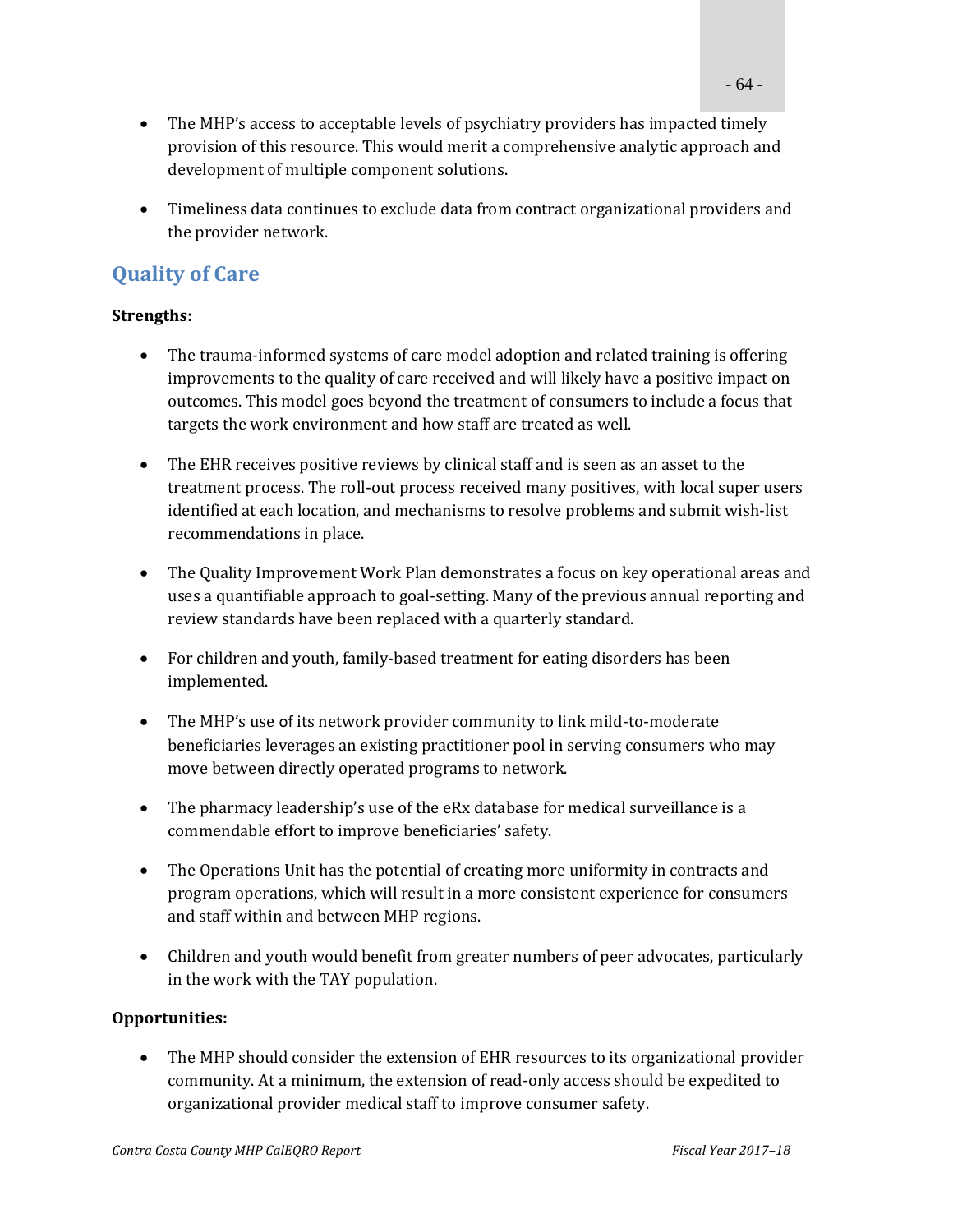- The MHP should focus discussions among clinical quality improvement, research and evaluation, and business intelligence staff to formulate protocols for the extraction of knowledge from the large quantities of consumer data it now has available through the EHR. These discussions need to focus beyond operations to the broader consumer outcomes and well-being.
- MHP leadership should consider obtaining feedback regarding the perceptions of program staff in both contract and directly operated programs as to support provided by Utilization Review and Personnel Services units. There may be ways to optimize relationships to improve results and quality of care.
- Phase 2 of the EHR implementation involves bridging and switchover from INSYST to Sharecare practice management. System optimization will continue, and challenges in the process will need to be identified and resolved.
- In a number of areas, the MHP's protocols seem to create barriers to seamless service delivery. Examples can be found in the Coaching to Wellness PIP that required physician approval and referral for consumer to receive a physical health improvement service. In another example, adult consumers must complete a release or authorization before an individual with lived-experience can be involved in their care. These protocols that create a barrier should be evaluated as to necessity and when possible reduced or eliminated.

#### **Strengths:**

- The MHP continues to add Consumer Support Workers and Family Support Workers to many aspects of service delivery including wellness, crisis, and timeliness improvement activities.
- The MHP is expanding TAY services with residential beds and adding supportive services to that expansion.
- The MHP has begun to make broad implementation of targeted outcomes measures a priority across its system of care to bolster the MHP's evidence-based practice protocols.
- The MHP's website posts a newsletter that supports a feedback function and furnishes contact information of section authors, promoting a dynamic communication link.
- The MHP has adopted two universal adult measures, the PHQ-9 and GAD-7, along with the ILSS and RAS, but use is limited to individuals receiving the two associated EBPs.

#### **Opportunities:**

• Periodic summarizing of newsletter feedback comments, including responses or actions taken, and posting that along with the newsletter could increase engagement of users.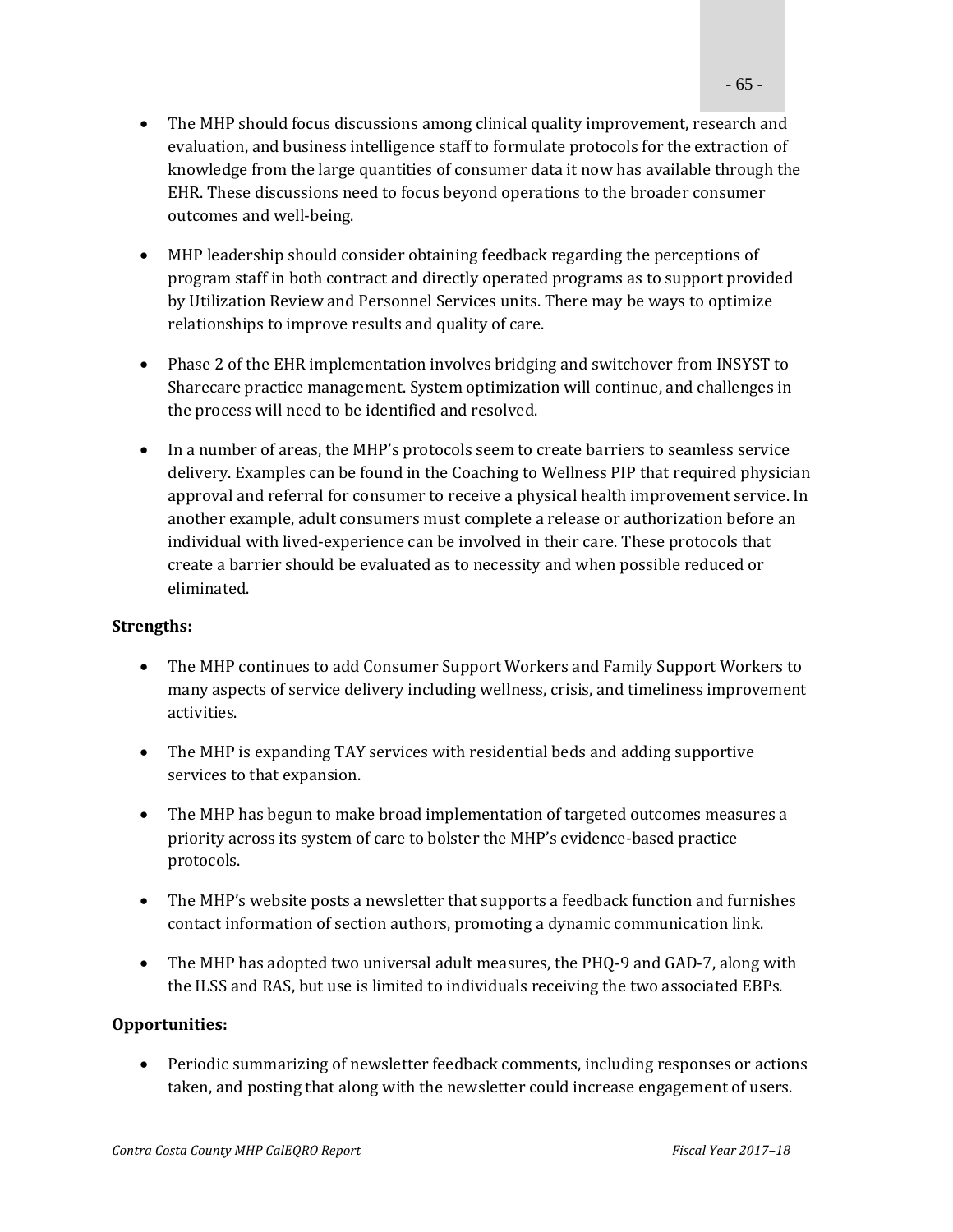• The efforts to include FSWs and CSWs in virtually all aspects of service delivery has been accompanied by some inadvertent creation of silos for these individuals. Greater ongoing involvement of the Office of Consumer Empowerment to work with consumer employees and the clinic leadership may offer the opportunity to have greater integration of lived-experience staff with clinical services.

### **Recommendations**

- Develop a set of effective procedures that are activated upon the loss of psychiatry coverage, bringing on additional resources until a permanent solution can be developed. This includes resolution of telepsychiatry barriers, and development of externally provided telemedicine resources, coupled with locum tenens providers.
- Include the Office for Consumer Empowerment in all aspects of policies and practices, such as direct operations of clinic programs where planned efforts are needed to ensure there are not silos between staff with lived experience and licensed clinical services. Prioritize hiring individuals with lived experience into newly expanded or developed programs such as mobile crisis.
- Continue to mature the deployment of EHR resources, including outcomes tools, to all parts of its system of care, but especially contract organizational providers. Attention should be made to prioritize organizational provider access to mental health history and medical data.
- Evaluate the results of expanded children's crisis services to determine if the need for a crisis stabilization unit for that population should be revisited, furnishing a safe, effective, family and child/youth friendly environment in which crisis events may be safely resolved outside of an emergency department environment.
- Fully investigate and explore the high percentage of high cost beneficiaries, then identify relevant actions that show potential or impacting that population.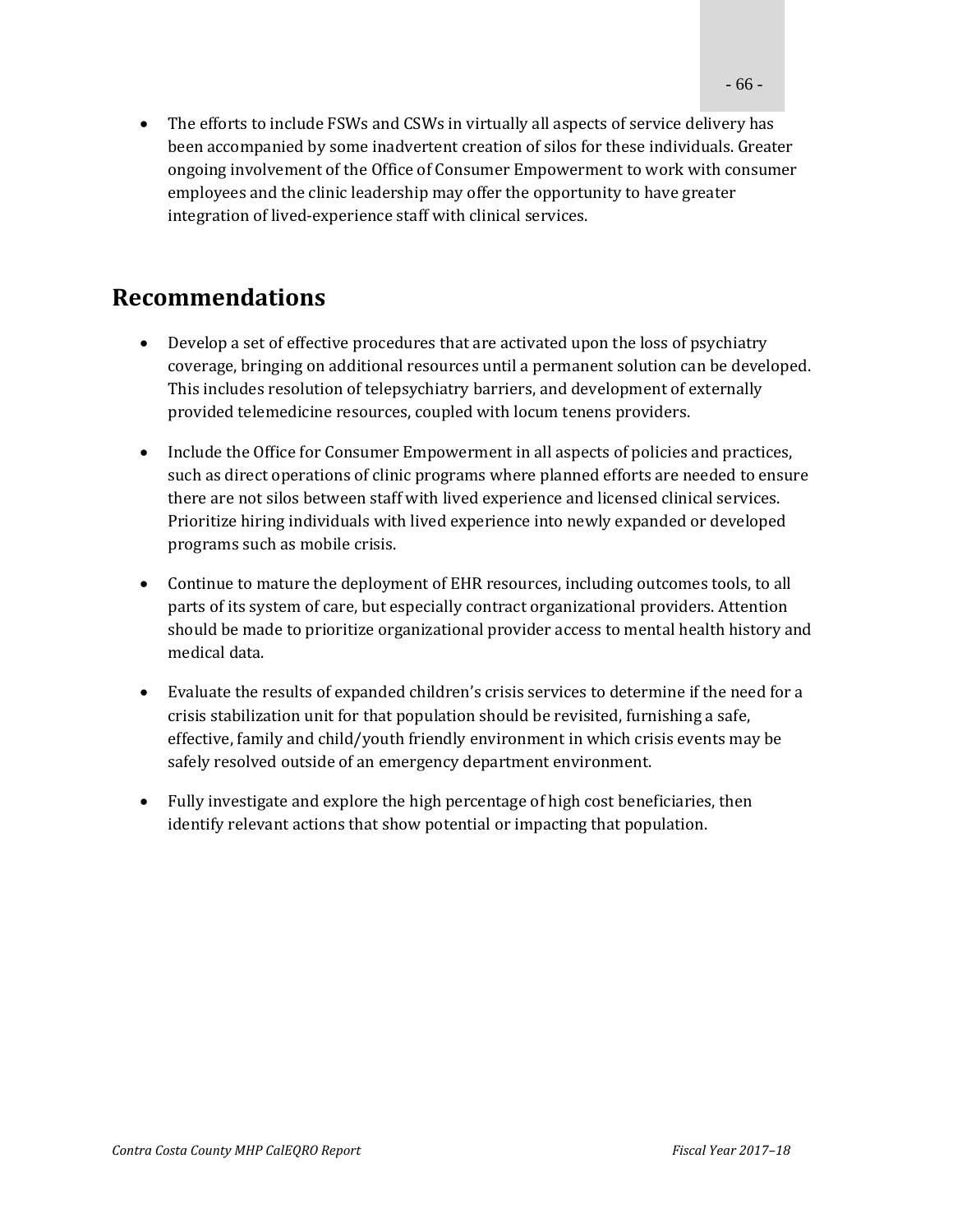# **ATTACHMENTS**

**Attachment A: CalEQRO On‐site Review Agenda**

**Attachment B: On‐site Review Participants**

**Attachment C: Approved Claims Source Data**

**Attachment D: CalEQRO Performance Improvement Plan (PIP) Validation Tools**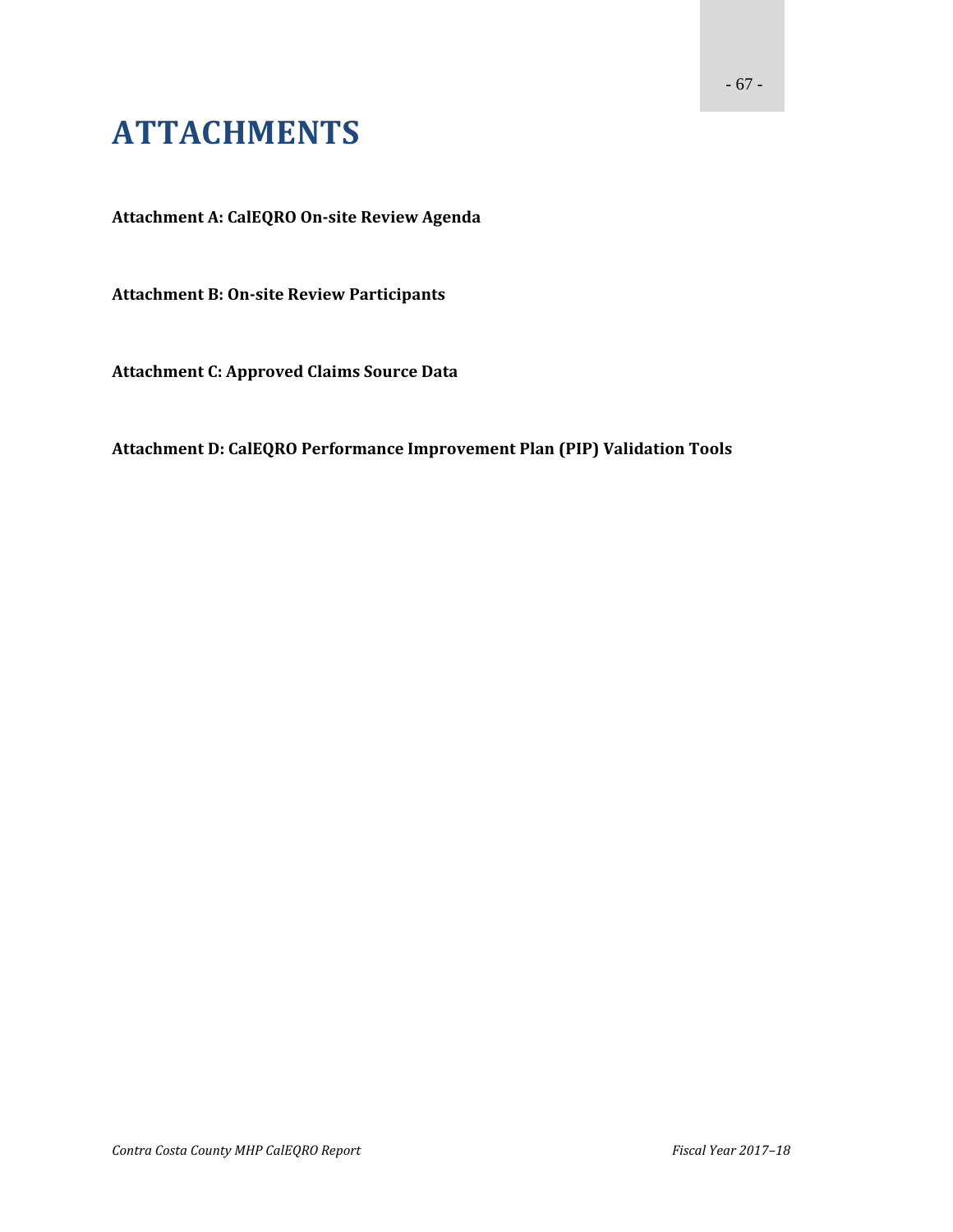### **Attachment A—On‐site Review Agenda**

The following sessions were held during the MHP on-site review, either individually or in combination with other sessions.

| <b>Table A1-EQRO Review Sessions - Contra Costa MHP</b>                                                           |
|-------------------------------------------------------------------------------------------------------------------|
| Opening Session – Changes in the past year; current initiatives; and status of previous year's<br>recommendations |
| Use of Data to Support Program Operations                                                                         |
| Disparities and Performance Measures/Timeliness Performance Measures                                              |
| <b>Quality Improvement and Outcomes</b>                                                                           |
| Performance Improvement Projects                                                                                  |
| Primary and Specialty Care Collaboration and Integration, Including Health Plan                                   |
| Clinical Line Staff Group Interview                                                                               |
| Clinical Supervisors Group Interview                                                                              |
| Consumer Employee Group Interview                                                                                 |
| Consumer Family Member Focus Group(s)                                                                             |
| Contract Provider Group Interview - Administration and Operations                                                 |
| Validation of Findings for Pathways to Mental Health Services (Katie A./CCR)                                      |
| ISCA/Billing/Fiscal                                                                                               |
| <b>Prescriber Session</b>                                                                                         |
| <b>Wellness Center Site Visit</b>                                                                                 |
| <b>Contract Provider Site Visit</b>                                                                               |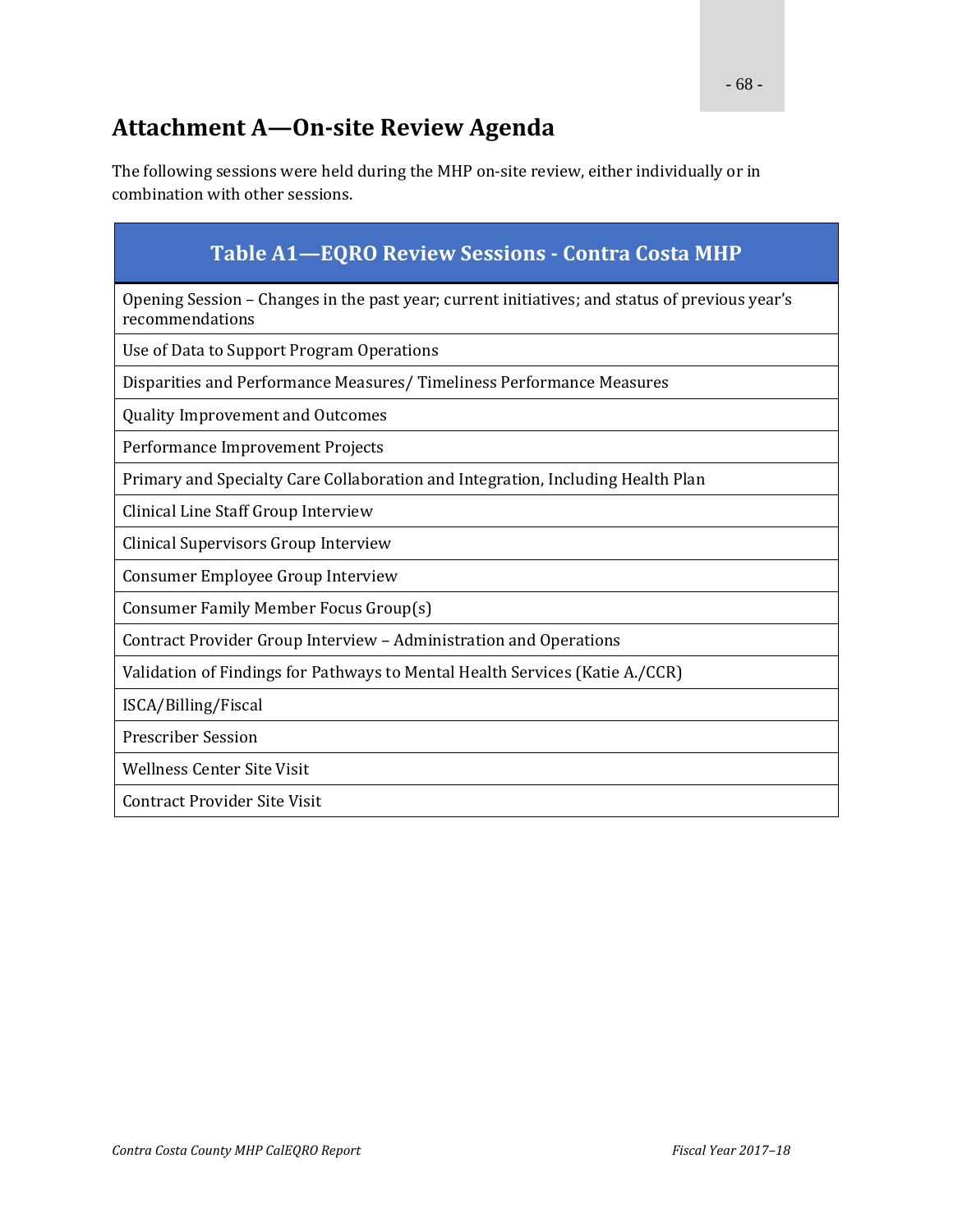### **Attachment B—Review Participants**

#### **CalEQRO Reviewers**

Rob Walton, Quality Reviewer, Consultant Tom Trabin, Deputy Director, DMC-ODS EQRO Duane Henderson, Information Systems Reviewer, Consultant Luann Barnes, Consumer-Family Member, Consultant Vivian Pan, BHC Controller, Observer

Additional CalEQRO staff members were involved in the review process, assessments, and recommendations. They provided significant contributions to the overall review by participating in both the pre-site and the post-site meetings and in preparing the recommendations within this report. 

#### **Sites of MHP Review**

#### **MHP Sites**

Contra Costa County Behavioral Health 1350 Arnold Dr. Martinez, CA 94553

Contra Costa County Behavioral Health 1340 Arnold Dr. Martinez, CA 94553

East County Adult Mental Health 2311 Loveridge Rd. Pittsburg, CA 94565

Antioch Children's Behavioral Health Clinic 23355 Country Hills Drive, Antioch, CA 94509

#### **Contract Provider Sites**

RI International Wellness City 3701 Lone Tree Way, Antioch, CA 94509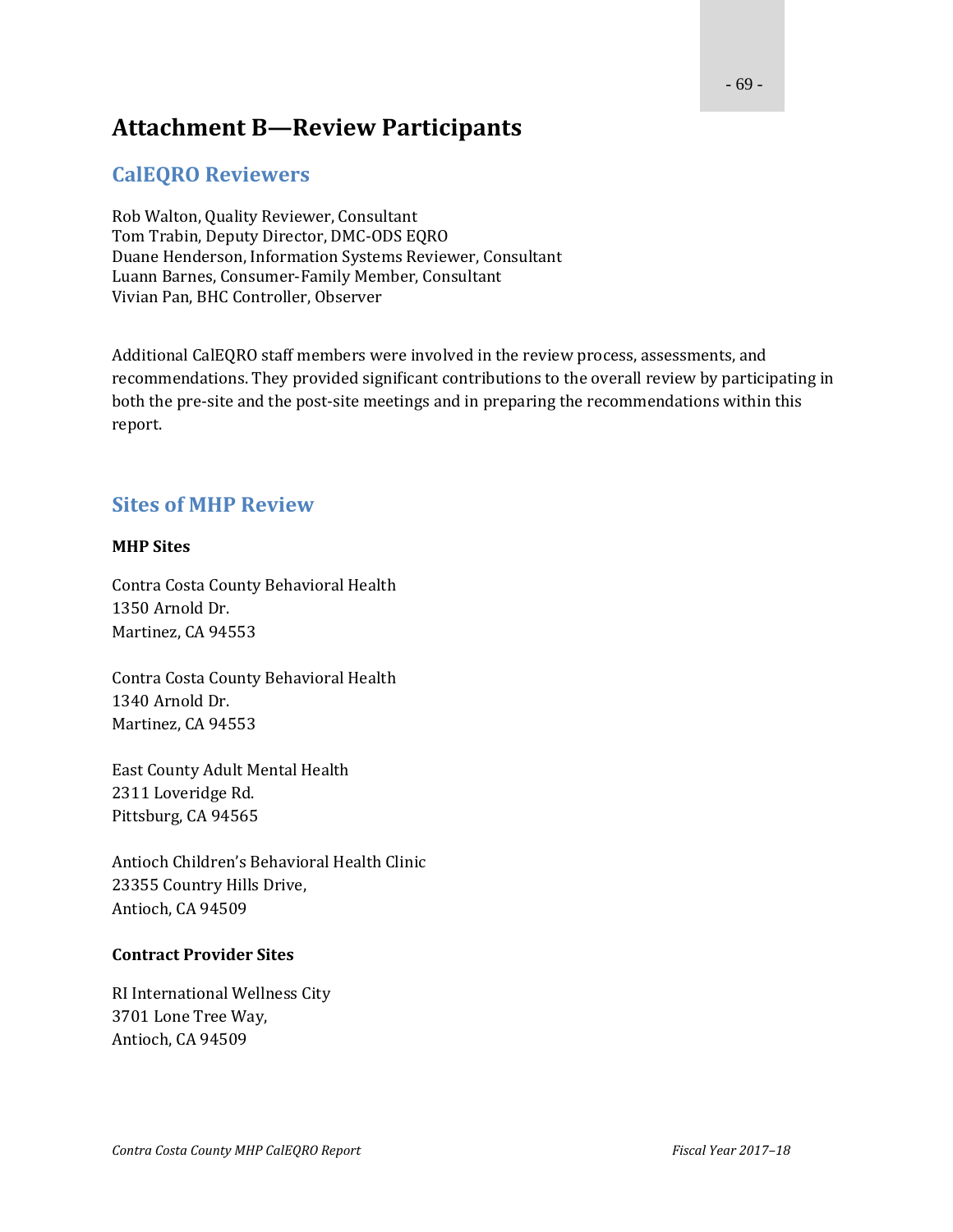| <b>Table B1 - Participants Representing the MHP</b> |                   |                                   |                      |  |  |  |
|-----------------------------------------------------|-------------------|-----------------------------------|----------------------|--|--|--|
| <b>Last Name</b>                                    | <b>First Name</b> | <b>Position</b>                   | <b>Agency</b>        |  |  |  |
| Aguirre                                             | Priscilla         | <b>Quality Management</b>         | <b>CC Behavioral</b> |  |  |  |
|                                                     |                   | Program Coordinator               | Health               |  |  |  |
| Anand                                               | Avi               | Vice President                    | Anka Behavioral      |  |  |  |
|                                                     |                   |                                   | Health               |  |  |  |
| Andreev                                             | Oleg              | <b>HS Info Systems</b>            | <b>CCHS</b> Info     |  |  |  |
|                                                     |                   | Programmer/Analyst                | Technology           |  |  |  |
| Ang                                                 | JR.               | Director of Patient<br>Accounting | <b>CCHS Finance</b>  |  |  |  |
| Artiga                                              | <b>Oscar</b>      | <b>Community Support</b>          | <b>CC Behavioral</b> |  |  |  |
|                                                     |                   | Worker                            | Health               |  |  |  |
| <b>Barrientos</b>                                   | Sakura            | <b>Registered Nurse</b>           | <b>CC</b> Behavioral |  |  |  |
|                                                     |                   |                                   | Health               |  |  |  |
| <b>Batiuchok</b>                                    | Daniel            | <b>MH Program Manager</b>         | <b>CC Behavioral</b> |  |  |  |
|                                                     |                   |                                   | Health               |  |  |  |
| <b>Battis</b>                                       | Claire            | HS Planner/Evaluator              | <b>CC</b> Behavioral |  |  |  |
|                                                     |                   |                                   | Health               |  |  |  |
| <b>Beaver</b>                                       | <b>Brett</b>      | <b>MH Program Manager</b>         | <b>CC Behavioral</b> |  |  |  |
|                                                     |                   |                                   | Health               |  |  |  |
| <b>Beckert</b>                                      | Debra             | <b>Nursing Program</b>            | <b>CC Behavioral</b> |  |  |  |
|                                                     |                   | Manager                           | Health               |  |  |  |
| <b>Becwar</b>                                       | Allison           | CP <sub>O</sub>                   | Lincoln              |  |  |  |
| Belon                                               | Cynthia           | <b>Behavioral Health</b>          | <b>CC Behavioral</b> |  |  |  |
|                                                     |                   | Services Director                 | Health               |  |  |  |
|                                                     |                   | <b>CEO</b>                        | Community            |  |  |  |
| Bergesen                                            | David             |                                   | Options for          |  |  |  |
|                                                     |                   |                                   | Families & Youth     |  |  |  |
|                                                     |                   | <b>CFO</b>                        | Community            |  |  |  |
| Bergesen                                            | Diana             |                                   | Options for          |  |  |  |
|                                                     |                   |                                   | Families & Youth     |  |  |  |
| Bianchi                                             | Charlene          |                                   | <b>CC Behavioral</b> |  |  |  |
|                                                     |                   | <b>MH Program Manager</b>         | Health               |  |  |  |
| Bigol                                               | Maria             | Administrative                    | <b>CC Behavioral</b> |  |  |  |
|                                                     |                   | Services Asst III                 | Health               |  |  |  |
|                                                     |                   | <b>Clinical Director</b>          | Community            |  |  |  |
| Blum                                                | Vanessa           |                                   | Options for          |  |  |  |
|                                                     |                   |                                   | Families & Youth     |  |  |  |
|                                                     | Christine         |                                   | <b>CC Behavioral</b> |  |  |  |
| Bohorquez                                           |                   | <b>UR Coordinator</b>             | Health               |  |  |  |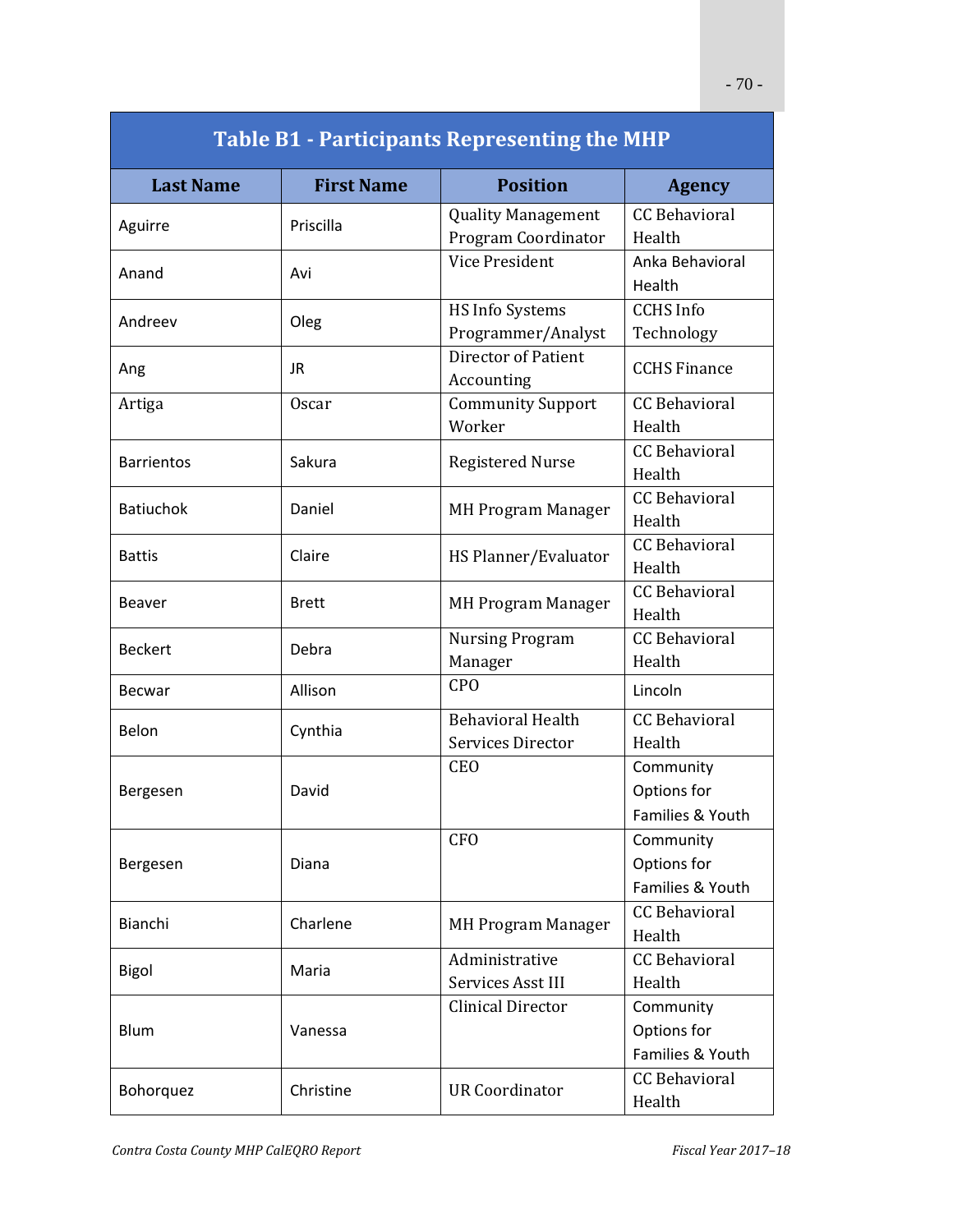| <b>Table B1 - Participants Representing the MHP</b> |                   |                                        |                                                          |  |  |
|-----------------------------------------------------|-------------------|----------------------------------------|----------------------------------------------------------|--|--|
| <b>Last Name</b>                                    | <b>First Name</b> | <b>Position</b>                        | <b>Agency</b>                                            |  |  |
| <b>Bowers</b>                                       | Bill              | <b>MH Clinical Specialist</b>          | <b>CC</b> Behavioral<br>Health                           |  |  |
| <b>Brooks</b>                                       | Eileen            | <b>MH Program Manager</b>              | <b>CC Behavioral</b><br>Health                           |  |  |
| <b>Bruggeman</b>                                    | Jennifer          | <b>MH</b> Program<br>Supervisor        | CC Behavioral<br>Health                                  |  |  |
| <b>Burke</b>                                        | Sherry            | C <sub>0</sub>                         | Community<br>Options for<br><b>Families and</b><br>Youth |  |  |
| <b>Burnett</b>                                      | Kersten           | <b>MH Clinical Specialist</b>          | <b>CC</b> Behavioral<br>Health                           |  |  |
| <b>Burton-Flores</b>                                | Margie            | <b>MH</b> Program<br>Supervisor        | <b>CC</b> Behavioral<br>Health                           |  |  |
| Celio                                               | Chris             | Director of Clinical<br>Programs       | <b>Hume Center</b>                                       |  |  |
| Chmiel                                              | Denis             | <b>MH Program Manager</b>              | <b>CC</b> Behavioral<br>Health                           |  |  |
| Clopton                                             | Kristen           | HS Planner/Evaluator                   | <b>CC Behavioral</b><br>Health                           |  |  |
| Coate                                               | Anthony           | <b>MH Clinical Specialist</b>          | <b>CC Behavioral</b><br>Health                           |  |  |
| Cobelda-Kegler                                      | Jan               | Adult/Older Adult<br>Program Chief     | <b>CC Behavioral</b><br>Health                           |  |  |
| Cooper                                              | Zabeth            | <b>MH Clinic Coordinator</b>           | <b>CC Behavioral</b><br>Health                           |  |  |
| Danko                                               | Adam              | Psychiatric Nurse<br>Practitioner      | <b>CC Behavioral</b><br>Health                           |  |  |
| Diaz                                                | Alicia            | <b>MH Clinical Specialist</b>          | <b>CC Behavioral</b><br>Health                           |  |  |
| Dold                                                | Amanda            | <b>Integration Services</b><br>Manager | <b>CC Behavioral</b><br>Health                           |  |  |
| Donohue                                             | Jessica           | <b>Regional Executive</b><br>Director  | Seneca                                                   |  |  |
| Down                                                | Adam              | <b>MH Project Manager</b>              | <b>CC Behavioral</b><br>Health                           |  |  |
| Ebbert                                              | Nancy             | Lead Psychiatrist                      | <b>First Hope</b>                                        |  |  |
| Espinoza                                            | Lucy              | <b>MH</b> Community                    | <b>CC Behavioral</b>                                     |  |  |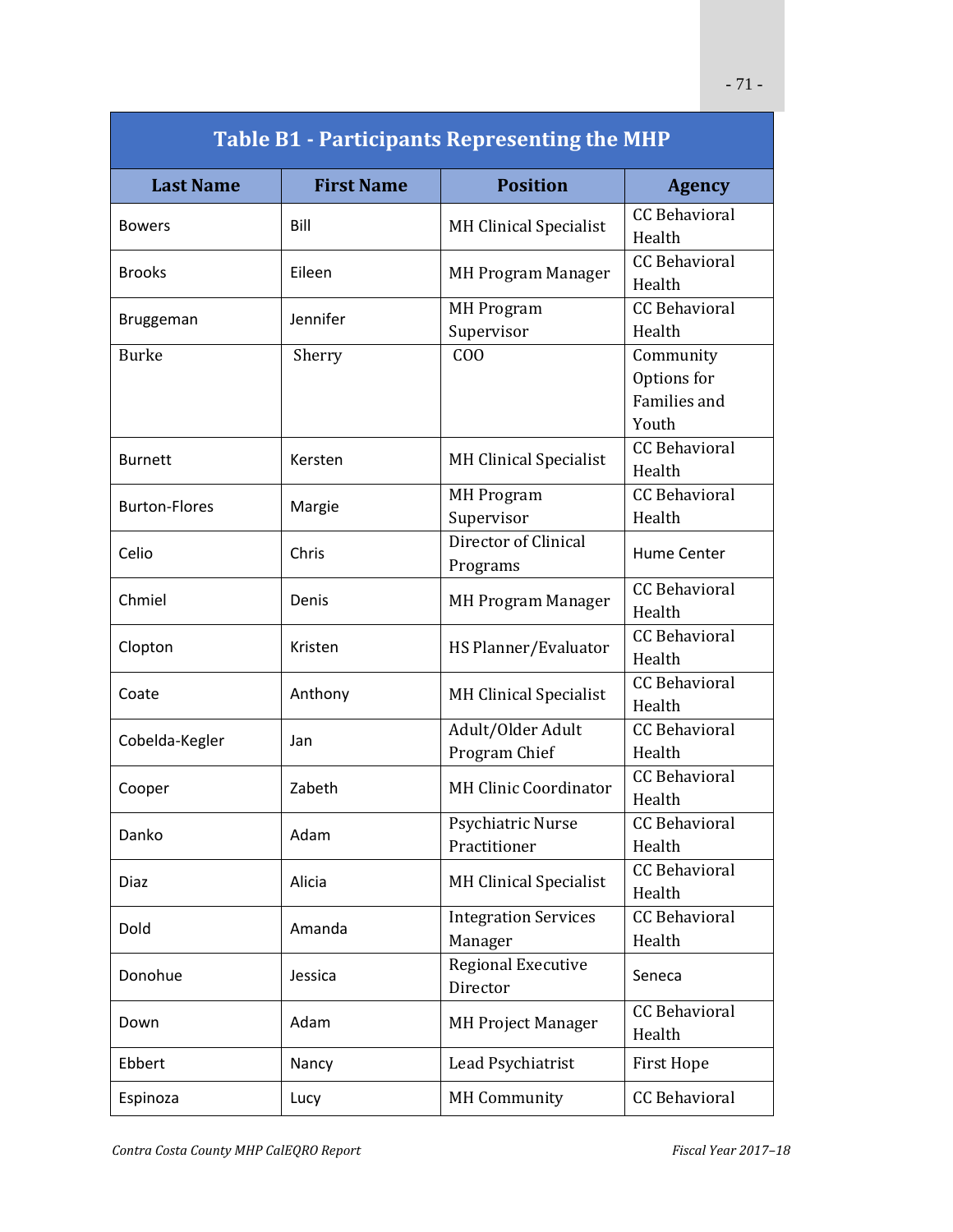| <b>Table B1 - Participants Representing the MHP</b> |                   |                                   |                                        |  |  |
|-----------------------------------------------------|-------------------|-----------------------------------|----------------------------------------|--|--|
| <b>Last Name</b>                                    | <b>First Name</b> | <b>Position</b>                   | <b>Agency</b>                          |  |  |
|                                                     |                   | Support Worker                    | Health                                 |  |  |
| Fam                                                 | Albert            | <b>MH Clinical Specialist</b>     | <b>CC Behavioral</b><br>Health         |  |  |
| Fernandez                                           | Nancy             | Manager                           | CC Child and<br><b>Family Services</b> |  |  |
| Fox                                                 | Rebecca           |                                   | Seneca                                 |  |  |
| Frank                                               | Carol             | <b>Associate Director</b>         | Early Childhood                        |  |  |
| Franklin                                            | Marilyn           | <b>MH Clinical Specialist</b>     | <b>CC</b> Behavioral<br>Health         |  |  |
| Fuhrman                                             | Beverly           | <b>MH Program Manager</b>         | <b>CC Behavioral</b><br>Health         |  |  |
| Gallagher                                           | Ken               | Research & Evaluation<br>Manager  | <b>CC Behavioral</b><br>Health         |  |  |
| Gargantiel                                          | Paolo             | <b>MH Clinical Specialist</b>     | <b>CC Behavioral</b><br>Health         |  |  |
| Garrison                                            | Juanita           | Clerical Supervisor               | <b>CC Behavioral</b><br>Health         |  |  |
| Gibson                                              | Teresa            | <b>MH Program</b><br>Supervisor   | <b>CC Behavioral</b><br>Health         |  |  |
| Girton                                              | Jeryl             | Psychiatric Nurse<br>Practitioner | <b>ANKA Behavioral</b><br>Health       |  |  |
| Gonzalez                                            | Karen             | HS Systems Analyst II             | <b>CCHS</b> Info<br>Technology         |  |  |
| Hanna                                               | <b>Betsy</b>      | <b>MH Program</b><br>Supervisor   | <b>CC Behavioral</b><br>Health         |  |  |
| Hayes                                               | Warren            | <b>MH Program Manager</b>         | <b>CC Behavioral</b><br>Health         |  |  |
| Heher                                               | Kirsten           | <b>Family Support</b><br>Worker   | <b>CC Behavioral</b><br>Health         |  |  |
| Hernandez                                           | Rustico           | Contractor                        | <b>CCHS Finance</b>                    |  |  |
| Isbell                                              | Ann               | HS Planner/Evaluator              | <b>CC Behavioral</b><br>Health         |  |  |
| Jacob                                               | Jean              | HS Planner/Evaluator              | <b>CC Behavioral</b><br>Health         |  |  |
| Jeremy                                              | Joanna            | <b>MH Clinical Specialist</b>     | <b>CC Behavioral</b><br>Health         |  |  |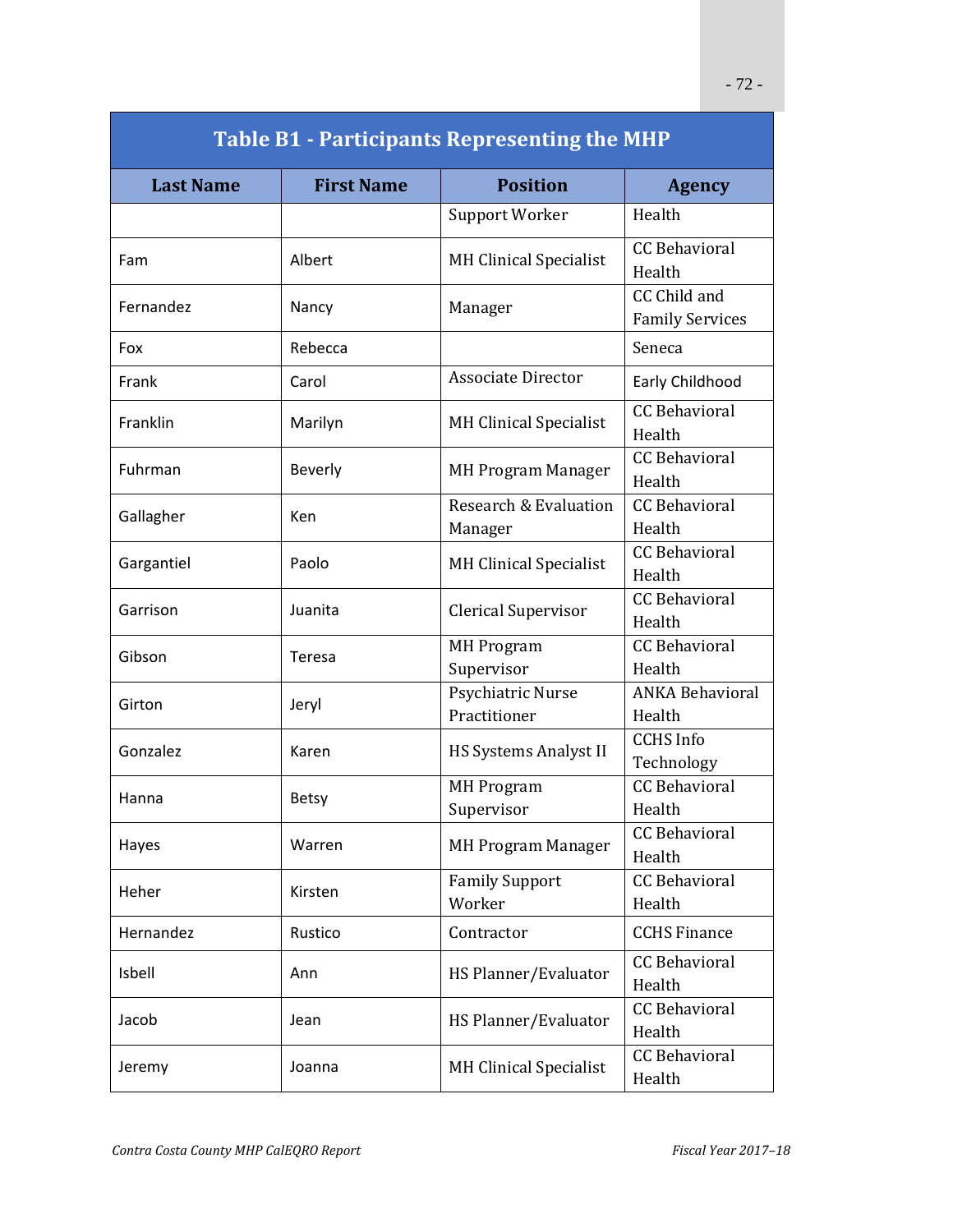| <b>Table B1 - Participants Representing the MHP</b> |                   |                                             |                                 |  |  |  |  |
|-----------------------------------------------------|-------------------|---------------------------------------------|---------------------------------|--|--|--|--|
| <b>Last Name</b>                                    | <b>First Name</b> | <b>Position</b>                             | <b>Agency</b>                   |  |  |  |  |
| Johnson                                             | Kennisha          | <b>MH Program Manager</b>                   | <b>CC Behavioral</b><br>Health  |  |  |  |  |
| Kalaei                                              | Susan             | <b>BH</b> Pharmacist                        | <b>CC</b> Behavioral<br>Health  |  |  |  |  |
| <b>Kearns</b>                                       | Helen             | <b>BH Chief of Operations</b>               | <b>CC</b> Behavioral<br>Health  |  |  |  |  |
| Leung                                               | Jude              | <b>MH Program Manager</b>                   | <b>CC</b> Behavioral<br>Health  |  |  |  |  |
| Lindsey                                             | Tina              | <b>Community Support</b><br>Worker          | <b>CC Behavioral</b><br>Health  |  |  |  |  |
| Loenicker                                           | Gerold            | <b>MH Program Manager</b>                   | <b>CC Behavioral</b><br>Health  |  |  |  |  |
| Luburic                                             | Renee             | Psychiatrist                                | <b>CC Behavioral</b><br>Health  |  |  |  |  |
| Luu                                                 | Matthew           | <b>Behavioral Health</b><br>Deputy Director | <b>CC Behavioral</b><br>Health  |  |  |  |  |
| Madruga                                             | Christine         | <b>MH</b> Program<br>Supervisor             | <b>CC Behavioral</b><br>Health  |  |  |  |  |
| Marquez                                             | Mercedes          | <b>Community Support</b><br>Worker          | <b>CC Behavioral</b><br>Health  |  |  |  |  |
| Marsh                                               | Sara              | Director of Support<br><b>Services</b>      | <b>CC</b> Interfaith<br>Housing |  |  |  |  |
| Matal Sol                                           | Fatima            | <b>AOD</b> Chief                            | <b>CC Behavioral</b><br>Health  |  |  |  |  |
| <b>McGuire</b>                                      | <b>Brandon</b>    | <b>Community Support</b><br>Worker          | <b>CC</b> Behavioral<br>Health  |  |  |  |  |
| McNutt                                              | Steve             | <b>AOD Program</b><br>Manager               | <b>CC Behavioral</b><br>Health  |  |  |  |  |
| Mejia                                               | Robert            | <b>MH Clinical Specialist</b>               | <b>CC Behavioral</b><br>Health  |  |  |  |  |
| Messerer                                            | Mark              | <b>AOD</b> Program<br>Manager               | <b>CC Behavioral</b><br>Health  |  |  |  |  |
| Nasrul                                              | Kimberly          | <b>MH Program</b><br>Supervisor             | <b>CC Behavioral</b><br>Health  |  |  |  |  |
| Nawy                                                | Jena              | <b>MH Clinical Specialist</b>               | <b>CC Behavioral</b><br>Health  |  |  |  |  |
| Neilson                                             | Jersey            | HS Planner/Evaluator                        | <b>CC Behavioral</b><br>Health  |  |  |  |  |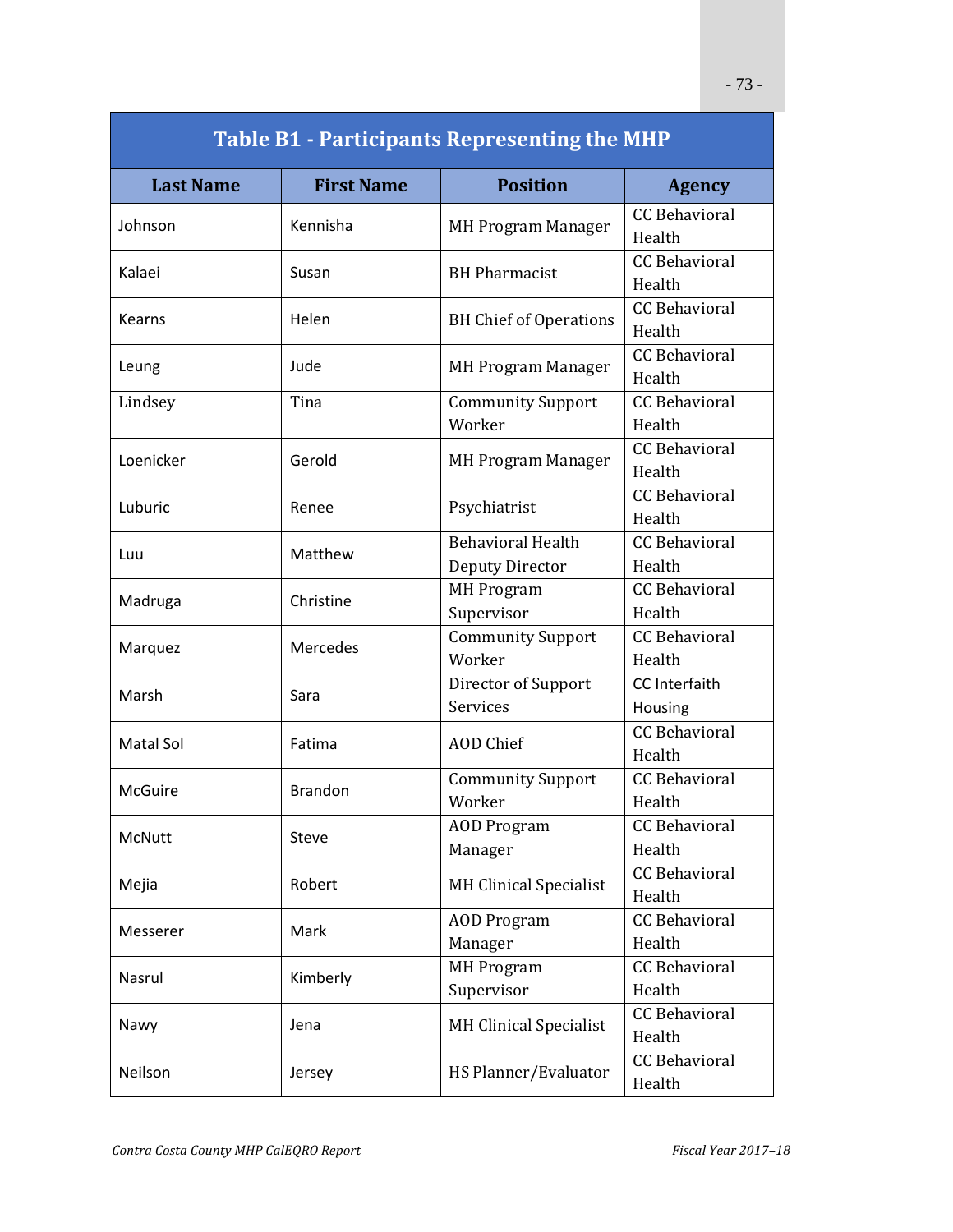| <b>Table B1 - Participants Representing the MHP</b> |                   |                                           |                                |  |  |  |  |
|-----------------------------------------------------|-------------------|-------------------------------------------|--------------------------------|--|--|--|--|
| <b>Last Name</b>                                    | <b>First Name</b> | <b>Position</b>                           | <b>Agency</b>                  |  |  |  |  |
| Nobori                                              | Michelle          | <b>MH Project Manager</b>                 | <b>CC Behavioral</b><br>Health |  |  |  |  |
| <b>Ny</b>                                           | Faye              | <b>HS Accountant</b>                      | <b>CCHS Finance</b>            |  |  |  |  |
| O'Neill                                             | Robin             | <b>MH Program Manager</b>                 | <b>CC Behavioral</b><br>Health |  |  |  |  |
| Orme                                                | Betsy             | <b>MH Program Manager</b>                 | <b>CC Behavioral</b><br>Health |  |  |  |  |
| Ornelas                                             | Cecilia           | <b>Student Worker</b>                     | <b>CC Behavioral</b><br>Health |  |  |  |  |
| Osterman                                            | Lindsay           |                                           | ANKA                           |  |  |  |  |
| Pedraza                                             | Chris             | <b>AOD</b> Program<br>Manager             | <b>CC Behavioral</b><br>Health |  |  |  |  |
| Pena                                                | Jorge             | Lead PSP/InSyst<br><b>Support Analyst</b> | <b>CCHS</b> Info<br>Technology |  |  |  |  |
| Pengel                                              | Machtel           | <b>MH Clinical Specialist</b>             | <b>CC</b> Behavioral<br>Health |  |  |  |  |
| Pierce                                              | Chad              | <b>MH Program Manager</b>                 | <b>CC Behavioral</b><br>Health |  |  |  |  |
| Pittella                                            | Rosanna           | Contractor                                | <b>CCHS</b> Info<br>Technology |  |  |  |  |
| Powers                                              | Karen             | <b>MH</b> Program<br>Supervisor           | <b>CC Behavioral</b><br>Health |  |  |  |  |
| Purefoy                                             | Darcell           | Contractor                                | <b>CCHS</b> Info<br>Technology |  |  |  |  |
| Rahimzadeh                                          | Ziba              | <b>MH Program Manager</b>                 | <b>CC Behavioral</b><br>Health |  |  |  |  |
| Retaggliata                                         | Lauren            | Mental Health<br>Commissioner             | Mental Health<br>Commission    |  |  |  |  |
| Richardson                                          | Michelle          | <b>AOD</b> Program<br>Manager             | <b>CC Behavioral</b><br>Health |  |  |  |  |
| Sachs                                               | Neil              | Psychiatrist                              | <b>CC Behavioral</b><br>Health |  |  |  |  |
| Sanabria                                            | Bernardita        | <b>MH Program</b><br>Supervisor           | <b>CC Behavioral</b><br>Health |  |  |  |  |
| Scannel                                             | Marie             | <b>MH Program Manager</b>                 | <b>CC Behavioral</b><br>Health |  |  |  |  |
| Seastrom                                            | Trisha            | <b>AODS Program</b><br>Manager            | <b>CC Behavioral</b><br>Health |  |  |  |  |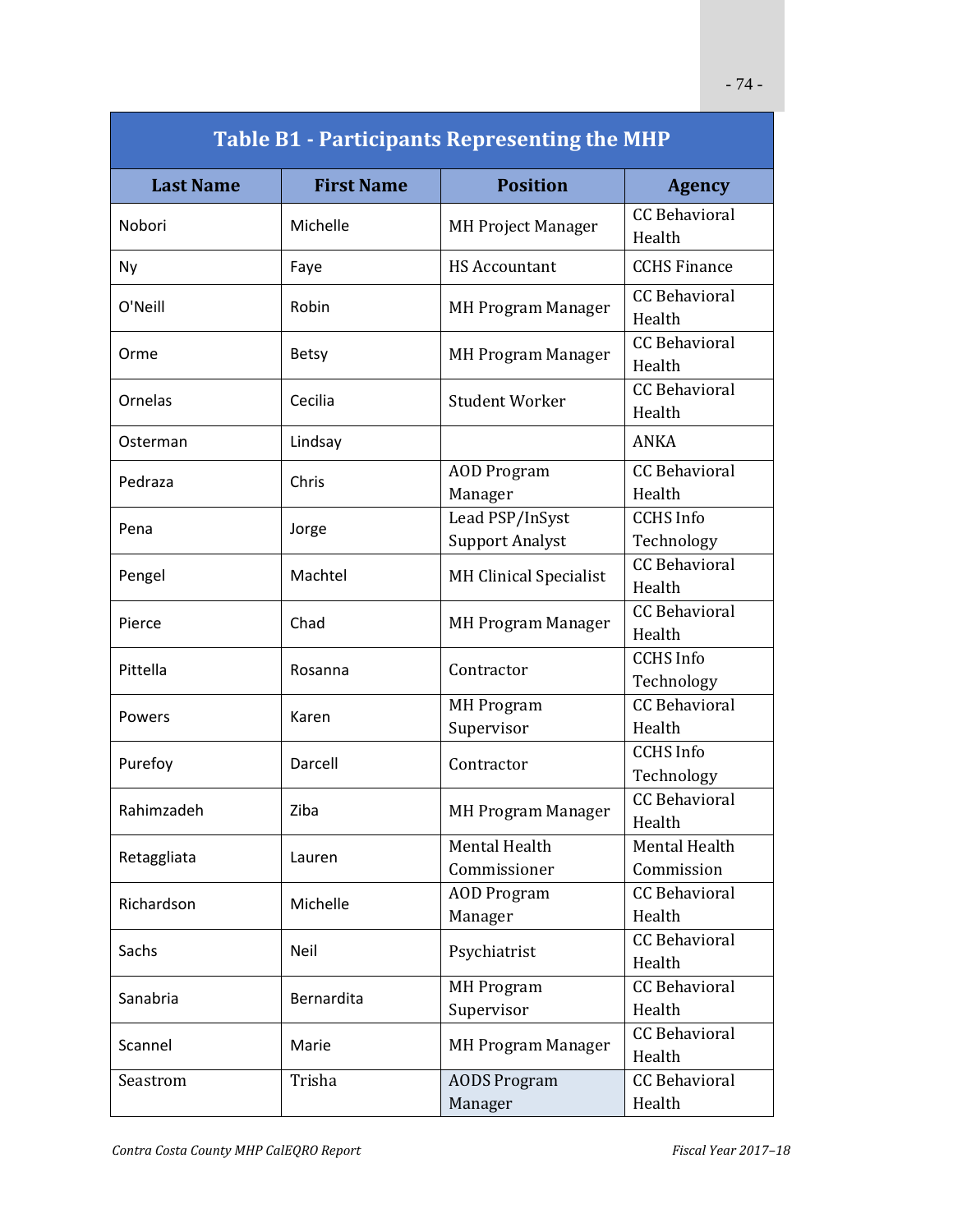| <b>Table B1 - Participants Representing the MHP</b> |                   |                                                   |                                    |  |  |  |  |
|-----------------------------------------------------|-------------------|---------------------------------------------------|------------------------------------|--|--|--|--|
| <b>Last Name</b>                                    | <b>First Name</b> | <b>Position</b>                                   | <b>Agency</b>                      |  |  |  |  |
| Serwin                                              | <b>Barbara</b>    | Mental Health<br>Commissioner                     | <b>Mental Health</b><br>Commission |  |  |  |  |
| Shah                                                | <b>Bhumil</b>     | Asst. IT Director,<br>Analytics and<br>Reporting  | <b>CCHS</b> Info<br>Technology     |  |  |  |  |
| Shirgul                                             | Ellen             | <b>MH Program</b><br>Supervisor                   | <b>CC Behavioral</b><br>Health     |  |  |  |  |
| Siliezar                                            | Elizabeth         | <b>Community Support</b><br>Worker                | <b>CC Behavioral</b><br>Health     |  |  |  |  |
| <b>Spikes</b>                                       | Chet              | Asst. HS IT Director                              | <b>CCHS</b> Info<br>Technology     |  |  |  |  |
| Stahl                                               | Chris             |                                                   | Familia Unidas                     |  |  |  |  |
| Surio                                               | <b>Bles</b>       | <b>UR Program Manager</b>                         | <b>CC Behavioral</b><br>Health     |  |  |  |  |
| Sweeten-Healy                                       | Heather           | <b>MH Program Manager</b>                         | <b>CC Behavioral</b><br>Health     |  |  |  |  |
| <b>Tarvins</b>                                      | Denise            | <b>MH Clinical Specialist</b>                     | <b>CC Behavioral</b><br>Health     |  |  |  |  |
| Taylor                                              | Windy             | <b>MHSA Project</b><br>Manager                    | <b>CC Behavioral</b><br>Health     |  |  |  |  |
| Temeltas                                            | Ates              | Asst. IT Director of<br><b>Clinical Services</b>  | <b>CCHS</b> Info<br>Technology     |  |  |  |  |
| Thigpen                                             | Robert            | <b>MH Family Services</b><br>Coordinator          | <b>CC Behavioral</b><br>Health     |  |  |  |  |
| Tuipulotu                                           | Jennifer          | Office for Consumer<br>Empowerment<br>Coordinator | <b>CC Behavioral</b><br>Health     |  |  |  |  |
| Tupper                                              | Stacey            | <b>MH Program Manager</b>                         | <b>CC Behavioral</b><br>Health     |  |  |  |  |
| Underwood                                           | Kenneth           | <b>MH Clinical Specialist</b>                     | <b>CC Behavioral</b><br>Health     |  |  |  |  |
| Waters                                              | Susan             | <b>Family Support</b><br>Worker                   | <b>CC Behavioral</b><br>Health     |  |  |  |  |
| Whalen                                              | Jon               | Psychiatrist                                      | CC Behavioral<br>Health            |  |  |  |  |
| Whitehead                                           | Crystal           | <b>Community Support</b><br>Worker                | <b>CC Behavioral</b><br>Health     |  |  |  |  |
| Williams                                            | Teri              | HS Systems Analyst II<br><b>CCHS</b> Info         |                                    |  |  |  |  |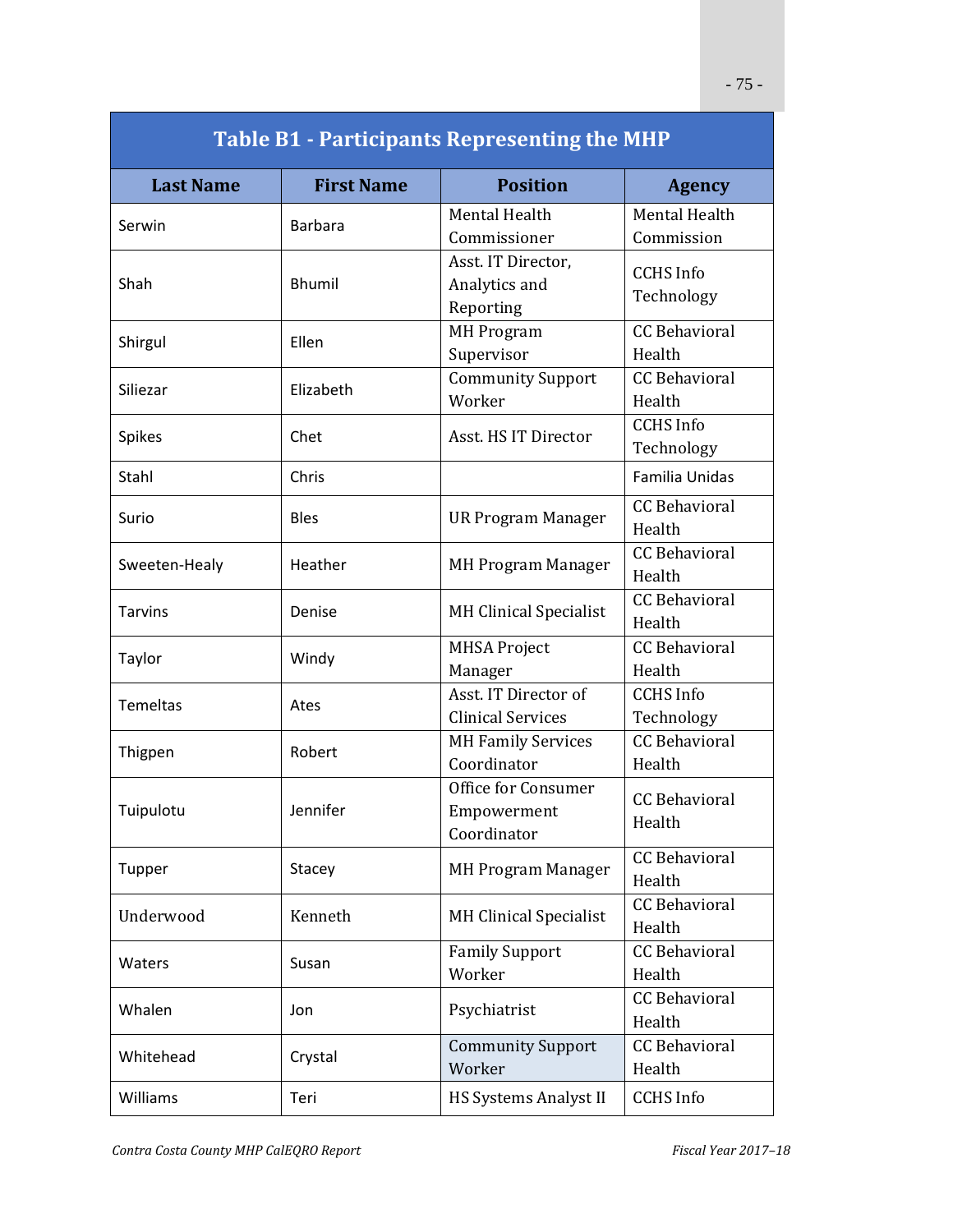| <b>Table B1 - Participants Representing the MHP</b> |                   |                 |                                        |  |  |  |
|-----------------------------------------------------|-------------------|-----------------|----------------------------------------|--|--|--|
| <b>Last Name</b>                                    | <b>First Name</b> | <b>Position</b> | <b>Agency</b>                          |  |  |  |
|                                                     |                   |                 | Technology                             |  |  |  |
| Wintermantel                                        | Heidi             | Manager         | CC Child and<br><b>Family Services</b> |  |  |  |
|                                                     |                   |                 |                                        |  |  |  |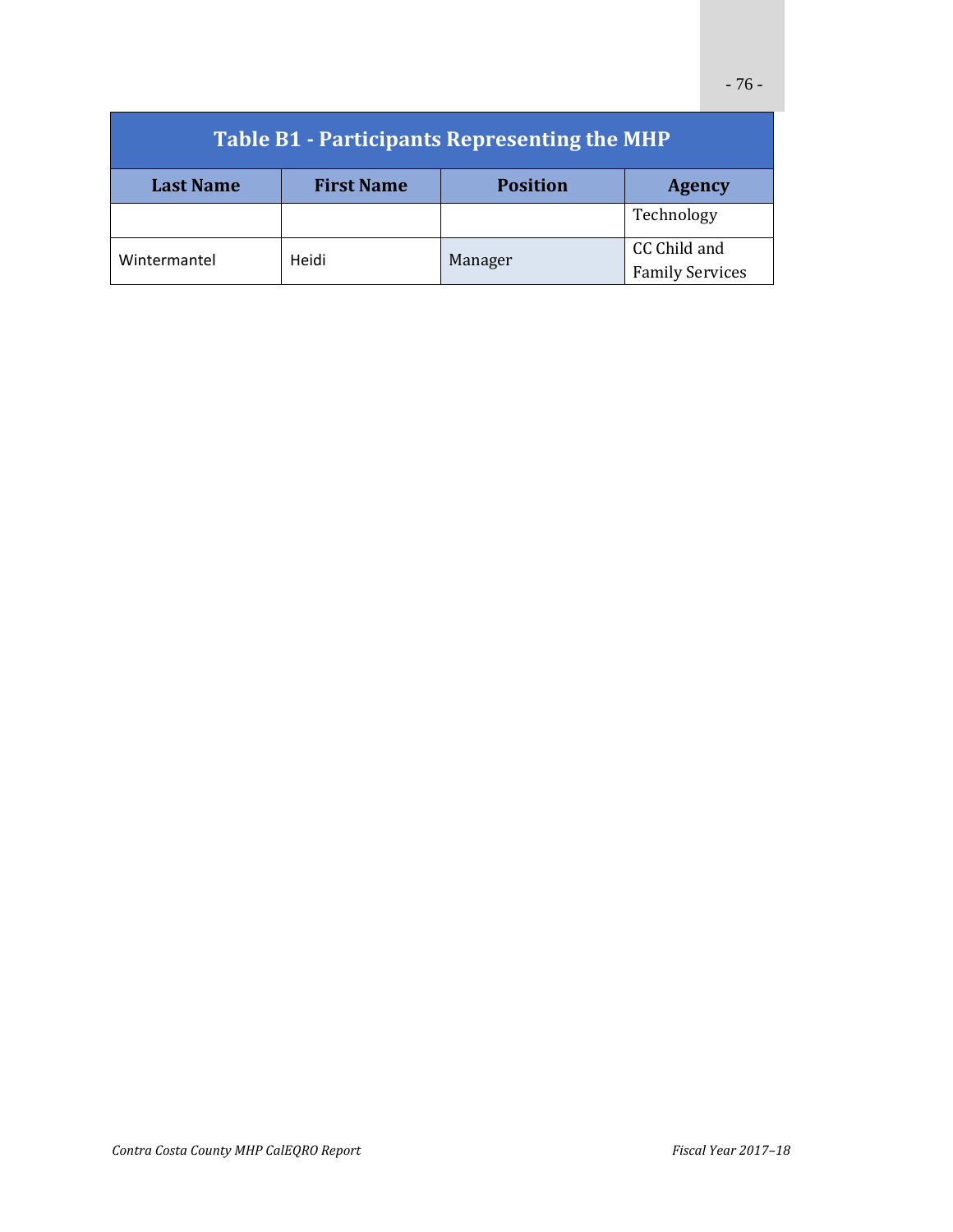# **Attachment C—Approved Claims Source Data**

Approved Claims Summaries are provided separately to the MHP in a HIPAA-compliant manner. Values are suppressed to protect confidentiality of the individuals summarized in the data sets where beneficiary count is less than or equal to eleven  $(*)$ . Additionally, suppression may be required to prevent calculation of initially suppressed data, corresponding penetration rate percentages  $(n/a)$ ; and cells containing zero, missing data or dollar amounts  $(-)$ .

Table C1 shows the penetration rate and approved claims per beneficiary for just the CY16 ACA Penetration Rate and Approved Claims per Beneficiary. Starting with CY16 performance measures, CalEQRO has incorporated the ACA Expansion data in the total Medi-Cal enrollees and beneficiaries served. 

| Table C1: Contra Costa MHP CY16 Medi-Cal Expansion (ACA) Penetration Rate<br>and Approved Claims per Beneficiary |                                                   |                                                           |                            |                                        |                                                            |  |  |
|------------------------------------------------------------------------------------------------------------------|---------------------------------------------------|-----------------------------------------------------------|----------------------------|----------------------------------------|------------------------------------------------------------|--|--|
| <b>Entity</b>                                                                                                    | Average<br><b>Monthly ACA</b><br><b>Enrollees</b> | <b>Number of</b><br><b>Beneficiaries</b><br><b>Served</b> | <b>Penetration</b><br>Rate | <b>Total Approved</b><br><b>Claims</b> | <b>Approved</b><br><b>Claims per</b><br><b>Beneficiary</b> |  |  |
| Statewide                                                                                                        | 3,674,069                                         | 141,926                                                   | 3.86%                      | \$611,752,899                          | \$4,310                                                    |  |  |
| Large                                                                                                            | 1,778,582                                         | 67,721                                                    | 3.81%                      | \$318,050,214                          | \$4,696                                                    |  |  |
| Contra Costa                                                                                                     | 72,270                                            | 3,915                                                     | 5.42%                      | \$13,625,887                           | \$3,480                                                    |  |  |

Table C2 shows the distribution of the MHP beneficiaries served by approved claims per beneficiary range for three cost categories: under \$20,000; \$20,000 to \$30,000, and those above \$30,000.

| Table C2: Contra Costa MHP CY16 Distribution of Beneficiaries by ACB Range |                                                              |                                                     |                                                           |                                               |                                                                   |                                                                         |                                                                   |                                                                                |
|----------------------------------------------------------------------------|--------------------------------------------------------------|-----------------------------------------------------|-----------------------------------------------------------|-----------------------------------------------|-------------------------------------------------------------------|-------------------------------------------------------------------------|-------------------------------------------------------------------|--------------------------------------------------------------------------------|
| <b>Range of</b><br><b>ACB</b>                                              | <b>MHP Count of</b><br><b>Beneficiaries</b><br><b>Served</b> | <b>MHP</b><br>Percentage of<br><b>Beneficiaries</b> | <b>Statewide</b><br>Percentage of<br><b>Beneficiaries</b> | <b>MHP Total</b><br>Approved<br><b>Claims</b> | <b>MHP</b><br>Approved<br><b>Claims per</b><br><b>Beneficiary</b> | <b>Statewide</b><br>Approved<br><b>Claims per</b><br><b>Beneficiary</b> | <b>MHP</b><br>Percentage<br>of Total<br>Approved<br><b>Claims</b> | <b>Statewide</b><br>Percentage<br>of Total<br><b>Approved</b><br><b>Claims</b> |
| $<$ \$20 $K$                                                               | 15,416                                                       | 91.89%                                              | 94.05%                                                    | \$49,037,854                                  | \$3,181                                                           | \$3,612                                                                 | 43.54%                                                            | 59.13%                                                                         |
| $>520K -$<br>\$30K                                                         | 508                                                          | 3.03%                                               | 2.83%                                                     | \$12,460,011                                  | \$24,528                                                          | \$24,282                                                                | 11.06%                                                            | 11.98%                                                                         |
| $>$ \$30 $K$                                                               | 853                                                          | 5.08%                                               | 3.12%                                                     | \$51,137,801                                  | \$59,951                                                          | \$53,215                                                                | 45.40%                                                            | 28.90%                                                                         |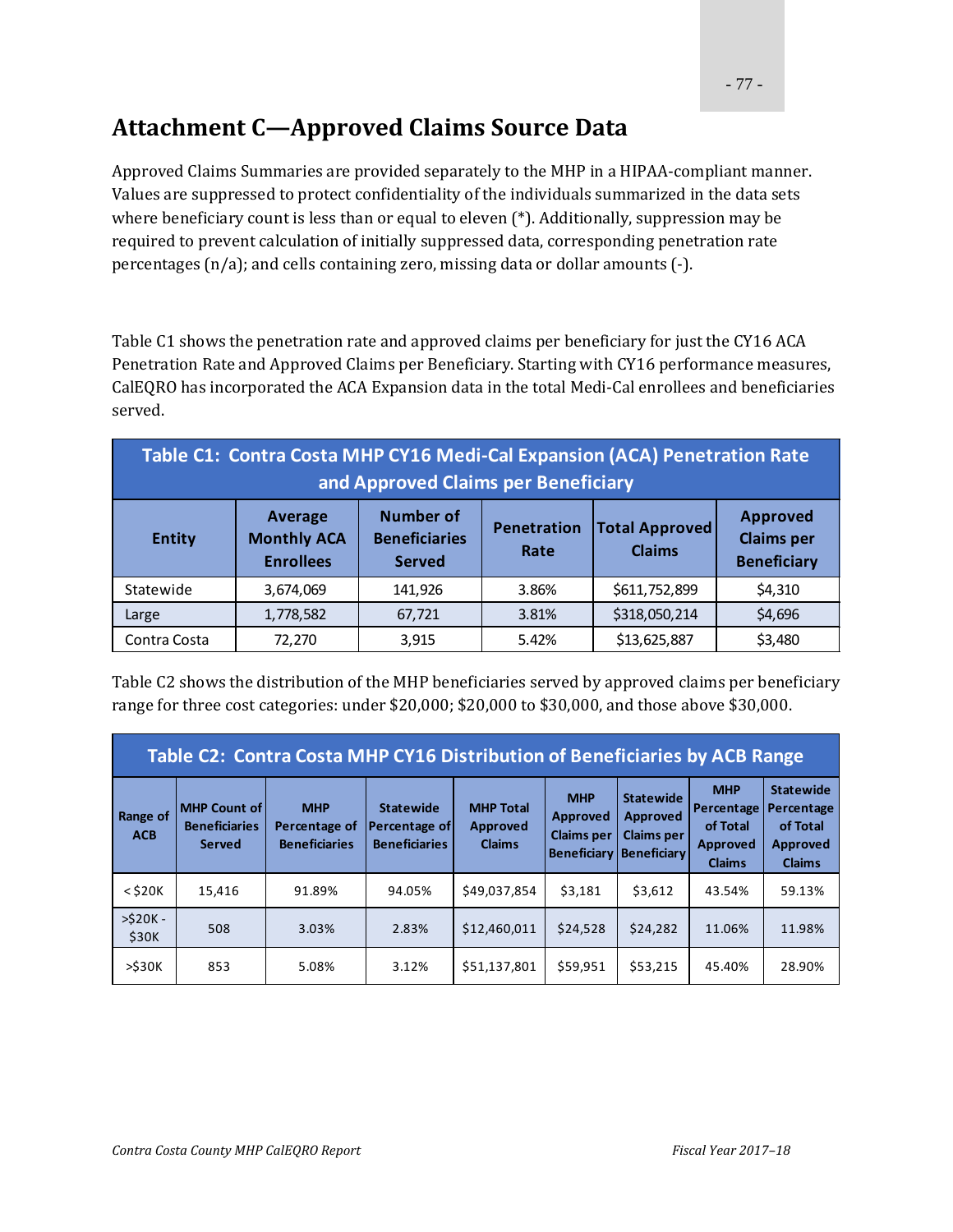## **Attachment D—PIP Validation Tools**

## **PERFORMANCE IMPROVEMENT PROJECT (PIP) VALIDATION WORKSHEET FY17‐18 CLINICAL PIP GENERAL INFORMATIONMHP**: Contra Costa **PIP Title**: Coaching to Wellness **Start Date** (MM/DD/YY): 12/2015 **Completion Date** (MM/DD/YY): March 2018 **Projected Study Period** (#of Months): 2+ years **Completed**: Yes ⊠ No □ **Date(s) of On‐Site Review** (MM/DD/YY): 2/6‐8/18 **Name of Reviewer**: Rob Walton **Status of PIP (Only Active and ongoing, and completed PIPs are rated): Rated** $\boxtimes$  Active and ongoing (baseline established and interventions started)  $\Box$  Completed since the prior External Quality Review (EQR) **Not rated. Comments provided in the PIP Validation Tool for technical assistance purposes only.**  $\Box$  Concept only, not yet active (interventions not started)  $\Box$  Inactive, developed in a prior year  $\Box$  Submission determined not to be a PIP  $\square$  No Clinical PIP was submitted **Brief Description of PIP** (including goal and what PIP is attempting to accomplish): The MHP has <sup>a</sup> significant number of consumers who are meds only and receive no other services. Because of the high likelihood of co‐occurring physical

health conditions in the mentally ill population (68%), it is very likely that many would benefit from assistance with health conditions. Psychiatrists confirmed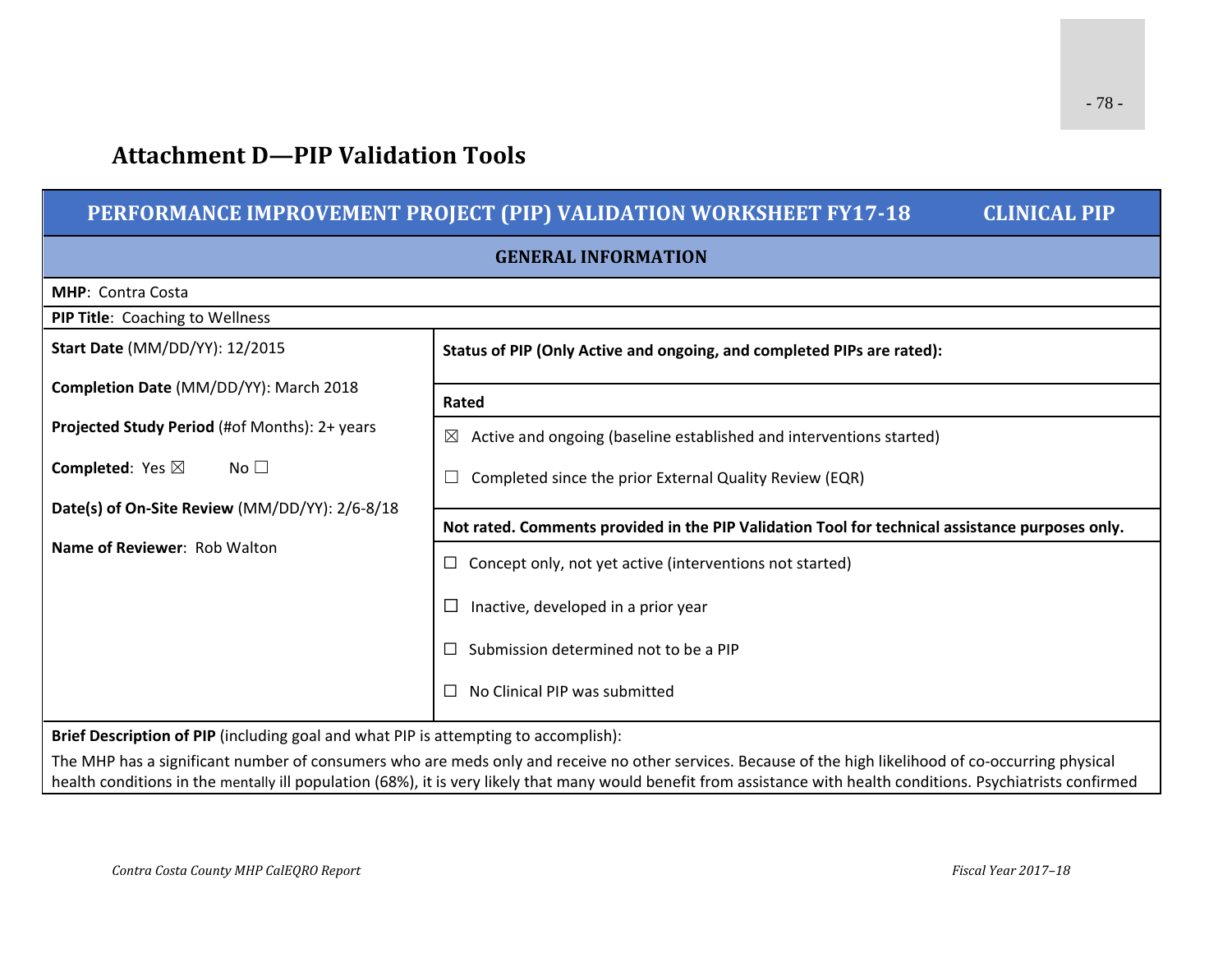this hypothesis but noted that less than 10% are active in the county health system, which if so would be visible in the county EHR.

The consumer perception survey of November 2015 yielded data on the consumer health perception, with 36% rating physical health as poor or fair, and 40% rated their mental health as poor or fair. Another supplemental questionnaire also yielded information that would support the need for assistance in obtaining physical health treatment.

The concept of the coaching to wellness was developed utilizing <sup>a</sup> wellness nurse and <sup>a</sup> peer wellness coach.

The intent was to improve wellness in three areas:

- 1. Improve consumer perception of their own wellness and wellbeing.
- 2. Increase healthy behaviors and decrease symptoms for consumers.
- 3. Increase cross-service collaboration among primary and mental health care staff.

## **ACTIVITY 1: ASSESS THE STUDY METHODOLOGY**

**STEP 1: Review the Selected Study Topic(s)**

|     | Component/Standard                                                                                                                                         | Score                                                                                   | <b>Comments</b>                                                                                                                                                                                                                                                                                                                                                                                                                                                        |
|-----|------------------------------------------------------------------------------------------------------------------------------------------------------------|-----------------------------------------------------------------------------------------|------------------------------------------------------------------------------------------------------------------------------------------------------------------------------------------------------------------------------------------------------------------------------------------------------------------------------------------------------------------------------------------------------------------------------------------------------------------------|
|     | 1.1 Was the PIP topic selected using stakeholder input? Did the<br>MHP develop a multi-functional team compiled of stakeholders<br>invested in this issue? | $\boxtimes$ Met<br>$\Box$ Partially Met<br>$\Box$ Not Met<br>$\Box$ Unable to Determine | This PIP Committee originally consisted of East County Adult specialty<br>mental health clinic's Program Manager, Nurse Manager, Wellness<br>Nurse, Wellness Coaches, and Office for Consumer Empowerment,<br>Mental Health Services Act (MHSA) Innovation, and the Research and<br>Evaluation Unit staff. The Committee has since expanded to include<br>the Program Manager or Supervisor from the Central and West<br>County Adult specialty mental health clinics. |
| 1.2 | Was the topic selected through data collection and analysis of<br>comprehensive aspects of enrollee needs, care, and services?                             | $\boxtimes$ Met<br>$\Box$ Partially Met<br>$\Box$ Not Met<br>$\Box$ Unable to Determine | The MHP utilized a combination of health condition prevalence in the<br>SMI population, consumer perception survey results, and additional<br>survey information.                                                                                                                                                                                                                                                                                                      |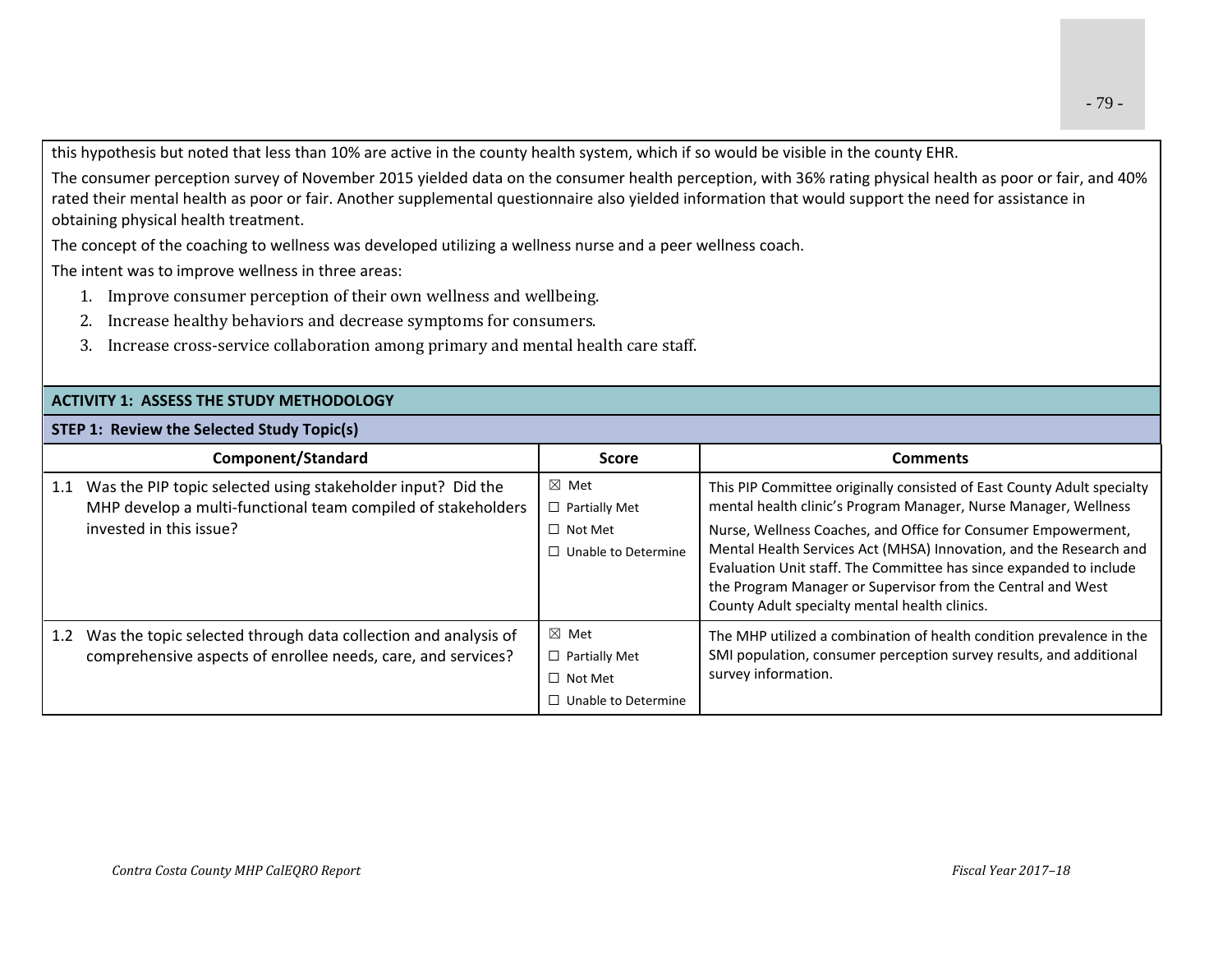| Select the category for each PIP:<br>Clinical:<br>$\Box$ Prevention of an acute or chronic condition<br>$\Box$ High volume services<br>Care for an acute or chronic condition<br>$\Box$ High risk conditions<br>$\boxtimes$                                                   |                                                                                         | Non-clinical:<br>$\Box$ Process of accessing or delivering care                                                                                                                                                                                                                                                                                                                                                                                                                                                             |
|-------------------------------------------------------------------------------------------------------------------------------------------------------------------------------------------------------------------------------------------------------------------------------|-----------------------------------------------------------------------------------------|-----------------------------------------------------------------------------------------------------------------------------------------------------------------------------------------------------------------------------------------------------------------------------------------------------------------------------------------------------------------------------------------------------------------------------------------------------------------------------------------------------------------------------|
| Did the Plan's PIP, over time, address a broad spectrum of key<br>1.3<br>aspects of enrollee care and services?<br>Project must be clearly focused on identifying and correcting<br>deficiencies in care or services, rather than on utilization or<br>cost alone.            | $\boxtimes$ Met<br>$\Box$ Partially Met<br>$\Box$ Not Met<br>$\Box$ Unable to Determine | Measuring vitals such as BMI, blood pressure, etc., linking consumers<br>to primary care, and developing wellness supports such as groups,<br>activities, and materials.                                                                                                                                                                                                                                                                                                                                                    |
| 1.4 Did the Plan's PIPs, over time, include all enrolled populations<br>(i.e., did not exclude certain enrollees such as those with<br>special health care needs)?<br>Demographics:<br>$\Box$ Age Range $\Box$ Race/Ethnicity $\Box$ Gender $\Box$ Language $\boxtimes$ Other | $\Box$ Met<br>$\boxtimes$ Partially Met<br>$\Box$ Not Met<br>$\Box$ Unable to Determine | Ages 18+.<br>$\bullet$<br>Receiving psychiatric-only services.<br>Diagnosed with a serious mental illness (but at a stage to engage<br>in recovery).<br>Diagnosed with a cardiac, metabolic, respiratory chronic health<br>$\bullet$<br>risk condition and/or have weight issues.<br>Expressing an interest in the program.<br>With moderate to high composite score on mental health and<br>medical levels of support needed.<br>The limiting factor is that individuals must be referred by the<br>treating psychiatrist. |
|                                                                                                                                                                                                                                                                               | <b>Totals</b>                                                                           | <b>Partially Met</b><br>3<br>Not Met<br>Met<br>1<br>$\mathbf{0}$<br>0<br><b>UTD</b>                                                                                                                                                                                                                                                                                                                                                                                                                                         |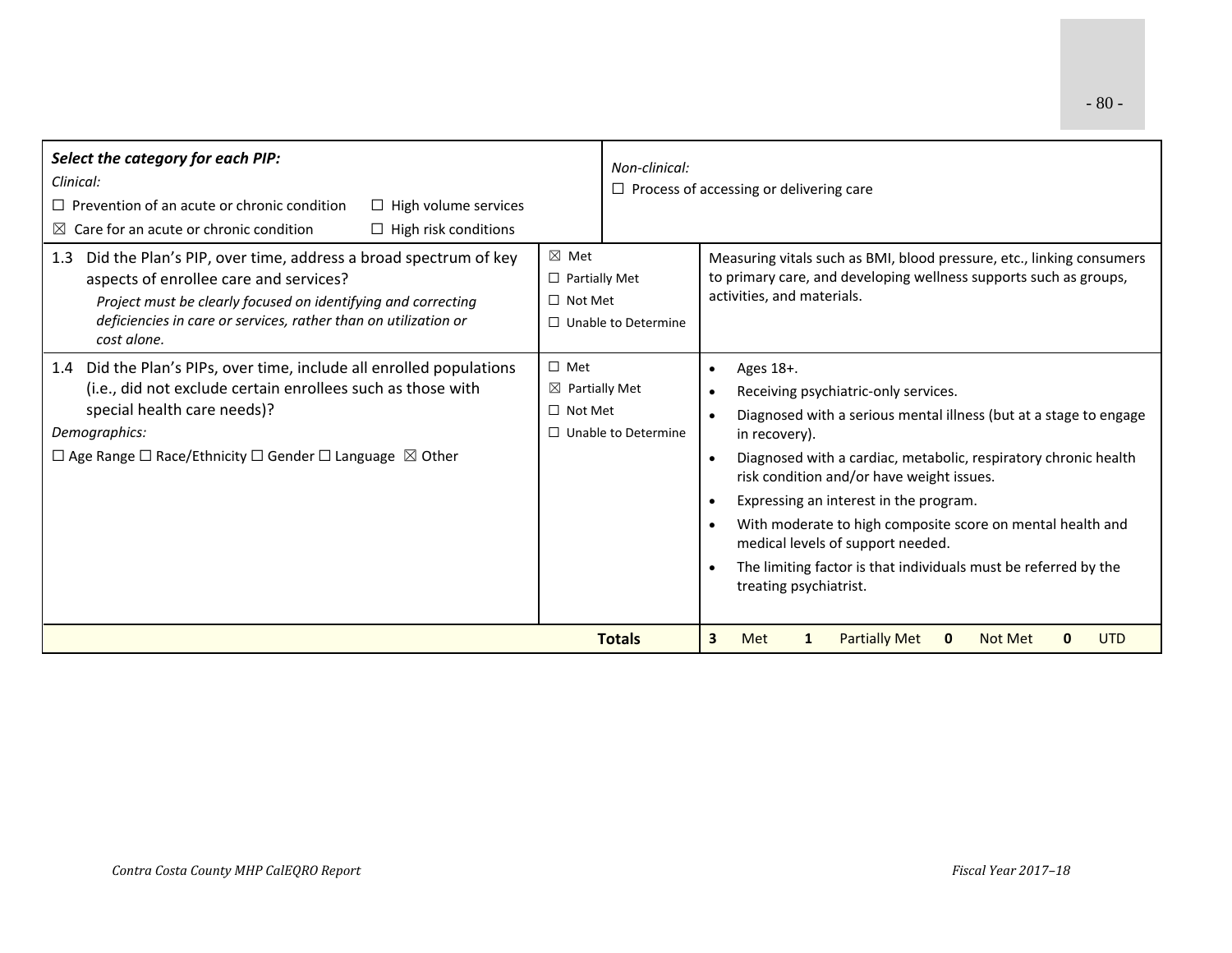| <b>STEP 2: Review the Study Question(s)</b>                                                                                                       |                                         |                                             |                                                                                                                                          |              |                                                                        |              |                |   |            |
|---------------------------------------------------------------------------------------------------------------------------------------------------|-----------------------------------------|---------------------------------------------|------------------------------------------------------------------------------------------------------------------------------------------|--------------|------------------------------------------------------------------------|--------------|----------------|---|------------|
| Was the study question(s) stated clearly in writing?<br>2.1<br>Does the question have a measurable impact for the defined                         | ⊠ Met<br>$\Box$ Partially Met           |                                             |                                                                                                                                          |              |                                                                        |              |                |   |            |
| study population?                                                                                                                                 | $\Box$ Not Met                          |                                             |                                                                                                                                          |              |                                                                        |              |                |   |            |
| Include study question as stated in narrative:                                                                                                    | $\Box$ Unable to Determine              |                                             |                                                                                                                                          |              |                                                                        |              |                |   |            |
| Will implementation of a wellness program for consumers with comorbid<br>health and mental health issues improve the recovery of 45% of consumers |                                         |                                             |                                                                                                                                          |              |                                                                        |              |                |   |            |
| from pre to post program participation?                                                                                                           |                                         |                                             |                                                                                                                                          |              |                                                                        |              |                |   |            |
|                                                                                                                                                   | <b>Totals</b>                           | $\mathbf{1}$                                | Met                                                                                                                                      | $\mathbf{0}$ | <b>Partially Met</b>                                                   | $\mathbf{0}$ | <b>Not Met</b> | 0 | <b>UTD</b> |
| <b>STEP 3: Review the Identified Study Population</b>                                                                                             |                                         |                                             |                                                                                                                                          |              |                                                                        |              |                |   |            |
| Did the Plan clearly define all Medi-Cal enrollees to whom the<br>3.1                                                                             | $\boxtimes$ Met                         |                                             | See 1.4                                                                                                                                  |              |                                                                        |              |                |   |            |
| study question and indicators are relevant?                                                                                                       | $\Box$ Partially Met                    |                                             |                                                                                                                                          |              |                                                                        |              |                |   |            |
| Demographics:                                                                                                                                     | $\Box$ Not Met                          |                                             |                                                                                                                                          |              |                                                                        |              |                |   |            |
| $\Box$ Age Range $\Box$ Race/Ethnicity $\Box$ Gender $\Box$ Language $\boxtimes$ Other                                                            | $\Box$ Unable to Determine              |                                             |                                                                                                                                          |              |                                                                        |              |                |   |            |
| 3.2 If the study included the entire population, did its data                                                                                     | $\Box$ Met<br>$\boxtimes$ Partially Met |                                             | The limiting factor is created by the psychiatry referral approval<br>requirement, which meant that many eligible consumers were did not |              |                                                                        |              |                |   |            |
| collection approach capture all enrollees to whom the study<br>question applied?                                                                  | $\Box$ Not Met                          |                                             |                                                                                                                                          |              | have the required step completed. In addition, the staffing challenges |              |                |   |            |
| Methods of identifying participants:                                                                                                              | $\Box$ Unable to Determine              |                                             |                                                                                                                                          |              | with hiring and retaining wellness nurses created an inability to      |              |                |   |            |
| $\Box$ Utilization data<br>$\Box$ Referral<br>$\Box$ Self-identification                                                                          |                                         | respond even if all eligible were referred. |                                                                                                                                          |              |                                                                        |              |                |   |            |
| $\Box$ Other: <text checked="" if=""></text>                                                                                                      |                                         |                                             |                                                                                                                                          |              |                                                                        |              |                |   |            |
|                                                                                                                                                   | <b>Totals</b>                           | 1                                           | Met                                                                                                                                      | 1            | <b>Partially Met</b>                                                   | 0            | <b>Not Met</b> |   | <b>UTD</b> |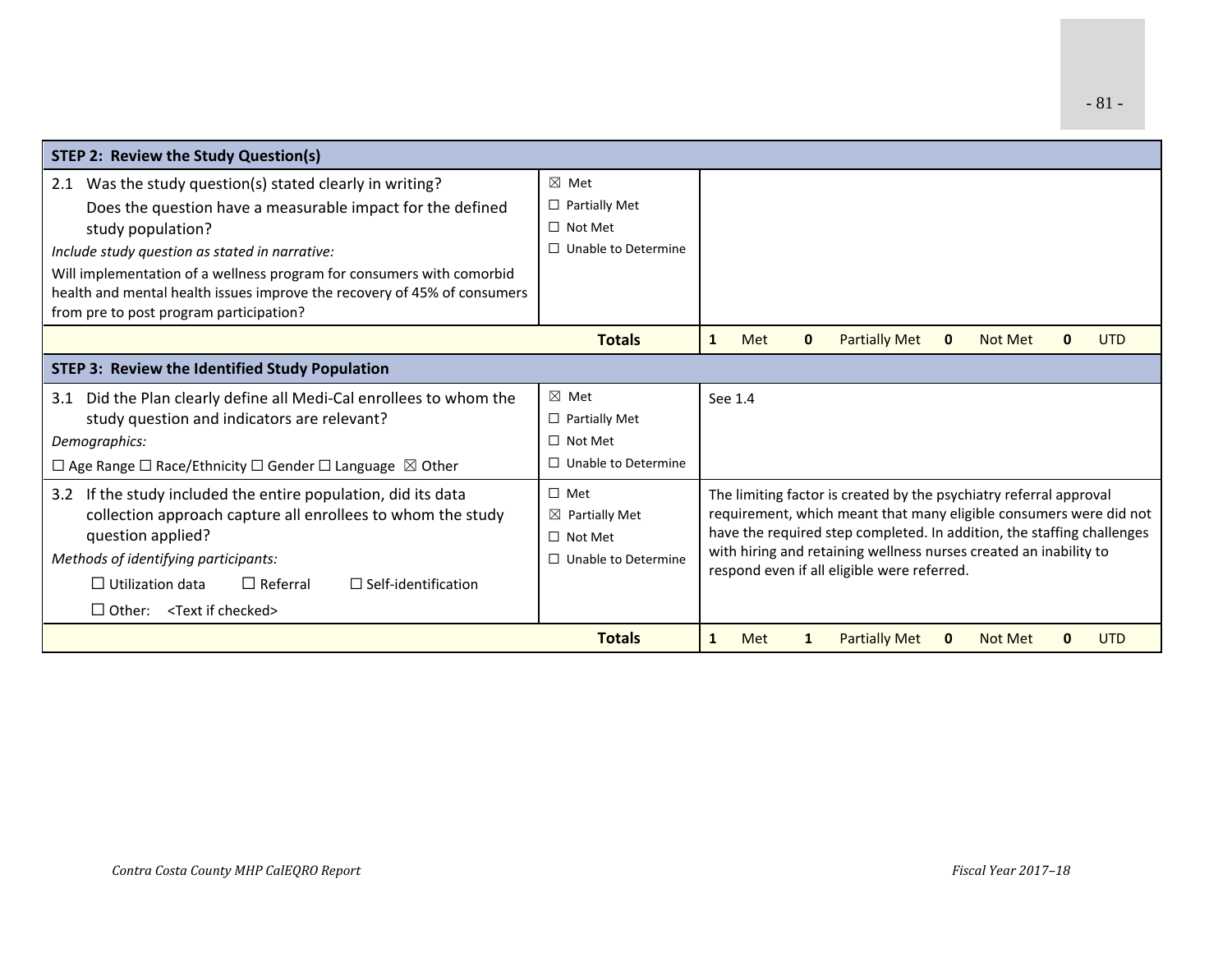| <b>STEP 4: Review Selected Study Indicators</b>                                                                     |                            |  |  |  |  |
|---------------------------------------------------------------------------------------------------------------------|----------------------------|--|--|--|--|
| Did the study use objective, clearly defined, measurable<br>4.1                                                     | $\boxtimes$ Met            |  |  |  |  |
| indicators?                                                                                                         | $\Box$ Partially Met       |  |  |  |  |
| List indicators:                                                                                                    | $\Box$ Not Met             |  |  |  |  |
| The indicators for Goal 1 (Improve consumer perception of their own<br>wellness and wellbeing) are:                 | $\Box$ Unable to Determine |  |  |  |  |
| Self-Rated Health and Mental Health                                                                                 |                            |  |  |  |  |
| Perceived Recovery                                                                                                  |                            |  |  |  |  |
| Functioning                                                                                                         |                            |  |  |  |  |
| Quality of Life                                                                                                     |                            |  |  |  |  |
| The indicators for Goal 2 (Increase healthy behaviors and decrease<br>symptoms for consumers) are:                  |                            |  |  |  |  |
| # and % of consumer-identified goals related to wellness                                                            |                            |  |  |  |  |
| # and % of wellness goals achieved<br>$\bullet$                                                                     |                            |  |  |  |  |
| Attendance in meetings with Wellness Nurse, Coach, and Group<br>$\bullet$<br>activities                             |                            |  |  |  |  |
| Physical Health Vital Signs and Labs                                                                                |                            |  |  |  |  |
| Level of Support<br>$\bullet$                                                                                       |                            |  |  |  |  |
| # appointments scheduled and attended                                                                               |                            |  |  |  |  |
| # of PES, hospitalization episodes                                                                                  |                            |  |  |  |  |
| The indicators for Goal 3 (Increase cross-service collaboration among<br>primary and mental health care staff) are: |                            |  |  |  |  |
| # staff participating in project from mental health, primary care,                                                  |                            |  |  |  |  |
| etc.                                                                                                                |                            |  |  |  |  |
| # and type of referrals and linkages.                                                                               |                            |  |  |  |  |
| Additionally, the MHP distributed a consumer Satisfaction survey.                                                   |                            |  |  |  |  |
| Satisfaction<br>$\bullet$                                                                                           |                            |  |  |  |  |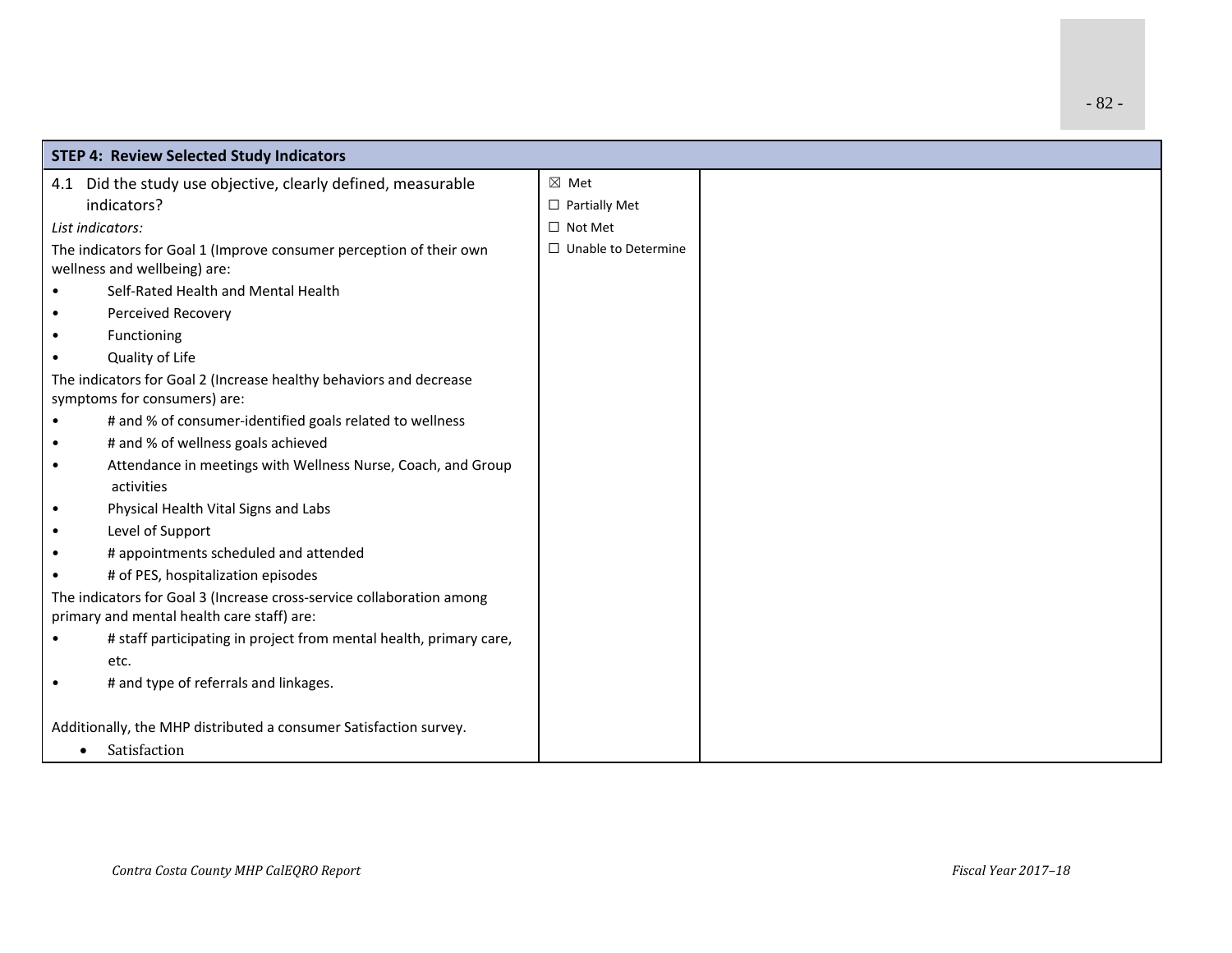| Did the indicators measure changes in: health status, functional<br>4.2<br>status, or enrollee satisfaction, or processes of care with strong<br>associations with improved outcomes? All outcomes should be<br>consumer focused.<br>$\boxtimes$ Health Status<br>$\boxtimes$ Member Satisfaction<br>Are long-term outcomes clearly stated? $\boxtimes$ Yes $\Box$ No<br>Are long-term outcomes implied? □ Yes ⊠ No | $\boxtimes$ Functional Status<br>$\Box$ Provider Satisfaction | ⊠ Met<br>$\Box$ Partially Met<br>$\Box$ Not Met<br>$\Box$ Unable to Determine                                       |                |     |              |                      |              |                |              |            |
|---------------------------------------------------------------------------------------------------------------------------------------------------------------------------------------------------------------------------------------------------------------------------------------------------------------------------------------------------------------------------------------------------------------------|---------------------------------------------------------------|---------------------------------------------------------------------------------------------------------------------|----------------|-----|--------------|----------------------|--------------|----------------|--------------|------------|
|                                                                                                                                                                                                                                                                                                                                                                                                                     |                                                               | <b>Totals</b>                                                                                                       | $\overline{2}$ | Met | $\mathbf{0}$ | <b>Partially Met</b> | $\mathbf{0}$ | <b>Not Met</b> | $\mathbf{0}$ | <b>UTD</b> |
| <b>STEP 5: Review Sampling Methods</b>                                                                                                                                                                                                                                                                                                                                                                              |                                                               |                                                                                                                     |                |     |              |                      |              |                |              |            |
| 5.1 Did the sampling technique consider and specify the:<br>a) True (or estimated) frequency of occurrence of the event?<br>b) Confidence interval to be used?<br>c) Margin of error that will be acceptable?                                                                                                                                                                                                       |                                                               | $\square$ Met<br>$\Box$ Partially Met<br>$\Box$ Not Met<br>$\boxtimes$ Not Applicable<br>□ Unable to Determine      |                |     |              |                      |              |                |              |            |
| 5.2 Were valid sampling techniques that protected against bias<br>employed?<br>Specify the type of sampling or census used:<br>$<$ Text $>$                                                                                                                                                                                                                                                                         |                                                               | $\Box$ Met<br>$\Box$ Partially Met<br>$\Box$ Not Met<br>$\boxtimes$ Not Applicable<br>$\Box$ Unable to Determine    |                |     |              |                      |              |                |              |            |
| 5.3 Did the sample contain a sufficient number of enrollees?<br>N of enrollees in sampling frame<br>N of sample<br>N of participants (i.e. – return rate)                                                                                                                                                                                                                                                           |                                                               | $\square$ Met<br>$\Box$ Partially Met<br>$\Box$ Not Met<br>$\boxtimes$ Not Applicable<br>$\Box$ Unable to Determine |                |     |              |                      |              |                |              |            |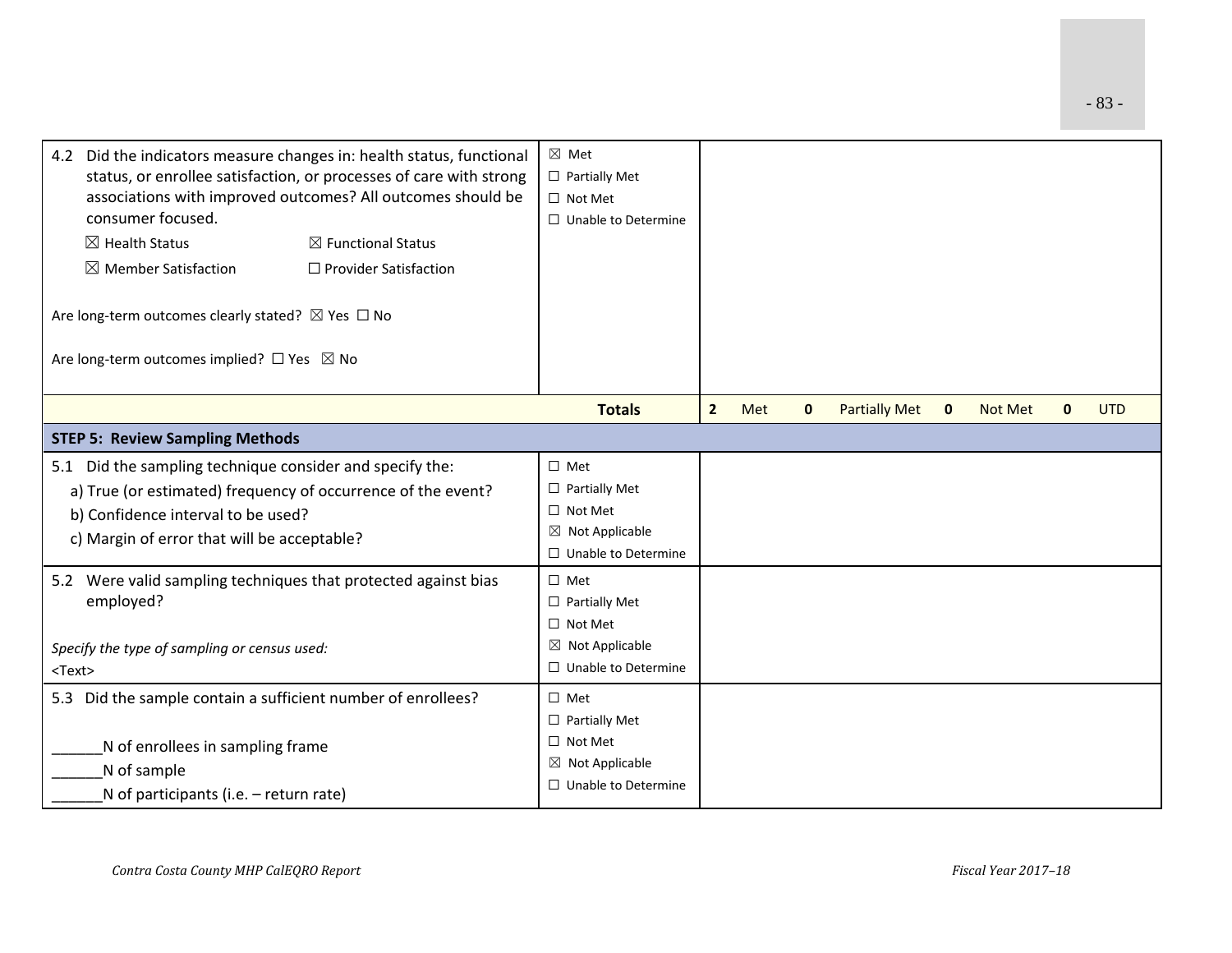|                                                                                                                                                                                                                                                                                                                                                                                                                            | <b>Totals</b>                                                                           | <b>0</b> Met <b>0</b> Partially Met<br><b>0 Not Met</b><br><b>OUTD</b><br><b>3 NA</b> |
|----------------------------------------------------------------------------------------------------------------------------------------------------------------------------------------------------------------------------------------------------------------------------------------------------------------------------------------------------------------------------------------------------------------------------|-----------------------------------------------------------------------------------------|---------------------------------------------------------------------------------------|
| <b>STEP 6: Review Data Collection Procedures</b>                                                                                                                                                                                                                                                                                                                                                                           |                                                                                         |                                                                                       |
| 6.1 Did the study design clearly specify the data to be collected?                                                                                                                                                                                                                                                                                                                                                         | ⊠ Met<br>$\Box$ Partially Met<br>$\Box$ Not Met<br>$\Box$ Unable to Determine           | See 4.1                                                                               |
| 6.2 Did the study design clearly specify the sources of data?<br>Sources of data:<br>$\boxtimes$ Member<br>$\boxtimes$ Provider<br>$\Box$ Claims<br>Contact summary form; data system-- Primary care and<br>$\boxtimes$ Other:<br>mental health service utilization data are collected from<br>the Epic electronic health record and PSP billing system<br>and the methodology of entering appointment data are<br>stable. | $\boxtimes$ Met<br>$\Box$ Partially Met<br>$\Box$ Not Met<br>$\Box$ Unable to Determine |                                                                                       |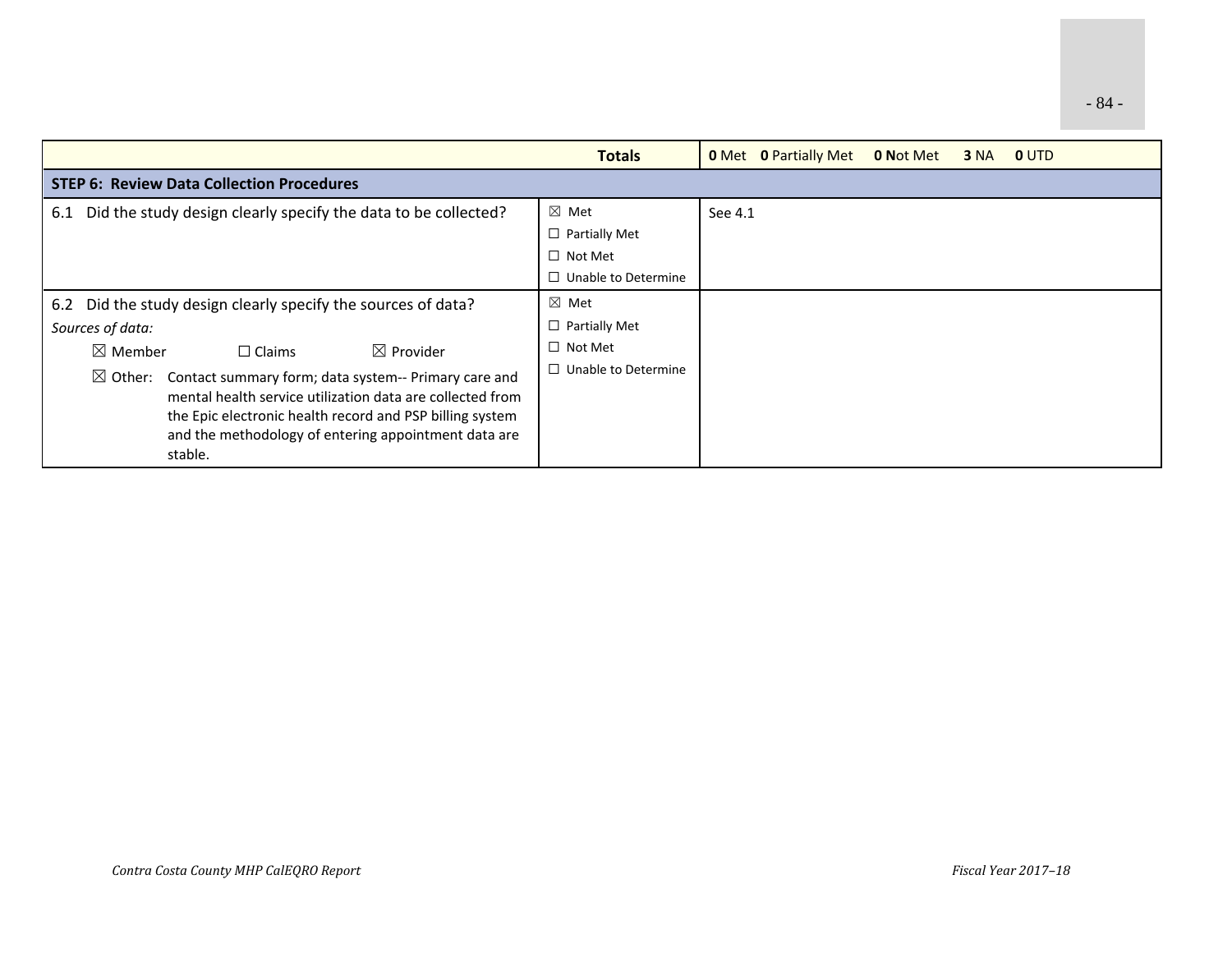| 6.3 Did the study design specify a systematic method of collecting<br>valid and reliable data that represents the entire population to<br>which the study's indicators apply?                                                                                                                                              | $\boxtimes$ Met<br>$\Box$ Partially Met<br>$\Box$ Not Met<br>$\Box$ Unable to Determine | Evaluation of the program includes pre- and post-surveys that<br>measure key indicators in areas such as: Perceived recovery,<br>functioning, and quality of life.<br>In addition, self-rated health and mental health are collected by the<br>Wellness Coaches and Nurses at most individual contacts each visit<br>and levels of support assessed and vitals taken by the Wellness<br>Nurses as appropriate at each visit, with attendance and referrals<br>made tracked on an ongoing basis.<br>Satisfaction and achievement on self-identified wellness goals are<br>recorded at post-program.<br>Other indicators tracked in PSP and Epic systems include appointment<br>attendance, PES, and in-patient hospitalization. Thus, most data are<br>either consumer-reported or provider (i.e., Wellness Nurse and/or<br>Coach) assessed, with some data downloaded from the data<br>management systems. |
|----------------------------------------------------------------------------------------------------------------------------------------------------------------------------------------------------------------------------------------------------------------------------------------------------------------------------|-----------------------------------------------------------------------------------------|------------------------------------------------------------------------------------------------------------------------------------------------------------------------------------------------------------------------------------------------------------------------------------------------------------------------------------------------------------------------------------------------------------------------------------------------------------------------------------------------------------------------------------------------------------------------------------------------------------------------------------------------------------------------------------------------------------------------------------------------------------------------------------------------------------------------------------------------------------------------------------------------------------|
| 6.4 Did the instruments used for data collection provide for<br>consistent, accurate data collection over the time periods<br>studied?<br>Instruments used:<br>$\boxtimes$ Survey<br>Medical record abstraction tool<br>$\Box$ Level of Care tools<br>$\Box$ Outcomes tool<br>$\Box$ Other: <text checked="" if=""></text> | $\boxtimes$ Met<br>$\Box$ Partially Met<br>$\Box$ Not Met<br>$\Box$ Unable to Determine |                                                                                                                                                                                                                                                                                                                                                                                                                                                                                                                                                                                                                                                                                                                                                                                                                                                                                                            |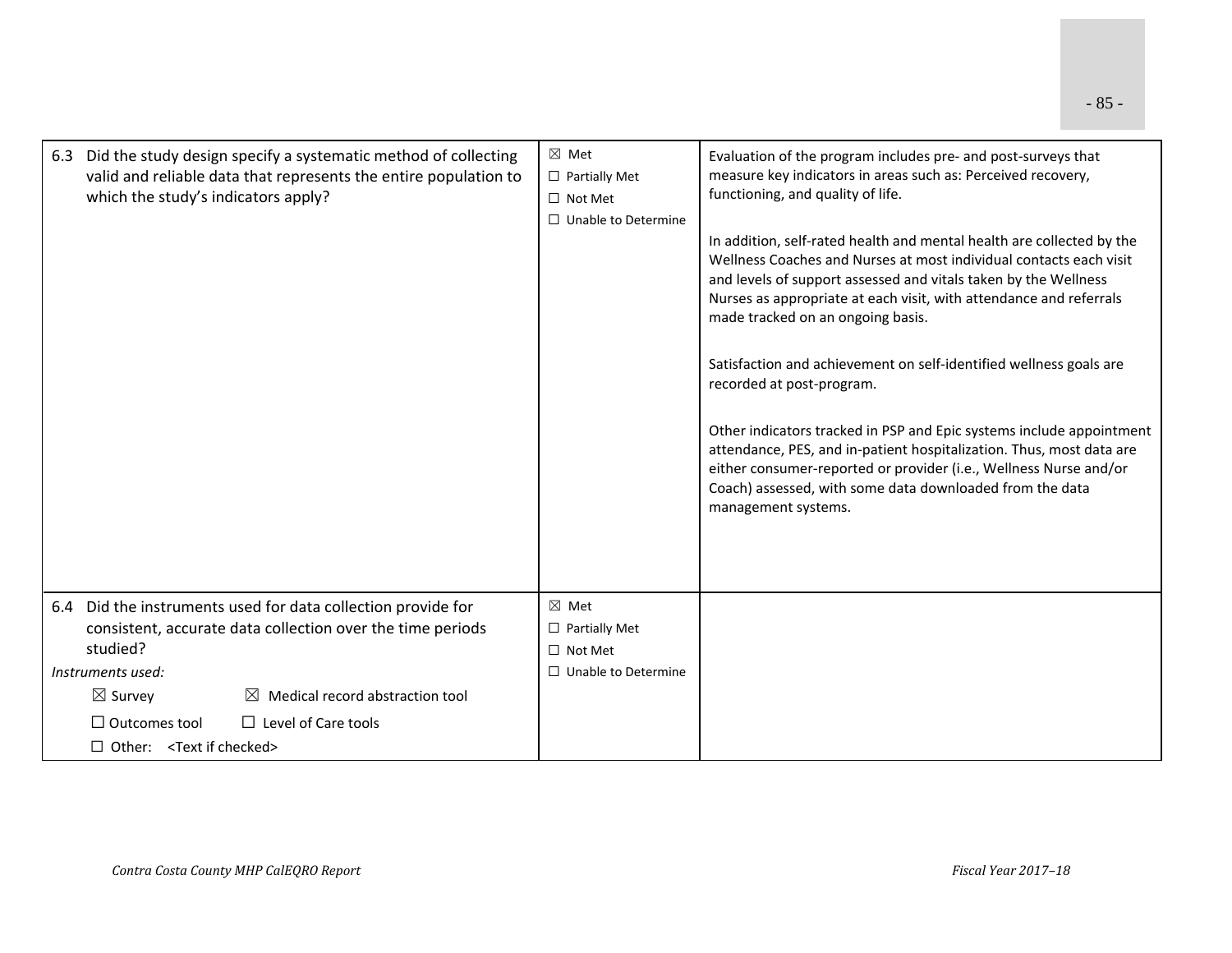| 6.5 Did the study design prospectively specify a data analysis plan?        | $\boxtimes$ Met            |              |                           |              |                                  |              |                |                                                                      |
|-----------------------------------------------------------------------------|----------------------------|--------------|---------------------------|--------------|----------------------------------|--------------|----------------|----------------------------------------------------------------------|
|                                                                             | $\Box$ Partially Met       |              |                           |              |                                  |              |                |                                                                      |
| Did the plan include contingencies for untoward results?                    | $\Box$ Not Met             |              |                           |              |                                  |              |                |                                                                      |
|                                                                             | $\Box$ Unable to Determine |              |                           |              |                                  |              |                |                                                                      |
|                                                                             |                            |              |                           |              |                                  |              |                |                                                                      |
| 6.6 Were qualified staff and personnel used to collect the data?            | $\boxtimes$ Met            |              |                           |              |                                  |              |                | Wellness Nurses and Coaches are responsible for data collection, and |
| Project leader:                                                             | $\Box$ Partially Met       |              |                           |              |                                  |              |                | Research and Evaluation Unit staff are responsible for data entry,   |
| Priscilla Olivas, Quality Management Program Coordinator                    | $\Box$ Not Met             |              | monitoring, and analyses. |              |                                  |              |                |                                                                      |
|                                                                             | $\Box$ Unable to Determine |              |                           |              |                                  |              |                |                                                                      |
|                                                                             | <b>Totals</b>              | 6            | Met                       | $\mathbf{0}$ | <b>Partially Met</b>             | $\mathbf{0}$ | <b>Not Met</b> | <b>0 UTD</b>                                                         |
| <b>STEP 7: Assess Improvement Strategies</b>                                |                            |              |                           |              |                                  |              |                |                                                                      |
| 7.1 Were reasonable interventions undertaken to address                     | $\boxtimes$ Met            |              |                           |              |                                  |              |                |                                                                      |
| causes/barriers identified through data analysis and QI                     | $\Box$ Partially Met       |              |                           |              |                                  |              |                |                                                                      |
| processes undertaken?                                                       | $\Box$ Not Met             |              |                           |              |                                  |              |                |                                                                      |
|                                                                             | $\Box$ Unable to Determine |              |                           |              |                                  |              |                |                                                                      |
| Describe Interventions:                                                     |                            |              |                           |              |                                  |              |                |                                                                      |
| Wellness Coach provides individual intensive peer support (in               |                            |              |                           |              |                                  |              |                |                                                                      |
| coordination with Wellness Nurses), including individual and                |                            |              |                           |              |                                  |              |                |                                                                      |
| group education and training and linkages to the community                  |                            |              |                           |              |                                  |              |                |                                                                      |
| Wellness Nurse provides individual intensive nurse support (in<br>$\bullet$ |                            |              |                           |              |                                  |              |                |                                                                      |
| coordination with Wellness Coaches), including individual and               |                            |              |                           |              |                                  |              |                |                                                                      |
| group education and training and linkages to the community                  |                            |              |                           |              |                                  |              |                |                                                                      |
| Provide Facing Up to Health groups<br>$\bullet$                             |                            |              |                           |              |                                  |              |                |                                                                      |
| Provide WRAP groups<br>$\bullet$                                            |                            |              |                           |              |                                  |              |                |                                                                      |
| Track program phase (Engagement and Planning,<br>$\bullet$                  |                            |              |                           |              |                                  |              |                |                                                                      |
| Implementation, Transition and Maintenance, and Care                        |                            |              |                           |              |                                  |              |                |                                                                      |
| Monitoring) participants are in currently.                                  |                            |              |                           |              |                                  |              |                |                                                                      |
| <b>Begin to offer therapy -2018</b>                                         |                            |              |                           |              |                                  |              |                |                                                                      |
|                                                                             | <b>Totals</b>              | $\mathbf{1}$ | Met                       |              | <b>0 Partially Met 0 Not Met</b> |              | <b>0 UTD</b>   |                                                                      |
|                                                                             |                            |              |                           |              |                                  |              |                |                                                                      |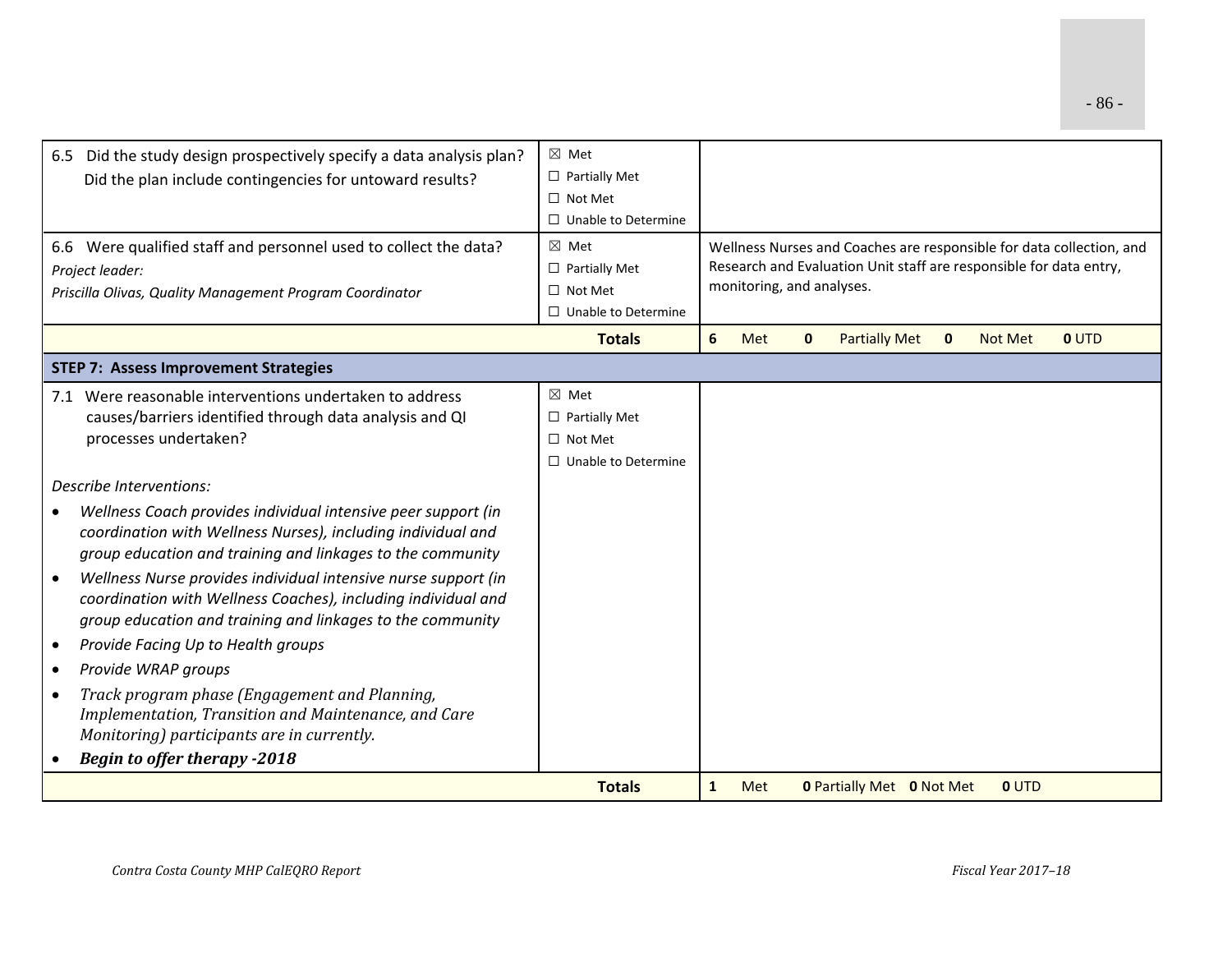| STEP 8: Review Data Analysis and Interpretation of Study Results                                                                                                                                                                         |                                                                                                                  |                                                                                                                                                                                                                                                                                                                                                                                                                                              |
|------------------------------------------------------------------------------------------------------------------------------------------------------------------------------------------------------------------------------------------|------------------------------------------------------------------------------------------------------------------|----------------------------------------------------------------------------------------------------------------------------------------------------------------------------------------------------------------------------------------------------------------------------------------------------------------------------------------------------------------------------------------------------------------------------------------------|
| Was an analysis of the findings performed according to the<br>8.1<br>data analysis plan?<br>This element is "Not Met" if there is no indication of a data analysis plan<br>(see Step $6.5$ )                                             | $\boxtimes$ Met<br>$\Box$ Partially Met<br>$\Box$ Not Met<br>$\Box$ Not Applicable<br>$\Box$ Unable to Determine | The data analysis was provided in detail and was collected this is<br>contained in the narrative PIP Submission tool submitted by the MHP.<br>As of the prior review, there were 12 participants and 7 graduates. As<br>of this current review there were 34 participants and 18 graduates.<br>Given the timeline and continued difficulty obtaining participants, and<br>wellness nurse staffing issues, it would seem wise to continue the |
|                                                                                                                                                                                                                                          |                                                                                                                  | efforts and program for the duration of funding but move the clinical<br>PIP focus to a topic with greater breadth of impact.                                                                                                                                                                                                                                                                                                                |
| 8.2 Were the PIP results and findings presented accurately and<br>clearly?<br>Are tables and figures labeled?<br>⊠ Yes □ No<br>Are they labeled clearly and accurately?<br>⊠ Yes □ No                                                    | $\boxtimes$ Met<br>$\Box$ Partially Met<br>$\Box$ Not Met<br>$\Box$ Not Applicable<br>$\Box$ Unable to Determine |                                                                                                                                                                                                                                                                                                                                                                                                                                              |
| Did the analysis identify: initial and repeat measurements,<br>8.3<br>statistical significance, factors that influence comparability of<br>initial and repeat measurements, and factors that threaten<br>internal and external validity? | $\Box$ Met<br>$\boxtimes$ Partially Met<br>$\Box$ Not Met<br>$\Box$ Not Applicable<br>$\Box$ Unable to Determine |                                                                                                                                                                                                                                                                                                                                                                                                                                              |
| Indicate the statistical significance level or confidence level if<br>available/known: ________% _______Unable to determine                                                                                                              |                                                                                                                  |                                                                                                                                                                                                                                                                                                                                                                                                                                              |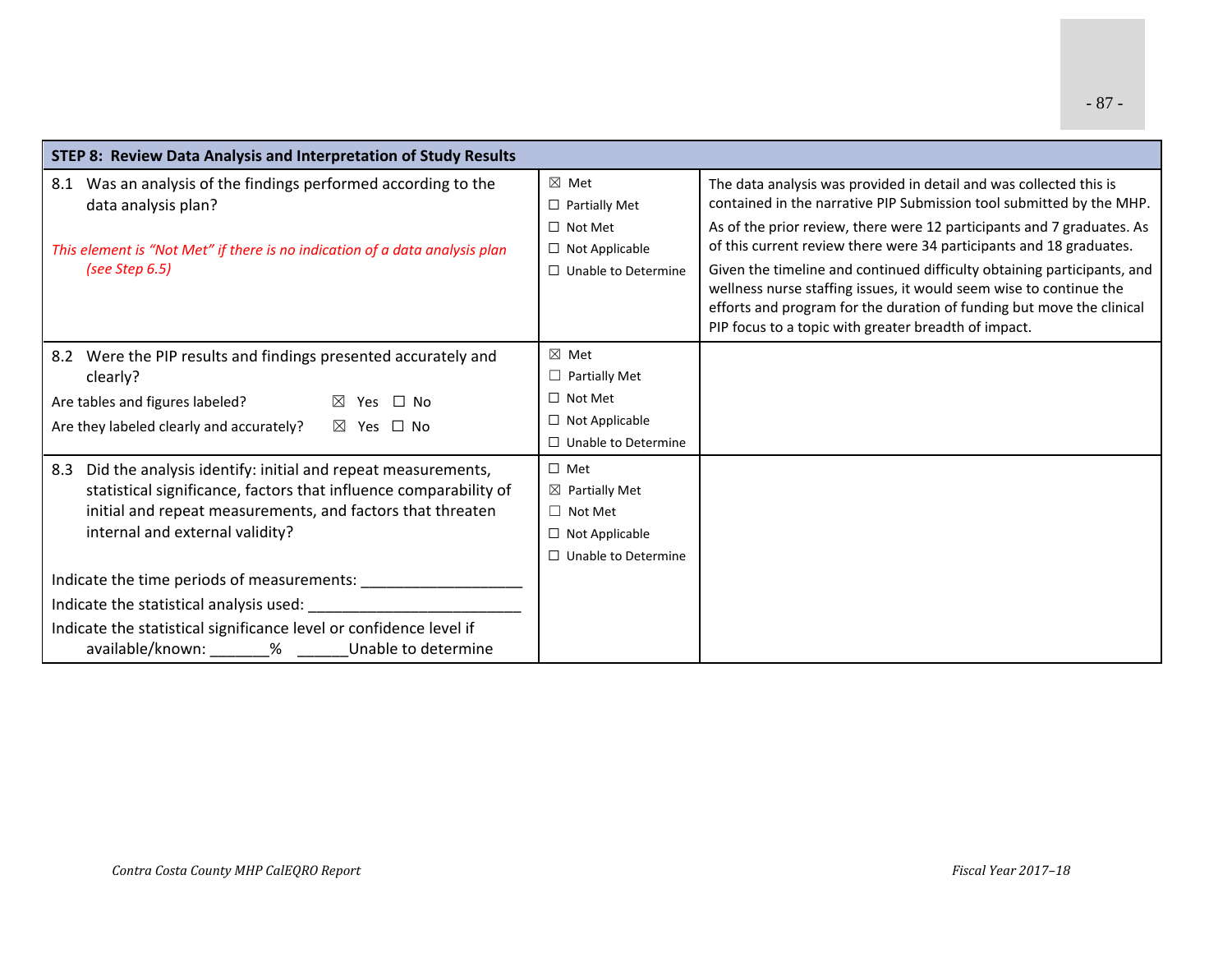| Did the analysis of the study data include an interpretation of<br>8.4<br>the extent to which this PIP was successful and recommend<br>any follow-up activities? | $\Box$ Met<br>$\boxtimes$ Partially Met<br>$\Box$ Not Met | The MHP described continued limitations to this PIP which include:<br>low referral rates, difficulties with sustaining wellness nurse positions. |
|------------------------------------------------------------------------------------------------------------------------------------------------------------------|-----------------------------------------------------------|--------------------------------------------------------------------------------------------------------------------------------------------------|
| Limitations described:                                                                                                                                           | $\Box$ Not Applicable                                     |                                                                                                                                                  |
| $\Box$ Unable to Determine<br>Low numbers of participants and graduates.                                                                                         |                                                           |                                                                                                                                                  |
| Conclusions regarding the success of the interpretation:                                                                                                         |                                                           |                                                                                                                                                  |
| Numbers are too small to generalize from but there is some success                                                                                               |                                                           |                                                                                                                                                  |
| Recommendations for follow-up:                                                                                                                                   |                                                           |                                                                                                                                                  |
| Move into maintenance and identify a new clinical PIP topic                                                                                                      |                                                           |                                                                                                                                                  |
|                                                                                                                                                                  | <b>Totals</b>                                             | Met 2 Partially Met<br>0 UTD<br><b>0</b> Not Met<br>0 NA                                                                                         |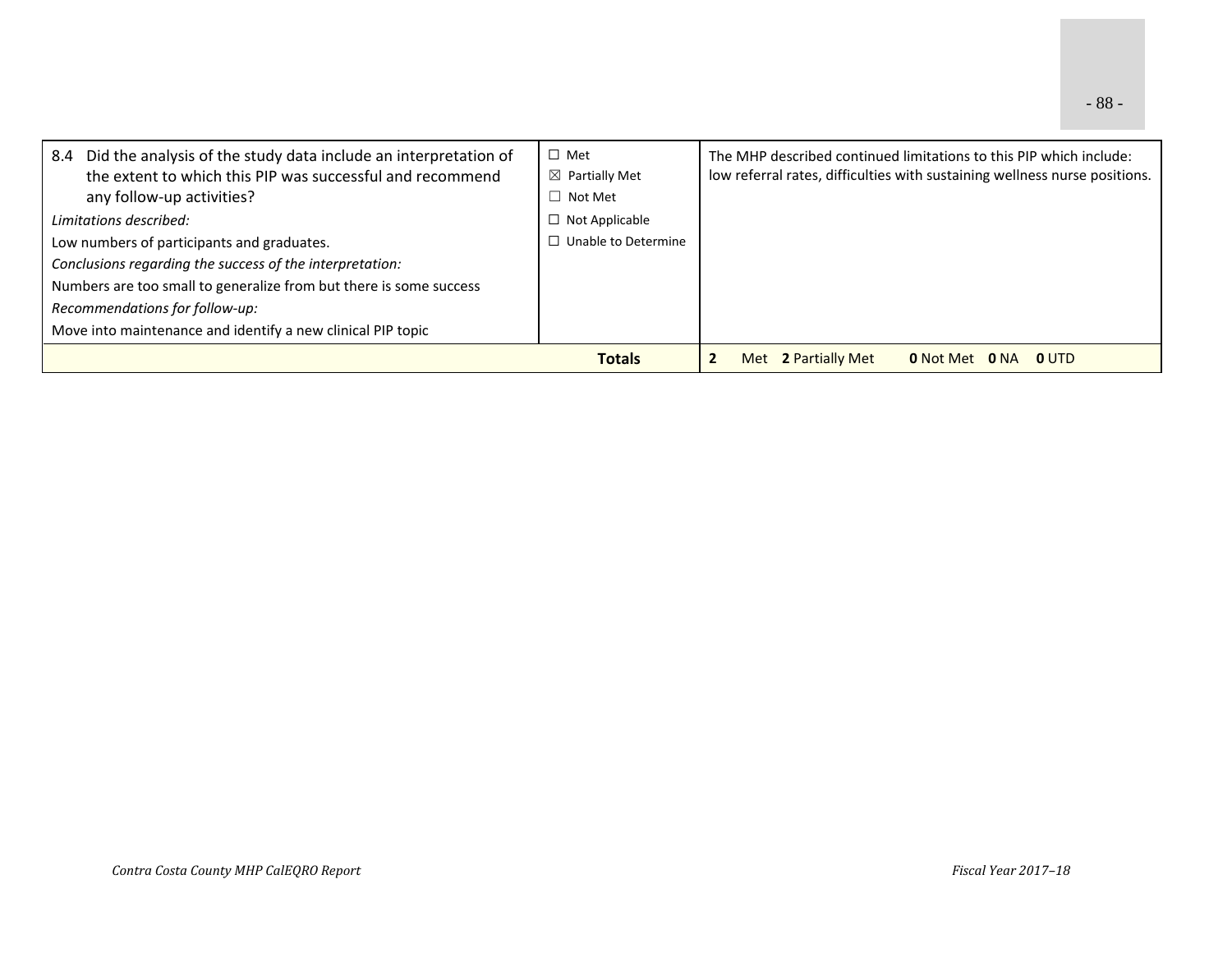- 89 -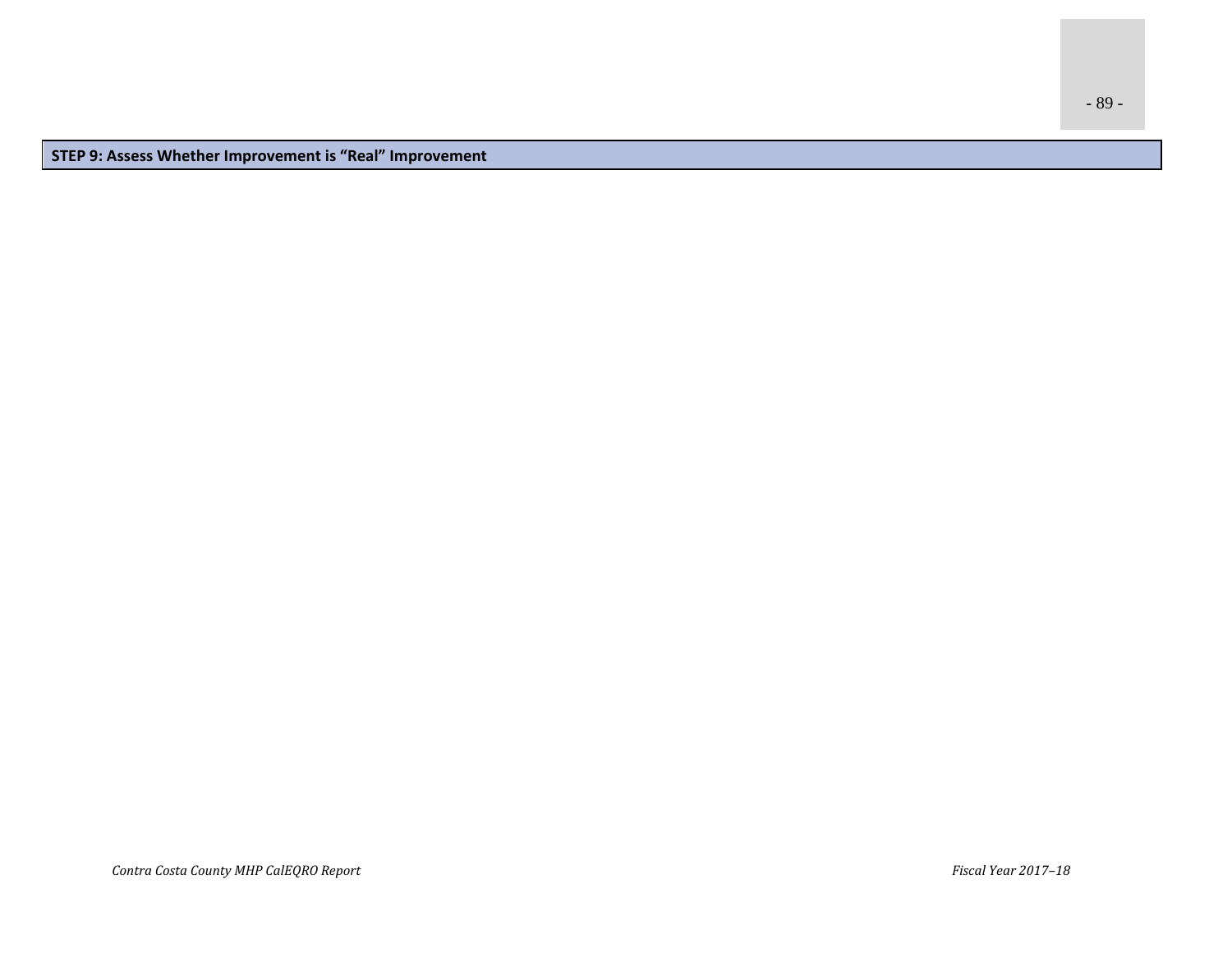| 9.1 Was the same methodology as the baseline measurement used<br>when measurement was repeated? | $\Box$ Met<br>$\boxtimes$ Partially Met | Primary care and mental health service utilization data are<br>collected from the Epic electronic health record and PSP billing                                                                                                                                                                                                                                                                                                                                                              |
|-------------------------------------------------------------------------------------------------|-----------------------------------------|----------------------------------------------------------------------------------------------------------------------------------------------------------------------------------------------------------------------------------------------------------------------------------------------------------------------------------------------------------------------------------------------------------------------------------------------------------------------------------------------|
| Ask: At what interval(s) was the data measurement repeated?                                     | $\Box$ Not Met                          | system and the methodology of entering appointment data                                                                                                                                                                                                                                                                                                                                                                                                                                      |
| Were the same sources of data used?                                                             | $\Box$ Not Applicable                   | have not change.                                                                                                                                                                                                                                                                                                                                                                                                                                                                             |
| Did they use the same method of data collection?                                                | $\Box$ Unable to Determine              |                                                                                                                                                                                                                                                                                                                                                                                                                                                                                              |
| Were the same participants examined?                                                            |                                         | Participants complete measures related to their wellness and                                                                                                                                                                                                                                                                                                                                                                                                                                 |
| Did they utilize the same measurement tools?                                                    |                                         | wellbeing perceptions and program satisfaction, however,<br>some participants are not always accommodating in<br>completing.                                                                                                                                                                                                                                                                                                                                                                 |
|                                                                                                 |                                         | The coaching team completes forms related to the remaining<br>indicators. As different staff complete the forms, regular<br>training and discussion on the evaluation forms are held. Forms<br>are reviewed by Research and Evaluation Unit staff who<br>contacts team members as needed.                                                                                                                                                                                                    |
|                                                                                                 |                                         | A Program Manual was drafted that includes a section on<br>documentation and forms were revisited in December 2016 to<br>ensure they are collecting necessary and useful data. Data<br>collection for the indicators themselves has not changed.                                                                                                                                                                                                                                             |
|                                                                                                 |                                         | A data analysis indicates satisfaction, but it is too early to<br>assess improvement. Initial data indicates that there is<br>improvement, it is largely anecdotal at this stage. For example,<br>one graduate at pre-test had no desire to address his diabetes<br>and at post-test he is regularly checking his blood sugar<br>numbers and attending a diabetes group. Another graduate has<br>attained treatment on his own for his health condition and is<br>following up on treatment. |
|                                                                                                 |                                         |                                                                                                                                                                                                                                                                                                                                                                                                                                                                                              |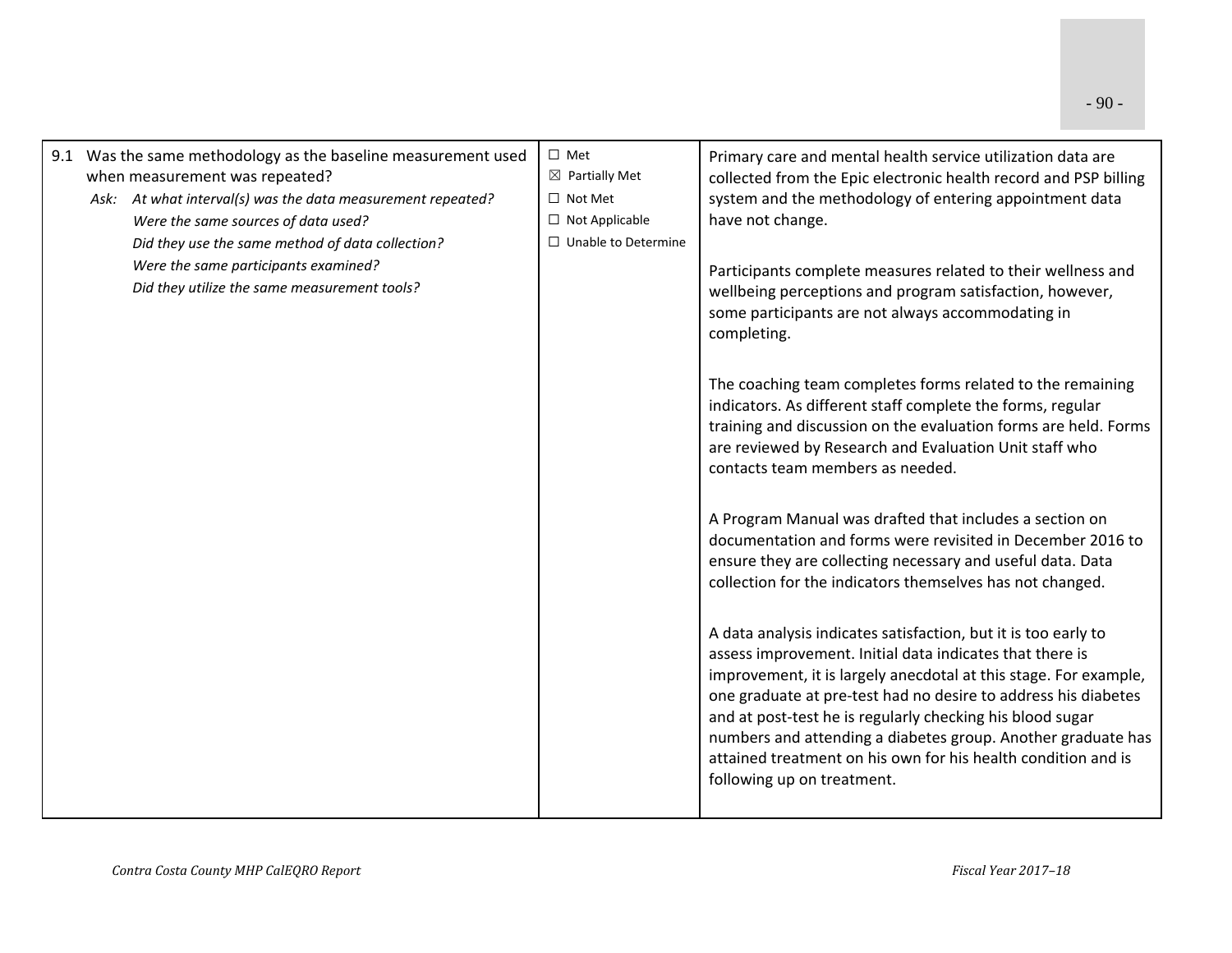| Was there any documented, quantitative improvement in<br>9.2           |            | $\Box$ Met            | Changes occurred but are far from the numbers required for |                                                                            |  |  |  |
|------------------------------------------------------------------------|------------|-----------------------|------------------------------------------------------------|----------------------------------------------------------------------------|--|--|--|
| processes or outcomes of care?                                         |            |                       | $\Box$ Partially Met                                       | significance to be determine. Even clinical significance is difficult with |  |  |  |
| Was there:<br>$\boxtimes$ Improvement<br>$\Box$ Deterioration          |            | $\boxtimes$ Not Met   | the small number of participants.                          |                                                                            |  |  |  |
| Statistical significance:                                              | $\Box$ Yes | $\boxtimes$ No        | $\Box$ Not Applicable                                      |                                                                            |  |  |  |
| Clinical significance:                                                 | $\Box$ Yes | $\Box$ No             | $\Box$ Unable to Determine                                 |                                                                            |  |  |  |
| Does the reported improvement in performance have internal<br>9.3      |            |                       | $\Box$ Met                                                 |                                                                            |  |  |  |
| validity; i.e., does the improvement in performance appear to          |            |                       | $\Box$ Partially Met                                       |                                                                            |  |  |  |
| be the result of the planned quality improvement intervention?         |            |                       | $\boxtimes$ Not Met                                        |                                                                            |  |  |  |
| Degree to which the intervention was the reason for change:            |            | $\Box$ Not Applicable |                                                            |                                                                            |  |  |  |
| $\Box$ No relevance<br>$\boxtimes$ Small<br>$\Box$ Fair<br>$\Box$ High |            |                       | $\Box$ Unable to Determine                                 |                                                                            |  |  |  |
| Is there any statistical evidence that any observed performance<br>9.4 |            |                       | $\Box$ Met                                                 | Numbers are too small for statistical analysis.                            |  |  |  |
| improvement is true improvement?                                       |            |                       | $\Box$ Partially Met                                       |                                                                            |  |  |  |
| $\Box$ Weak<br>$\Box$ Moderate<br>$\Box$ Strong                        |            |                       | $\boxtimes$ Not Met                                        |                                                                            |  |  |  |
|                                                                        |            |                       | $\Box$ Not Applicable                                      |                                                                            |  |  |  |
|                                                                        |            |                       | $\Box$ Unable to Determine                                 |                                                                            |  |  |  |
| Was sustained improvement demonstrated through repeated<br>9.5         |            |                       | $\Box$ Met                                                 | Insufficient number of participants present to perform this                |  |  |  |
| measurements over comparable time periods?                             |            | $\Box$ Partially Met  | determination.                                             |                                                                            |  |  |  |
|                                                                        |            | $\boxtimes$ Not Met   |                                                            |                                                                            |  |  |  |
|                                                                        |            | $\Box$ Not Applicable |                                                            |                                                                            |  |  |  |
|                                                                        |            |                       | $\Box$ Unable to Determine                                 |                                                                            |  |  |  |
|                                                                        |            |                       | <b>Totals</b>                                              | Met 1 Partially Met<br>4 Not Met 0 NA<br>$\mathbf{0}$<br><b>OUTD</b>       |  |  |  |

| ACTIVITY 2: VERIFYING STUDY FINDINGS (OPTIONAL)                                                |                                 |          |  |  |  |  |  |
|------------------------------------------------------------------------------------------------|---------------------------------|----------|--|--|--|--|--|
| Component/Standard                                                                             | Score                           | Comments |  |  |  |  |  |
| Were the initial study findings verified (recalculated by CalEQRO)<br>upon repeat measurement? | $\square$ Yes<br>$\boxtimes$ No |          |  |  |  |  |  |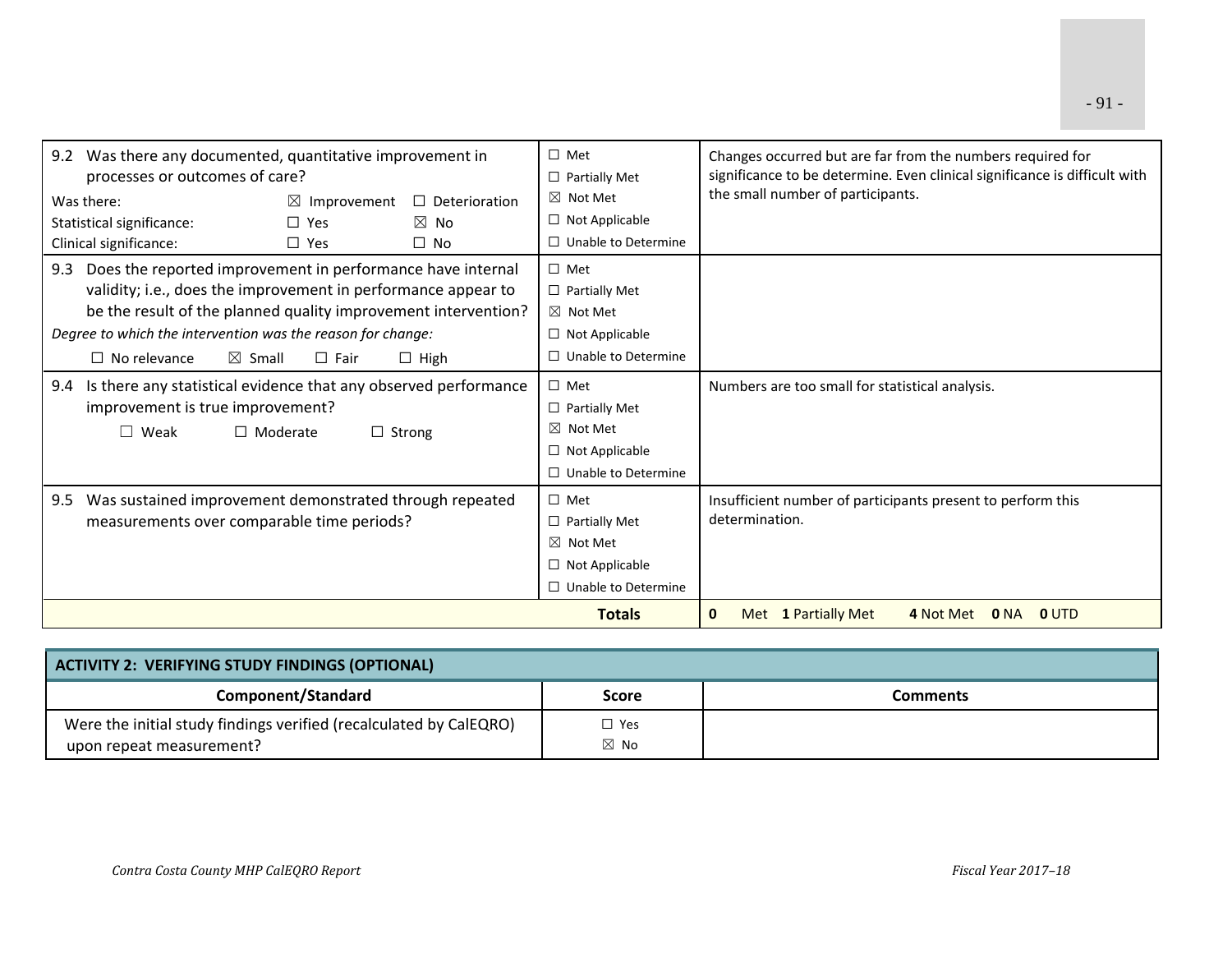### **ACTIVITY 3: OVERALL VALIDITY AND RELIABILITY OF STUDY RESULTS: SUMMARY OF AGGREGATE VALIDATION FINDINGS**

#### *Conclusions:*

The number of participants has remained relatively low, and insufficient to determine any statistical significance of the change. The results, thus far, appear to be positive. The MHP efforts to improve results have included consideration of the addition of a clinician for group and individual therapy. Another element, addition of a part-time *Alumni Coach was started on 8/14/17.*

In that this PIP has been in place for several years and the results are generally positive, the MHP needs to move this project into maintenance mode and seek another clinical PIP topic. Looking forward to that topic, the MHP needs to examine clinical data to identify a target of efforts.

*Recommendations:*

Wind up and conclude this PIP and look for another clinical topic.

### Check one:  $\Box$

- 
- High confidence in reported Plan PIP results ☐ Low confidence in reported Plan PIP results
- ☐ Confidence in reported Plan PIP results ☐ Reported Plan PIP results not credible
	-
- $\boxtimes$  Confidence in PIP results cannot be determined at this time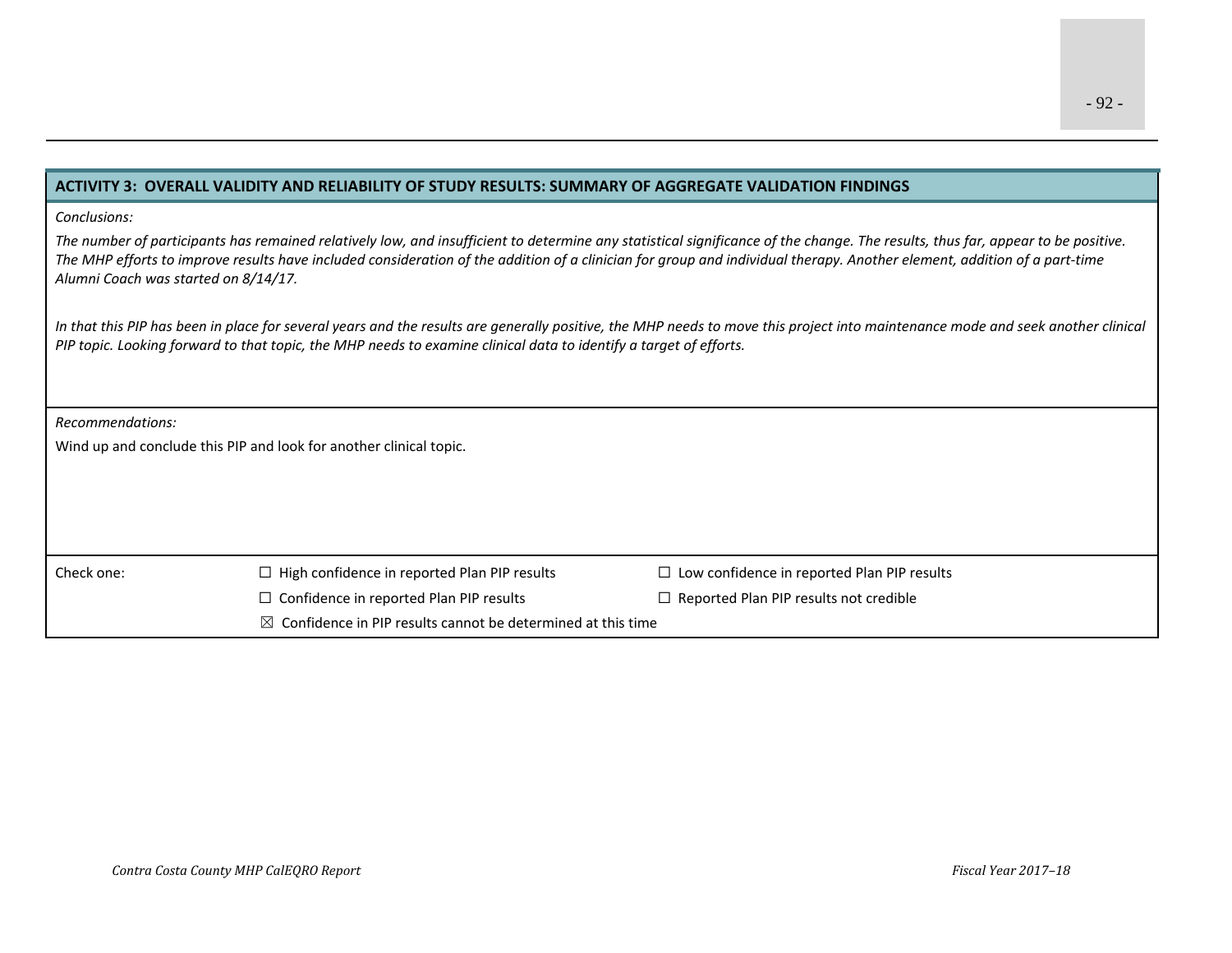## **PERFORMANCE IMPROVEMENT PROJECT (PIP) VALIDATION WORKSHEET FY17‐18 NON‐CLINICAL PIP**

**GENERAL INFORMATION**

| <b>MHP: Contra Costa</b>                         |                                                                                                 |  |  |  |  |  |  |
|--------------------------------------------------|-------------------------------------------------------------------------------------------------|--|--|--|--|--|--|
| PIP Title: Improving MHP Timeliness              |                                                                                                 |  |  |  |  |  |  |
| Start Date (MM/DD/YY): 12/1/2017                 | Status of PIP (Only Active and ongoing, and completed PIPs are rated):                          |  |  |  |  |  |  |
| Completion Date (MM/DD/YY): 12/31/2019           | Rated                                                                                           |  |  |  |  |  |  |
| Projected Study Period (#of Months): 24          | Active and ongoing (baseline established and interventions started)<br>$\boxtimes$              |  |  |  |  |  |  |
| <b>Completed:</b> Yes $\Box$<br>No $\boxtimes$   | Completed since the prior External Quality Review (EQR)                                         |  |  |  |  |  |  |
| Date(s) of On-Site Review (MM/DD/YY): 2/6-8/2018 |                                                                                                 |  |  |  |  |  |  |
|                                                  | Not rated. Comments provided in the PIP Validation Tool for technical assistance purposes only. |  |  |  |  |  |  |
| Name of Reviewer: Rob Walton                     | Concept only, not yet active (interventions not started)<br>ப                                   |  |  |  |  |  |  |
|                                                  | Inactive, developed in a prior year                                                             |  |  |  |  |  |  |
|                                                  | Submission determined not to be a PIP                                                           |  |  |  |  |  |  |
|                                                  | No Non-clinical PIP was submitted                                                               |  |  |  |  |  |  |

**Brief Description of PIP** (including goal and what PIP is attempting to accomplish):

The MHP is targeting the improvement of timeliness for both initial mental health and initial psychiatry access. Despite current aggregate data pointing to relatively brief initial access, there exists <sup>a</sup> great deal of variation between the clinics at the major population areas and age groups served. The MHP seeks to have 90% of offered appointments for initial mental health access within 10 business days. Currently, 79% meet that standard, with the breakdown by adults (86%) and children (61%) reflecting that variation.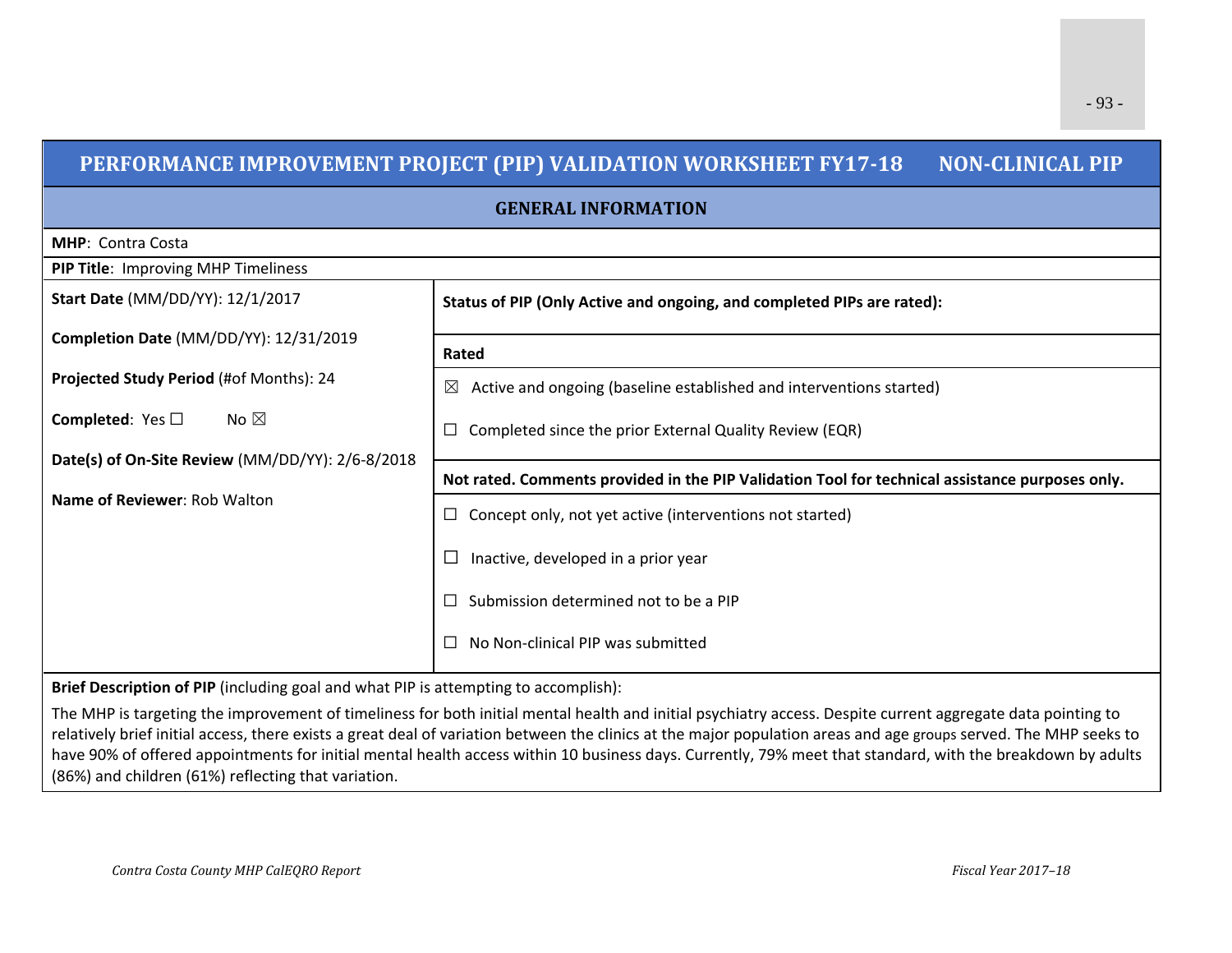Completed first assessment visit statistics indicates 37% miss their first scheduled assessment.

The first offered psychiatric appointment standard is 80% in 15 business days, but in adults the data indicates <sup>a</sup> 44‐day average, and children 67 business days. The MHP notes that the methodology used for psychiatric appointments deserves consideration.

The current assumption is that the all first contact with eligibles involves <sup>a</sup> psychiatry/medication evaluation request. While this assumption is likely accurate for adults, within children and youth that is often not the case. Commonly caregivers of children, as well as psychiatric practitioners want to see alternatives to medications utilized first. Therefore, at least with children and youth, there needs to be an alternative way to establishing the psychiatrist referral point in time, and tracking first offered appointment based on that point in time.

The PIP appears to be focused on the use of CSW/FSWs to provide early engagement, and telemedicine. Both interventions are described with insufficient detail to understand the nature and frequency they will be applied, which are important elements to be addressed.

## **ACTIVITY 1: ASSESS THE STUDY METHODOLOGY**

### **STEP 1: Review the Selected Study Topic(s)**

| <b>Component/Standard</b>                                                                                                                                                                                           | <b>Score</b>                                                                            | <b>Comments</b>                                                                                                                                                                                        |
|---------------------------------------------------------------------------------------------------------------------------------------------------------------------------------------------------------------------|-----------------------------------------------------------------------------------------|--------------------------------------------------------------------------------------------------------------------------------------------------------------------------------------------------------|
| Was the PIP topic selected using stakeholder input? Did the<br>1.1<br>MHP develop a multi-functional team compiled of stakeholders<br>invested in this issue?                                                       | $\boxtimes$ Met<br>$\Box$ Partially Met<br>$\Box$ Not Met<br>$\Box$ Unable to Determine | The nature of consumer and family member participation is not clear<br>in the write-up. However, inclusion of these stakeholders is<br>mentioned, and credit is given for that breadth of involvement. |
| Was the topic selected through data collection and analysis of<br>1.2<br>comprehensive aspects of enrollee needs, care, and services?                                                                               | $\boxtimes$ Met<br>$\Box$ Partially Met<br>$\Box$ Not Met<br>$\Box$ Unable to Determine |                                                                                                                                                                                                        |
| Select the category for each PIP:<br>Clinical:<br>$\Box$ Prevention of an acute or chronic condition<br>$\Box$ High volume services<br>$\Box$ Care for an acute or chronic condition<br>$\Box$ High risk conditions | Non-clinical:                                                                           | $\boxtimes$ Process of accessing or delivering care                                                                                                                                                    |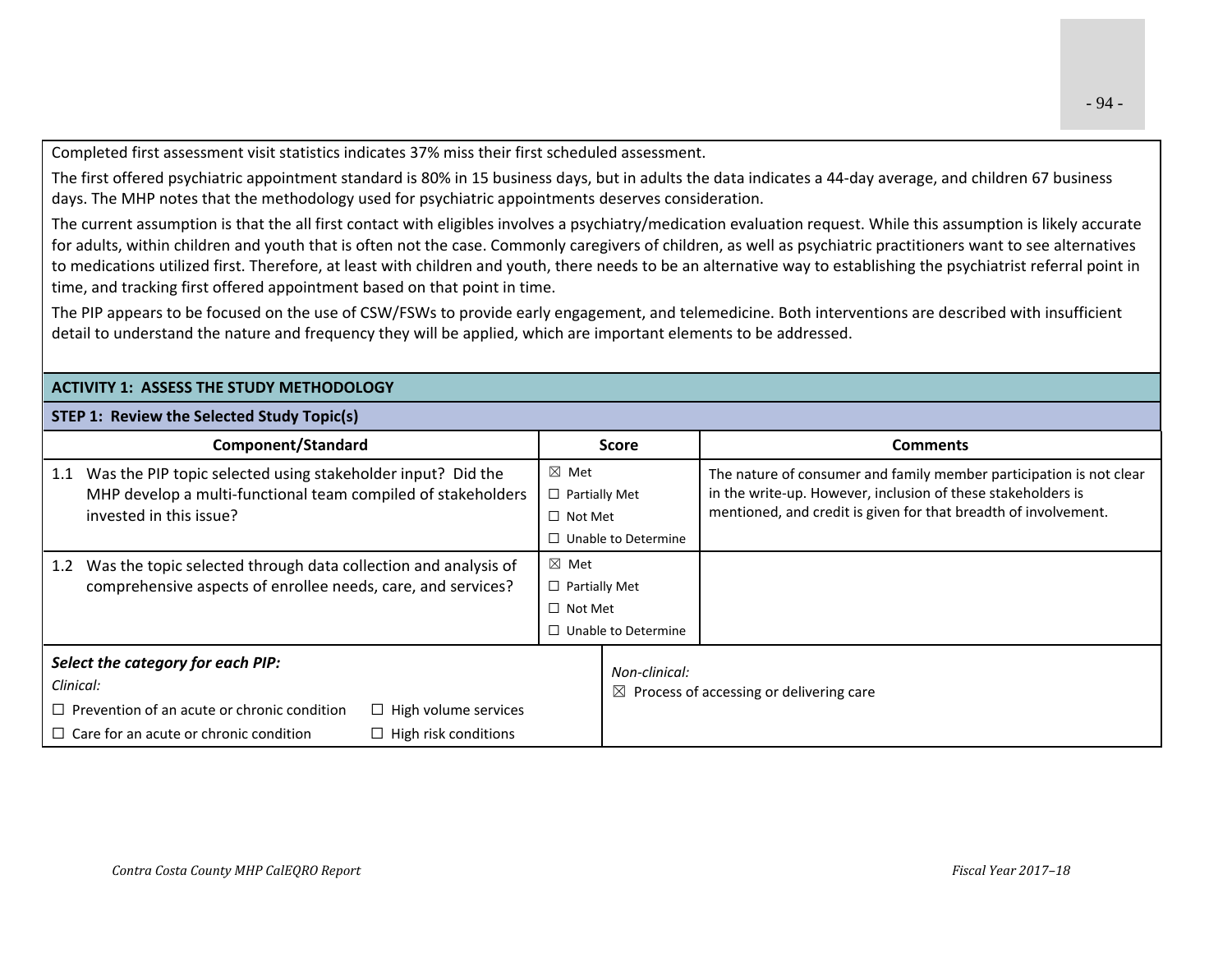| Did the Plan's PIP, over time, address a broad spectrum of key<br>1.3<br>aspects of enrollee care and services?<br>Project must be clearly focused on identifying and correcting<br>deficiencies in care or services, rather than on utilization or<br>cost alone.                                                                                                                                                                                                                                                                                                                                                               | $\boxtimes$ Met<br>$\Box$ Partially Met<br>$\Box$ Not Met<br>$\Box$ Unable to Determine                                                                                                                                                                                                                                                                                                                                                                                                  | Initial access is a key element of services, and timeliness impacts both<br>engagement and outcomes. |                                              |  |  |  |
|----------------------------------------------------------------------------------------------------------------------------------------------------------------------------------------------------------------------------------------------------------------------------------------------------------------------------------------------------------------------------------------------------------------------------------------------------------------------------------------------------------------------------------------------------------------------------------------------------------------------------------|------------------------------------------------------------------------------------------------------------------------------------------------------------------------------------------------------------------------------------------------------------------------------------------------------------------------------------------------------------------------------------------------------------------------------------------------------------------------------------------|------------------------------------------------------------------------------------------------------|----------------------------------------------|--|--|--|
| 1.4 Did the Plan's PIPs, over time, include all enrolled populations<br>(i.e., did not exclude certain enrollees such as those with<br>special health care needs)?<br>Demographics:<br>$\Box$ Age Range $\Box$ Race/Ethnicity $\Box$ Gender $\Box$ Language $\boxtimes$ East County                                                                                                                                                                                                                                                                                                                                              | The MHP is interested in improving all timeliness in all regions, the<br>initial focus is on the East County. In that region, actions will be first<br>taken to focus on the adult and children's services and improving<br>initial routine access and routine psychiatry initial access.<br>The MHP's presentation breaks out initial access by children and<br>adults but is somewhat unclear as to if it is seeking to improve<br>psychiatry access for both populations or just one. |                                                                                                      |                                              |  |  |  |
|                                                                                                                                                                                                                                                                                                                                                                                                                                                                                                                                                                                                                                  | <b>Totals</b>                                                                                                                                                                                                                                                                                                                                                                                                                                                                            | <b>Partially Met</b><br>Met<br>$\mathbf{0}$<br>$\bf{0}$                                              | <b>UTD</b><br><b>Not Met</b><br>$\mathbf{0}$ |  |  |  |
| <b>STEP 2: Review the Study Question(s)</b>                                                                                                                                                                                                                                                                                                                                                                                                                                                                                                                                                                                      |                                                                                                                                                                                                                                                                                                                                                                                                                                                                                          |                                                                                                      |                                              |  |  |  |
| 2.1 Was the study question(s) stated clearly in writing?<br>Does the question have a measurable impact for the defined<br>study population?<br>Include study question as stated in narrative:<br>Will implementing Direct Consumer Outreach improve timely access to<br>mental health services so that the rate of consumers who miss their initial<br>outpatient mental health appointment improves from 37% to 25%? Will<br>implementing Tele-Psychiatry as a practice for conducting initial psychiatric<br>appointments improve the rate of psychiatry appointments scheduled<br>within 15 days of referral from 24% to 80%? | $\boxtimes$ Met<br>$\Box$ Partially Met<br>$\Box$ Not Met<br>$\Box$ Unable to Determine                                                                                                                                                                                                                                                                                                                                                                                                  |                                                                                                      |                                              |  |  |  |
|                                                                                                                                                                                                                                                                                                                                                                                                                                                                                                                                                                                                                                  | <b>Totals</b>                                                                                                                                                                                                                                                                                                                                                                                                                                                                            | <b>Partially Met</b><br>Met<br>$\mathbf{0}$<br>$\mathbf 0$                                           | <b>Not Met</b><br>$\mathbf{0}$<br><b>UTD</b> |  |  |  |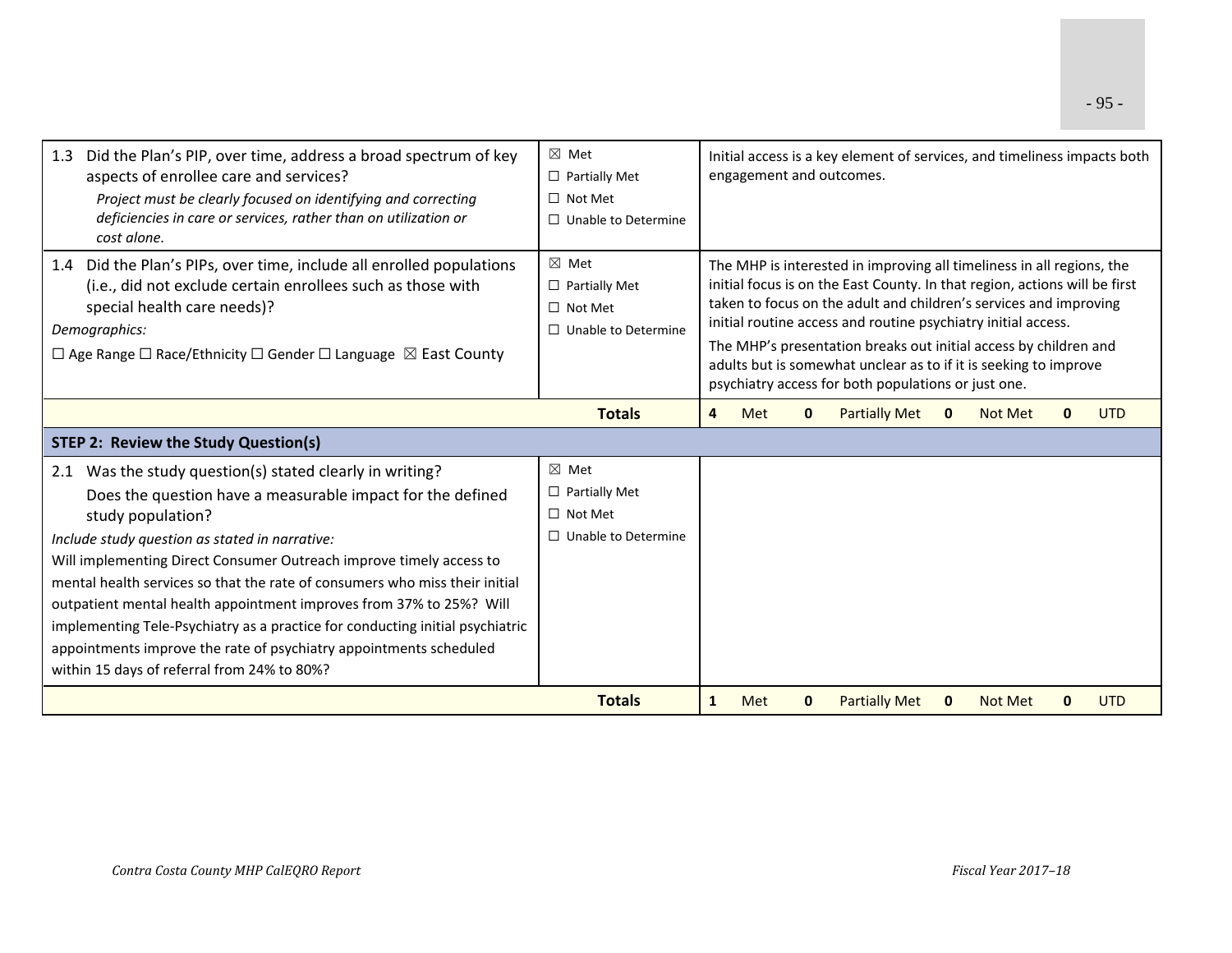| <b>STEP 3: Review the Identified Study Population</b>                                           |                            |                                                                                                                   |
|-------------------------------------------------------------------------------------------------|----------------------------|-------------------------------------------------------------------------------------------------------------------|
| 3.1 Did the Plan clearly define all Medi-Cal enrollees to whom the                              | $\boxtimes$ Met            | East County is the focus.                                                                                         |
| study question and indicators are relevant?                                                     | $\Box$ Partially Met       |                                                                                                                   |
| Demographics:                                                                                   | $\Box$ Not Met             |                                                                                                                   |
| $\Box$ Age Range $\Box$ Race/Ethnicity $\Box$ Gender $\Box$ Language $\boxtimes$ Other          | $\Box$ Unable to Determine |                                                                                                                   |
| 3.2 If the study included the entire population, did its data                                   | $\boxtimes$ Met            |                                                                                                                   |
| collection approach capture all enrollees to whom the study                                     | $\Box$ Partially Met       |                                                                                                                   |
| question applied?                                                                               | $\Box$ Not Met             |                                                                                                                   |
| Methods of identifying participants:                                                            | $\Box$ Unable to Determine |                                                                                                                   |
| $\boxtimes$ Utilization data<br>$\Box$ Referral<br>$\Box$ Self-identification                   |                            |                                                                                                                   |
| $\boxtimes$ Other: information from Cadence and other software elements                         |                            |                                                                                                                   |
|                                                                                                 | <b>Totals</b>              | $\overline{2}$<br><b>Partially Met</b><br>Met<br><b>Not Met</b><br><b>UTD</b><br>$\mathbf{0}$<br>0<br>$\mathbf 0$ |
| <b>STEP 4: Review Selected Study Indicators</b>                                                 |                            |                                                                                                                   |
| 4.1 Did the study use objective, clearly defined, measurable                                    | $\boxtimes$ Met            |                                                                                                                   |
| indicators?                                                                                     | $\Box$ Partially Met       |                                                                                                                   |
| List indicators:                                                                                | $\Box$ Not Met             |                                                                                                                   |
| First Scheduled Outpatient Mental Health Missed Appointment Rate                                | $\Box$ Unable to Determine |                                                                                                                   |
| Business Days from Referral to First Completed Routine OP Appointment<br>(mean)                 |                            |                                                                                                                   |
| First Available Psychiatric Assessment Appointments Scheduled within 15<br>business days (rate) |                            |                                                                                                                   |
| Business Days from Referral to First Scheduled Psychiatric Assessment<br>Appointment (mean)     |                            |                                                                                                                   |
| New Consumers Contacted for Initial Appointment Engagement                                      |                            |                                                                                                                   |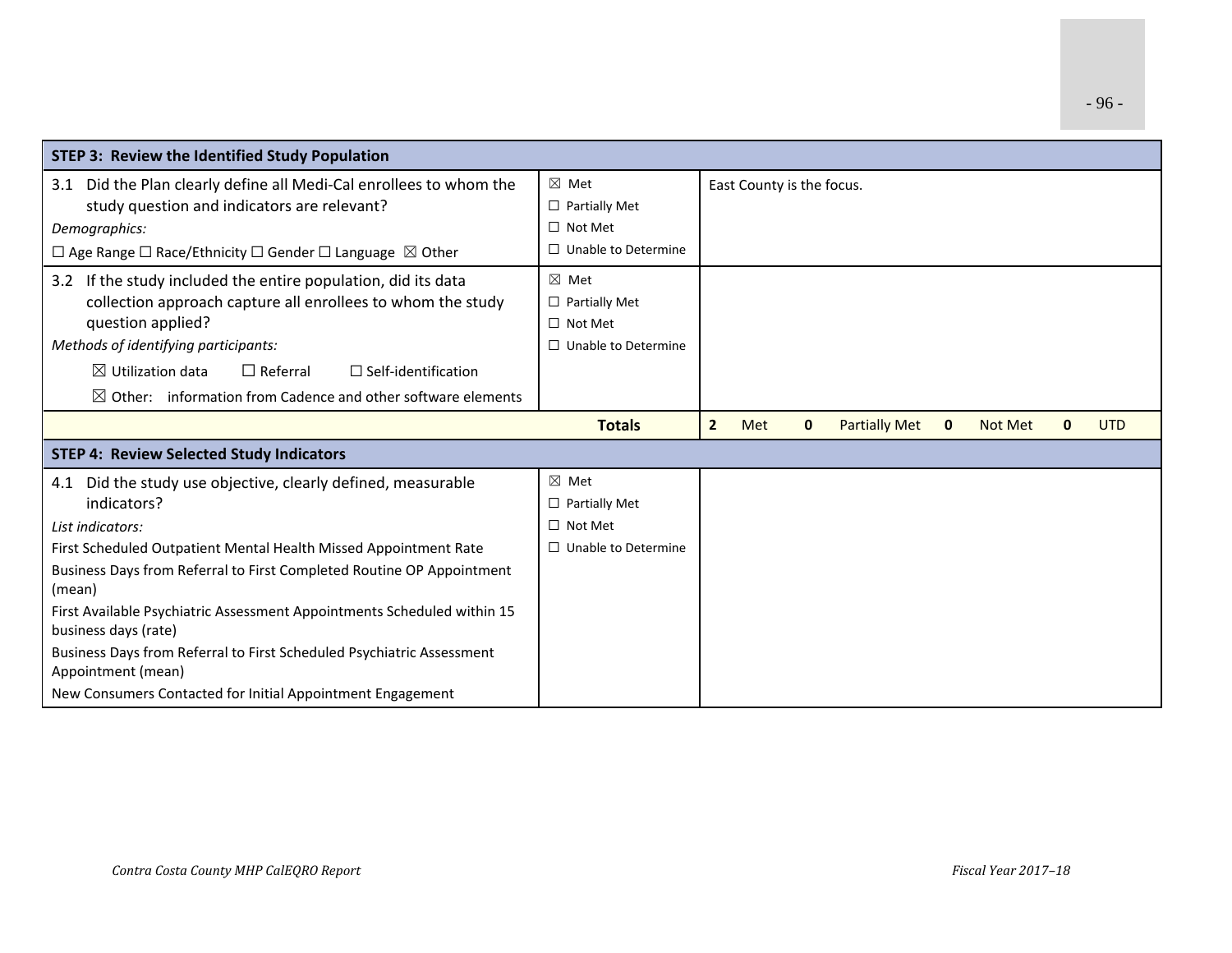| 4.2 Did the indicators measure changes in: health status, functional<br>status, or enrollee satisfaction, or processes of care with strong<br>associations with improved outcomes? All outcomes should be<br>consumer focused.<br>$\boxtimes$ Health Status<br>$\boxtimes$ Functional Status<br>$\Box$ Member Satisfaction<br>□ Provider Satisfaction<br>Are long-term outcomes clearly stated? $\Box$ Yes $\boxtimes$ No<br>Are long-term outcomes implied? ⊠ Yes □ No |                                        | ⊠ Met<br>$\Box$ Partially Met<br>$\Box$ Not Met<br>$\Box$ Unable to Determine                                       |                |     |              |                      |             |         |              |            |  |
|-------------------------------------------------------------------------------------------------------------------------------------------------------------------------------------------------------------------------------------------------------------------------------------------------------------------------------------------------------------------------------------------------------------------------------------------------------------------------|----------------------------------------|---------------------------------------------------------------------------------------------------------------------|----------------|-----|--------------|----------------------|-------------|---------|--------------|------------|--|
|                                                                                                                                                                                                                                                                                                                                                                                                                                                                         |                                        | <b>Totals</b>                                                                                                       | 2 <sup>1</sup> | Met | $\mathbf{0}$ | <b>Partially Met</b> | $\mathbf 0$ | Not Met | $\mathbf{0}$ | <b>UTD</b> |  |
|                                                                                                                                                                                                                                                                                                                                                                                                                                                                         | <b>STEP 5: Review Sampling Methods</b> |                                                                                                                     |                |     |              |                      |             |         |              |            |  |
| 5.1 Did the sampling technique consider and specify the:<br>a) True (or estimated) frequency of occurrence of the event?<br>b) Confidence interval to be used?<br>c) Margin of error that will be acceptable?                                                                                                                                                                                                                                                           |                                        | $\square$ Met<br>$\Box$ Partially Met<br>$\Box$ Not Met<br>$\boxtimes$ Not Applicable<br>$\Box$ Unable to Determine |                |     |              |                      |             |         |              |            |  |
| 5.2 Were valid sampling techniques that protected against bias<br>employed?<br>Specify the type of sampling or census used:<br>$<$ Text $>$                                                                                                                                                                                                                                                                                                                             |                                        | $\Box$ Met<br>$\Box$ Partially Met<br>$\Box$ Not Met<br>$\boxtimes$ Not Applicable<br>$\Box$ Unable to Determine    |                |     |              |                      |             |         |              |            |  |
| 5.3 Did the sample contain a sufficient number of enrollees?<br>N of enrollees in sampling frame<br>N of sample<br>N of participants (i.e. – return rate)                                                                                                                                                                                                                                                                                                               |                                        | $\square$ Met<br>$\Box$ Partially Met<br>$\Box$ Not Met<br>$\boxtimes$ Not Applicable<br>$\Box$ Unable to Determine |                |     |              |                      |             |         |              |            |  |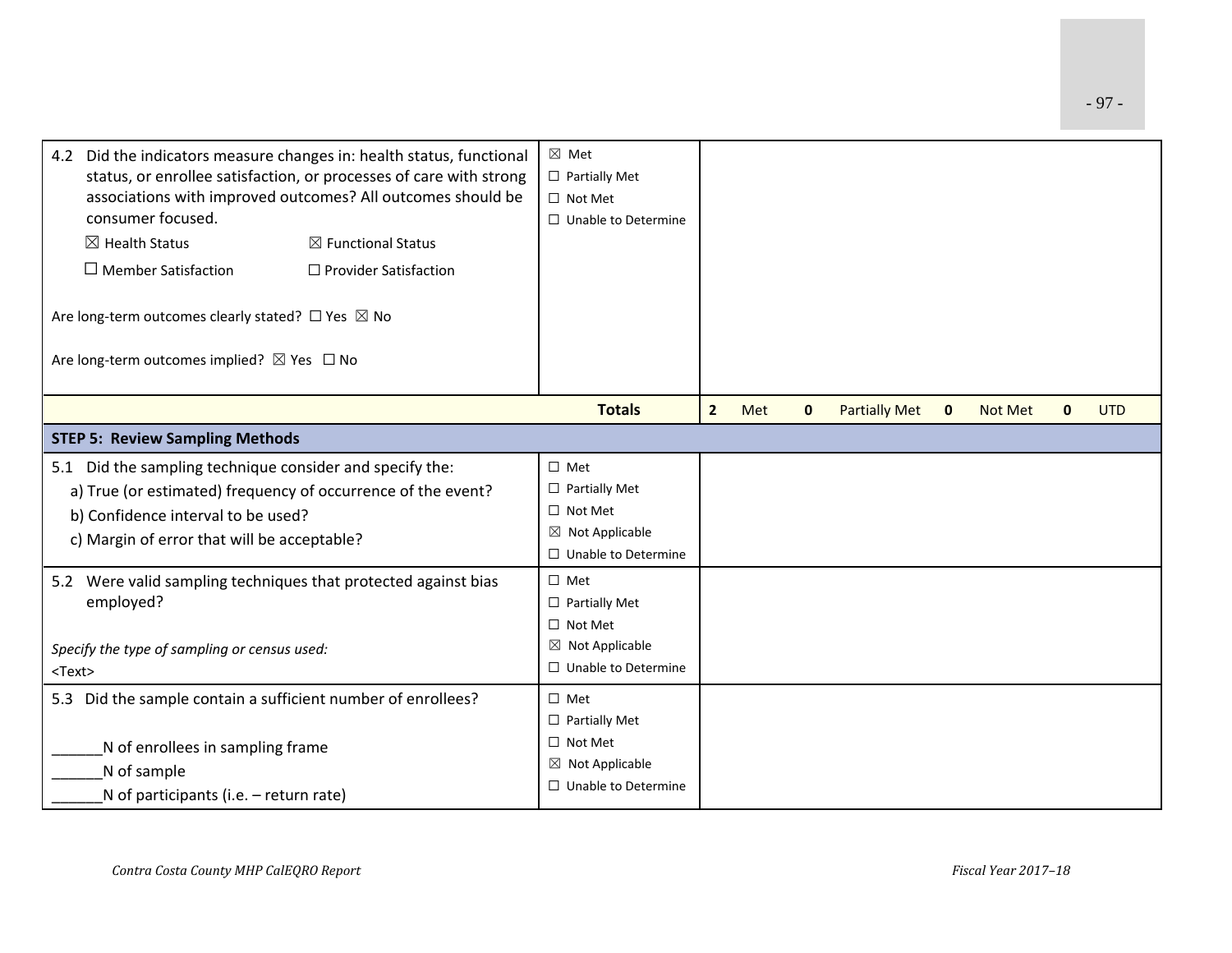|                                                                                                                                                                                                                                                                                                                                 | <b>Totals</b>                                                                           | $\mathbf{0}$<br><b>UTD</b><br>Met 0<br>Partially Met 3 Not Applicable 0        |  |  |
|---------------------------------------------------------------------------------------------------------------------------------------------------------------------------------------------------------------------------------------------------------------------------------------------------------------------------------|-----------------------------------------------------------------------------------------|--------------------------------------------------------------------------------|--|--|
| <b>STEP 6: Review Data Collection Procedures</b>                                                                                                                                                                                                                                                                                |                                                                                         |                                                                                |  |  |
| 6.1 Did the study design clearly specify the data to be collected?                                                                                                                                                                                                                                                              | $\boxtimes$ Met<br>$\Box$ Partially Met<br>$\Box$ Not Met<br>$\Box$ Unable to Determine |                                                                                |  |  |
| 6.2 Did the study design clearly specify the sources of data?<br>Sources of data:<br>$\Box$ Member<br>$\Box$ Provider<br>$\Box$ Claims<br>$\boxtimes$ Other: Cadence                                                                                                                                                            | $\boxtimes$ Met<br>$\Box$ Partially Met<br>$\Box$ Not Met<br>$\Box$ Unable to Determine |                                                                                |  |  |
| 6.3 Did the study design specify a systematic method of collecting<br>valid and reliable data that represents the entire population to<br>which the study's indicators apply?                                                                                                                                                   | $\boxtimes$ Met<br>$\Box$ Partially Met<br>$\Box$ Not Met<br>$\Box$ Unable to Determine | Fairly straightforward running of reports off Cadence.                         |  |  |
| Did the instruments used for data collection provide for<br>6.4<br>consistent, accurate data collection over the time periods<br>studied?<br>Instruments used:<br>$\Box$ Medical record abstraction tool<br>$\Box$ Survey<br>$\Box$ Outcomes tool<br>$\Box$ Level of Care tools<br>$\Box$ Other: <text checked="" if=""></text> | $\Box$ Met<br>$\Box$ Partially Met<br>$\boxtimes$ Not Met<br>$\Box$ Unable to Determine | The PIP just started and quarterly reports should be due in March or<br>April. |  |  |
| 6.5 Did the study design prospectively specify a data analysis plan?<br>Did the plan include contingencies for untoward results?                                                                                                                                                                                                | $\Box$ Met<br>$\Box$ Partially Met<br>$\boxtimes$ Not Met<br>$\Box$ Unable to Determine | There are no provisions for problems. The plan appears<br>straightforward.     |  |  |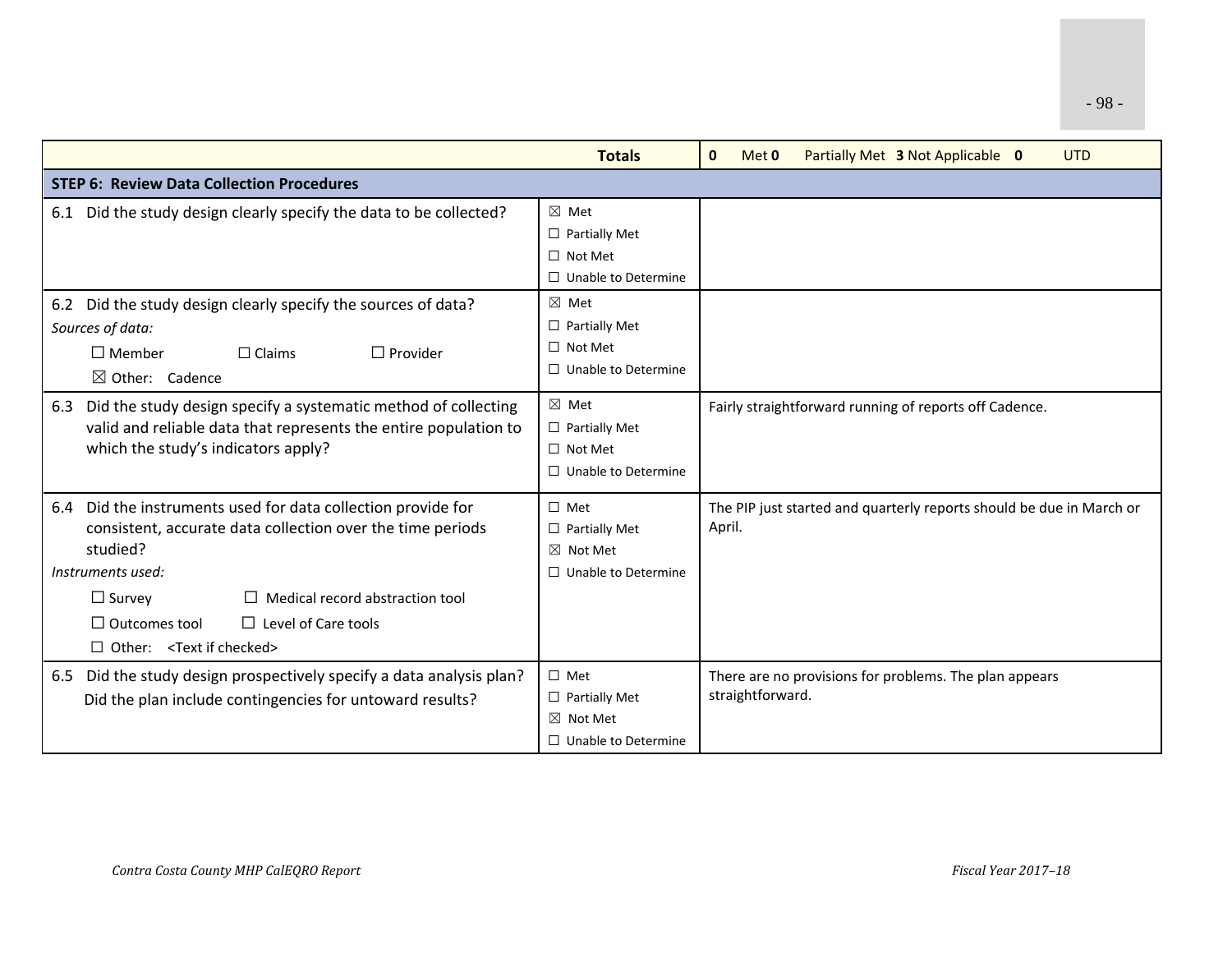| 6.6 Were qualified staff and personnel used to collect the data?                                                                                                     | $\boxtimes$ Met                                                                         |                                                                                                                                                                                                                                                      |  |  |  |  |
|----------------------------------------------------------------------------------------------------------------------------------------------------------------------|-----------------------------------------------------------------------------------------|------------------------------------------------------------------------------------------------------------------------------------------------------------------------------------------------------------------------------------------------------|--|--|--|--|
| Project leader Priscilla Aguirre:                                                                                                                                    | $\Box$ Partially Met                                                                    |                                                                                                                                                                                                                                                      |  |  |  |  |
|                                                                                                                                                                      | $\Box$ Not Met                                                                          |                                                                                                                                                                                                                                                      |  |  |  |  |
|                                                                                                                                                                      | $\Box$ Unable to Determine                                                              |                                                                                                                                                                                                                                                      |  |  |  |  |
|                                                                                                                                                                      | <b>Totals</b>                                                                           | $\overline{4}$<br>Met<br><b>Partially Met</b><br><b>Not Met</b><br><b>UTD</b><br>$\mathbf{0}$<br>$\overline{2}$<br>$\mathbf{0}$                                                                                                                      |  |  |  |  |
| <b>STEP 7: Assess Improvement Strategies</b>                                                                                                                         |                                                                                         |                                                                                                                                                                                                                                                      |  |  |  |  |
| 7.1 Were reasonable interventions undertaken to address<br>causes/barriers identified through data analysis and QI<br>processes undertaken?                          | $\Box$ Met<br>$\boxtimes$ Partially Met<br>$\Box$ Not Met<br>$\Box$ Unable to Determine | The MHP needs to describe what constitutes direct contact with<br>consumers, how often, what it is, what technique is used. These<br>actions must be described in a manner that another MHP could<br>faithfully replicate without any further input. |  |  |  |  |
| Describe Interventions:                                                                                                                                              |                                                                                         |                                                                                                                                                                                                                                                      |  |  |  |  |
| Direct Contact with New Consumers                                                                                                                                    |                                                                                         | Telepsychiatry intervention, same applies, how much, how often,<br>how many. But this also begs the question about available resources,                                                                                                              |  |  |  |  |
| Tele-Psychiatry Implementation                                                                                                                                       |                                                                                         | which currently do not exist and likely also be the focus of this PIP.                                                                                                                                                                               |  |  |  |  |
|                                                                                                                                                                      | <b>Totals</b>                                                                           | $\mathbf{0}$<br>Met 1 Partially Met<br><b>0</b> Not Met <b>0</b> NA <b>0</b> UTD                                                                                                                                                                     |  |  |  |  |
| <b>STEP 8: Review Data Analysis and Interpretation of Study Results</b>                                                                                              |                                                                                         |                                                                                                                                                                                                                                                      |  |  |  |  |
| 8.1 Was an analysis of the findings performed according to the<br>data analysis plan?<br>This element is "Not Met" if there is no indication of a data analysis plan | $\Box$ Met<br>$\Box$ Partially Met<br>$\Box$ Not Met<br>$\boxtimes$ Not Applicable      |                                                                                                                                                                                                                                                      |  |  |  |  |
| (see Step 6.5)                                                                                                                                                       | $\Box$ Unable to Determine                                                              |                                                                                                                                                                                                                                                      |  |  |  |  |
| 8.2 Were the PIP results and findings presented accurately and<br>clearly?                                                                                           | $\Box$ Met<br>$\Box$ Partially Met                                                      |                                                                                                                                                                                                                                                      |  |  |  |  |
| Are tables and figures labeled?<br>$\Box$ No<br>Yes.                                                                                                                 | $\Box$ Not Met                                                                          |                                                                                                                                                                                                                                                      |  |  |  |  |
| Are they labeled clearly and accurately?<br>$\square$ Yes<br>⊔ No                                                                                                    | $\boxtimes$ Not Applicable                                                              |                                                                                                                                                                                                                                                      |  |  |  |  |
|                                                                                                                                                                      | $\Box$ Unable to Determine                                                              |                                                                                                                                                                                                                                                      |  |  |  |  |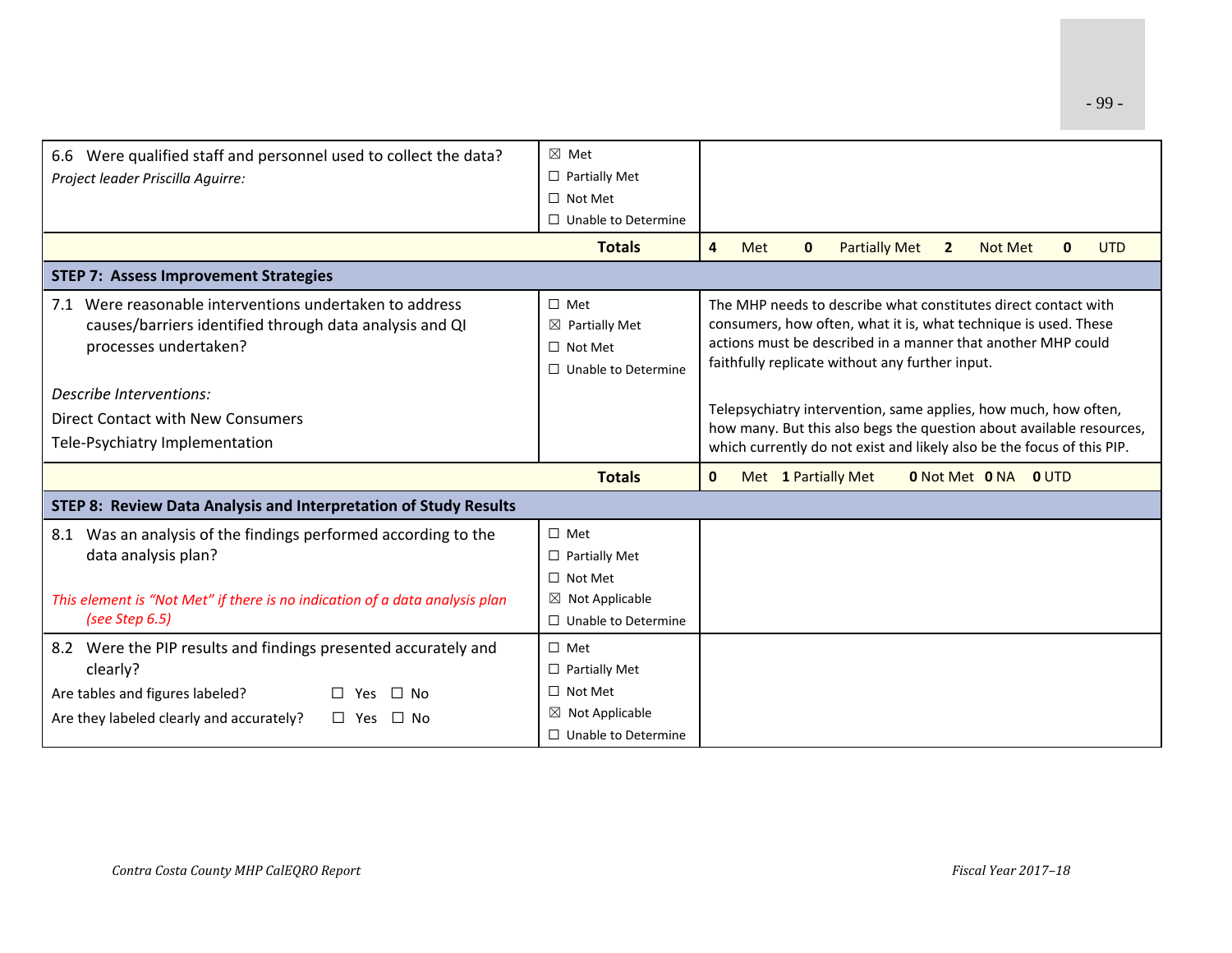| Did the analysis identify: initial and repeat measurements,<br>8.3<br>statistical significance, factors that influence comparability of<br>initial and repeat measurements, and factors that threaten<br>internal and external validity?                                                                                                             | $\Box$ Met<br>$\Box$ Partially Met<br>$\Box$ Not Met<br>$\boxtimes$ Not Applicable<br>$\Box$ Unable to Determine |              |                            |                             |  |
|------------------------------------------------------------------------------------------------------------------------------------------------------------------------------------------------------------------------------------------------------------------------------------------------------------------------------------------------------|------------------------------------------------------------------------------------------------------------------|--------------|----------------------------|-----------------------------|--|
|                                                                                                                                                                                                                                                                                                                                                      |                                                                                                                  |              |                            |                             |  |
| Indicate the statistical significance level or confidence level if<br>available/known: _______% ______Unable to determine                                                                                                                                                                                                                            |                                                                                                                  |              |                            |                             |  |
| 8.4 Did the analysis of the study data include an interpretation of<br>the extent to which this PIP was successful and recommend<br>any follow-up activities?<br>Limitations described:<br>$<$ Text $>$<br>Conclusions regarding the success of the interpretation:<br>$<$ Text $>$<br>Recommendations for follow-up:<br>$<$ Text $>$                | $\Box$ Met<br>$\Box$ Partially Met<br>$\Box$ Not Met<br>$\boxtimes$ Not Applicable<br>$\Box$ Unable to Determine |              |                            |                             |  |
|                                                                                                                                                                                                                                                                                                                                                      | <b>Totals</b>                                                                                                    | $\mathbf{0}$ | Met <b>0 Partially Met</b> | <b>0 Not Met 4 NA 0 UTD</b> |  |
| STEP 9: Assess Whether Improvement is "Real" Improvement                                                                                                                                                                                                                                                                                             |                                                                                                                  |              |                            |                             |  |
| Was the same methodology as the baseline measurement used<br>9.1<br>when measurement was repeated?<br>Ask: At what interval(s) was the data measurement repeated?<br>Were the same sources of data used?<br>Did they use the same method of data collection?<br>Were the same participants examined?<br>Did they utilize the same measurement tools? | $\Box$ Met<br>$\Box$ Partially Met<br>$\Box$ Not Met<br>$\boxtimes$ Not Applicable<br>$\Box$ Unable to Determine |              |                            |                             |  |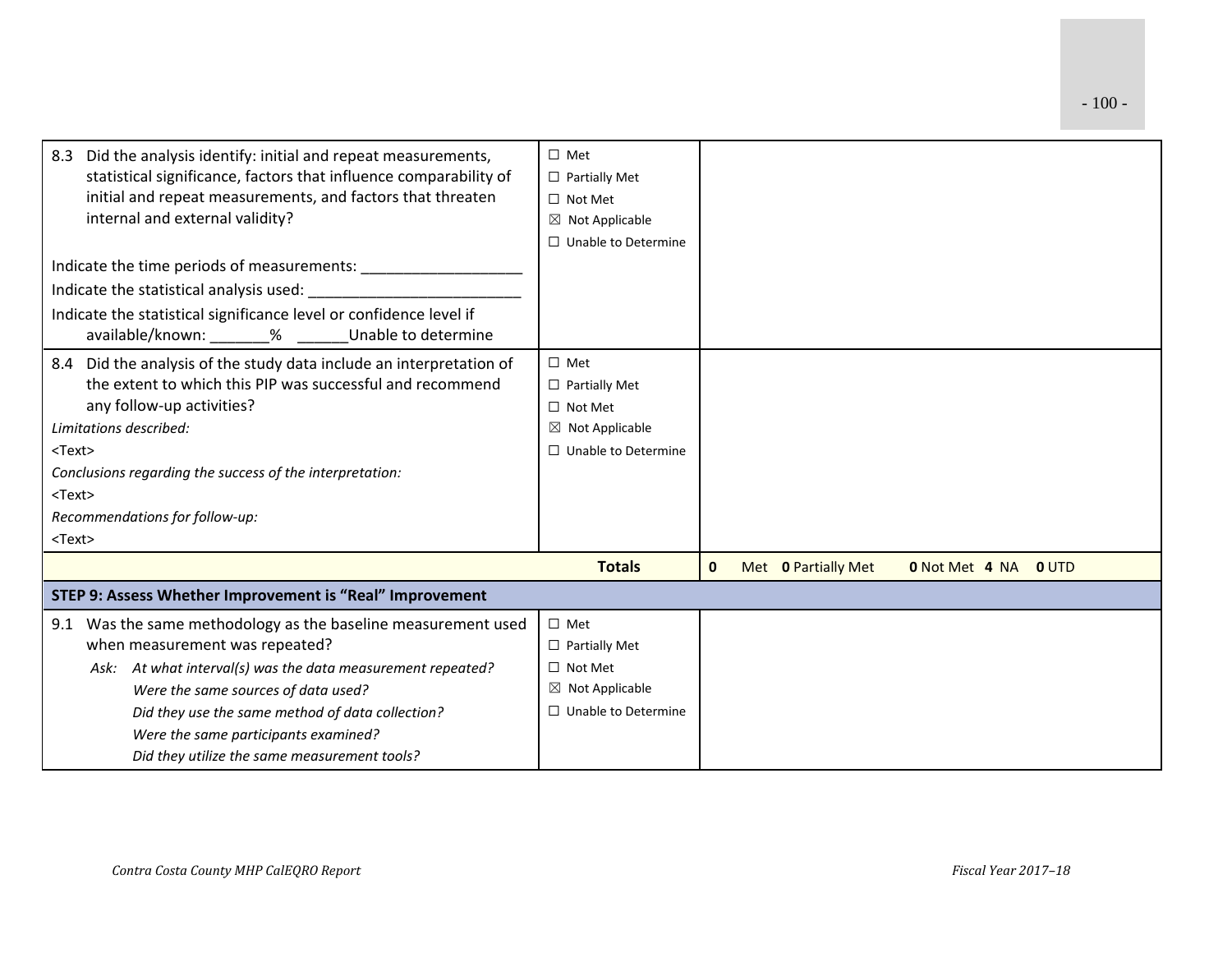| 9.2 Was there any documented, quantitative improvement in<br>processes or outcomes of care? |            | $\Box$ Met<br>$\Box$ Partially Met |                            |              |                     |                       |       |  |
|---------------------------------------------------------------------------------------------|------------|------------------------------------|----------------------------|--------------|---------------------|-----------------------|-------|--|
| Was there:<br>$\Box$ Improvement<br>$\Box$ Deterioration                                    |            | $\Box$ Not Met                     |                            |              |                     |                       |       |  |
| Statistical significance:                                                                   | $\Box$ Yes | $\Box$ No                          | $\boxtimes$ Not Applicable |              |                     |                       |       |  |
| Clinical significance:                                                                      | $\Box$ Yes | $\Box$ No                          | $\Box$ Unable to Determine |              |                     |                       |       |  |
| Does the reported improvement in performance have internal<br>9.3                           |            | $\Box$ Met                         |                            |              |                     |                       |       |  |
| validity; i.e., does the improvement in performance appear to                               |            |                                    | $\Box$ Partially Met       |              |                     |                       |       |  |
| be the result of the planned quality improvement intervention?                              |            |                                    | $\Box$ Not Met             |              |                     |                       |       |  |
| Degree to which the intervention was the reason for change:                                 |            |                                    | $\boxtimes$ Not Applicable |              |                     |                       |       |  |
| $\Box$ Small<br>$\Box$ No relevance<br>$\Box$ Fair<br>$\Box$ High                           |            |                                    | $\Box$ Unable to Determine |              |                     |                       |       |  |
| Is there any statistical evidence that any observed performance<br>9.4                      |            | $\Box$ Met                         |                            |              |                     |                       |       |  |
| improvement is true improvement?                                                            |            |                                    | $\Box$ Partially Met       |              |                     |                       |       |  |
| $\square$ Weak<br>$\Box$ Moderate<br>$\Box$ Strong                                          |            |                                    | $\Box$ Not Met             |              |                     |                       |       |  |
|                                                                                             |            |                                    | $\boxtimes$ Not Applicable |              |                     |                       |       |  |
|                                                                                             |            |                                    | $\Box$ Unable to Determine |              |                     |                       |       |  |
| 9.5 Was sustained improvement demonstrated through repeated                                 |            |                                    | $\square$ Met              |              |                     |                       |       |  |
| measurements over comparable time periods?                                                  |            | $\Box$ Partially Met               |                            |              |                     |                       |       |  |
|                                                                                             |            | $\Box$ Not Met                     |                            |              |                     |                       |       |  |
|                                                                                             |            | $\boxtimes$ Not Applicable         |                            |              |                     |                       |       |  |
|                                                                                             |            |                                    | $\Box$ Unable to Determine |              |                     |                       |       |  |
|                                                                                             |            |                                    | <b>Totals</b>              | $\mathbf{0}$ | Met 0 Partially Met | <b>0</b> Not Met 5 NA | 0 UTD |  |

| ACTIVITY 2: VERIFYING STUDY FINDINGS (OPTIONAL)                                                |                              |                 |  |  |  |
|------------------------------------------------------------------------------------------------|------------------------------|-----------------|--|--|--|
| Component/Standard                                                                             | <b>Score</b>                 | <b>Comments</b> |  |  |  |
| Were the initial study findings verified (recalculated by CalEQRO)<br>upon repeat measurement? | $\Box$ Yes<br>$\boxtimes$ No |                 |  |  |  |